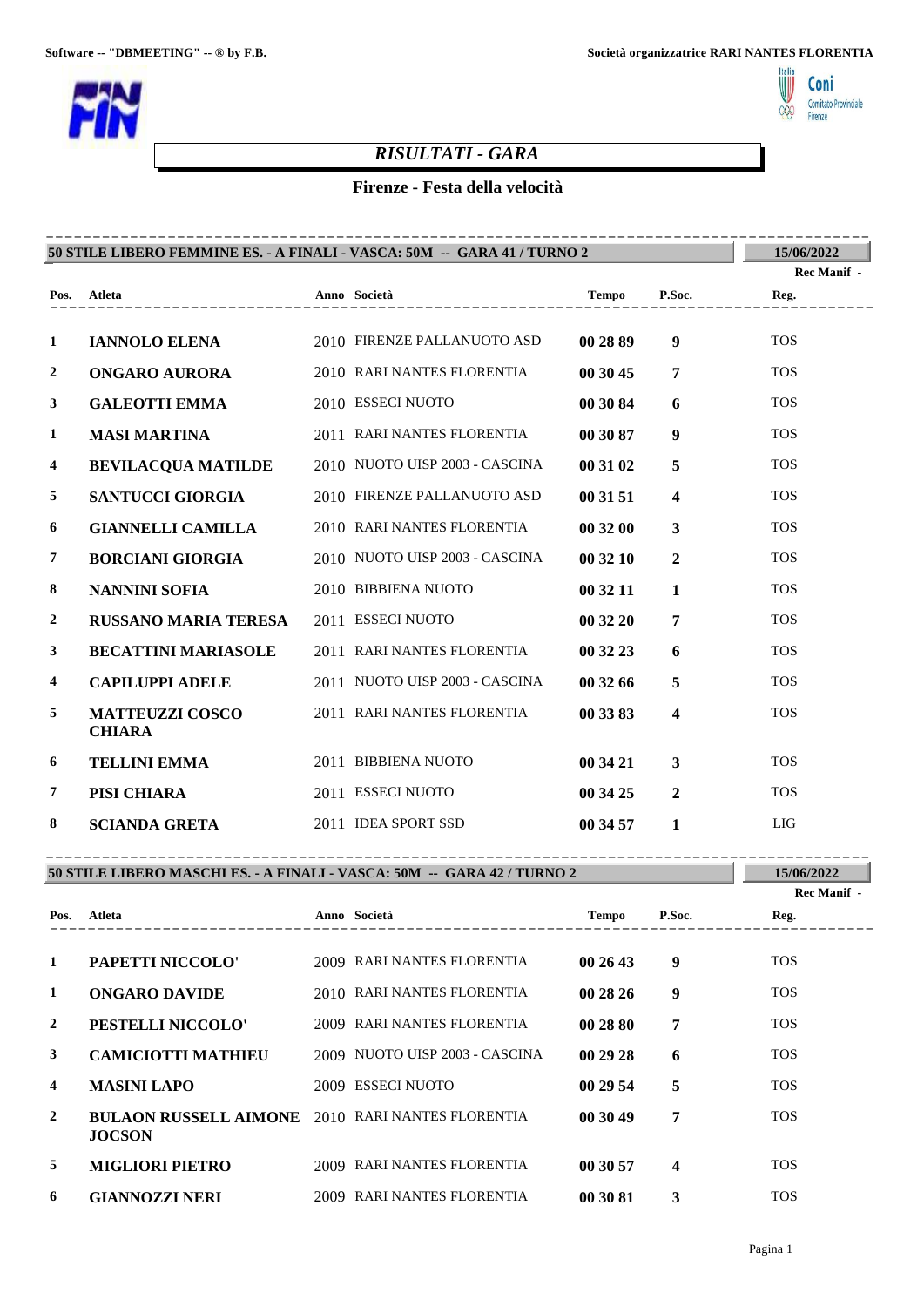#### **Atleta Anno Società Tempo P.Soc. 50 STILE LIBERO MASCHI ES. - A FINALI - VASCA: 50M -- GARA 42 / TURNO 2 Pos. 15/06/2022 Reg.** ----------------------------------------------------------------------------------------

|                         |                           |                                | $1 \, \mathrm{cm}$ | $\ddotsc$ | $\cdots$       |
|-------------------------|---------------------------|--------------------------------|--------------------|-----------|----------------|
| 7                       | <b>FIORINI NICOLA</b>     | 2009 BIBBIENA NUOTO            | 00 30 92           | 2         | <b>TOS</b>     |
| 3                       | <b>MORENO MATTEO</b>      | 2010 IDEA SPORT SSD            | 00 31 17           | 6         | <b>LIG</b>     |
| $\overline{\mathbf{4}}$ | LIPPI NICCOLO'            | 2010 RARI NANTES FLORENTIA     | 00 31 92           | 5         | <b>TOS</b>     |
| 5                       | DEL TORTO DIEGO           | 2010 NUOTO UISP 2003 - CASCINA | 00 32 00           | 4         | <b>TOS</b>     |
| 6                       | <b>CORRADI ENEA</b>       | 2010 IDEA SPORT SSD            | 00 32 66           | 3         | <b>LIG</b>     |
| 7                       | <b>TONI MATTEO</b>        | 2010 RARI NANTES FLORENTIA     | 00 33 45           | 2         | <b>TOS</b>     |
| 8                       | <b>ULIVI SAMUELE</b>      | 2010 NUOTO UISP 2003 - CASCINA | 00 35 52           |           | <b>TOS</b>     |
| sq                      | <b>GUERRIERO GABRIELE</b> | 2009 NUOTO UISP 2003 - CASCINA | 00 29 96           |           | Falsa partenza |

**50 STILE LIBERO FEMMINE RAGAZZI FINALI - VASCA: 50M -- GARA 43 / TURNO 2** ----------------------------------------------------------------------------------------

**15/06/2022 Rec Manif -** 

**Rec Manif -** 

| Pos.         | Atleta                               | Anno Società                   | <b>Tempo</b> | P.Soc.                  | Reg.       |
|--------------|--------------------------------------|--------------------------------|--------------|-------------------------|------------|
|              |                                      |                                |              |                         |            |
| 1            | <b>FONTANELLI REBECCA</b>            | 2008 AQUATICA SSD              | 00 28 16     | 9                       | <b>TOS</b> |
| 1            | <b>BALBIS ANNA</b>                   | 2009 IDEA SPORT SSD            | 00 28 19     | 9                       | LIG        |
| 2            | <b>SBARAGLI BIANCA</b>               | 2009 RARI NANTES FLORENTIA     | 00 28 46     | 7                       | <b>TOS</b> |
| 3            | PESTELLI AZZURRA                     | 2009 RARI NANTES FLORENTIA     | 00 28 59     | 6                       | <b>TOS</b> |
| $\mathbf{2}$ | PIRROTTA SARA ELISA<br><b>SILVIA</b> | 2008 IDEA SPORT SSD            | 00 28 64     | 7                       | <b>LIG</b> |
| 3            | <b>SCHIUMARINI STELLA</b>            | 2008 RARI NANTES FLORENTIA     | 00 28 92     | 6                       | <b>TOS</b> |
| 4            | <b>BECAGLI SARA</b>                  | 2008 RARI NANTES FLORENTIA     | 00 28 95     | 5                       | <b>TOS</b> |
| 4            | ROMOLI MARGHERITA                    | 2009 RARI NANTES FLORENTIA     | 00 29 04     | 5                       | <b>TOS</b> |
| 5            | <b>BARLUZZI BIANCA</b>               | 2009 FIRENZE PALLANUOTO ASD    | 00 29 09     | $\overline{\mathbf{4}}$ | <b>TOS</b> |
| 5            | <b>BERTOLONE MATILDE</b>             | 2008 NUOTO UISP 2003 - CASCINA | 00 29 21     | $\overline{\mathbf{4}}$ | <b>TOS</b> |
| 6            | <b>GIANNELLI VIOLA</b>               | 2008 RARI NANTES FLORENTIA     | 00 30 39     | 3                       | <b>TOS</b> |
| 7            | <b>CARLESI MARIA</b>                 | 2008 AZZURRA NUOTO PRATO       | 00 30 42     | $\mathbf{2}$            | <b>TOS</b> |
| 6            | <b>BANDINI NATALIA</b>               | 2009 RARI NANTES FLORENTIA     | 00 30 44     | 3                       | <b>TOS</b> |
| 7            | <b>BARTALESI REBECCA</b>             | 2009 RARI NANTES FLORENTIA     | 00 30 55     | $\mathbf{2}$            | <b>TOS</b> |
| 8            | <b>BENDONI MIA</b>                   | 2008 NUOTO PN PONTASSIEVE      | 00 30 74     | $\mathbf{1}$            | <b>TOS</b> |
| 8            | <b>FILIPPINI ANNA</b>                | 2009 RARI NANTES FLORENTIA     | 00 31 63     | 1                       | <b>TOS</b> |

| 50 STILE LIBERO MASCHI RAGAZZI FINALI - VASCA: 50M -- GARA 44 / TURNO 2 |                           |  |                            |              |        | 15/06/2022<br>Rec Manif - |
|-------------------------------------------------------------------------|---------------------------|--|----------------------------|--------------|--------|---------------------------|
| Pos.                                                                    | Atleta                    |  | Anno Società               | <b>Tempo</b> | P.Soc. | Reg.                      |
| 1                                                                       | <b>TARINI RAFFAELE</b>    |  | 2007 RARI NANTES FLORENTIA | 00 25 09     | 9      | <b>TOS</b>                |
| 1                                                                       | <b>ZAMPINI GUIDO</b>      |  | 2006 ESSECI NUOTO          | 002553       | 9      | <b>TOS</b>                |
| 2                                                                       | <b>TAGLIATTI NICHOLAS</b> |  | 2006 CUS FERRARA ASD       | 00 25 57     | 7      | EMI                       |
| 3                                                                       | <b>FINI LORENZO</b>       |  | 2006 RARI NANTES FLORENTIA | 00 25 72     | 6      | <b>TOS</b>                |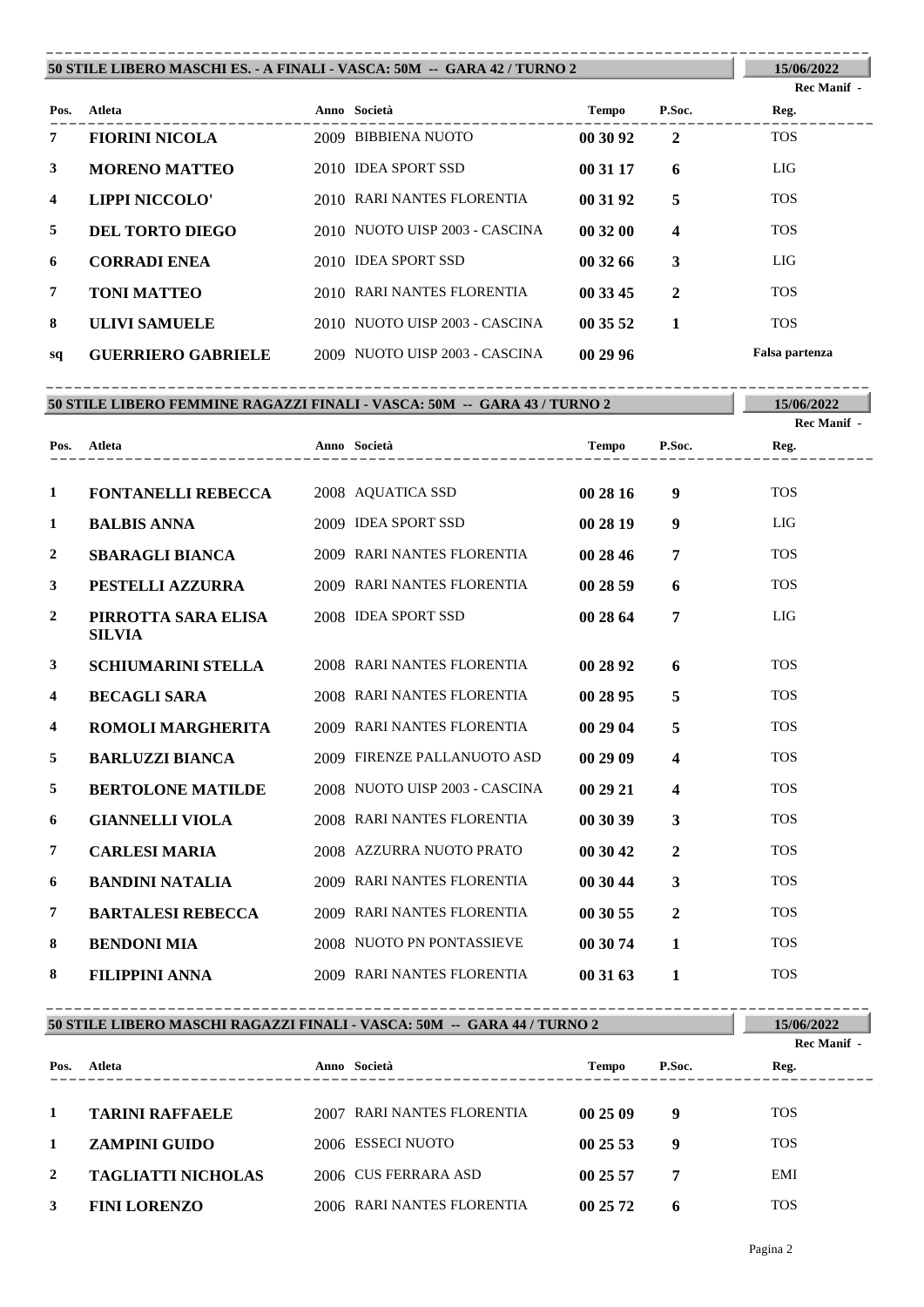| 50 STILE LIBERO MASCHI RAGAZZI FINALI - VASCA: 50M -- GARA 44 / TURNO 2 | 15/06/2022                              |                                |              |                         |                            |
|-------------------------------------------------------------------------|-----------------------------------------|--------------------------------|--------------|-------------------------|----------------------------|
|                                                                         | Pos. Atleta                             | Anno Società                   | Tempo P.Soc. |                         | <b>Rec Manif</b> -<br>Reg. |
| 4                                                                       | <b>MATI NICHOLAS</b>                    | 2006 FUTURA CLUB PRATO SSD     | 00 25 80     | 5 <sup>5</sup>          | <b>TOS</b>                 |
|                                                                         |                                         |                                |              |                         |                            |
| $5\overline{5}$                                                         | <b>LUSINI FILIPPO</b>                   | 2006 RARI NANTES FLORENTIA     | 00 25 88     | $\overline{\mathbf{4}}$ | <b>TOS</b>                 |
| 6                                                                       | <b>TORRICELLI PIETRO</b>                | 2006 ESSECI NUOTO              | 00 25 91     | $\mathbf{3}$            | <b>TOS</b>                 |
| $\boldsymbol{2}$                                                        | <b>FAGGIAN FABIO</b>                    | 2007 RARI NANTES FLORENTIA     | 00 26 43     | $\overline{7}$          | <b>TOS</b>                 |
| 7                                                                       | <b>SANTURRO GIACOMO</b>                 | 2006 ESSECI NUOTO              | 002662       | $\overline{2}$          | <b>TOS</b>                 |
| $\mathbf{3}$                                                            | <b>CAMILLI MATTIA</b>                   | 2007 IDEA SPORT SSD            | 00 26 76     | 6                       | <b>LIG</b>                 |
| 4                                                                       | <b>BETTAZZI LAPO</b>                    | 2007 AZZURRA NUOTO PRATO       | 00 26 90     | 5                       | <b>TOS</b>                 |
| 1                                                                       | <b>TOGNACCINI ANDREA</b>                | 2008 AQUATICA SSD              | 00 26 98     | $\boldsymbol{9}$        | <b>TOS</b>                 |
| $\overline{2}$                                                          | <b>MARIANNINI MATTEO</b>                | 2008 ESSECI NUOTO              | 00 27 20     | $\overline{7}$          | <b>TOS</b>                 |
| $\mathbf{3}$                                                            | PROCACCINI GIOVANNI<br><b>NAZZARENO</b> | 2008 FUTURA CLUB PRATO SSD     | 00 27 25     | 6                       | <b>TOS</b>                 |
| 5                                                                       | <b>BRAMBILLASCA MATTIA</b>              | 2007 NUOTO UISP 2003 - CASCINA | 00 27 27     | $\overline{\mathbf{4}}$ | <b>TOS</b>                 |
| 6                                                                       | <b>FRULLINI FILIPPO ALDO</b>            | 2007 AZZURRA NUOTO PRATO       | 00 27 40     | $\mathbf{3}$            | <b>TOS</b>                 |
| 8                                                                       | <b>BERTOLDI SAMUELE</b>                 | 2006 RARI NANTES FLORENTIA     | 00 27 68     | $\mathbf{1}$            | <b>TOS</b>                 |
| $\boldsymbol{7}$                                                        | <b>LOMBARDI FRANCESCO</b>               | 2007 AZZURRA NUOTO PRATO       | 00 27 82     | $\overline{2}$          | <b>TOS</b>                 |
| 4                                                                       | <b>CINI MATTIA</b>                      | 2008 NUOTO UISP 2003 - CASCINA | 00 27 85     | 5                       | <b>TOS</b>                 |
| 5                                                                       | <b>TORCHIA VIERI</b>                    | 2008 NUOTO PN PONTASSIEVE      | 00 27 86     | $\overline{\mathbf{4}}$ | <b>TOS</b>                 |
| 8                                                                       | <b>BORGIOLI LEONARDO</b>                | 2007 RARI NANTES FLORENTIA     | 00 28 16     | $\mathbf{1}$            | <b>TOS</b>                 |
| 6                                                                       | <b>CONTI ANDREA</b>                     | 2008 RARI NANTES FLORENTIA     | 00 28 27     | $\mathbf{3}$            | <b>TOS</b>                 |
| 7                                                                       | <b>CORRIERI GREGORIO</b>                | 2008 FIRENZE PALLANUOTO ASD    | 00 28 28     | $\overline{2}$          | <b>TOS</b>                 |
| 8                                                                       | <b>RICCHI TOMMASO</b>                   | 2008 RARI NANTES FLORENTIA     | 00 28 33     | $\mathbf{1}$            | <b>TOS</b>                 |

| 50 STILE LIBERO FEMMINE JUNIORES FINALI - VASCA: 50M -- GARA 45 / TURNO 2 | 15/06/2022<br>Rec Manif -                |      |                            |              |              |            |
|---------------------------------------------------------------------------|------------------------------------------|------|----------------------------|--------------|--------------|------------|
| Pos.                                                                      | Atleta                                   |      | Anno Società               | <b>Tempo</b> | P.Soc.       | Reg.       |
| 1                                                                         | PASCAREANU GIULIA                        |      | 2007 RARI NANTES FLORENTIA | 00 27 74     | 9            | <b>TOS</b> |
| $\mathbf{2}$                                                              | <b>GIANNELLI EMMA</b><br><b>VITTORIA</b> |      | 2007 RARI NANTES FLORENTIA | 00 28 19     | 7            | <b>TOS</b> |
| 1                                                                         | VITALI FIAMMETTA                         |      | 2006 RARI NANTES FLORENTIA | 00 28 21     | 9            | <b>TOS</b> |
| $\overline{2}$                                                            | <b>FRONTERA AMBRA</b>                    |      | 2006 RARI NANTES FLORENTIA | 00 28 32     | 7            | <b>TOS</b> |
| 3                                                                         | <b>ANDREUCCI DIANA</b>                   |      | 2006 EFFEDUE GROUP - ROMA  | 00 28 42     | 6            | LAZ.       |
| 4                                                                         | <b>ONGARO ANGELICA</b>                   |      | 2006 RARI NANTES FLORENTIA | 002855       | 5            | <b>TOS</b> |
| 3                                                                         | <b>SANTINI CHIARA</b>                    |      | 2007 RARI NANTES FLORENTIA | 00 28 81     | 6            | <b>TOS</b> |
| 5                                                                         | <b>PAOLI VALENTINA</b>                   |      | 2006 RARI NANTES FLORENTIA | 00 28 95     | 4            | <b>TOS</b> |
| 6                                                                         | <b>FILIPPONI CHIARA</b>                  |      | 2006 ESSECI NUOTO          | 002901       | 3            | <b>TOS</b> |
| 4                                                                         | <b>GUALANDI EMMA</b>                     | 2007 | <b>CUS FERRARA ASD</b>     | 00 29 02     | 5            | <b>EMI</b> |
| 7                                                                         | <b>GIOFFREDI LETIZIA</b>                 |      | 2006 RARI NANTES FLORENTIA | 00 29 36     | $\mathbf{2}$ | <b>TOS</b> |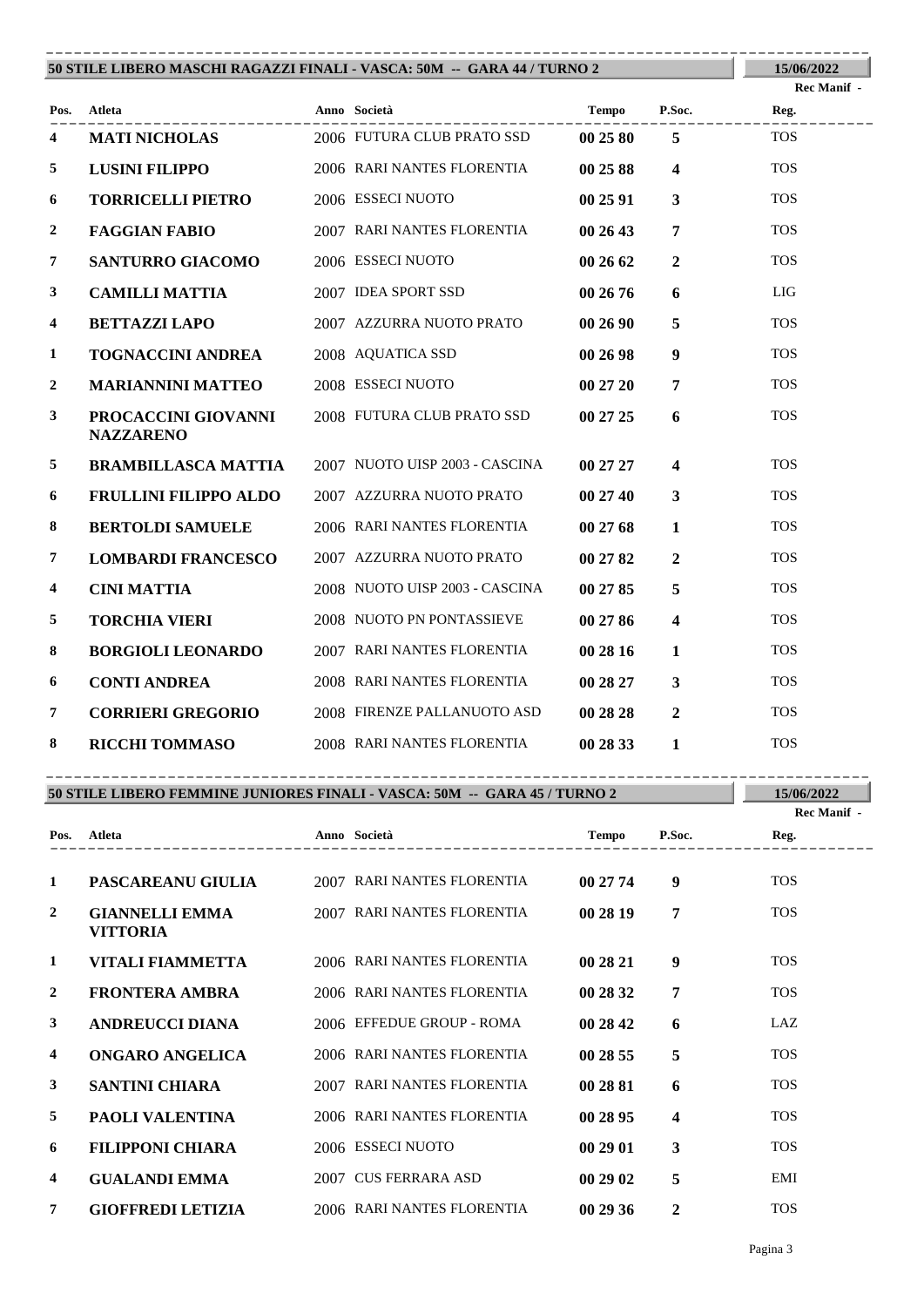### **50 STILE LIBERO FEMMINE JUNIORES FINALI - VASCA: 50M -- GARA 45 / TURNO 2** ----------------------------------------------------------------------------------------

**15/06/2022 Rec Manif -** 

| Pos. | Atleta                 | Anno Società               | <b>Tempo</b> | P.Soc.           | Reg.       |
|------|------------------------|----------------------------|--------------|------------------|------------|
| 5    | <b>CERAMI MATILDE</b>  | 2007 RARI NANTES FLORENTIA | 00 29 96     | $\boldsymbol{4}$ | <b>TOS</b> |
| 6    | <b>ALTAMORE LINDA</b>  | 2007 ESSECI NUOTO          | 00 30 01     |                  | <b>TOS</b> |
| 7    | SUISOLA MARIA VITTORIA | 2007 ESSECI NUOTO          | 00 30 07     | 2                | <b>TOS</b> |
| 8    | VIO CAMILLA            | 2007 IDEA SPORT SSD        | 00 30 15     |                  | LIG        |
| 8    | <b>DJEGHRI ELISSA</b>  | 2006 RARI NANTES FLORENTIA | 003026       |                  | <b>TOS</b> |

| 50 STILE LIBERO MASCHI JUNIORES FINALI - VASCA: 50M -- GARA 46 / TURNO 2 | 15/06/2022                                     |                                |          |                         |             |
|--------------------------------------------------------------------------|------------------------------------------------|--------------------------------|----------|-------------------------|-------------|
|                                                                          |                                                |                                |          |                         | Rec Manif - |
|                                                                          | Pos. Atleta                                    |                                |          |                         | Reg.        |
| $\mathbf{1}$                                                             | <b>BERNICE MARCO</b>                           | 2004 RARI NANTES FLORENTIA     | 00 23 90 | 9 <sup>°</sup>          | <b>TOS</b>  |
| $\boldsymbol{2}$                                                         | <b>BUGLI JACOPO</b>                            | 2004 RARI NANTES FLORENTIA     | 00 25 00 | $\overline{7}$          | <b>TOS</b>  |
| $\mathbf{3}$                                                             | <b>BIANCHI MATTEO</b>                          | 2004 ESSECI NUOTO              | 002526   | 6                       | <b>TOS</b>  |
| $\mathbf{1}$                                                             | PEZZATINI TOMMASO                              | 2005 RARI NANTES FLORENTIA     | 002536   | 9                       | <b>TOS</b>  |
| $\overline{\mathbf{4}}$                                                  | <b>COLZI GIOVANNI</b>                          | 2004 AZZURRA NUOTO PRATO       | 00 25 52 | 5                       | <b>TOS</b>  |
| $\overline{2}$                                                           | <b>MARGUCCIO LEONARDO</b>                      | 2005 RARI NANTES FLORENTIA     | 00 25 61 | $\overline{7}$          | <b>TOS</b>  |
| $\mathbf{3}$                                                             | <b>CALDANI GUIDO ALBERTO</b> 2005 ESSECI NUOTO |                                | 00 25 72 | 6                       | <b>TOS</b>  |
| 5                                                                        | <b>CACCIAMANI RUBEN</b>                        | 2004 IDEA SPORT SSD            | 00 25 95 | $\overline{\mathbf{4}}$ | <b>LIG</b>  |
| 6                                                                        | PINCA PIETRO                                   | 2004 CUS FERRARA ASD           | 00 26 08 | $\mathbf{3}$            | EMI         |
| $\overline{4}$                                                           | <b>BUCCHIONI LORENZO</b>                       | 2005 NUOTO UISP 2003 - CASCINA | 002626   | 5                       | <b>TOS</b>  |
| 5                                                                        | <b>GRIMALDI MATTIA</b>                         | 2005 RARI NANTES FLORENTIA     | 00 26 31 | $\overline{\mathbf{4}}$ | <b>TOS</b>  |
| $\overline{7}$                                                           | <b>GONELLI MIRKO</b>                           | 2004 CUS FERRARA ASD           | 002673   | $\overline{2}$          | EMI         |
| 6                                                                        | <b>ZOPPI ANDREA</b>                            | 2005 RARI NANTES FLORENTIA     | 00 26 83 | 3                       | <b>TOS</b>  |
| $\overline{7}$                                                           | <b>CASINI JACOPO</b>                           | 2005 RARI NANTES FLORENTIA     | 00 27 00 | $\overline{2}$          | <b>TOS</b>  |
| 8                                                                        | PANDOLFI EMANUELE                              | 2005 IDEA SPORT SSD            | 00 27 10 | $\mathbf{1}$            | LIG         |
| 8                                                                        | <b>CELLERINI MARCO</b>                         | 2004 ESSECI NUOTO              | 00 27 89 | $\mathbf{1}$            | <b>TOS</b>  |

## **50 STILE LIBERO FEMMINE CADETTI FINALI - VASCA: 50M -- GARA 47 / TURNO 2** ----------------------------------------------------------------------------------------

| 15/06/2022 |  |
|------------|--|
|            |  |

|      |                          |                            |          |        | Rec Manif - |
|------|--------------------------|----------------------------|----------|--------|-------------|
| Pos. | Atleta                   | Anno Società               | Tempo    | P.Soc. | Reg.        |
|      | <b>BIAGIOTTI MATILDE</b> | 2005 RARI NANTES FLORENTIA | 002614   | -9     | TOS         |
|      | <b>BANI TERESA</b>       | 2004 RARI NANTES FLORENTIA | 00 28 07 |        | TOS         |

#### **50 STILE LIBERO FEMMINE SENIOR FINALI - VASCA: 50M -- GARA 47 / TURNO 2 15/06/2022** ---------------------------------------------------------------------------------------- **Rec Manif -**

| Pos. | Atleta                  | <b>Anno Società</b>        | Tempo    | P.Soc. | Reg.       |
|------|-------------------------|----------------------------|----------|--------|------------|
|      | <b>BIAGIOLI PAOLA</b>   | 1997 RARI NANTES FLORENTIA | 002657   |        | TOS        |
|      | GIOVANNONI GAIA         | 2003 LIVORNO AQUATICS SSD  | 00 26 97 |        | <b>TOS</b> |
|      | <b>SBARAGLI AZZURRA</b> | 2003 RARI NANTES FLORENTIA | 002745   |        | <b>TOS</b> |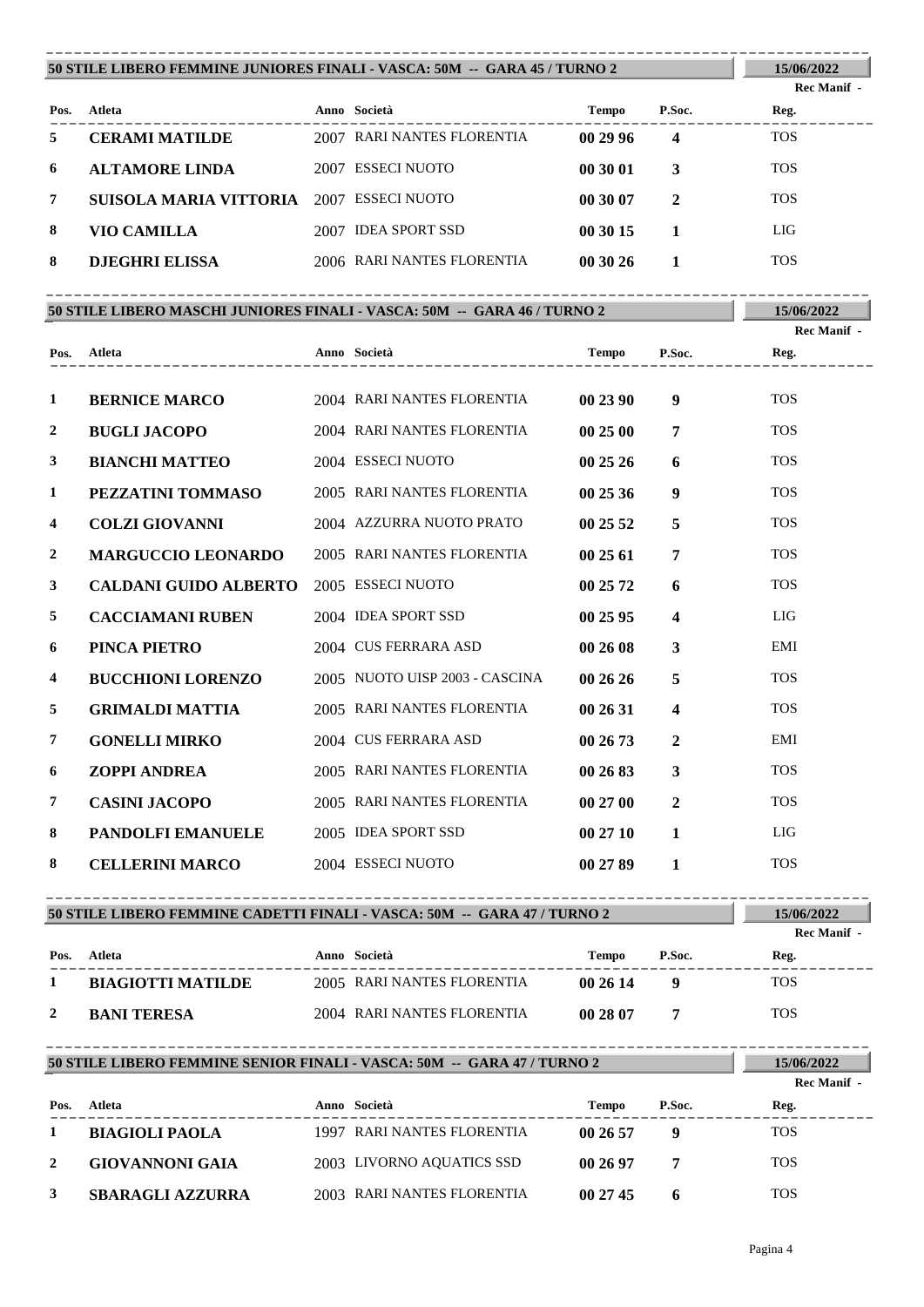|              | 50 STILE LIBERO FEMMINE SENIOR FINALI - VASCA: 50M -- GARA 47/TURNO 2   |  |                            |          |                  | 15/06/2022                       |  |  |  |
|--------------|-------------------------------------------------------------------------|--|----------------------------|----------|------------------|----------------------------------|--|--|--|
|              |                                                                         |  |                            |          |                  | Rec Manif -                      |  |  |  |
| Pos.         | Atleta                                                                  |  | Anno Società               | Tempo    | P.Soc.           | Reg.                             |  |  |  |
| 4            | <b>MASCOLO ANNA CHIARA</b> 2001 RARI NANTES FLORENTIA                   |  |                            | 00 27 91 | $\overline{5}$   | <b>TOS</b>                       |  |  |  |
| 5            | <b>BENEDETTI ADELE</b>                                                  |  | 2002 LIVORNO AQUATICS SSD  | 00 28 86 | $\boldsymbol{4}$ | <b>TOS</b>                       |  |  |  |
|              | 50 STILE LIBERO MASCHI CADETTI FINALI - VASCA: 50M -- GARA 48 / TURNO 2 |  |                            |          |                  |                                  |  |  |  |
|              |                                                                         |  |                            |          |                  | 15/06/2022<br><b>Rec Manif -</b> |  |  |  |
| Pos.         | Atleta                                                                  |  | Anno Società               | Tempo    | P.Soc.           | Reg.                             |  |  |  |
| 1            | <b>NICOTRA MARIO</b>                                                    |  | 2002 RARI NANTES FLORENTIA | 00 23 50 | 9                | <b>TOS</b>                       |  |  |  |
| $\mathbf{2}$ | <b>BONDI FILIPPO</b>                                                    |  | 2002 LIVORNO AQUATICS SSD  | 00 24 38 | $\overline{7}$   | <b>TOS</b>                       |  |  |  |
| 3            | <b>SIMONTI CRISTIAN</b>                                                 |  | 2003 RARI NANTES FLORENTIA | 00 25 04 | 6                | <b>TOS</b>                       |  |  |  |
|              | 50 STILE LIBERO MASCHI SENIOR FINALI - VASCA: 50M -- GARA 48 / TURNO 2  |  |                            |          |                  | 15/06/2022                       |  |  |  |
|              |                                                                         |  |                            |          |                  | Rec Manif -                      |  |  |  |
| Pos.         | <b>Atleta</b>                                                           |  | Anno Società               | Tempo    | P.Soc.           | Reg.                             |  |  |  |
| 1            | <b>MENICONI GIULIO</b>                                                  |  | 1998 LIVORNO AQUATICS SSD  | 00 23 44 | 9                | <b>TOS</b>                       |  |  |  |
| 2            | <b>ZUIN MATTIA</b>                                                      |  | 1996 GS FIAMME ORO         | 002390   | 7                | <b>CAM</b>                       |  |  |  |
| 3            | <b>CASINI ANDREA</b>                                                    |  | 2001 RARI NANTES FLORENTIA | 00 24 32 | 6                | <b>TOS</b>                       |  |  |  |
| 4            | <b>BUGLI COSIMO</b>                                                     |  | 2001 RARI NANTES FLORENTIA | 00 24 99 | 5                | <b>TOS</b>                       |  |  |  |

**5 CHIOSTRI RUBEN** 2001 RARI NANTES FLORENTIA **00 25 11 4** TOS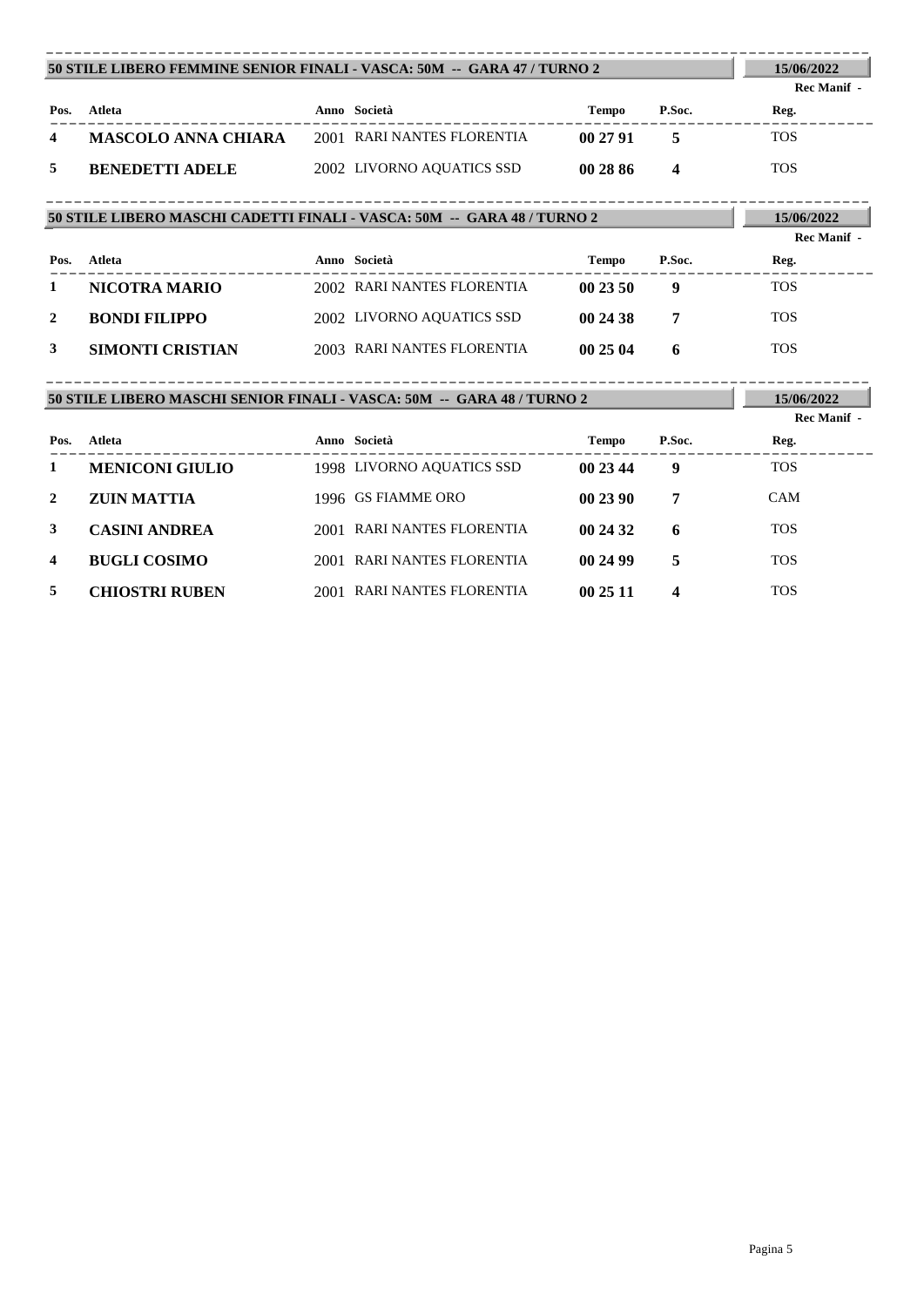| 100 STILE LIBERO FEMMINE ES. - A ELIMINATORIE - VASCA: 50M -- GARA 13 / TURNO 1 |                                                  |                          |  |                                                          |              |        | 15/06/2022          |
|---------------------------------------------------------------------------------|--------------------------------------------------|--------------------------|--|----------------------------------------------------------|--------------|--------|---------------------|
|                                                                                 | Pos. Atleta                                      |                          |  | Anno Società                                             | <b>Tempo</b> | P.Soc. | Rec Manif -<br>Reg. |
|                                                                                 |                                                  |                          |  |                                                          |              |        |                     |
| $\mathbf{1}$                                                                    | <b>IANNOLO ELENA</b>                             |                          |  | 2010 FIRENZE PALLANUOTO ASD                              | 01 04 45     | 516    | <b>TOS</b>          |
|                                                                                 | -50m 00.31.42 (31,42)                            | -100m 01.04.45 (33,03)   |  |                                                          |              |        |                     |
| $\boldsymbol{2}$                                                                | <b>ONGARO AURORA</b>                             |                          |  | 2010 RARI NANTES FLORENTIA                               | 01 05 53     | 491    | <b>TOS</b>          |
|                                                                                 | -50m 00.31.89 (31,89)                            | -100m 01.05.53 (33,64)   |  |                                                          |              |        |                     |
| $\mathbf{3}$                                                                    | <b>GALEOTTI EMMA</b>                             |                          |  | 2010 ESSECI NUOTO                                        | 01 06 56     | 468    | <b>TOS</b>          |
|                                                                                 | -50m 00.32.22 (32,22)                            | -100m 01.06.56 (34,34)   |  |                                                          |              |        |                     |
| 4                                                                               |                                                  |                          |  | <b>BEVILACQUA MATILDE</b> 2010 NUOTO UISP 2003 - CASCINA | 01 07 22     | 455    | <b>TOS</b>          |
|                                                                                 | -50m 00.32.50 (32,50)                            | -100m 01.07.22 (34,72)   |  |                                                          |              |        |                     |
| 1                                                                               | <b>MASI MARTINA</b>                              |                          |  | 2011 RARI NANTES FLORENTIA                               | 01 08 15     | 436    | <b>TOS</b>          |
|                                                                                 | -50m 00.33.37 (33,37)                            | -100m 01.08.15 (34,78)   |  |                                                          |              |        |                     |
| 5                                                                               | <b>NANNINI SOFIA</b>                             |                          |  | 2010 BIBBIENA NUOTO                                      | 01 08 30     | 433    | <b>TOS</b>          |
|                                                                                 | -50m 00.32.75 (32,75)                            | $-100m$ 01.08.30 (35,55) |  |                                                          |              |        |                     |
| 6                                                                               | <b>BORCIANI GIORGIA</b>                          |                          |  | 2010 NUOTO UISP 2003 - CASCINA                           | 01 08 92     | 422    | <b>TOS</b>          |
|                                                                                 | -50m 00.32.36 (32,36)                            | $-100m$ 01.08.92 (36,56) |  |                                                          |              |        |                     |
| 7                                                                               | <b>SANTUCCI GIORGIA</b>                          |                          |  | 2010 FIRENZE PALLANUOTO ASD                              | 01 08 96     | 421    | <b>TOS</b>          |
|                                                                                 | $-50m$ 00.33.44 (33,44)                          | -100m 01.08.96 (35,52)   |  |                                                          |              |        |                     |
| 8                                                                               | <b>GIANNELLI CAMILLA</b>                         |                          |  | 2010 RARI NANTES FLORENTIA                               | 01 09 80     | 406    | <b>TOS</b>          |
|                                                                                 | -50m 00.33.51 (33,51)                            | -100m 01.09.80 (36,29)   |  |                                                          |              |        |                     |
| 2                                                                               |                                                  |                          |  | <b>BECATTINI MARIASOLE</b> 2011 RARI NANTES FLORENTIA    | 01 10 28     | 398    | <b>TOS</b>          |
|                                                                                 | -50m 00.34.34 (34,34)                            | -100m 01.10.28 (35,94)   |  |                                                          |              |        |                     |
| 9                                                                               | <b>SBRANA LETIZIA</b>                            |                          |  | 2010 NUOTO UISP 2003 - CASCINA                           | 01 11 04     | 385    | <b>TOS</b>          |
| 10                                                                              | <b>RESTIFO NOEMI</b>                             |                          |  | 2010 ESSECI NUOTO                                        | 01 12 15     | 368    | <b>TOS</b>          |
|                                                                                 | $-50m$ 00.34.05 (34,05) $-100m$ 01.12.15 (38,10) |                          |  |                                                          |              |        |                     |
| 3                                                                               | <b>MATTEUZZI COSCO</b>                           |                          |  | 2011 RARI NANTES FLORENTIA                               | 01 13 42     | 349    | <b>TOS</b>          |
|                                                                                 | <b>CHIARA</b>                                    |                          |  |                                                          |              |        |                     |
|                                                                                 | $-50m$ 00.36.24 (36,24)                          | -100m 01.13.42 (37,18)   |  |                                                          |              |        |                     |
| 11                                                                              | <b>GELCI ANNA</b>                                |                          |  | 2010 IDEA SPORT SSD                                      | 01 13 43     | 349    | LIG                 |
|                                                                                 | -50m 00.35.54 (35,54)                            | -100m 01.13.43 (37,89)   |  |                                                          |              |        |                     |
| 4                                                                               | <b>CAPILUPPI ADELE</b>                           |                          |  | 2011 NUOTO UISP 2003 - CASCINA                           | 01 13 68     | 345    | <b>TOS</b>          |
|                                                                                 | $-50m$ 00.35.41 (35,41)                          | $-100m$ 01.13.68 (38,27) |  |                                                          |              |        |                     |
| 12                                                                              | <b>BALZANI GIULIA</b>                            |                          |  | 2010 RARI NANTES FLORENTIA                               | 01 14 23     | 338    | <b>TOS</b>          |
|                                                                                 | -50m 00.35.80 (35,80)                            | -100m 01.14.23 (38,43)   |  |                                                          |              |        |                     |
| 5                                                                               | <b>TELLINI EMMA</b>                              |                          |  | 2011 BIBBIENA NUOTO                                      | 01 14 50     | 334    | <b>TOS</b>          |
|                                                                                 | $-50m$ 00.35.55 (35,55)                          | -100m 01.14.50 (38,95)   |  |                                                          |              |        |                     |
| 13                                                                              | FRANCALANCI CARLOTTA 2010 BIBBIENA NUOTO         |                          |  |                                                          | 01 15 04     | 327    | <b>TOS</b>          |
|                                                                                 | -50m 00.35.82 (35,82)                            | -100m 01.15.04 (39,22)   |  |                                                          |              |        |                     |
| 6                                                                               | <b>SCIANDA GRETA</b>                             |                          |  | 2011 IDEA SPORT SSD                                      | 01 15 12     | 326    | LIG                 |
|                                                                                 | -50m 00.35.72 (35,72)                            | $-100m$ 01.15.12 (39,40) |  |                                                          |              |        |                     |
| 7                                                                               | <b>RUSSANO MARIA TERESA</b>                      |                          |  | 2011 ESSECI NUOTO                                        | 01 15 19     | 325    | <b>TOS</b>          |
|                                                                                 | -50m 00.37.09 (37,09)                            | -100m 01.15.19 (38,10)   |  |                                                          |              |        |                     |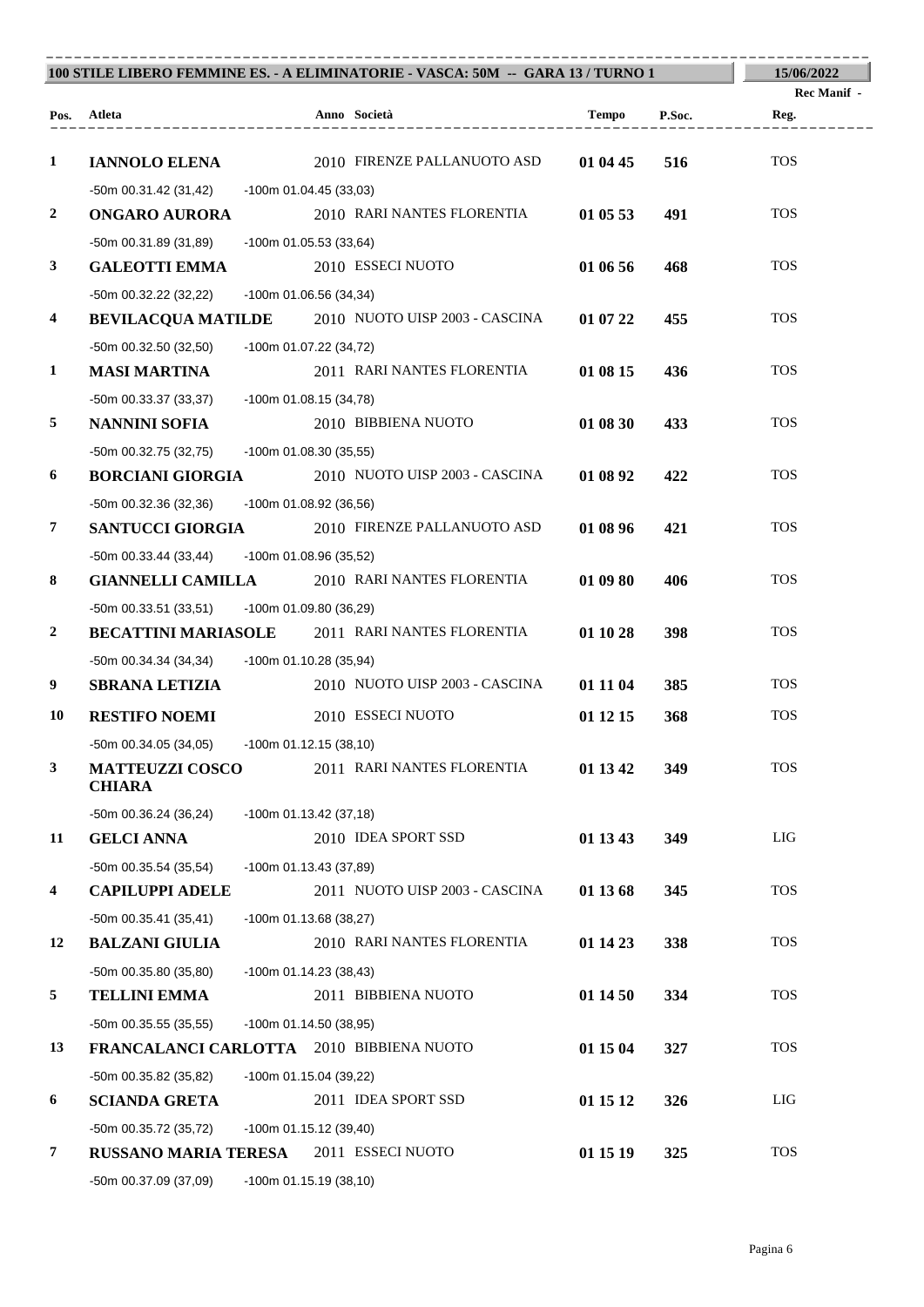| 100 STILE LIBERO FEMMINE ES. - A ELIMINATORIE - VASCA: 50M -- GARA 13 / TURNO 1 | 15/06/2022                                        |                          |                                                          |          |        |                    |  |
|---------------------------------------------------------------------------------|---------------------------------------------------|--------------------------|----------------------------------------------------------|----------|--------|--------------------|--|
|                                                                                 |                                                   |                          |                                                          |          |        | <b>Rec Manif</b> - |  |
|                                                                                 | Pos. Atleta                                       |                          | Anno Società                                             | Tempo    | P.Soc. | Reg.               |  |
| 14                                                                              | <b>CELLINI GIADA</b>                              |                          | 2010 RARI NANTES FLORENTIA                               | 01 15 38 | 322    | <b>TOS</b>         |  |
|                                                                                 | -50m 00.36.03 (36,03) -100m 01.15.38 (39,35)      |                          |                                                          |          |        |                    |  |
| 15                                                                              |                                                   |                          | <b>SCHIAROLI CATERINA</b> 2010 NUOTO UISP 2003 - CASCINA | 01 15 57 | 320    | <b>TOS</b>         |  |
|                                                                                 | -50m 00.36.23 (36,23)                             | -100m 01.15.57 (39,34)   |                                                          |          |        |                    |  |
| 16                                                                              |                                                   |                          | <b>MARTELLUCCI AURORA</b> 2010 NUOTO UISP 2003 - CASCINA | 01 15 65 | 319    | <b>TOS</b>         |  |
|                                                                                 | -50m 00.36.54 (36,54)                             | -100m 01.15.65 (39,11)   |                                                          |          |        |                    |  |
| 17                                                                              | PELLEGRINI ELISA                                  |                          | 2010 QUATTRO STAR SSD                                    | 01 15 83 | 317    | LAZ                |  |
| 18                                                                              | -50m 00.36.00 (36,00)                             | -100m 01.15.83 (39,83)   | 2010 RARI NANTES FLORENTIA                               |          |        | <b>TOS</b>         |  |
|                                                                                 | <b>MAROTTA ARIANNA</b>                            |                          |                                                          | 01 16 25 | 311    |                    |  |
| 8                                                                               | -50m 00.36.86 (36,86)<br>PISI CHIARA              | -100m 01.16.25 (39,39)   | 2011 ESSECI NUOTO                                        | 01 17 16 | 300    | <b>TOS</b>         |  |
|                                                                                 |                                                   |                          |                                                          |          |        |                    |  |
| 19                                                                              | -50m 00.36.24 (36,24)<br><b>MARRUCCI ELENA</b>    | -100m 01.17.16 (40,92)   | 2010 RARI NANTES FLORENTIA                               | 01 17 76 | 294    | <b>TOS</b>         |  |
|                                                                                 | -50m 00.37.77 (37,77)                             | -100m 01.17.76 (39,99)   |                                                          |          |        |                    |  |
| <b>20</b>                                                                       | <b>CODECASA VIOLA</b>                             |                          | 2010 ESSECI NUOTO                                        | 01 17 80 | 293    | <b>TOS</b>         |  |
|                                                                                 | -50m 00.37.32 (37,32)                             | -100m 01.17.80 (40,48)   |                                                          |          |        |                    |  |
| 21                                                                              | <b>TREVIA VALERIA</b>                             |                          | 2010 IDEA SPORT SSD                                      | 01 18 38 | 287    | LIG                |  |
|                                                                                 | $-50m$ 00.37.74 (37,74)<br>-100m 01.18.38 (40,64) |                          |                                                          |          |        |                    |  |
| 22                                                                              | <b>MEUCCI NATALIA</b>                             |                          | 2010 NUOTO UISP 2003 - CASCINA                           | 01 18 44 | 286    | <b>TOS</b>         |  |
|                                                                                 | -50m 00.36.97 (36,97)                             | $-100m$ 01.18.44 (41,47) |                                                          |          |        |                    |  |
| $\boldsymbol{9}$                                                                | <b>GRIFONI ELISA</b>                              |                          | 2011 RARI NANTES FLORENTIA                               | 01 18 74 | 283    | <b>TOS</b>         |  |
|                                                                                 | -50m 00.38.18 (38,18)                             | -100m 01.18.74 (40,56)   |                                                          |          |        |                    |  |
| 10                                                                              | <b>BALDAZZI ANNA</b>                              |                          | 2011 RARI NANTES FLORENTIA                               | 01 18 82 | 282    | <b>TOS</b>         |  |
|                                                                                 | -50m 00.38.43 (38,43) -100m 01.18.82 (40,39)      |                          |                                                          |          |        |                    |  |
| 23                                                                              | <b>BALDANZINI AMELIA</b>                          |                          | 2010 FIRENZE PALLANUOTO ASD                              | 01 18 85 | 282    | <b>TOS</b>         |  |
|                                                                                 | $-50m$ 00.37.71 (37,71)                           | $-100m$ 01.18.85 (41,14) |                                                          |          |        |                    |  |
| 11                                                                              | <b>COBO AURORA</b>                                |                          | 2011 ESSECI NUOTO                                        | 01 19 21 | 278    | <b>TOS</b>         |  |
|                                                                                 | $-50m$ 00.36.49 (36,49)                           | -100m 01.19.21 (42,72)   |                                                          |          |        |                    |  |
| 12                                                                              | <b>TALONE CECILIA</b>                             |                          | 2011 QUATTRO STAR SSD                                    | 01 19 30 | 277    | LAZ                |  |
|                                                                                 | -50m 00.37.27 (37,27)                             | $-100m$ 01.19.30 (42,03) |                                                          |          |        |                    |  |
| 24                                                                              | <b>CRICCHI ALLEGRA</b>                            |                          | 2010 RARI NANTES FLORENTIA                               | 01 19 39 | 276    | <b>TOS</b>         |  |
|                                                                                 | -50m 00.37.67 (37,67)                             | -100m 01.19.39 (41,72)   |                                                          |          |        |                    |  |
| 13                                                                              | <b>CAMPOSTRINI AGATA</b>                          |                          | 2011 ESSECI NUOTO                                        | 01 20 57 | 264    | <b>TOS</b>         |  |
|                                                                                 | -50m 00.38.20 (38,20)                             | -100m 01.20.57 (42,37)   |                                                          |          |        |                    |  |
| 14                                                                              | <b>CAVIGLIOLI EVA</b>                             |                          | 2011 RARI NANTES FLORENTIA                               | 01 20 65 | 263    | <b>TOS</b>         |  |
|                                                                                 | $-50m$ 00.38.47 (38,47)                           | -100m 01.20.65 (42,18)   |                                                          |          |        |                    |  |
| 15                                                                              | <b>GARASSINO GIORGIA</b>                          |                          | 2011 IDEA SPORT SSD                                      | 01 21 11 | 259    | LIG                |  |
|                                                                                 | $-50m$ 00.39.66 (39,66)                           | $-100m 01.21.11 (41,45)$ |                                                          |          |        |                    |  |
| 16                                                                              | <b>FAVARO LUCREZIA</b>                            |                          | 2011 NUOTO UISP 2003 - CASCINA                           | 01 21 80 | 252    | <b>TOS</b>         |  |
|                                                                                 | -50m 00.39.86 (39,86)                             | $-100m$ 01.21.80 (41,94) |                                                          |          |        |                    |  |
| 17                                                                              | <b>GIUSTI ZOE</b>                                 |                          | 2011 NUOTO UISP 2003 - CASCINA                           | 01 21 95 | 251    | <b>TOS</b>         |  |
|                                                                                 | -50m 00.39.42 (39,42)                             | $-100m$ 01.21.95 (42,53) |                                                          |          |        |                    |  |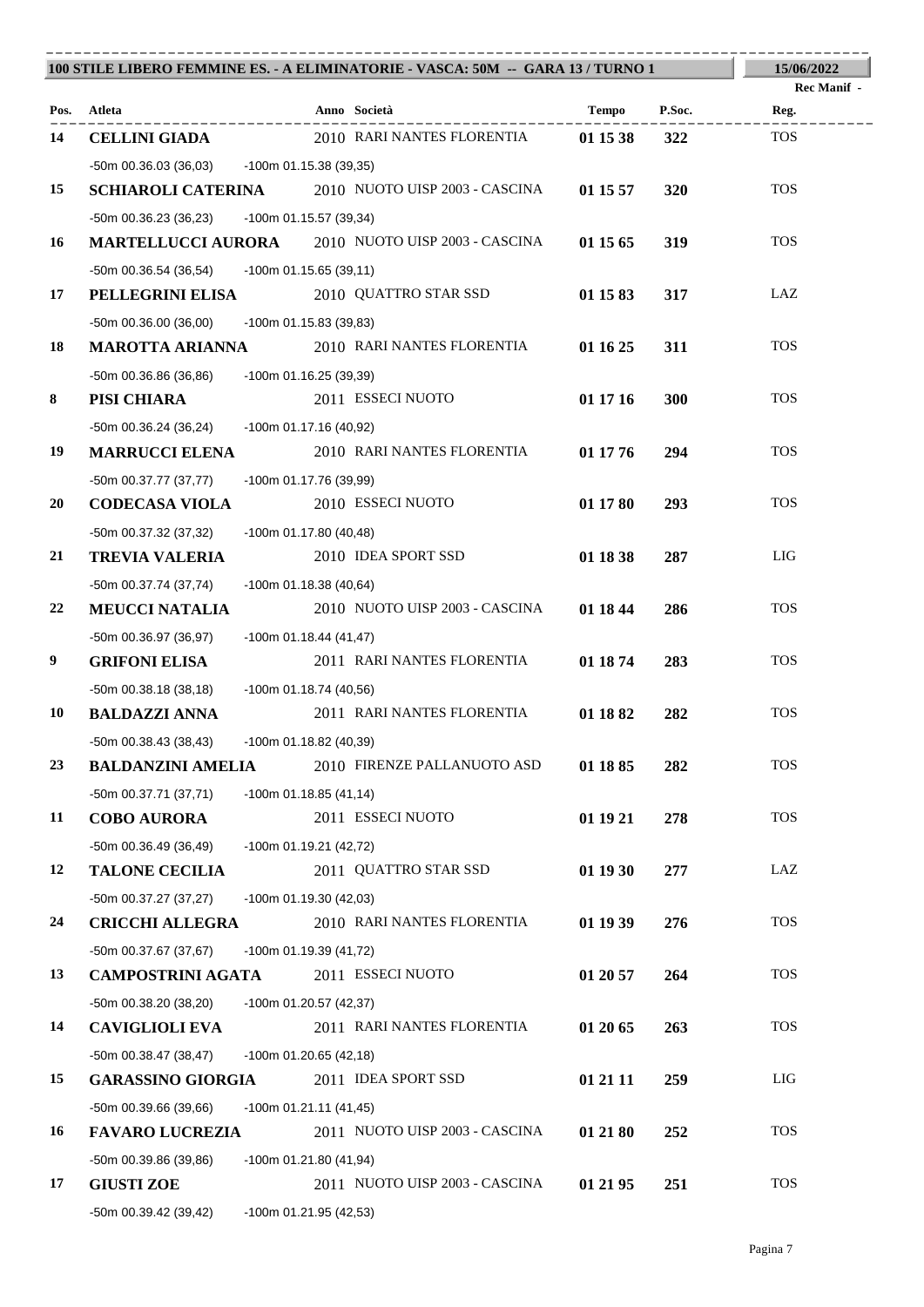|    | 100 STILE LIBERO FEMMINE ES. - A ELIMINATORIE - VASCA: 50M -- GARA 13 / TURNO 1 |                                                    |          |            |                    |
|----|---------------------------------------------------------------------------------|----------------------------------------------------|----------|------------|--------------------|
|    |                                                                                 |                                                    |          |            | <b>Rec Manif</b> - |
|    | Pos. Atleta<br>____________                                                     | Anno Società                                       | Tempo    | P.Soc.     | Reg.               |
| 25 | <b>BANI FRANCESCA</b>                                                           | 2010 RARI NANTES FLORENTIA                         | 01 23 58 | 236        | <b>TOS</b>         |
|    | -50m 00.39.36 (39,36) -100m 01.23.58 (44,22)                                    |                                                    |          |            |                    |
| 18 | <b>INNOCENTI ELEONORA</b>                                                       | 2011 BIBBIENA NUOTO                                | 01 24 28 | <b>230</b> | <b>TOS</b>         |
|    | -50m 00.40.09 (40,09) -100m 01.24.28 (44,19)                                    |                                                    |          |            |                    |
| 26 | <b>SHEGA GRISSELDA</b>                                                          | 2010 RARI NANTES FLORENTIA                         | 01 24 52 | 229        | <b>TOS</b>         |
|    | -50m 00.38.83 (38,83)                                                           | -100m 01.24.52 (45,69)                             |          |            |                    |
| 19 |                                                                                 | <b>DAL MONTE GIULIA</b> 2011 RARI NANTES FLORENTIA | 01 26 08 | 216        | <b>TOS</b>         |
|    | -50m 00.40.76 (40,76)                                                           | -100m 01.26.08 (45,32)                             |          |            |                    |
| 27 | <b>BRUSCOLI SOFIA</b>                                                           | 2010 ESSECI NUOTO                                  | 01 26 81 | 211        | <b>TOS</b>         |
|    | -50m 00.40.28 (40,28)                                                           | $-100m$ 01.26.81 (46,53)                           |          |            |                    |
| 20 | <b>GERVASONI GIULIA</b>                                                         | 2011 IDEA SPORT SSD                                | 01 27 24 | 208        | <b>LIG</b>         |
|    | $-50m$ 00.42.15 (42,15)                                                         | -100m 01.27.24 (45,09)                             |          |            |                    |
| 21 | <b>ARCIDIACONO CAROLA</b> 2011 ESSECI NUOTO                                     |                                                    | 01 27 93 | 203        | <b>TOS</b>         |
|    | -50m 00.40.97 (40,97) -100m 01.27.93 (46,96)                                    |                                                    |          |            |                    |
| 22 |                                                                                 | <b>PAGANO VITTORIA</b> 2011 RARI NANTES FLORENTIA  | 01 29 45 | 193        | <b>TOS</b>         |
|    | -50m 00.42.50 (42,50) -100m 01.29.45 (46,95)                                    |                                                    |          |            |                    |
| 23 | DONATI SARTI SOFIA                                                              | 2011 ESSECI NUOTO                                  | 01 30 34 | 187        | <b>TOS</b>         |
|    | -50m 00.41.72 (41,72) -100m 01.30.34 (48,62)                                    |                                                    |          |            |                    |
| 28 | <b>CECCHI BIANCA</b>                                                            | 2010 ESSECI NUOTO                                  | 01 31 39 | 181        | <b>TOS</b>         |
|    | -50m 00.42.09 (42,09)                                                           | -100m 01.31.39 (49,30)                             |          |            |                    |
| 24 | <b>CIABATTI GINEVRA</b>                                                         | 2011 RARI NANTES FLORENTIA                         | 01 34 14 | 165        | <b>TOS</b>         |
|    | $-50m$ 00.44.18 (44,18)                                                         | $-100$ m 01.34.14 (49,96)                          |          |            |                    |
| 25 | <b>ARCIDIACONO GAIA</b>                                                         | 2011 ESSECI NUOTO                                  | 01 36 41 | 154        | <b>TOS</b>         |
|    | -50m 00.43.83 (43,83)                                                           | -100m 01.36.41 (52,58)                             |          |            |                    |
| 26 | <b>CANGELOSI MATILDA</b>                                                        | 2011 B)SIDE SRL SD                                 | 01 39 19 | 141        | <b>TOS</b>         |
|    | -50m 00.45.51 (45,51) -100m 01.39.19 (53,68)                                    |                                                    |          |            |                    |
| sq | <b>BARRECA MELANIE</b>                                                          | 2010 IDEA SPORT SSD                                | 01 24 62 |            | Falsa partenza     |
|    | -50m 00.41.32 (41,32) -100m 01.24.62 (43,30)                                    |                                                    |          |            |                    |

| 100 STILE LIBERO MASCHI ES. - A ELIMINATORIE - VASCA: 50M -- GARA 14 / TURNO 1 | 15/06/2022                |                           |                                |          |        |                    |
|--------------------------------------------------------------------------------|---------------------------|---------------------------|--------------------------------|----------|--------|--------------------|
|                                                                                |                           |                           |                                |          |        | <b>Rec Manif -</b> |
| Pos.                                                                           | <b>Atleta</b>             |                           | Anno Società                   | Tempo    | P.Soc. | Reg.               |
| 1                                                                              | PAPETTI NICCOLO'          |                           | 2009 RARI NANTES FLORENTIA     | 01 00 12 | 475    | <b>TOS</b>         |
|                                                                                | $-50$ m 00.28.43 (28,43)  | $-100$ m 01.00.12 (31,69) |                                |          |        |                    |
| 1                                                                              | <b>ONGARO DAVIDE</b>      |                           | 2010 RARI NANTES FLORENTIA     | 01 02 58 | 421    | <b>TOS</b>         |
|                                                                                | $-50m$ 00.30.24 (30,24)   | $-100m$ 01.02.58 (32,34)  |                                |          |        |                    |
| $\overline{2}$                                                                 | PESTELLI NICCOLO'         |                           | 2009 RARI NANTES FLORENTIA     | 01 02 64 | 419    | <b>TOS</b>         |
|                                                                                | $-50m$ 00.30.15 (30,15)   | $-100m$ 01.02.64 (32,49)  |                                |          |        |                    |
| 3                                                                              | <b>MASINI LAPO</b>        |                           | 2009 ESSECI NUOTO              | 01 04 07 | 392    | <b>TOS</b>         |
|                                                                                | -50m 00.31.61 (31,61)     | $-100m$ 01.04.07 (32,46)  |                                |          |        |                    |
| 4                                                                              | <b>CAMICIOTTI MATHIEU</b> |                           | 2009 NUOTO UISP 2003 - CASCINA | 01 06 10 | 357    | <b>TOS</b>         |
|                                                                                | $-50m00.31.86(31,86)$     | $-100$ m 01.06.10 (34,24) |                                |          |        |                    |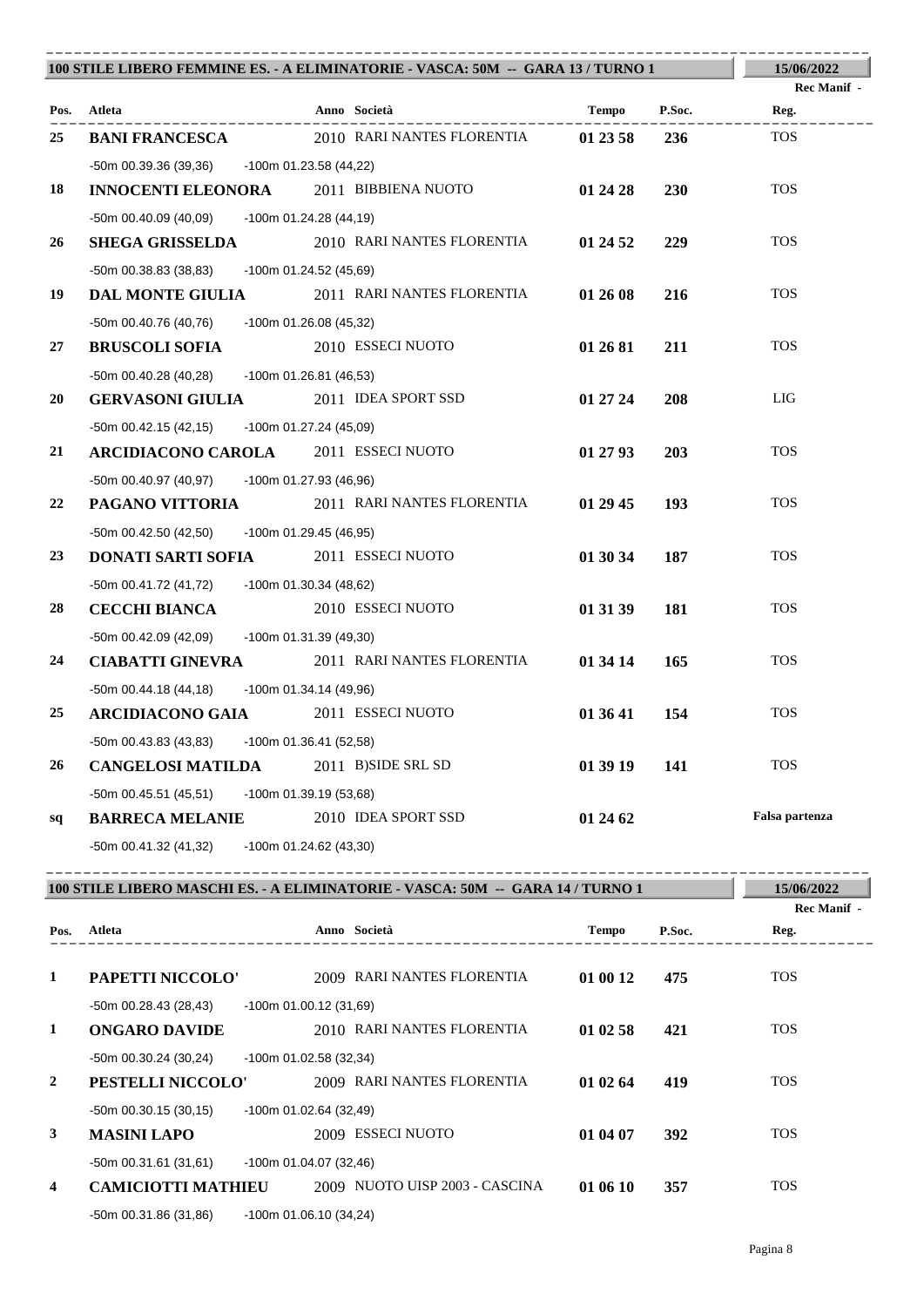|                  |                                                       |                          | 100 STILE LIBERO MASCHI ES. - A ELIMINATORIE - VASCA: 50M -- GARA 14 / TURNO 1 |          |            | 15/06/2022                 |
|------------------|-------------------------------------------------------|--------------------------|--------------------------------------------------------------------------------|----------|------------|----------------------------|
| Pos.             | Atleta                                                |                          | Anno Società                                                                   | Tempo    | P.Soc.     | <b>Rec Manif</b> -<br>Reg. |
| 5                | <b>MIGLIORI PIETRO</b>                                |                          | 2009 RARI NANTES FLORENTIA                                                     | 01 07 27 | <b>339</b> | <b>TOS</b>                 |
|                  | -50m 00.31.53 (31,53) -100m 01.07.27 (35,74)          |                          |                                                                                |          |            |                            |
| 6                | <b>FIORINI NICOLA</b>                                 |                          | 2009 BIBBIENA NUOTO                                                            | 01 07 48 | 335        | <b>TOS</b>                 |
|                  | -50m 00.32.39 (32,39)                                 | -100m 01.07.48 (35,09)   |                                                                                |          |            |                            |
| 7                |                                                       |                          | <b>GUERRIERO GABRIELE</b> 2009 NUOTO UISP 2003 - CASCINA                       | 01 07 54 | 335        | <b>TOS</b>                 |
|                  | -50m 00.32.10 (32,10)                                 | -100m 01.07.54 (35,44)   |                                                                                |          |            |                            |
| 8                | <b>GIANNOZZI NERI</b>                                 |                          | 2009 RARI NANTES FLORENTIA                                                     | 01 07 87 | 330        | <b>TOS</b>                 |
|                  | -50m 00.32.47 (32,47)                                 | -100m 01.07.87 (35,40)   |                                                                                |          |            |                            |
| 9                |                                                       |                          | SINISCALCHI GIACOMO 2009 RARI NANTES FLORENTIA                                 | 01 08 38 | 322        | <b>TOS</b>                 |
|                  | -50m 00.32.77 (32,77)                                 | -100m 01.08.38 (35,61)   |                                                                                |          |            |                            |
| 10               | <b>TOTA RAFAEL</b>                                    |                          | 2009 B)SIDE SRL SD                                                             | 01 09 35 | 309        | <b>TOS</b>                 |
|                  | -50m 00.33.27 (33,27) -100m 01.09.35 (36,08)          |                          |                                                                                |          |            |                            |
| $\boldsymbol{2}$ | <b>JOCSON</b>                                         |                          | <b>BULAON RUSSELL AIMONE</b> 2010 RARI NANTES FLORENTIA                        | 01 09 85 | 302        | <b>TOS</b>                 |
|                  | -50m 00.32.75 (32,75)                                 | -100m 01.09.85 (37,10)   |                                                                                |          |            |                            |
| 11               | <b>BELLESI JACOPO</b>                                 |                          | 2009 RARI NANTES FLORENTIA                                                     | 01 10 12 | 299        | <b>TOS</b>                 |
|                  | -50m 00.34.56 (34,56)                                 | -100m 01.10.12 (35,56)   |                                                                                |          |            |                            |
| $\mathbf{3}$     | <b>DEL TORTO DIEGO</b>                                |                          | 2010 NUOTO UISP 2003 - CASCINA                                                 | 01 10 26 | 297        | <b>TOS</b>                 |
|                  | -50m 00.32.64 (32,64)                                 | -100m 01.10.26 (37,62)   |                                                                                |          |            |                            |
| 12               | <b>RAYN ARTURO</b>                                    |                          | YPARRAGUIRRE VERA 2009 RARI NANTES FLORENTIA                                   | 01 10 40 | 295        | <b>TOS</b>                 |
|                  | -50m 00.33.64 (33,64) -100m 01.10.40 (36,76)          |                          |                                                                                |          |            |                            |
| 4                | <b>MORENO MATTEO</b>                                  |                          | 2010 IDEA SPORT SSD                                                            | 01 10 64 | 292        | LIG                        |
|                  | -50m 00.33.83 (33,83)                                 | $-100m$ 01.10.64 (36,81) |                                                                                |          |            |                            |
| 13               | <b>LUPORINI ETTORE</b>                                |                          | 2009 RARI NANTES FLORENTIA                                                     | 01 11 40 | 283        | <b>TOS</b>                 |
|                  | $-50m$ 00.34.10 (34,10)                               | $-100m 01.11.40(37,30)$  |                                                                                |          |            |                            |
| 5                | <b>LIPPI NICCOLO'</b>                                 |                          | 2010 RARI NANTES FLORENTIA                                                     | 01 11 49 | 282        | <b>TOS</b>                 |
|                  | -50m 00.34.87 (34,87)                                 | -100m 01.11.49 (36,62)   |                                                                                |          |            |                            |
| 14               | <b>CIAPPI TOMMASO</b>                                 |                          | 2009 RARI NANTES FLORENTIA                                                     | 01 13 08 | 264        | <b>TOS</b>                 |
|                  | $-50m$ 00.34.46 (34,46)                               | $-100m$ 01.13.08 (38,62) |                                                                                |          |            |                            |
| 6                | <b>CORRADI ENEA</b>                                   |                          | 2010 IDEA SPORT SSD                                                            | 01 13 82 | 256        | LIG                        |
|                  | -50m 00.35.89 (35,89)                                 | -100m 01.13.82 (37,93)   |                                                                                |          |            |                            |
| 15               | <b>DOBROVODA ERIOL</b>                                |                          | 2009 B)SIDE SRL SD                                                             | 01 14 02 | 254        | <b>TOS</b>                 |
|                  | $-50m$ 00.36.13 (36,13)                               | -100m 01.14.02 (37,89)   |                                                                                |          |            | <b>TOS</b>                 |
| 16               | <b>BIANCHI ANDREA</b>                                 |                          | 2009 AQUATICA SSD                                                              | 01 14 05 | 254        |                            |
| 7                | $-50m$ 00.35.80 (35,80)<br><b>TONI MATTEO</b>         | -100m 01.14.05 (38,25)   | 2010 RARI NANTES FLORENTIA                                                     | 01 14 60 | 248        | <b>TOS</b>                 |
|                  |                                                       |                          |                                                                                |          |            |                            |
| 8                | $-50m$ 00.34.55 (34,55)<br><b>ULIVI SAMUELE</b>       | $-100m 01.14.60(40,05)$  | 2010 NUOTO UISP 2003 - CASCINA                                                 | 01 15 07 | 244        | <b>TOS</b>                 |
|                  |                                                       |                          |                                                                                |          |            |                            |
| 17               | $-50m$ 00.35.41 (35,41)<br><b>CAPRAI ARNALDO LEON</b> | -100m 01.15.07 (39,66)   | 2009 RARI NANTES FLORENTIA                                                     | 01 15 12 | 243        | <b>TOS</b>                 |
|                  | -50m 00.37.09 (37,09)                                 | -100m 01.15.12 (38,03)   |                                                                                |          |            |                            |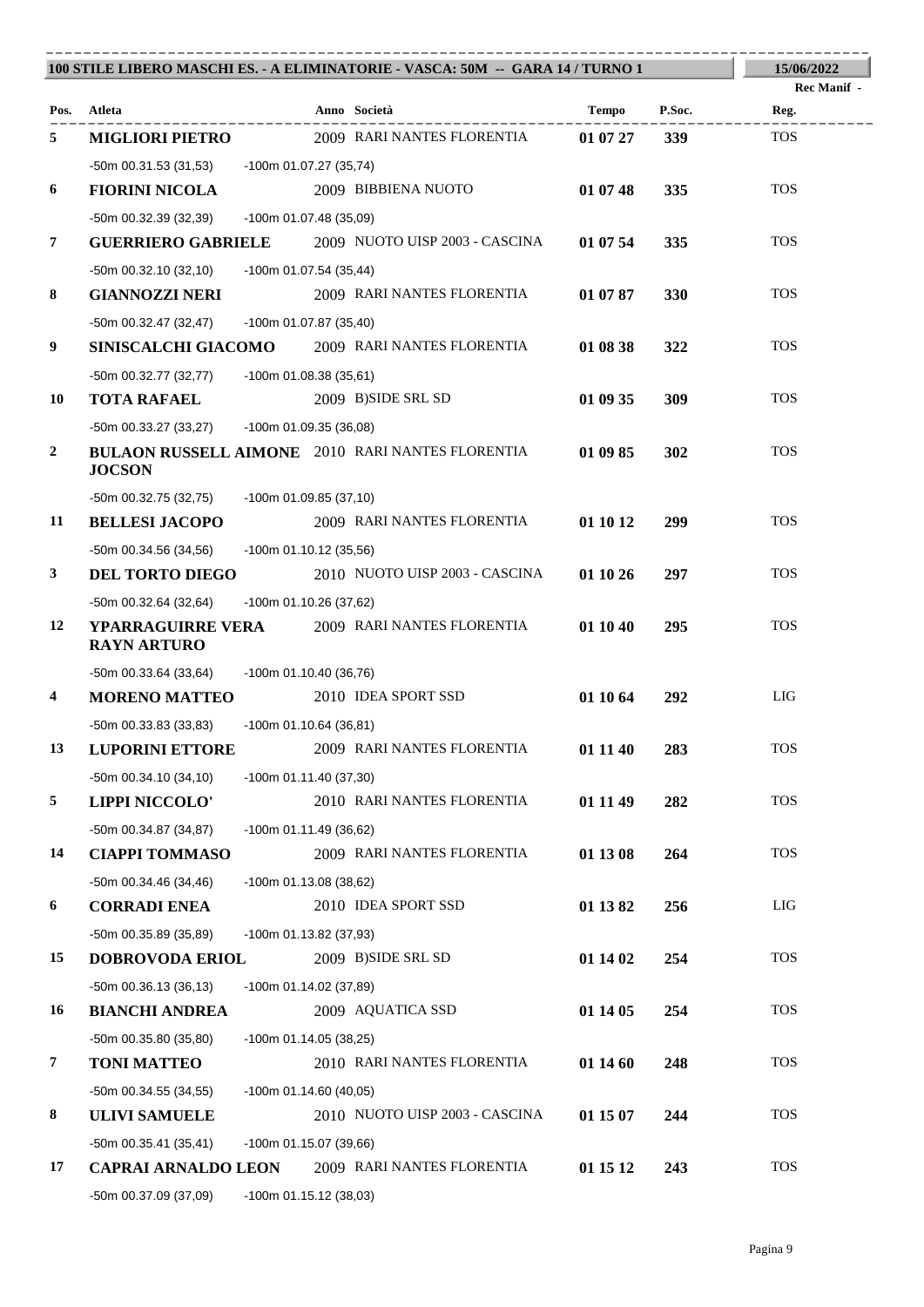|      |                                                      | 100 STILE LIBERO MASCHI ES. - A ELIMINATORIE - VASCA: 50M -- GARA 14 / TURNO 1 |                        | 15/06/2022         |
|------|------------------------------------------------------|--------------------------------------------------------------------------------|------------------------|--------------------|
|      |                                                      |                                                                                |                        | <b>Rec Manif -</b> |
| Pos. | Atleta                                               | Anno Società                                                                   | P.Soc.<br>Tempo        | Reg.               |
| 9    | <b>BOGAZZI NICCOLO'</b>                              | 2010 RARI NANTES FLORENTIA                                                     | 239<br>01 15 55        | <b>TOS</b>         |
|      | $-50m$ 00.36.81 (36,81)                              | -100m 01.15.55 (38,74)                                                         |                        |                    |
| 10   | <b>BACCI ORLANDO</b>                                 | 2010 RARI NANTES FLORENTIA                                                     | 01 16 64<br>229        | <b>TOS</b>         |
|      | -50m 00.37.08 (37,08)                                | $-100m$ 01.16.64 (39,56)                                                       |                        |                    |
| 11   | <b>GARBINI ALESSIO</b>                               | 2010 NUOTO UISP 2003 - CASCINA                                                 | 01 16 77<br>228        | <b>TOS</b>         |
|      | $-50m$ 00.36.19 (36,19)                              | $-100m$ 01.16.77 (40,58)                                                       |                        |                    |
| 12   | <b>CENNI EDOARDO</b>                                 | 2010 RARI NANTES FLORENTIA                                                     | 01 16 78<br>228        | <b>TOS</b>         |
| 18   | $-50m$ 00.37.10 (37,10)<br><b>FRANCALACCI GIULIO</b> | -100m 01.16.78 (39,68)<br>2009 ESSECI NUOTO                                    | 01 17 63<br>220        | <b>TOS</b>         |
|      |                                                      |                                                                                |                        |                    |
| 13   | $-50m$ 00.36.17 (36,17)<br><b>BLLOSHMI DENIS</b>     | -100m 01.17.63 (41,46)<br>2010 ESSECI NUOTO                                    | 01 17 88<br>218        | <b>TOS</b>         |
|      | $-50m$ 00.37.12 (37,12)                              | -100m 01.17.88 (40,76)                                                         |                        |                    |
| 19   | <b>MENEGHETTI LUCA</b>                               | 2009 IDEA SPORT SSD                                                            | 01 18 04<br>217        | LIG                |
|      | $-50m$ 00.36.71 (36,71)                              | -100m 01.18.04 (41,33)                                                         |                        |                    |
| 14   | <b>MOLLE PIETRO</b>                                  | 2010 IDEA SPORT SSD                                                            | 01 18 17<br>216        | LIG                |
|      | -50m 00.37.78 (37,78)                                | -100m 01.18.17 (40,39)                                                         |                        |                    |
| 15   | <b>GORGAJ EDUARDO</b>                                | 2010 ESSECI NUOTO                                                              | 01 18 70<br>211        | <b>TOS</b>         |
|      | -50m 00.37.05 (37,05)                                | -100m 01.18.70 (41,65)                                                         |                        |                    |
| 16   | <b>D'ANDREA MANUEL</b>                               | 2010 ESSECI NUOTO                                                              | 01 19 65<br>204        | <b>TOS</b>         |
|      | -50m 00.36.72 (36,72)                                | -100m 01.19.65 (42,93)                                                         |                        |                    |
| 17   | <b>FORTI STEFANO</b>                                 | 2010 NUOTO UISP 2003 - CASCINA                                                 | 01 20 62<br>197        | <b>TOS</b>         |
|      | $-100m$ 01.20.62 (80,62)                             |                                                                                |                        |                    |
| 18   | <b>MANETTI MATTEO</b>                                | 2010 RARI NANTES FLORENTIA                                                     | 01 20 67<br>196        | <b>TOS</b>         |
|      | -50m 00.40.09 (40,09) -100m 01.20.67 (40,58)         |                                                                                |                        |                    |
| 19   | <b>FREDIANI GREGORIO</b>                             | 2010 NUOTO UISP 2003 - CASCINA                                                 | 01 20 90<br>194        | <b>TOS</b>         |
|      | -50m 00.38.30 (38,30)                                | $-100m$ 01.20.90 (42,60)                                                       |                        |                    |
| 20   | <b>VIGILANTE LORENZO</b>                             | 2010 NUOTO UISP 2003 - CASCINA                                                 | 185<br>01 22 28        | <b>TOS</b>         |
|      | $-50m$ 00.36.75 (36,75)                              | -100m 01.22.28 (45,53)                                                         |                        |                    |
| 21   | <b>VALBRUZZOLI FEDERICO</b>                          | 2010 AQUATICA SSD                                                              | 01 22 30<br>185        | <b>TOS</b>         |
|      | -50m 00.38.22 (38,22)                                | $-100m$ 01.22.30 (44,08)                                                       |                        |                    |
| 22   | <b>LATORRE SALAZAR</b><br><b>ALESSANDRO</b>          | 2010 RARI NANTES FLORENTIA                                                     | 01 24 43<br>171        | <b>TOS</b>         |
|      | -50m 00.39.52 (39,52)                                | -100m 01.24.43 (44,91)                                                         |                        |                    |
| 23   | <b>RUSSO ALESSANDRO</b>                              | 2010 ESSECI NUOTO                                                              | 142<br>01 29 82        | <b>TOS</b>         |
|      | -50m 00.43.58 (43,58)                                | -100m 01.29.82 (46,24)                                                         |                        |                    |
| 24   | PODDA VITTORIO                                       | 2010 RARI NANTES FLORENTIA                                                     | 01 30 47<br>139        | <b>TOS</b>         |
|      | $-50m$ 00.44.03 (44,03)                              | $-100m$ 01.30.47 (46,44)                                                       |                        |                    |
| 20   | VILIGIARDI TOMMASO                                   | 2009 RARI NANTES FLORENTIA                                                     | 01 32 37<br><b>130</b> | <b>TOS</b>         |
|      | -50m 00.42.08 (42,08)                                | -100m 01.32.37 (50,29)                                                         |                        |                    |
| 21   | PERSEKU ERNID                                        | 2009 B)SIDE SRL SD                                                             | 01 32 73<br>129        | <b>TOS</b>         |
|      | $-50m$ 00.41.95 (41,95)                              | -100m 01.32.73 (50,78)                                                         |                        |                    |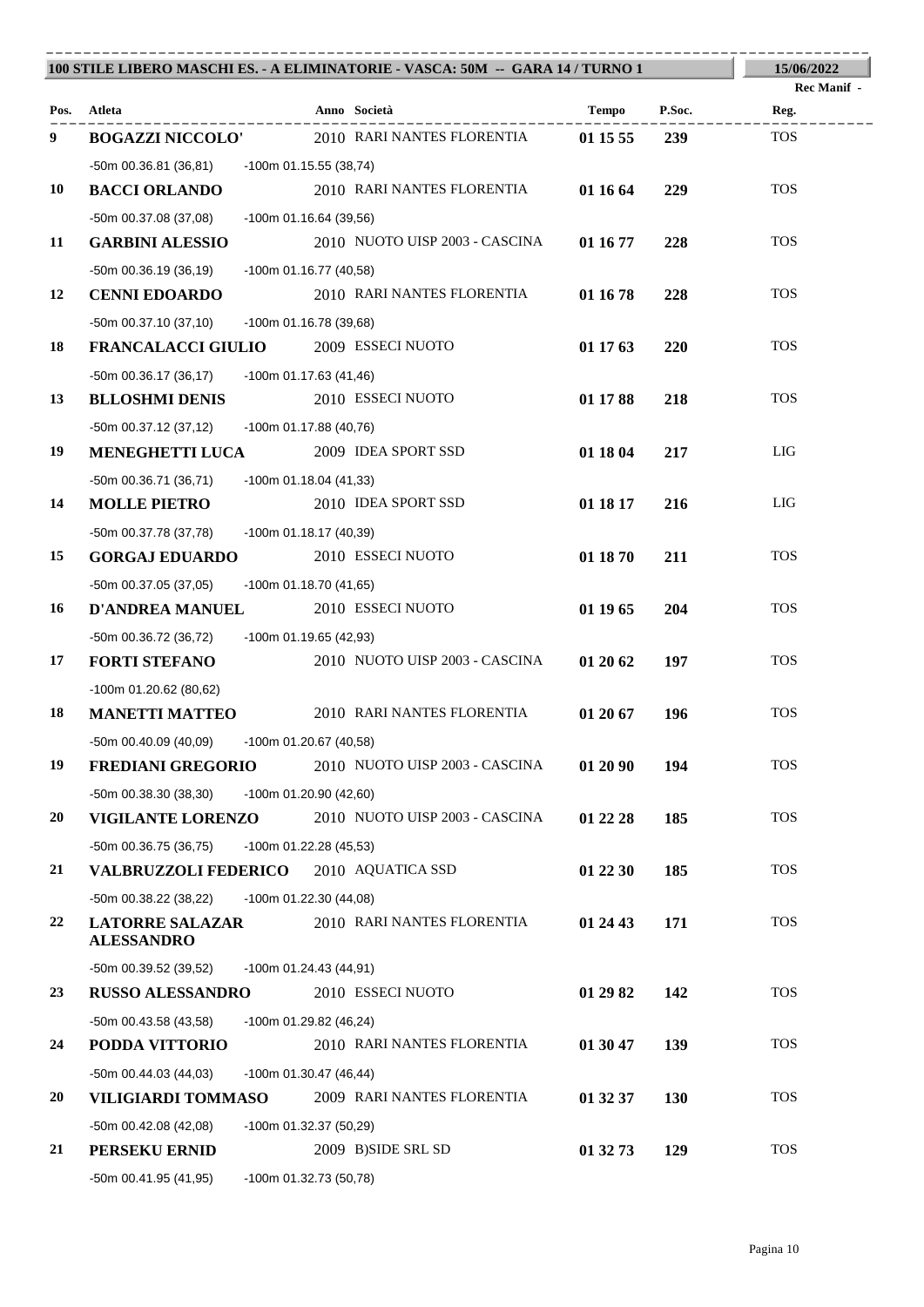|                  | 100 STILE LIBERO MASCHI ES. - A ELIMINATORIE - VASCA: 50M -- GARA 14 / TURNO 1  |                           |                                |          |        | 15/06/2022                 |
|------------------|---------------------------------------------------------------------------------|---------------------------|--------------------------------|----------|--------|----------------------------|
|                  | Pos. Atleta                                                                     |                           | Anno Società                   | Tempo    | P.Soc. | <b>Rec Manif</b> -<br>Reg. |
| 25               | <b>CAPRAI ALEXANDER</b>                                                         |                           | 2010 RARI NANTES FLORENTIA     | 01 37 98 | 109    | <b>TOS</b>                 |
|                  | -50m 00.45.08 (45,08) -100m 01.37.98 (52,90)                                    |                           |                                |          |        |                            |
|                  |                                                                                 |                           |                                |          |        |                            |
|                  | 100 STILE LIBERO FEMMINE RAGAZZI ELIMINATORIE - VASCA: 50M -- GARA 15 / TURNO 1 |                           |                                |          |        | 15/06/2022                 |
|                  | Pos. Atleta                                                                     |                           | Anno Società                   | Tempo    | P.Soc. | <b>Rec Manif</b> -<br>Reg. |
|                  | . _ _ _ _ _ _ _ _ _ _ _ _ _ _ _ _ _ _                                           |                           | ____________________           |          |        |                            |
| 1                | <b>GORI MARANGON</b><br><b>MARIASOLE</b>                                        |                           | 2008 RARI NANTES FLORENTIA     | 01 01 35 | 598    | <b>TOS</b>                 |
|                  | $-50m$ 00.28.92 (28,92)                                                         | -100m 01.01.35 (32,43)    |                                |          |        |                            |
| 1                | <b>PESTELLI AZZURRA</b>                                                         |                           | 2009 RARI NANTES FLORENTIA     | 01 02 20 | 574    | <b>TOS</b>                 |
|                  | -50m 00.29.83 (29.83)                                                           | -100m 01.02.20 (32,37)    |                                |          |        |                            |
| 1                | <b>SBARAGLI BIANCA</b>                                                          |                           | 2009 RARI NANTES FLORENTIA     | 01 02 20 | 574    | <b>TOS</b>                 |
|                  | -50m 00.29.89 (29,89)                                                           | -100m 01.02.20 (32,31)    |                                |          |        |                            |
| $\boldsymbol{2}$ | <b>SCHIUMARINI STELLA</b>                                                       |                           | 2008 RARI NANTES FLORENTIA     | 01 02 31 | 571    | <b>TOS</b>                 |
|                  | $-50m$ 00.30.07 (30,07)                                                         | -100m 01.02.31 (32,24)    |                                |          |        |                            |
| 3                | ROMOLI MARGHERITA                                                               |                           | 2009 RARI NANTES FLORENTIA     | 01 02 67 | 561    | <b>TOS</b>                 |
|                  | $-50m$ 00.30.27 (30,27)                                                         | $-100m$ 01.02.67 (32,40)  |                                |          |        |                            |
| 3                | <b>BERTOLONE MATILDE</b>                                                        |                           | 2008 NUOTO UISP 2003 - CASCINA | 01 02 85 | 556    | <b>TOS</b>                 |
|                  | $-50m$ 00.30.48 (30,48)                                                         | $-100$ m 01.02.85 (32,37) |                                |          |        |                            |
| 4                | <b>BALBIS ANNA</b>                                                              |                           | 2009 IDEA SPORT SSD            | 01 03 08 | 550    | LIG                        |
|                  | $-50m$ 00.30.23 (30,23)                                                         | -100m 01.03.08 (32,85)    |                                |          |        |                            |
| 4                | <b>BECAGLI SARA</b>                                                             |                           | 2008 RARI NANTES FLORENTIA     | 01 03 09 | 550    | <b>TOS</b>                 |
|                  | $-50m$ 00.30.04 (30,04)                                                         | -100m 01.03.09 (33,05)    |                                |          |        |                            |
| 5                | <b>BARLUZZI BIANCA</b>                                                          |                           | 2009 FIRENZE PALLANUOTO ASD    | 01 03 66 | 535    | <b>TOS</b>                 |
|                  | -50m 00.30.02 (30,02) -100m 01.03.66 (33,64)                                    |                           |                                |          |        |                            |
| 5                | PIRROTTA SARA ELISA<br><b>SILVIA</b>                                            |                           | 2008 IDEA SPORT SSD            | 01 03 71 | 534    | LIG                        |
|                  | -50m 00.30.29 (30,29)                                                           | -100m 01.03.71 (33,42)    |                                |          |        |                            |
| 6                | <b>FONTANELLI REBECCA</b>                                                       |                           | 2008 AQUATICA SSD              | 01 03 99 | 527    | <b>TOS</b>                 |
|                  | -50m 00.29.93 (29,93)                                                           | $-100m$ 01.03.99 (34,06)  |                                |          |        |                            |
| 7                | <b>BENDONI MIA</b>                                                              |                           | 2008 NUOTO PN PONTASSIEVE      | 01 04 08 | 525    | <b>TOS</b>                 |
|                  | $-50m$ 00.30.91 (30,91)                                                         | $-100m$ 01.04.08 (33,17)  |                                |          |        |                            |
| 8                | <b>GIANNELLI VIOLA</b>                                                          |                           | 2008 RARI NANTES FLORENTIA     | 01 04 51 | 515    | <b>TOS</b>                 |
|                  | -50m 00.31.27 (31,27)                                                           | $-100m$ 01.04.51 (33,24)  |                                |          |        |                            |
| 9                | <b>CARLESI MARIA</b>                                                            |                           | 2008 AZZURRA NUOTO PRATO       | 01 04 99 | 503    | <b>TOS</b>                 |
|                  | -50m 00.30.83 (30,83)                                                           | -100m 01.04.99 (34,16)    |                                |          |        |                            |
| 6                | <b>BARTALESI REBECCA</b>                                                        |                           | 2009 RARI NANTES FLORENTIA     | 01 05 09 | 501    | <b>TOS</b>                 |
|                  | -50m 00.31.28 (31,28)                                                           | $-100m$ 01.05.09 (33,81)  |                                |          |        |                            |
| 10               | <b>MANNESCHI ARIEL</b>                                                          |                           | 2008 RARI NANTES FLORENTIA     | 01 05 18 | 499    | <b>TOS</b>                 |
|                  | $-50m 00.31.11(31,11)$                                                          | $-100m$ 01.05.18 (34,07)  |                                |          |        |                            |
| 7                | <b>FILIPPINI ANNA</b>                                                           |                           | 2009 RARI NANTES FLORENTIA     | 01 05 26 | 497    | <b>TOS</b>                 |
|                  | -50m 00.32.13 (32,13)                                                           | -100m 01.05.26 (33,13)    |                                |          |        |                            |

----------------------------------------------------------------------------------------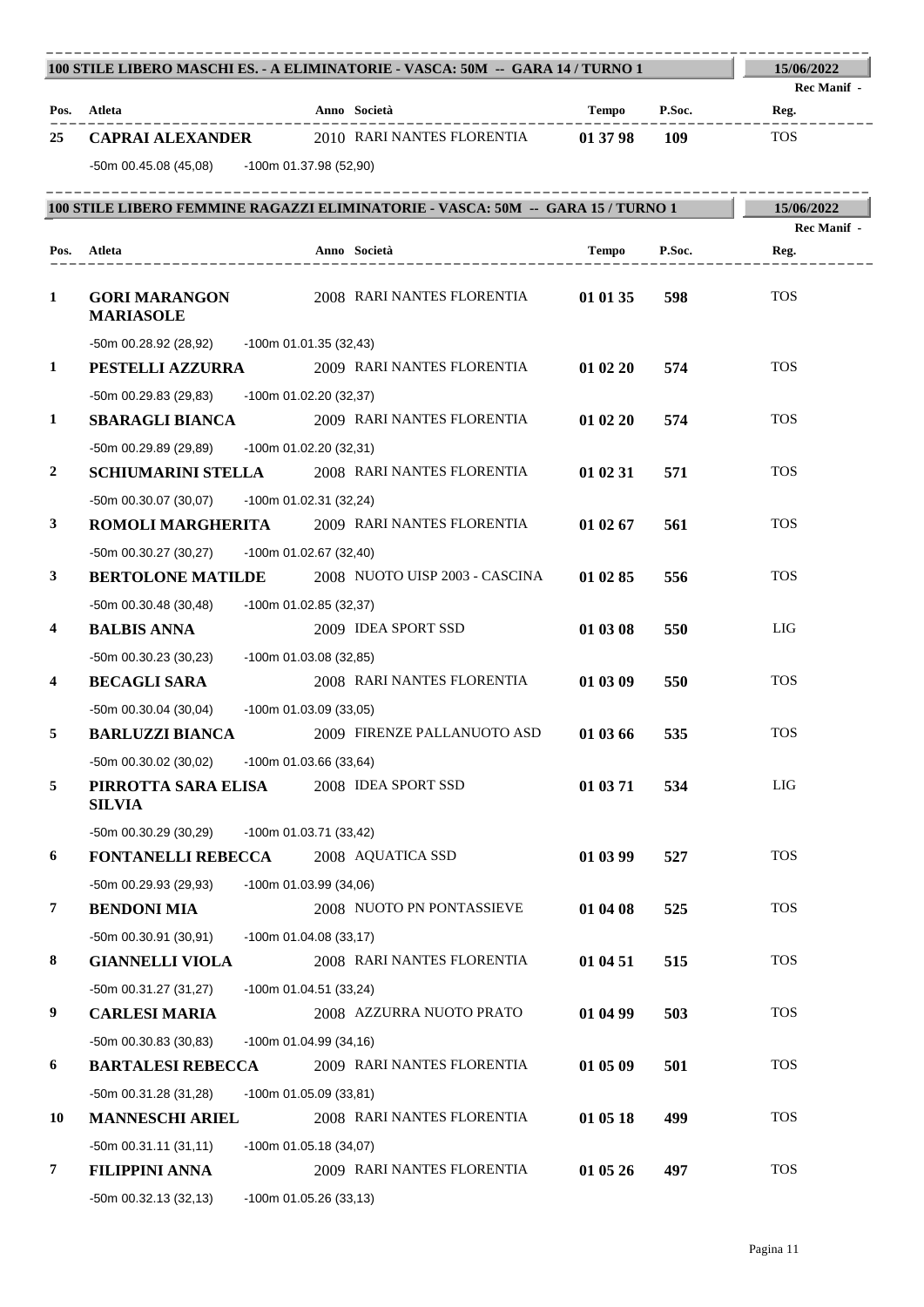|    |                                                                                                |                          | 100 STILE LIBERO FEMMINE RAGAZZI ELIMINATORIE - VASCA: 50M -- GARA 15 / TURNO 1 |          |        | 15/06/2022         |
|----|------------------------------------------------------------------------------------------------|--------------------------|---------------------------------------------------------------------------------|----------|--------|--------------------|
|    |                                                                                                |                          |                                                                                 |          |        | <b>Rec Manif</b> - |
|    | Pos. Atleta                                                                                    |                          | Anno Società                                                                    | Tempo    | P.Soc. | Reg.               |
| 8  | <b>BANDINI NATALIA</b>                                                                         |                          | 2009 RARI NANTES FLORENTIA                                                      | 01 05 35 | 495    | <b>TOS</b>         |
|    | -50m 00.31.64 (31,64)                                                                          | -100m 01.05.35 (33,71)   |                                                                                 |          |        |                    |
| 9  | <b>IMBESI NICOLE</b>                                                                           |                          | 2009 IDEA SPORT SSD                                                             | 01 06 47 | 470    | LIG                |
|    | -50m 00.31.50 (31,50)                                                                          | -100m 01.06.47 (34,97)   |                                                                                 |          |        |                    |
| 10 | <b>DINI DIANA</b>                                                                              |                          | 2009 RARI NANTES FLORENTIA                                                      | 01 06 78 | 464    | <b>TOS</b>         |
|    | -50m 00.32.63 (32,63)                                                                          | -100m 01.06.78 (34,15)   |                                                                                 |          |        |                    |
| 11 | <b>RIGHI VALENTINA</b>                                                                         |                          | 2009 NUOTO UISP 2003 - CASCINA                                                  | 01 06 99 | 459    | <b>TOS</b>         |
| 11 | -50m 00.31.83 (31,83)                                                                          | -100m 01.06.99 (35,16)   | 2008 RARI NANTES FLORENTIA                                                      |          |        | <b>TOS</b>         |
|    | <b>BONI WIOLA</b>                                                                              |                          |                                                                                 | 01 07 08 | 458    |                    |
| 12 | -50m 00.32.07 (32,07) -100m 01.07.08 (35,01)<br><b>BECATTINI GAIALUCE</b>                      |                          | 2009 RARI NANTES FLORENTIA                                                      | 01 07 21 | 455    | <b>TOS</b>         |
|    |                                                                                                |                          |                                                                                 |          |        |                    |
| 13 | -50m 00.32.39 (32,39) -100m 01.07.21 (34,82)<br><b>INNOCENTI LANINI EMMA</b> 2009 ESSECI NUOTO |                          |                                                                                 | 01 07 31 | 453    | <b>TOS</b>         |
|    |                                                                                                | -100m 01.07.31 (34,94)   |                                                                                 |          |        |                    |
| 12 | -50m 00.32.37 (32,37)<br><b>MOLINAR MIN RACHELE</b> 2008 IDEA SPORT SSD                        |                          |                                                                                 | 01 07 37 | 452    | LIG                |
|    | -50m 00.32.39 (32,39)                                                                          | -100m 01.07.37 (34,98)   |                                                                                 |          |        |                    |
| 14 | <b>GIOFFREDI AURORA</b>                                                                        |                          | 2009 RARI NANTES FLORENTIA                                                      | 01 07 81 | 443    | <b>TOS</b>         |
|    | -50m 00.32.58 (32,58) -100m 01.07.81 (35,23)                                                   |                          |                                                                                 |          |        |                    |
| 15 | PINNELLI GAIA                                                                                  |                          | 2009 RARI NANTES FLORENTIA                                                      | 01 07 85 | 442    | <b>TOS</b>         |
|    | -50m 00.33.27 (33,27)                                                                          | -100m 01.07.85 (34,58)   |                                                                                 |          |        |                    |
| 13 | <b>COSTA CAROLINA</b>                                                                          |                          | 2008 RARI NANTES FLORENTIA                                                      | 01 08 16 | 436    | <b>TOS</b>         |
|    | -50m 00.33.21 (33,21)                                                                          | $-100m$ 01.08.16 (34,95) |                                                                                 |          |        |                    |
| 16 | <b>SIMONCINI CHIARA</b>                                                                        |                          | 2009 RARI NANTES FLORENTIA                                                      | 01 08 38 | 432    | <b>TOS</b>         |
|    | -50m 00.33.09 (33,09) -100m 01.08.38 (35,29)                                                   |                          |                                                                                 |          |        |                    |
| 17 | <b>NOCENTINI SOFIA</b>                                                                         |                          | 2009 RARI NANTES FLORENTIA                                                      | 01 08 53 | 429    | <b>TOS</b>         |
|    | -50m 00.32.87 (32,87)                                                                          | $-100m$ 01.08.53 (35,66) |                                                                                 |          |        |                    |
| 14 | <b>DORMENTONI ELISA</b>                                                                        |                          | 2008 RARI NANTES FLORENTIA                                                      | 01 08 81 | 424    | <b>TOS</b>         |
|    | $-50m$ 00.32.82 (32,82)                                                                        | -100m 01.08.81 (35,99)   |                                                                                 |          |        |                    |
| 15 | <b>RUSSO EMMA</b>                                                                              |                          | 2008 RARI NANTES FLORENTIA                                                      | 01 08 86 | 423    | <b>TOS</b>         |
|    | $-50m$ 00.33.50 (33,50)                                                                        | -100m 01.08.86 (35,36)   |                                                                                 |          |        |                    |
| 16 | <b>SANTINI ALBA</b>                                                                            |                          | 2008 ESSECI NUOTO                                                               | 01 08 92 | 422    | <b>TOS</b>         |
|    | $-50m$ 00.33.08 (33,08)                                                                        | -100m 01.08.92 (35,84)   |                                                                                 |          |        |                    |
| 17 | <b>MUCCI MARTINA</b>                                                                           |                          | 2008 AZZURRA NUOTO PRATO                                                        | 01 09 04 | 420    | <b>TOS</b>         |
|    | $-50m$ 00.33.81 (33,81)                                                                        | -100m 01.09.04 (35,23)   |                                                                                 |          |        |                    |
| 18 | ALBERTI GAIA JUANITA<br><b>OLGA</b>                                                            |                          | 2009 IDEA SPORT SSD                                                             | 01 09 38 | 414    | LIG                |
|    | $-50m$ 00.33.35 (33,35)                                                                        | $-100m$ 01.09.38 (36,03) |                                                                                 |          |        |                    |
| 18 | DI GREGORIO GINEVRA                                                                            |                          | 2008 ESSECI NUOTO                                                               | 01 09 42 | 413    | <b>TOS</b>         |
|    | -50m 00.32.90 (32,90)                                                                          | -100m 01.09.42 (36,52)   |                                                                                 |          |        |                    |
| 19 | DI GIUSTO SOFIA                                                                                |                          | 2009 CUS FERRARA ASD                                                            | 01 09 49 | 412    | EMI                |
|    | -50m 00.32.56 (32,56)                                                                          | -100m 01.09.49 (36,93)   |                                                                                 |          |        |                    |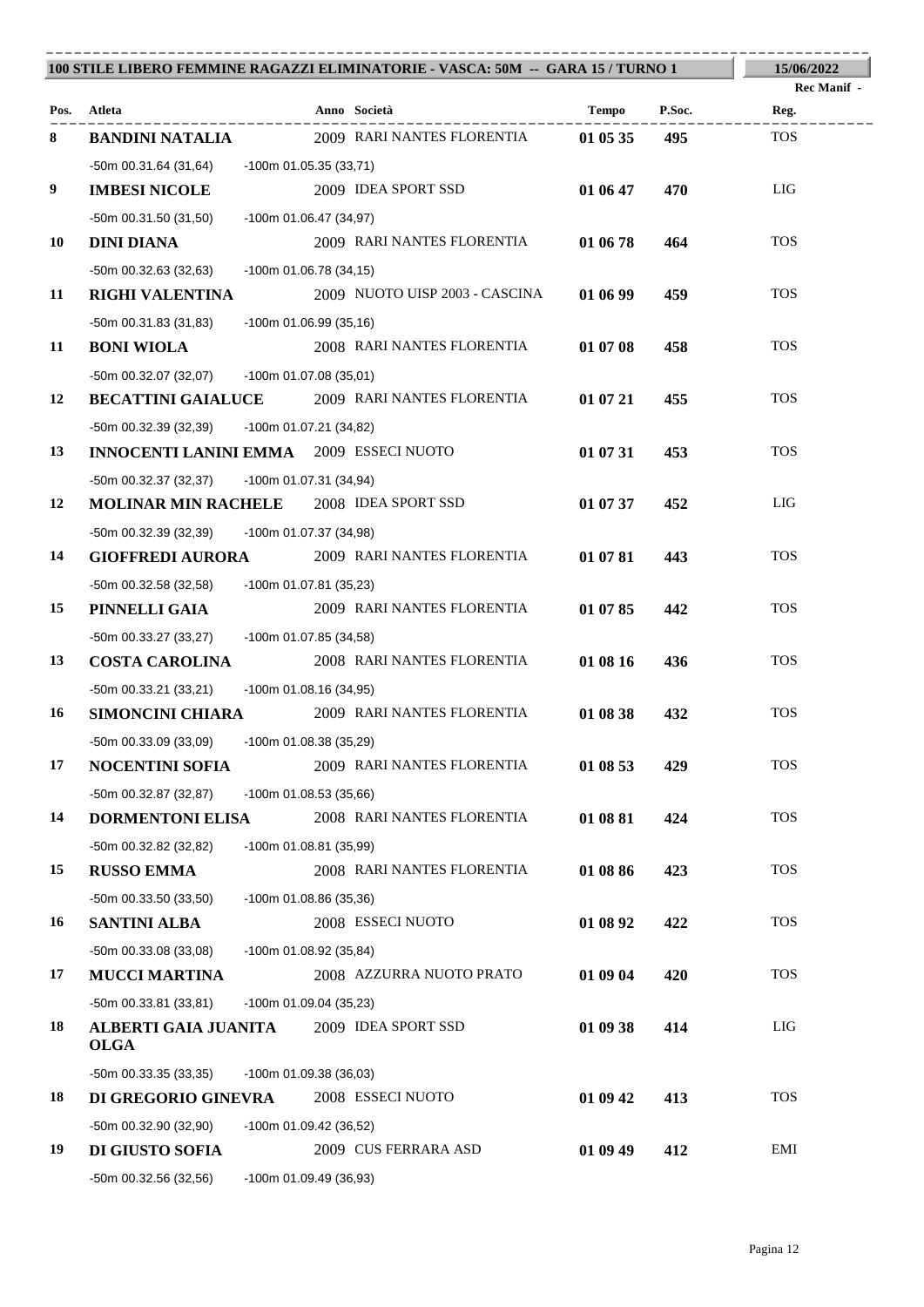|    |                                                  | 100 STILE LIBERO FEMMINE RAGAZZI ELIMINATORIE - VASCA: 50M -- GARA 15 / TURNO 1 |          |        | 15/06/2022  |
|----|--------------------------------------------------|---------------------------------------------------------------------------------|----------|--------|-------------|
|    |                                                  |                                                                                 |          |        | Rec Manif - |
|    | Pos. Atleta                                      | Anno Società                                                                    | Tempo    | P.Soc. | Reg.        |
| 20 | SANTONI CARLOTTA                                 | 2009 AZZURRA NUOTO PRATO                                                        | 01 09 78 | 406    | <b>TOS</b>  |
|    | -50m 00.33.40 (33,40) -100m 01.09.78 (36,38)     |                                                                                 |          |        |             |
| 21 | <b>BARATTINI AGNESE</b>                          | 2009 CUS FERRARA ASD                                                            | 01 10 89 | 388    | EMI         |
|    | -50m 00.33.81 (33,81)                            | -100m 01.10.89 (37,08)                                                          |          |        |             |
| 19 | <b>DALPRATO EMMA</b>                             | 2008 CUS FERRARA ASD                                                            | 01 11 24 | 382    | EMI         |
|    | $-50m$ 00.34.40 (34,40)                          | -100m 01.11.24 (36,84)                                                          |          |        |             |
| 20 | <b>COCCHETTI SOFIA</b>                           | 2008 ESSECI NUOTO                                                               | 01 11 39 | 380    | <b>TOS</b>  |
| 21 | -50m 00.34.51 (34,51)                            | -100m 01.11.39 (36,88)<br>2008 ESSECI NUOTO                                     |          |        | <b>TOS</b>  |
|    | <b>BIGONI EMMA</b>                               |                                                                                 | 01 11 41 | 379    |             |
| 22 | -50m 00.34.00 (34,00)<br><b>UNSIHUAY REYNOSO</b> | -100m 01.11.41 (37,41)<br>2008 RARI NANTES FLORENTIA                            | 01 11 58 | 377    | <b>TOS</b>  |
|    | <b>KADELYN ROCIO</b>                             |                                                                                 |          |        |             |
|    | -50m 00.34.53 (34,53)                            | -100m 01.11.58 (37,05)                                                          |          |        |             |
| 22 | ORSIMARI MARTA                                   | 2009 RARI NANTES FLORENTIA                                                      | 01 11 81 | 373    | <b>TOS</b>  |
|    | $-50m$ 00.34.38 (34,38)                          | $-100m 01.11.81 (37,43)$                                                        |          |        |             |
| 23 | <b>CAPOBIANCO SARA</b>                           | 2009 CUS FERRARA ASD                                                            | 01 11 87 | 372    | EMI         |
|    | -50m 00.34.22 (34,22)                            | -100m 01.11.87 (37,65)                                                          |          |        |             |
| 24 | <b>CASOLINI ANNA</b>                             | 2009 CUS FERRARA ASD                                                            | 01 11 97 | 370    | EMI         |
|    | -50m 00.34.20 (34,20)                            | -100m 01.11.97 (37,77)                                                          |          |        |             |
| 23 | <b>ER-BATI AICHA</b>                             | 2008 ESSECI NUOTO                                                               | 01 12 24 | 366    | <b>TOS</b>  |
|    | -50m 00.34.48 (34,48)                            | -100m 01.12.24 (37,76)                                                          |          |        |             |
| 25 | <b>SANSONI ESTER</b>                             | 2009 AQUATICA SSD                                                               | 01 12 71 | 359    | <b>TOS</b>  |
|    | -50m 00.35.47 (35,47)                            | -100m 01.12.71 (37,24)                                                          |          |        |             |
| 26 | <b>MATTIOLI MARTINA</b>                          | 2009 RARI NANTES FLORENTIA                                                      | 01 13 02 | 355    | <b>TOS</b>  |
|    | $-50m$ 00.35.66 (35,66)                          | -100m 01.13.02 (37,36)                                                          |          |        |             |
| 27 | <b>MANNESCHI ALICE</b>                           | 2009 RARI NANTES FLORENTIA                                                      | 01 13 14 | 353    | <b>TOS</b>  |
|    | -50m 00.34.87 (34,87)                            | $-100m 01.13.14(38,27)$                                                         |          |        |             |
| 28 | <b>BARTOLINI SOFIA</b>                           | 2009 ESSECI NUOTO                                                               | 01 13 64 | 346    | <b>TOS</b>  |
|    | -50m 00.35.36 (35,36)                            | -100m 01.13.64 (38,28)                                                          |          |        |             |
| 29 | <b>BECCHETTI CATERINA</b>                        | 2009 CUS FERRARA ASD                                                            | 01 14 43 | 335    | EMI         |
|    | -50m 00.35.53 (35,53)                            | $-100m$ 01.14.43 (38,90)                                                        |          |        |             |
| 30 | <b>RENAI GEMMA</b>                               | 2009 RARI NANTES FLORENTIA                                                      | 01 14 72 | 331    | <b>TOS</b>  |
|    | $-50m$ 00.36.10 (36,10)                          | -100m 01.14.72 (38,62)                                                          |          |        |             |
| 31 | <b>FANTECHI EMMA</b>                             | 2009 ESSECI NUOTO                                                               | 01 14 77 | 330    | <b>TOS</b>  |
|    | -50m 00.35.88 (35,88)                            | -100m 01.14.77 (38,89)                                                          |          |        |             |
| 32 | RENZELLI GINEVRA                                 | 2009 FIRENZE PALLANUOTO ASD                                                     | 01 15 66 | 319    | <b>TOS</b>  |
|    | -50m 00.35.82 (35,82)                            | -100m 01.15.66 (39,84)                                                          |          |        |             |
| 33 | PODDA LUCREZIA                                   | 2009 NUOTO PN PONTASSIEVE                                                       | 01 15 77 | 317    | <b>TOS</b>  |
|    | $-50m$ 00.36.60 (36,60)                          | -100m 01.15.77 (39,17)                                                          |          |        |             |
| 34 | <b>ANCARANI DEHA</b>                             | 2009 CUS FERRARA ASD                                                            | 01 16 94 | 303    | EMI         |
|    | $-50m$ 00.35.84 (35,84)                          | $-100m$ 01.16.94 (41,10)                                                        |          |        |             |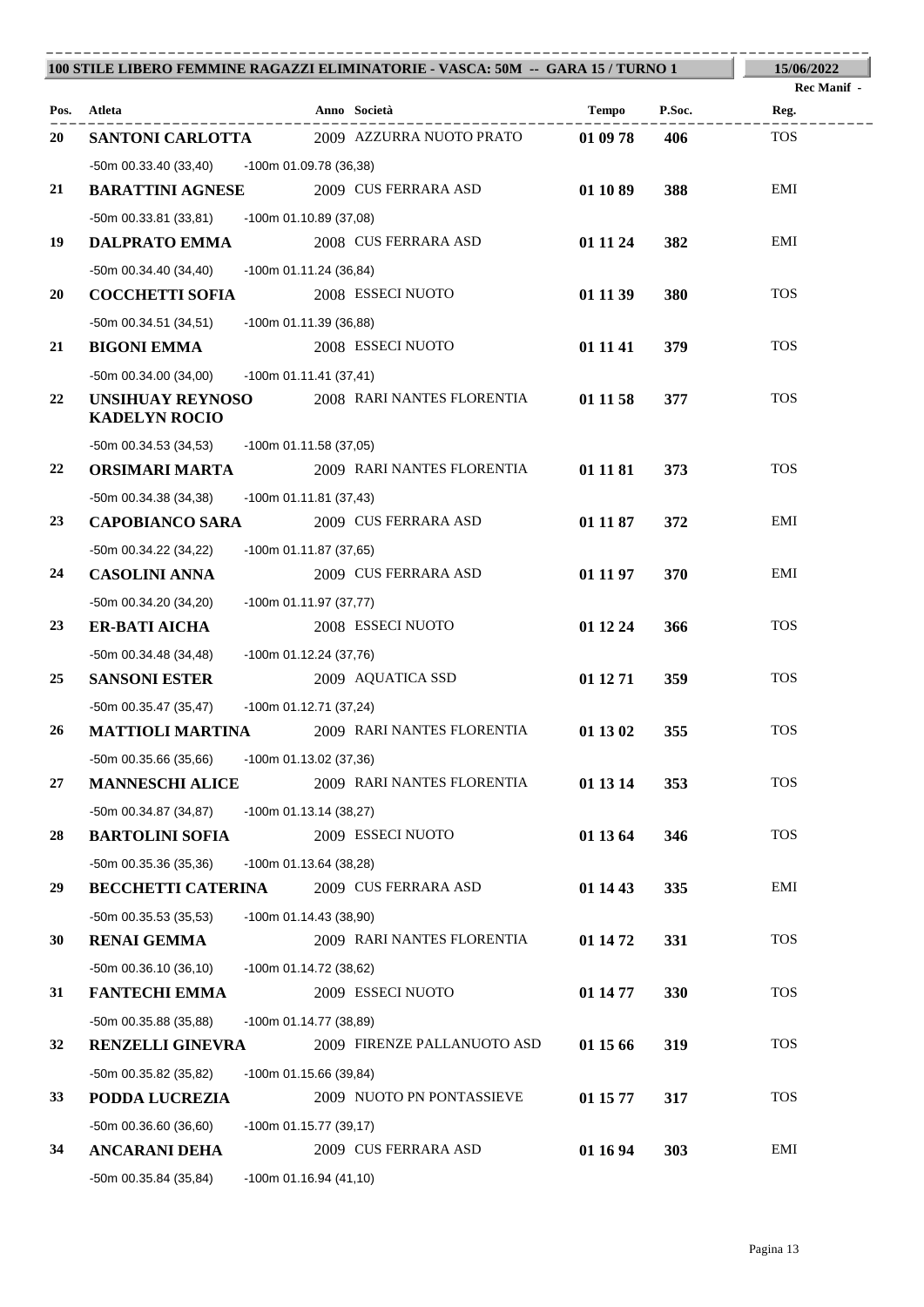|                         | 100 STILE LIBERO FEMMINE RAGAZZI ELIMINATORIE - VASCA: 50M -- GARA 15 / TURNO 1  |                                                     |          |        | 15/06/2022  |
|-------------------------|----------------------------------------------------------------------------------|-----------------------------------------------------|----------|--------|-------------|
|                         |                                                                                  |                                                     |          |        | Rec Manif - |
|                         | Pos. Atleta<br>------------                                                      | Anno Società<br>. _ _ _ _ _ _ _ _ _ _ _ _           | Tempo    | P.Soc. | Reg.        |
| 35                      | POLI BIANCA                                                                      | 2009 ESSECI NUOTO                                   | 01 17 43 | 297    | <b>TOS</b>  |
|                         | -50m 00.36.86 (36,86) - 100m 01.17.43 (40,57)                                    |                                                     |          |        |             |
| 36                      | <b>CLEMENTE FEDERICA</b> 2009 RARI NANTES FLORENTIA                              |                                                     | 01 23 67 | 236    | <b>TOS</b>  |
|                         | -50m 00.39.22 (39.22) -100m 01.23.67 (44.45)                                     |                                                     |          |        |             |
|                         | 100 STILE LIBERO FEMMINE JUNIORES ELIMINATORIE - VASCA: 50M -- GARA 15 / TURNO 1 |                                                     |          |        | 15/06/2022  |
|                         |                                                                                  |                                                     |          |        | Rec Manif - |
|                         | Pos. Atleta<br>----------------                                                  | Anno Società<br>. _ _ _ _ _ _ _ _ _ _ _ _ _ _ _ _ _ | Tempo    | P.Soc. | Reg.        |
|                         |                                                                                  |                                                     |          |        |             |
| 1                       | VITALI FIAMMETTA                                                                 | 2006 RARI NANTES FLORENTIA                          | 00 59 97 | 641    | <b>TOS</b>  |
|                         | -50m 00.29.05 (29,05) -100m 00.59.97 (30,92)                                     |                                                     |          |        |             |
| 2                       | PAOLI VALENTINA                                                                  | 2006 RARI NANTES FLORENTIA                          | 01 00 26 | 631    | <b>TOS</b>  |
|                         | -50m 00.29.38 (29,38)<br>-100m 01.00.26 (30,88)                                  |                                                     |          |        |             |
| $\mathbf{1}$            | <b>PASCAREANU GIULIA</b>                                                         | 2007 RARI NANTES FLORENTIA                          | 01 00 92 | 611    | <b>TOS</b>  |
|                         | -50m 00.29.38 (29,38)<br>-100m 01.00.92 (31,54)                                  |                                                     |          |        |             |
| 3                       | <b>ANDREUCCI DIANA</b>                                                           | 2006 EFFEDUE GROUP - ROMA                           | 01 01 13 | 605    | LAZ         |
|                         | -50m 00.29.70 (29,70)<br>$-100m$ 01.01.13 (31,43)                                |                                                     |          |        |             |
| 4                       | <b>FRONTERA AMBRA</b>                                                            | 2006 RARI NANTES FLORENTIA                          | 01 01 69 | 588    | <b>TOS</b>  |
|                         | $-50m$ 00.30.21 (30,21)<br>-100m 01.01.69 (31,48)                                |                                                     |          |        |             |
| 5                       | <b>GIOFFREDI LETIZIA</b>                                                         | 2006 RARI NANTES FLORENTIA                          | 01 01 87 | 583    | <b>TOS</b>  |
|                         | -50m 00.29.83 (29,83)<br>-100m 01.01.87 (32,04)                                  |                                                     |          |        |             |
| 5                       | <b>ONGARO ANGELICA</b>                                                           | 2006 RARI NANTES FLORENTIA                          | 01 01 87 | 583    | <b>TOS</b>  |
|                         | -50m 00.29.77 (29,77) -100m 01.01.87 (32,10)                                     |                                                     |          |        |             |
| $\boldsymbol{2}$        | <b>GIANNELLI EMMA</b>                                                            | 2007 RARI NANTES FLORENTIA                          | 01 02 18 | 575    | <b>TOS</b>  |
|                         | <b>VITTORIA</b>                                                                  |                                                     |          |        |             |
|                         | $-50m$ 00.30.61 (30,61)<br>-100m 01.02.18 (31,57)                                |                                                     |          |        | <b>TOS</b>  |
| $\mathbf{3}$            | <b>SANTINI CHIARA</b>                                                            | 2007 RARI NANTES FLORENTIA                          | 01 02 28 | 572    |             |
|                         | $-50m$ 00.30.64 (30,64)<br>$-100m$ 01.02.28 (31,64)                              |                                                     |          |        | LIG         |
| $\overline{\mathbf{4}}$ | <b>VIO CAMILLA</b>                                                               | 2007 IDEA SPORT SSD                                 | 01 03 06 | 551    |             |
|                         | $-50m$ 00.30.60 (30,60)<br>$-100m$ 01.03.06 (32,46)                              |                                                     |          |        | EMI         |
| 5                       | <b>GUALANDI EMMA</b>                                                             | 2007 CUS FERRARA ASD                                | 01 03 11 | 550    |             |
|                         | -50m 00.30.08 (30,08)<br>$-100m$ 01.03.11 (33,03)                                |                                                     |          |        | <b>TOS</b>  |
| 6                       | <b>CERAMI MATILDE</b>                                                            | 2007 RARI NANTES FLORENTIA                          | 01 03 13 | 549    |             |
|                         | -50m 00.30.84 (30,84)<br>$-100m$ 01.03.13 (32,29)                                |                                                     |          |        | <b>TOS</b>  |
| 7                       | <b>ALTAMORE LINDA</b>                                                            | 2007 ESSECI NUOTO                                   | 01 04 22 | 522    |             |
|                         | -50m 00.30.76 (30,76)<br>$-100m$ 01.04.22 (33,46)                                |                                                     |          |        | <b>TOS</b>  |
| 8                       | SUISOLA MARIA VITTORIA 2007 ESSECI NUOTO                                         |                                                     | 01 04 28 | 520    |             |
|                         | $-50m 00.31.11(31,11)$<br>-100m 01.04.28 (33,17)                                 |                                                     |          |        | <b>TOS</b>  |
| 7                       | <b>DJEGHRI ELISSA</b>                                                            | 2006 RARI NANTES FLORENTIA                          | 01 04 30 | 520    |             |
|                         | -50m 00.30.80 (30,80)<br>$-100m$ 01.04.30 (33,50)                                | 2006 ESSECI NUOTO                                   |          |        | <b>TOS</b>  |
| 8                       | <b>FILIPPONI CHIARA</b>                                                          |                                                     | 01 04 52 | 514    |             |
|                         | $-50m$ 00.31.55 (31,55)<br>-100m 01.04.52 (32,97)                                |                                                     |          |        |             |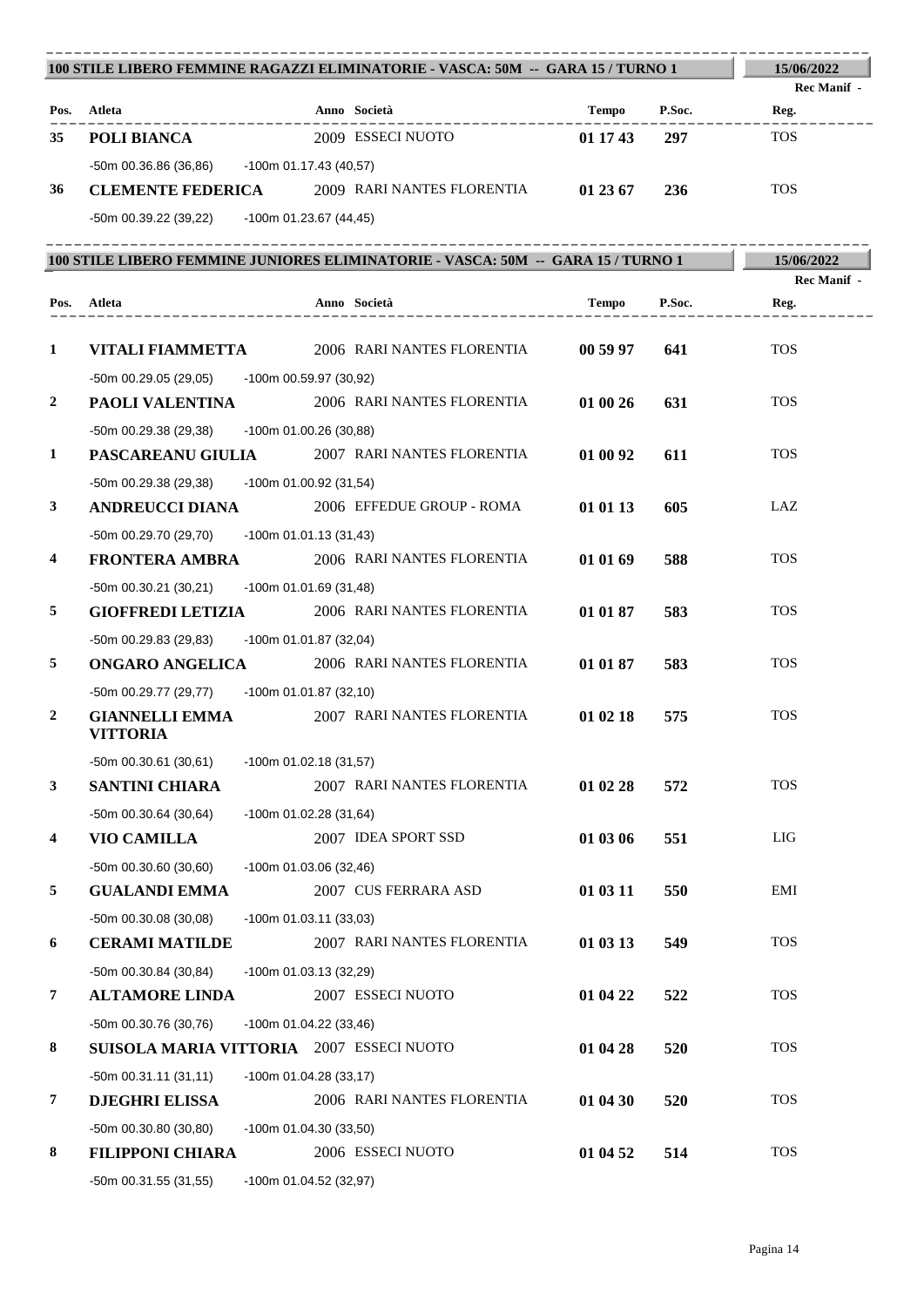|    |                                                                    |                           | 100 STILE LIBERO FEMMINE JUNIORES ELIMINATORIE - VASCA: 50M -- GARA 15 / TURNO 1 |          |        | 15/06/2022         |
|----|--------------------------------------------------------------------|---------------------------|----------------------------------------------------------------------------------|----------|--------|--------------------|
|    |                                                                    |                           |                                                                                  |          |        | Rec Manif -        |
|    | Pos. Atleta                                                        |                           | Anno Società<br>2007 RARI NANTES FLORENTIA                                       | Tempo    | P.Soc. | Reg.<br><b>TOS</b> |
| 9  | <b>RRAPAJ ADRIANA</b>                                              |                           |                                                                                  | 01 04 66 | 511    |                    |
|    | -50m 00.31.26 (31,26) -100m 01.04.66 (33,40)                       |                           |                                                                                  |          |        | EMI                |
| 9  | <b>FORLANI ANNA</b>                                                |                           | 2006 CUS FERRARA ASD                                                             | 01 05 02 | 503    |                    |
|    | -50m 00.30.95 (30,95)                                              | -100m 01.05.02 (34,07)    |                                                                                  |          |        | LIG                |
| 10 | <b>RICCARDI MATILDE</b>                                            |                           | 2006 IDEA SPORT SSD                                                              | 01 05 31 | 496    |                    |
|    | -50m 00.31.89 (31,89)                                              | -100m 01.05.31 (33,42)    |                                                                                  |          |        |                    |
| 10 | <b>GALINGANI ALESSIA</b>                                           |                           | 2007 RARI NANTES FLORENTIA                                                       | 01 05 33 | 495    | <b>TOS</b>         |
|    | -50m 00.31.76 (31,76) -100m 01.05.33 (33,57)                       |                           |                                                                                  |          |        |                    |
| 11 | <b>ALARI PUCCI SOFIA</b>                                           |                           | 2006 RARI NANTES FLORENTIA                                                       | 01 06 33 | 473    | <b>TOS</b>         |
|    | -50m 00.31.14 (31,14)                                              | -100m 01.06.33 (35,19)    |                                                                                  |          |        |                    |
| 11 | <b>ALBERTI SOFIE OLGHITA</b> 2007 IDEA SPORT SSD<br><b>VANESSA</b> |                           |                                                                                  | 01 06 44 | 471    | LIG                |
|    | $-50m 00.31.41 (31,41) -100m 01.06.44 (35,03)$                     |                           |                                                                                  |          |        |                    |
| 12 | <b>LUPORINI ELETTRA</b>                                            |                           | 2007 RARI NANTES FLORENTIA                                                       | 01 06 45 | 471    | <b>TOS</b>         |
|    | -50m 00.31.58 (31,58)                                              | $-100$ m 01.06.45 (34,87) |                                                                                  |          |        |                    |
| 12 | PAPINI EMMA                                                        |                           | 2006 RARI NANTES FLORENTIA                                                       | 01 06 85 | 462    | <b>TOS</b>         |
|    | $-50m$ 00.32.45 (32,45)                                            | -100m 01.06.85 (34,40)    |                                                                                  |          |        |                    |
| 13 | <b>LO IACONO ALICE</b>                                             |                           | 2007 NUOTO UISP 2003 - CASCINA                                                   | 01 06 92 | 461    | <b>TOS</b>         |
|    | -50m 00.32.76 (32,76)                                              | $-100m$ 01.06.92 (34,16)  |                                                                                  |          |        |                    |
| 13 | <b>ROSSI MARTINA</b>                                               |                           | 2006 NUOTO UISP 2003 - CASCINA                                                   | 01 07 02 | 459    | <b>TOS</b>         |
|    | $-50m$ 00.31.16 (31,16)                                            | -100m 01.07.02 (35,86)    |                                                                                  |          |        |                    |
| 14 | <b>FRANCO SOFIA</b>                                                |                           | 2007 RARI NANTES FLORENTIA                                                       | 01 09 15 | 418    | <b>TOS</b>         |
|    | -50m 00.33.81 (33,81)                                              | -100m 01.09.15 (35,34)    |                                                                                  |          |        |                    |
| 15 | POSIRCA TEA                                                        |                           | 2007 RARI NANTES FLORENTIA                                                       | 01 09 38 | 414    | <b>TOS</b>         |
|    | -50m 00.32.85 (32,85)                                              | -100m 01.09.38 (36,53)    |                                                                                  |          |        |                    |
| 16 | PRONI MARIASOLE                                                    |                           | 2007 CUS FERRARA ASD                                                             | 01 10 48 | 394    | EMI                |
|    | -50m 00.33.99 (33,99)                                              | -100m 01.10.48 (36,49)    |                                                                                  |          |        |                    |
| 17 | <b>GARUTTI SOFIA</b>                                               |                           | 2007 CUS FERRARA ASD                                                             | 01 10 50 | 394    | EMI                |
|    | -50m 00.33.82 (33,82)                                              | $-100m$ 01.10.50 (36,68)  |                                                                                  |          |        |                    |
| 18 | <b>SALOMONI MARIASOLE</b>                                          |                           | 2007 CUS FERRARA ASD                                                             | 01 10 62 | 392    | EMI                |
|    | $-50m$ 00.33.17 (33,17)                                            | -100m 01.10.62 (37,45)    |                                                                                  |          |        |                    |
| 19 | <b>CAMPOLMI SABRINA</b>                                            |                           | 2007 RARI NANTES FLORENTIA                                                       | 01 11 97 | 370    | <b>TOS</b>         |
|    | $-50m$ 00.34.86 (34,86)                                            | $-100m 01.11.97(37,11)$   |                                                                                  |          |        |                    |
| 14 | <b>AVELLA AURORA</b>                                               |                           | 2006 FUTURA CLUB PRATO SSD                                                       | 01 15 25 | 324    | <b>TOS</b>         |
|    | -50m 00.35.49 (35,49)                                              | $-100m$ 01.15.25 (39,76)  |                                                                                  |          |        |                    |
| 20 | <b>ROMANO REBECCA</b>                                              |                           | 2007 RARI NANTES FLORENTIA                                                       | 01 15 97 | 315    | <b>TOS</b>         |
|    | -50m 00.35.91 (35,91)                                              | $-100m$ 01.15.97 (40,06)  |                                                                                  |          |        |                    |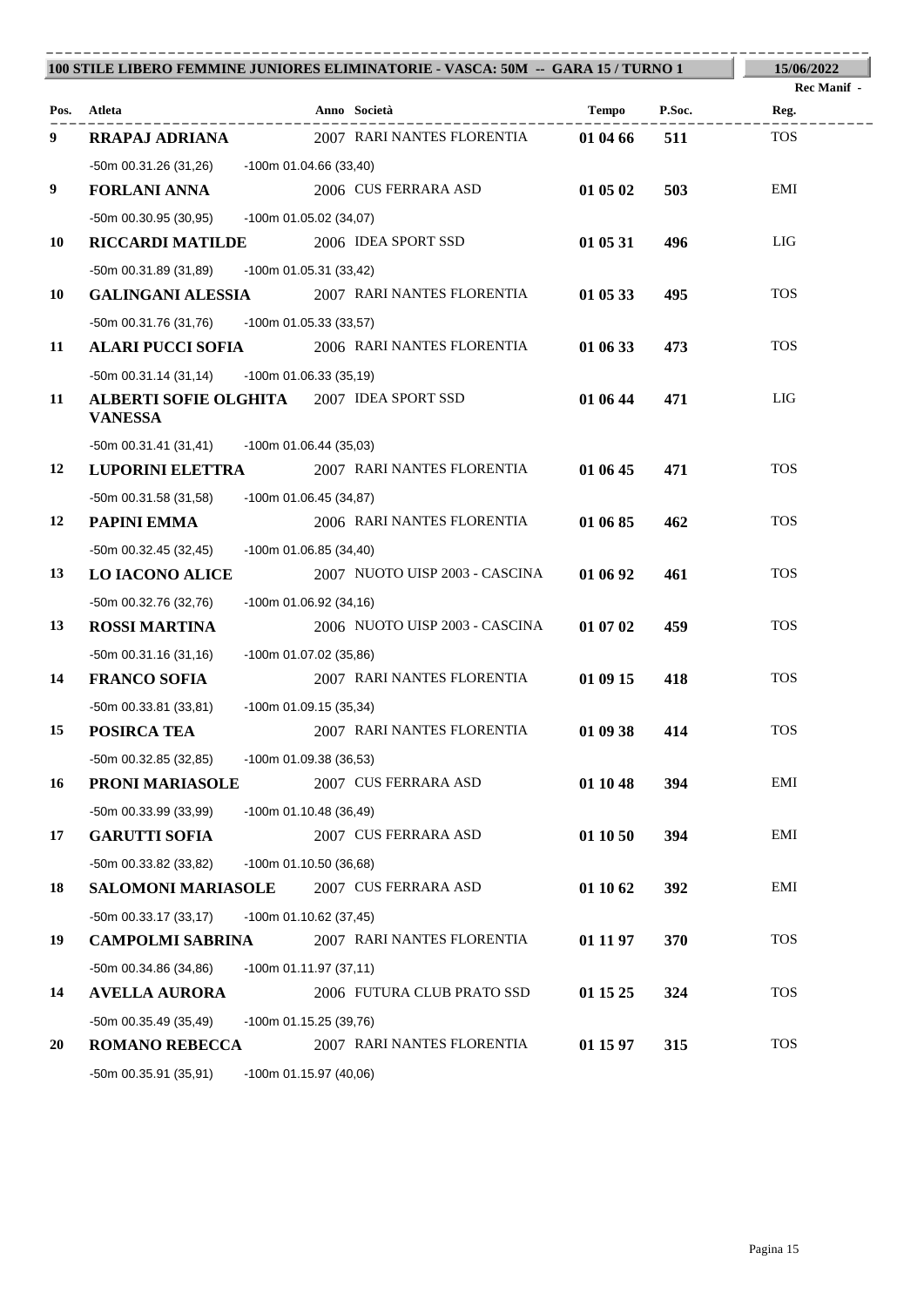|                |                                                   |                          | 100 STILE LIBERO FEMMINE CADETTI ELIMINATORIE - VASCA: 50M -- GARA 15 / TURNO 1 |              |        | 15/06/2022                |
|----------------|---------------------------------------------------|--------------------------|---------------------------------------------------------------------------------|--------------|--------|---------------------------|
|                | Pos. Atleta                                       |                          | Anno Società                                                                    | Tempo        | P.Soc. | Rec Manif -<br>Reg.       |
| 1              | <b>BIAGIOTTI MATILDE</b>                          |                          | 2005 RARI NANTES FLORENTIA                                                      | 00 56 04     | 785    | <b>TOS</b>                |
| 2              | -50m 00.27.66 (27,66)<br><b>BANI TERESA</b>       | $-100m$ 00.56.04 (28,38) | 2004 RARI NANTES FLORENTIA                                                      | 00 59 85     | 644    | <b>TOS</b>                |
| 3              | $-50m$ 00.28.48 (28,48)<br><b>CASINI GIORGIA</b>  | -100m 00.59.85 (31,37)   | 2005 ESSECI NUOTO                                                               | 01 01 33     | 599    | <b>TOS</b>                |
| 4              | $-50m$ 00.29.05 (29,05)<br><b>SAVI CARLOTTA</b>   | -100m 01.01.33 (32,28)   | 2004 RARI NANTES FLORENTIA                                                      | 01 01 59     | 591    | <b>TOS</b>                |
| 5              | -50m 00.29.76 (29,76)<br><b>VALLE VALENTINA</b>   | -100m 01.01.59 (31,83)   | 2005 IDEA SPORT SSD                                                             | 01 01 89     | 583    | <b>LIG</b>                |
| 6              | $-50m$ 00.29.16 (29,16)<br><b>GULMINI AGNESE</b>  | -100m 01.01.89 (32,73)   | 2004 CUS FERRARA ASD                                                            | 01 02 24     | 573    | EMI                       |
| $\overline{7}$ | $-50m$ 00.29.13 (29,13)<br><b>FISSI GINEVRA</b>   | $-100m$ 01.02.24 (33,11) | 2004 FUTURA CLUB PRATO SSD                                                      | 01 02 26     | 572    | <b>TOS</b>                |
| 8              | $-50m$ 00.30.18 (30,18)<br><b>ZETTI GIORGIA</b>   | -100m 01.02.26 (32,08)   | 2005 ESSECI NUOTO                                                               | 01 02 52     | 565    | <b>TOS</b>                |
| 9              | $-50m$ 00.30.00 (30,00)<br><b>GEMIGNANI ALICE</b> | -100m 01.02.52 (32,52)   | 2005 ESSECI NUOTO                                                               | 01 02 81     | 558    | <b>TOS</b>                |
| 10             | $-50m$ 00.30.18 (30,18)<br><b>VENNI ARIANNA</b>   | -100m 01.02.81 (32,63)   | 2005 RARI NANTES FLORENTIA                                                      | 01 02 82     | 557    | <b>TOS</b>                |
| 11             | -50m 00.30.27 (30,27)<br><b>GATTO FIORELLA</b>    | -100m 01.02.82 (32,55)   | 2005 CUS FERRARA ASD                                                            | 01 02 91     | 555    | EMI                       |
| 12             | $-50m$ 00.30.15 (30,15)<br><b>CONTADIN EMMA</b>   | -100m 01.02.91 (32,76)   | 2004 ESSECI NUOTO                                                               | 01 03 63     | 536    | <b>TOS</b>                |
| 13             | -50m 00.30.72 (30,72)<br><b>BIGONGIALI ALICE</b>  | -100m 01.03.63 (32,91)   | 2005 NUOTO UISP 2003 - CASCINA                                                  | 01 04 75     | 509    | <b>TOS</b>                |
| 14             | -50m 00.30.96 (30,96)<br><b>D'ONZA MATILDE</b>    | -100m 01.04.75 (33,79)   | 2005 RARI NANTES FLORENTIA                                                      | 01 05 21     | 498    | <b>TOS</b>                |
| 15             | -50m 00.30.86 (30,86)<br><b>CRESCIOLI MARTINA</b> | $-100m$ 01.05.21 (34,35) | 2005 RARI NANTES FLORENTIA                                                      | 01 06 76     | 464    | <b>TOS</b>                |
| 16             | $-50m 00.31.51(31,51)$<br><b>TREVIA MARTINA</b>   | -100m 01.06.76 (35,25)   | 2005 IDEA SPORT SSD                                                             | 01 07 06     | 458    | <b>LIG</b>                |
| 17             | -50m 00.32.61 (32,61)<br><b>ANGHEL SERENA</b>     | $-100m$ 01.07.06 (34,45) | 2005 QUATTRO STAR SSD                                                           | 01 12 71     | 359    | LAZ                       |
|                | $-50m$ 00.34.26 (34,26)                           | $-100m 01.12.71(38,45)$  |                                                                                 |              |        |                           |
|                |                                                   |                          | 100 STILE LIBERO FEMMINE SENIOR ELIMINATORIE - VASCA: 50M -- GARA 15 / TURNO 1  |              |        | 15/06/2022<br>Rec Manif - |
| Pos.           | Atleta                                            |                          | Anno Società                                                                    | <b>Tempo</b> | P.Soc. | Reg.                      |

**1 BIAGIOLI PAOLA** 1997 RARI NANTES FLORENTIA **00 56 35 772** TOS -50m 00.27.04 (27,04) -100m 00.56.35 (29,31)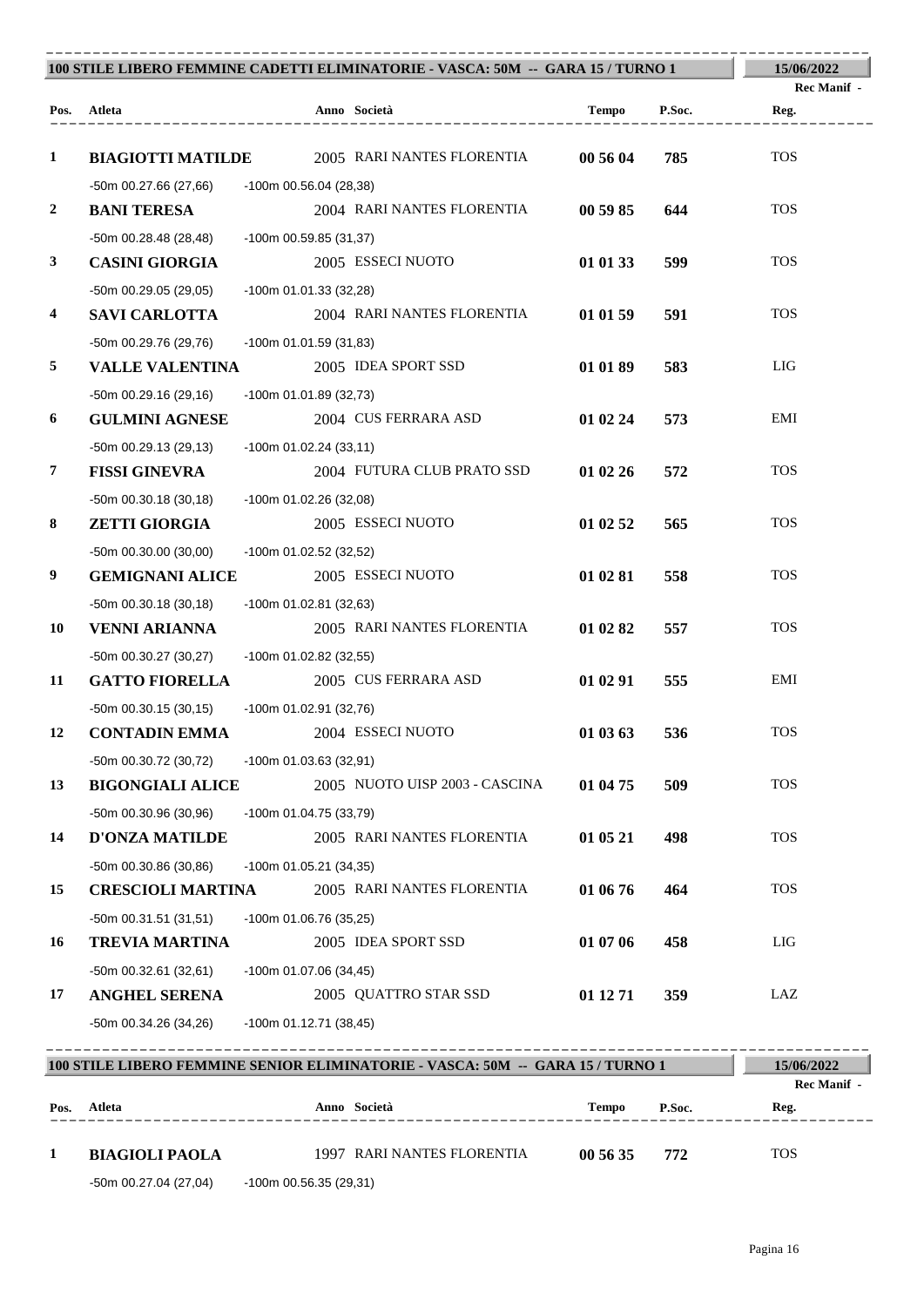|                |                                              |                          | 100 STILE LIBERO FEMMINE SENIOR ELIMINATORIE - VASCA: 50M -- GARA 15 / TURNO 1 |          |        | 15/06/2022          |
|----------------|----------------------------------------------|--------------------------|--------------------------------------------------------------------------------|----------|--------|---------------------|
| Pos.           | Atleta<br>------------                       |                          | Anno Società                                                                   | Tempo    | P.Soc. | Rec Manif -<br>Reg. |
| $\overline{2}$ | <b>CAPONI LINDA</b>                          |                          | 1998 CENTRO SP.VO CARABINIERI                                                  | 00 57 57 | 724    | LAZ                 |
|                | -50m 00.28.07 (28,07) -100m 00.57.57 (29,50) |                          |                                                                                |          |        |                     |
| 3              |                                              |                          | <b>MASCOLO ANNA CHIARA</b> 2001 RARI NANTES FLORENTIA                          | 00 57 90 | 712    | <b>TOS</b>          |
|                | -50m 00.28.49 (28,49) -100m 00.57.90 (29,41) |                          |                                                                                |          |        |                     |
| 4              | <b>GIOVANNONI GAIA</b>                       |                          | 2003 LIVORNO AQUATICS SSD                                                      | 00 58 19 | 701    | <b>TOS</b>          |
|                | -50m 00.28.55 (28,55)                        | -100m 00.58.19 (29,64)   |                                                                                |          |        |                     |
| 5              | <b>SBARAGLI AZZURRA</b>                      |                          | 2003 RARI NANTES FLORENTIA                                                     | 00 59 14 | 668    | <b>TOS</b>          |
|                | -50m 00.28.71 (28,71)                        | -100m 00.59.14 (30,43)   |                                                                                |          |        |                     |
| 6              | <b>BENEDETTI ADELE</b>                       |                          | 2002 LIVORNO AQUATICS SSD                                                      | 00 59 77 | 647    | <b>TOS</b>          |
|                | -50m 00.28.81 (28,81)                        | -100m 00.59.77 (30,96)   |                                                                                |          |        |                     |
| $\overline{7}$ | PACE ALESSANDRA                              |                          | 2002 LIVORNO AQUATICS SSD                                                      | 01 00 66 | 619    | <b>TOS</b>          |
|                | -50m 00.29.39 (29,39)                        | $-100m$ 01.00.66 (31,27) |                                                                                |          |        |                     |
| 8              | TONI CARLOTTA                                |                          | 1995 RARI NANTES FLORENTIA                                                     | 01 01 03 | 608    | <b>TOS</b>          |
|                | -50m 00.29.60 (29,60)                        | -100m 01.01.03 (31,43)   |                                                                                |          |        |                     |
| 9              | <b>BACCINI VALENTINA</b>                     |                          | 2003 RARI NANTES FLORENTIA                                                     | 01 01 86 | 584    | <b>TOS</b>          |
|                | -50m 00.29.80 (29,80)                        | -100m 01.01.86 (32,06)   |                                                                                |          |        |                     |
| 10             | <b>CIAMPI ARIANNA</b>                        |                          | 2001 FUTURA CLUB PRATO SSD                                                     | 01 02 34 | 570    | <b>TOS</b>          |
|                | $-50m$ 00.30.57 (30,57)                      | -100m 01.02.34 (31,77)   |                                                                                |          |        |                     |
| 11             | <b>RUGGERI LISA</b>                          |                          | 2003 RARI NANTES FLORENTIA                                                     | 01 05 15 | 500    | <b>TOS</b>          |
|                | -50m 00.31.53 (31,53)                        | -100m 01.05.15 (33,62)   |                                                                                |          |        |                     |
| 12             | PISTELLI JASMIN                              |                          | 2002 LIVORNO AQUATICS SSD                                                      | 01 05 22 | 498    | <b>TOS</b>          |
|                | -50m 00.31.02 (31,02)                        | -100m 01.05.22 (34,20)   |                                                                                |          |        |                     |
| 13             | <b>IANNUCCI SARA</b>                         |                          | 2003 RARI NANTES FLORENTIA                                                     | 01 09 06 | 419    | <b>TOS</b>          |
|                | -50m 00.33.32 (33,32)                        | -100m 01.09.06 (35,74)   |                                                                                |          |        |                     |

| 100 STILE LIBERO MASCHI RAGAZZI ELIMINATORIE - VASCA: 50M -- GARA 16 / TURNO 1 |                           |                          |                            |              | 15/06/2022<br>Rec Manif - |            |
|--------------------------------------------------------------------------------|---------------------------|--------------------------|----------------------------|--------------|---------------------------|------------|
| Pos.                                                                           | Atleta                    |                          | Anno Società               | <b>Tempo</b> | P.Soc.                    | Reg.       |
| 1                                                                              | <b>FINI LORENZO</b>       |                          | 2006 RARI NANTES FLORENTIA | 00 55 82     | 593                       | <b>TOS</b> |
|                                                                                | $-50m$ 00.27.40 (27,40)   | -100m 00.55.82 (28,42)   |                            |              |                           |            |
| 1                                                                              | <b>TARINI RAFFAELE</b>    |                          | 2007 RARI NANTES FLORENTIA | 00 56 14     | 583                       | <b>TOS</b> |
|                                                                                | $-50m00.26.61(26.61)$     | $-100m$ 00.56.14 (29,53) |                            |              |                           |            |
| $\overline{2}$                                                                 | <b>FAGGIAN FABIO</b>      |                          | 2007 RARI NANTES FLORENTIA | 00 56 78     | 563                       | <b>TOS</b> |
|                                                                                | -50m 00.27.60 (27,60)     | -100m 00.56.78 (29,18)   |                            |              |                           |            |
| $\overline{2}$                                                                 | <b>MATI NICHOLAS</b>      |                          | 2006 FUTURA CLUB PRATO SSD | 00 56 84     | 562                       | <b>TOS</b> |
|                                                                                | $-50m$ 00.27.18 (27,18)   | $-100m$ 00.56.84 (29,66) |                            |              |                           |            |
| $\mathbf{3}$                                                                   | <b>TAGLIATTI NICHOLAS</b> |                          | 2006 CUS FERRARA ASD       | 00 56 95     | 558                       | EMI        |
|                                                                                | $-50m00.26.94(26.94)$     | -100m 00.56.95 (30,01)   |                            |              |                           |            |
| 4                                                                              | <b>LUSINI FILIPPO</b>     |                          | 2006 RARI NANTES FLORENTIA | 00 56 97     | 558                       | <b>TOS</b> |
|                                                                                | $-50m$ 00.27.65 (27,65)   | -100m 00.56.97 (29,32)   |                            |              |                           |            |
| 5                                                                              | <b>TORRICELLI PIETRO</b>  |                          | 2006 ESSECI NUOTO          | 00 57 03     | 556                       | <b>TOS</b> |
|                                                                                | $-50m$ 00.27.17 (27,17)   | -100m 00.57.03 (29,86)   |                            |              |                           |            |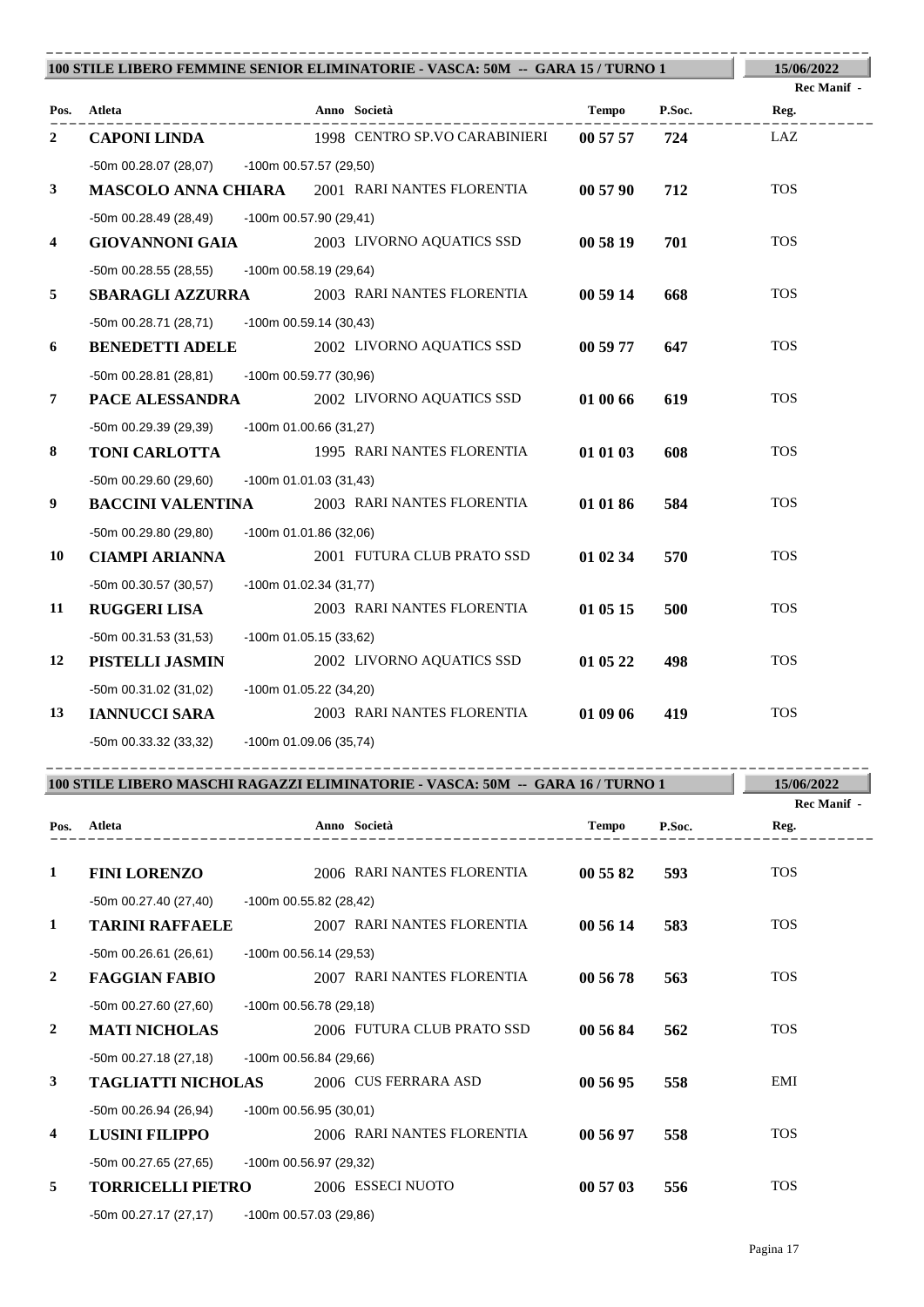|                |                                                                      |                          | 100 STILE LIBERO MASCHI RAGAZZI ELIMINATORIE - VASCA: 50M -- GARA 16 / TURNO 1 |          |        | 15/06/2022  |
|----------------|----------------------------------------------------------------------|--------------------------|--------------------------------------------------------------------------------|----------|--------|-------------|
|                |                                                                      |                          |                                                                                |          |        | Rec Manif - |
|                | Pos. Atleta                                                          |                          | Anno Società                                                                   | Tempo    | P.Soc. | Reg.        |
| 6              | <b>ZAMPINI GUIDO</b>                                                 |                          | 2006 ESSECI NUOTO                                                              | 00 58 05 | 527    | <b>TOS</b>  |
|                | -50m 00.27.81 (27,81) -100m 00.58.05 (30,24)                         |                          |                                                                                |          |        |             |
| $\mathbf{3}$   |                                                                      |                          | <b>BORGIOLI LEONARDO</b> 2007 RARI NANTES FLORENTIA                            | 00 58 19 | 523    | <b>TOS</b>  |
|                | -50m 00.28.57 (28,57)                                                | -100m 00.58.19 (29,62)   |                                                                                |          |        |             |
| 4              | <b>CAMILLI MATTIA</b> 2007 IDEA SPORT SSD                            |                          |                                                                                | 00 58 27 | 521    | LIG         |
|                | -50m 00.28.32 (28,32)                                                | -100m 00.58.27 (29,95)   |                                                                                |          |        |             |
| 5              |                                                                      |                          | <b>FRULLINI FILIPPO ALDO</b> 2007 AZZURRA NUOTO PRATO                          | 00 58 54 | 514    | <b>TOS</b>  |
|                | -50m 00.28.09 (28,09) -100m 00.58.54 (30,45)                         |                          |                                                                                |          |        |             |
| 6              |                                                                      |                          | <b>BRAMBILLASCA MATTIA</b> 2007 NUOTO UISP 2003 - CASCINA                      | 00 58 69 | 510    | <b>TOS</b>  |
|                | -50m 00.28.51 (28,51) -100m 00.58.69 (30,18)                         |                          |                                                                                |          |        |             |
| $\overline{7}$ | <b>SANTURRO GIACOMO</b>                                              |                          | 2006 ESSECI NUOTO                                                              | 00 58 71 | 510    | <b>TOS</b>  |
|                | -50m 00.27.60 (27,60) -100m 00.58.71 (31,11)                         |                          |                                                                                |          |        |             |
| $\overline{7}$ | <b>BETTAZZI LAPO</b>                                                 |                          | 2007 AZZURRA NUOTO PRATO                                                       | 00 59 14 | 499    | <b>TOS</b>  |
|                | -50m 00.28.70 (28,70)                                                | -100m 00.59.14 (30,44)   |                                                                                |          |        |             |
| 8              | <b>BERTOLDI SAMUELE</b>                                              |                          | 2006 RARI NANTES FLORENTIA                                                     | 00 59 14 | 499    | <b>TOS</b>  |
| 8              | -50m 00.28.68 (28,68)                                                | -100m 00.59.14 (30,46)   | LOMBARDI FRANCESCO 2007 AZZURRA NUOTO PRATO                                    | 00 59 19 | 497    | <b>TOS</b>  |
|                |                                                                      |                          |                                                                                |          |        |             |
|                | -50m 00.28.54 (28,54) -100m 00.59.19 (30,65)                         |                          |                                                                                |          |        | <b>TOS</b>  |
| 9              | <b>ROSSI COSIMO</b>                                                  |                          | 2006 RARI NANTES FLORENTIA                                                     | 00 59 19 | 497    |             |
|                | -50m 00.28.31 (28,31) -100m 00.59.19 (30,88)                         |                          |                                                                                |          |        | <b>TOS</b>  |
| $\mathbf{1}$   | <b>MARIANNINI MATTEO</b> 2008 ESSECI NUOTO                           |                          |                                                                                | 00 59 53 | 489    |             |
| 9              | -50m 00.28.90 (28,90)                                                | $-100m$ 00.59.53 (30,63) | 2007 RARI NANTES FLORENTIA                                                     |          |        | <b>TOS</b>  |
|                | <b>MILANI NICCOLO'</b>                                               |                          |                                                                                | 00 59 59 | 487    |             |
| 10             | -50m 00.28.84 (28,84) -100m 00.59.59 (30,75)<br><b>VANNUCCI NERI</b> |                          | 2007 RARI NANTES FLORENTIA                                                     | 00 59 61 | 487    | <b>TOS</b>  |
|                |                                                                      |                          |                                                                                |          |        |             |
| $\mathbf{2}$   | -50m 00.28.86 (28,86)                                                | -100m 00.59.61 (30,75)   | 2008 AQUATICA SSD                                                              | 00 59 82 | 482    | <b>TOS</b>  |
|                | <b>TOGNACCINI ANDREA</b>                                             |                          |                                                                                |          |        |             |
| 11             | $-50m$ 00.28.64 (28,64)<br><b>NERI ETTORE</b>                        | -100m 00.59.82 (31,18)   | 2007 FUTURA CLUB PRATO SSD                                                     | 00 59 88 | 480    | <b>TOS</b>  |
|                |                                                                      |                          |                                                                                |          |        |             |
| 10             | -50m 00.28.80 (28,80)<br><b>SALVADORI DIEGO</b>                      | $-100m$ 00.59.88 (31,08) | 2006 RARI NANTES FLORENTIA                                                     | 01 00 00 | 477    | <b>TOS</b>  |
|                |                                                                      |                          |                                                                                |          |        |             |
| 3              | -50m 00.27.98 (27,98)<br><b>TORCHIA VIERI</b>                        | -100m 01.00.00 (32,02)   | 2008 NUOTO PN PONTASSIEVE                                                      | 01 00 01 | 477    | <b>TOS</b>  |
|                |                                                                      |                          |                                                                                |          |        |             |
| 4              | -50m 00.29.37 (29,37)<br>PROCACCINI GIOVANNI                         | $-100m$ 01.00.01 (30,64) | 2008 FUTURA CLUB PRATO SSD                                                     | 01 00 24 | 472    | <b>TOS</b>  |
|                | <b>NAZZARENO</b>                                                     |                          |                                                                                |          |        |             |
|                | -50m 00.28.72 (28,72)                                                | -100m 01.00.24 (31,52)   |                                                                                |          |        |             |
| 11             | <b>BERNATSKYY MAKS</b>                                               |                          | 2006 CUS FERRARA ASD                                                           | 01 00 39 | 468    | EMI         |
|                | -50m 00.29.04 (29,04)                                                |                          |                                                                                |          |        |             |
| 12             | <b>SERRAI CRISTIAN</b>                                               |                          | 2006 RARI NANTES FLORENTIA                                                     | 01 00 49 | 466    | <b>TOS</b>  |
|                | -50m 00.29.05 (29,05)                                                | $-100m$ 01.00.49 (31,44) |                                                                                |          |        |             |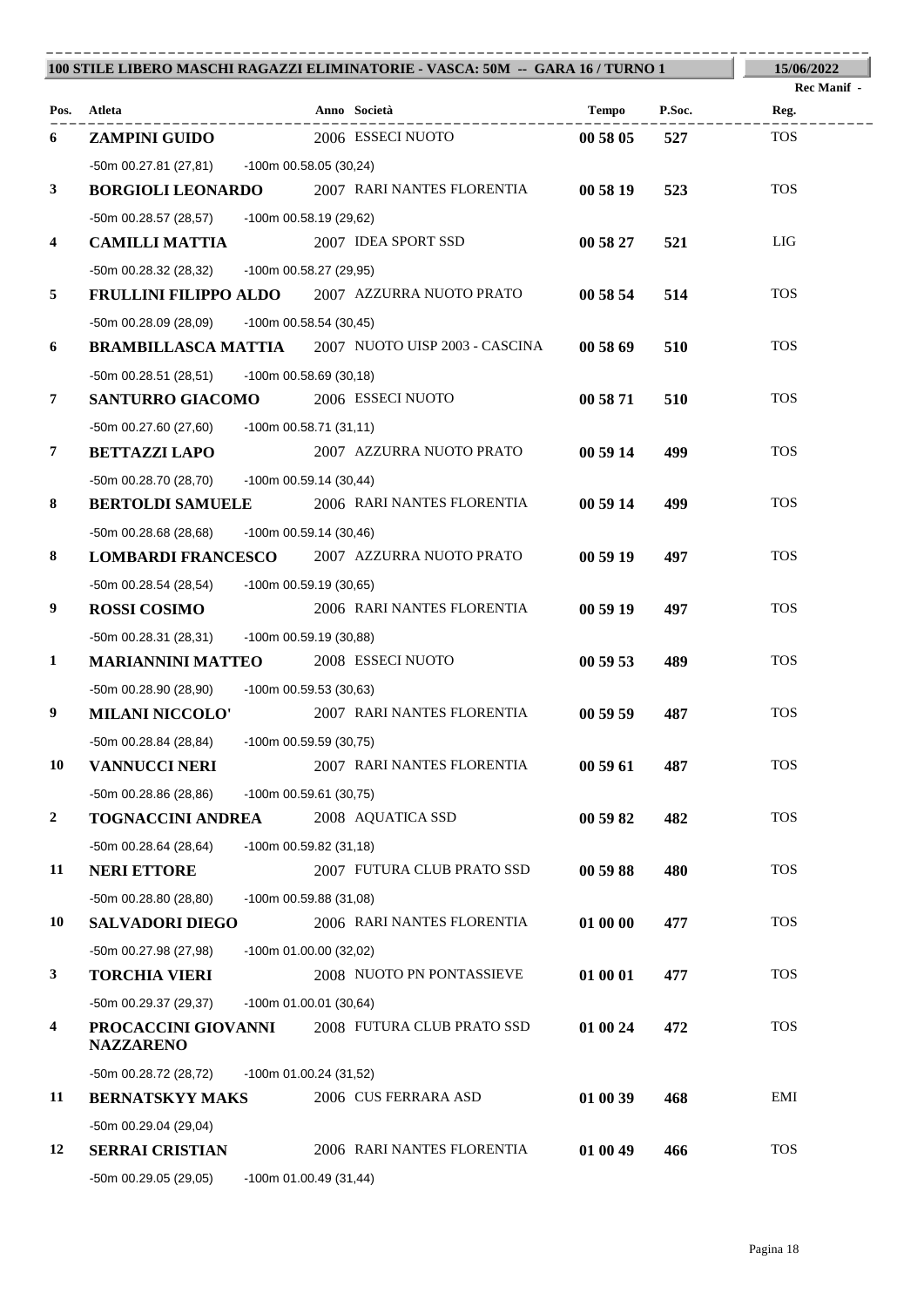|                |                                                 | 100 STILE LIBERO MASCHI RAGAZZI ELIMINATORIE - VASCA: 50M -- GARA 16 / TURNO 1 |                 | 15/06/2022                 |
|----------------|-------------------------------------------------|--------------------------------------------------------------------------------|-----------------|----------------------------|
|                | Pos. Atleta                                     | Anno Società                                                                   | P.Soc.<br>Tempo | <b>Rec Manif</b> -<br>Reg. |
| 5              | . _ _ _ _ _ _ _ _ _ _ _ _<br><b>CINI MATTIA</b> | 2008 NUOTO UISP 2003 - CASCINA                                                 | 465<br>01 00 51 | <b>TOS</b>                 |
|                | -50m 00.29.06 (29,06) -100m 01.00.51 (31,45)    |                                                                                |                 |                            |
| 12             | <b>MANDACHE EDUARD</b>                          | 2007 CUS FERRARA ASD                                                           | 01 00 71<br>461 | EMI                        |
|                | -50m 00.29.15 (29,15) -100m 01.00.71 (31,56)    |                                                                                |                 |                            |
| 13             | <b>DE ANDREIS PIETRO</b> 2006 IDEA SPORT SSD    |                                                                                | 01 00 74<br>460 | LIG                        |
|                | -50m 00.28.56 (28,56) -100m 01.00.74 (32,18)    |                                                                                |                 |                            |
| 13             | <b>BIANCHI TOMMASO</b>                          | 2007 ESSECI NUOTO                                                              | 01 00 90<br>457 | <b>TOS</b>                 |
|                | -50m 00.29.07 (29,07) -100m 01.00.90 (31,83)    |                                                                                |                 |                            |
| 14             |                                                 | <b>MAGRINO FRANCESCO</b> 2007 NUOTO PN PONTASSIEVE                             | 01 00 98<br>455 | <b>TOS</b>                 |
|                | -50m 00.29.40 (29,40)                           | -100m 01.00.98 (31,58)                                                         |                 |                            |
| 6              | <b>RICCHI TOMMASO</b>                           | 2008 RARI NANTES FLORENTIA                                                     | 01 01 10<br>452 | <b>TOS</b>                 |
|                | -50m 00.29.49 (29,49)                           | $-100m$ 01.01.10 (31,61)                                                       |                 |                            |
| $\overline{7}$ | <b>CONTI ANDREA</b>                             | 2008 RARI NANTES FLORENTIA                                                     | 01 01 16<br>451 | <b>TOS</b>                 |
|                | -50m 00.29.04 (29,04)                           | $-100m$ 01.01.16 (32,12)                                                       |                 |                            |
| 15             | <b>TODARO CHRISTIAN</b>                         | 2007 ESSECI NUOTO                                                              | 01 01 37<br>446 | <b>TOS</b>                 |
|                | -50m 00.29.88 (29,88)                           | -100m 01.01.37 (31,49)                                                         |                 |                            |
| 16             | <b>ROSSI FRANCESCO</b>                          | 2007 IDEA SPORT SSD                                                            | 01 01 45<br>444 | LIG                        |
|                | -50m 00.29.61 (29,61) -100m 01.01.45 (31,84)    |                                                                                |                 |                            |
| 17             | <b>CARDINELLI ERIC</b>                          | 2007 CUS FERRARA ASD                                                           | 01 01 49<br>443 | EMI                        |
|                | -50m 00.29.61 (29,61)                           | -100m 01.01.49 (31,88)                                                         |                 |                            |
| 8              | <b>CORRIERI GREGORIO</b>                        | 2008 FIRENZE PALLANUOTO ASD                                                    | 01 01 54<br>442 | <b>TOS</b>                 |
|                | -50m 00.29.37 (29,37) -100m 01.01.54 (32,17)    |                                                                                |                 |                            |
| 9              | <b>D'APOTE ANDREA</b>                           | 2008 RARI NANTES FLORENTIA                                                     | 01 01 87<br>435 | <b>TOS</b>                 |
|                | -50m 00.29.88 (29,88) -100m 01.01.87 (31,99)    |                                                                                |                 |                            |
| 10             | <b>BIAGIOTTI LAPO</b>                           | 2008 RARI NANTES FLORENTIA                                                     | 01 02 08<br>431 | <b>TOS</b>                 |
|                | -50m 00.29.74 (29,74)                           | -100m 01.02.08 (32,34)                                                         |                 |                            |
| 14             | <b>GHIGNONI PIETRO</b>                          | 2006 RARI NANTES FLORENTIA                                                     | 01 02 29<br>427 | <b>TOS</b>                 |
|                | $-50m$ 00.30.47 (30,47)                         | -100m 01.02.29 (31,82)                                                         |                 |                            |
| 18             | ALI NOURELDIN AMRO<br><b>MOHAMED GHARIB</b>     | 2007 RARI NANTES FLORENTIA                                                     | 01 02 29<br>427 | <b>TOS</b>                 |
|                | -50m 00.29.72 (29,72)                           | $-100m$ 01.02.29 (32,57)                                                       |                 |                            |
| 11             | <b>BARDAZZI BRANDO</b>                          | 2008 RARI NANTES FLORENTIA                                                     | 01 02 50<br>422 | <b>TOS</b>                 |
|                | $-50m$ 00.28.71 (28,71)                         | -100m 01.02.50 (33,79)                                                         |                 |                            |
| 19             | <b>BREVIGLIERI DAVIDE</b>                       | 2007 CUS FERRARA ASD                                                           | 01 02 87<br>415 | EMI                        |
|                | $-50m$ 00.30.00 (30,00)                         | -100m 01.02.87 (32,87)                                                         |                 |                            |
| 12             | <b>CARMAGNINI NICCOLO'</b>                      | 2008 ESSECI NUOTO                                                              | 01 03 10<br>410 | <b>TOS</b>                 |
|                | $-50m$ 00.30.42 (30,42)                         | -100m 01.03.10 (32,68)                                                         |                 |                            |
| 15             | <b>BERSANETTI THOMAS</b>                        | 2006 CUS FERRARA ASD                                                           | 01 03 72<br>398 | EMI                        |
|                | $-50m$ 00.30.61 (30,61)                         | -100m 01.03.72 (33,11)                                                         |                 |                            |
| 13             | <b>GRAZIOLI TOMMASO</b>                         | 2008 VIOLA SWIM TEAM ASD                                                       | 01 03 81<br>397 | <b>TOS</b>                 |
|                | $-50m$ 00.30.65 (30,65)                         | $-100m$ 01.03.81 (33,16)                                                       |                 |                            |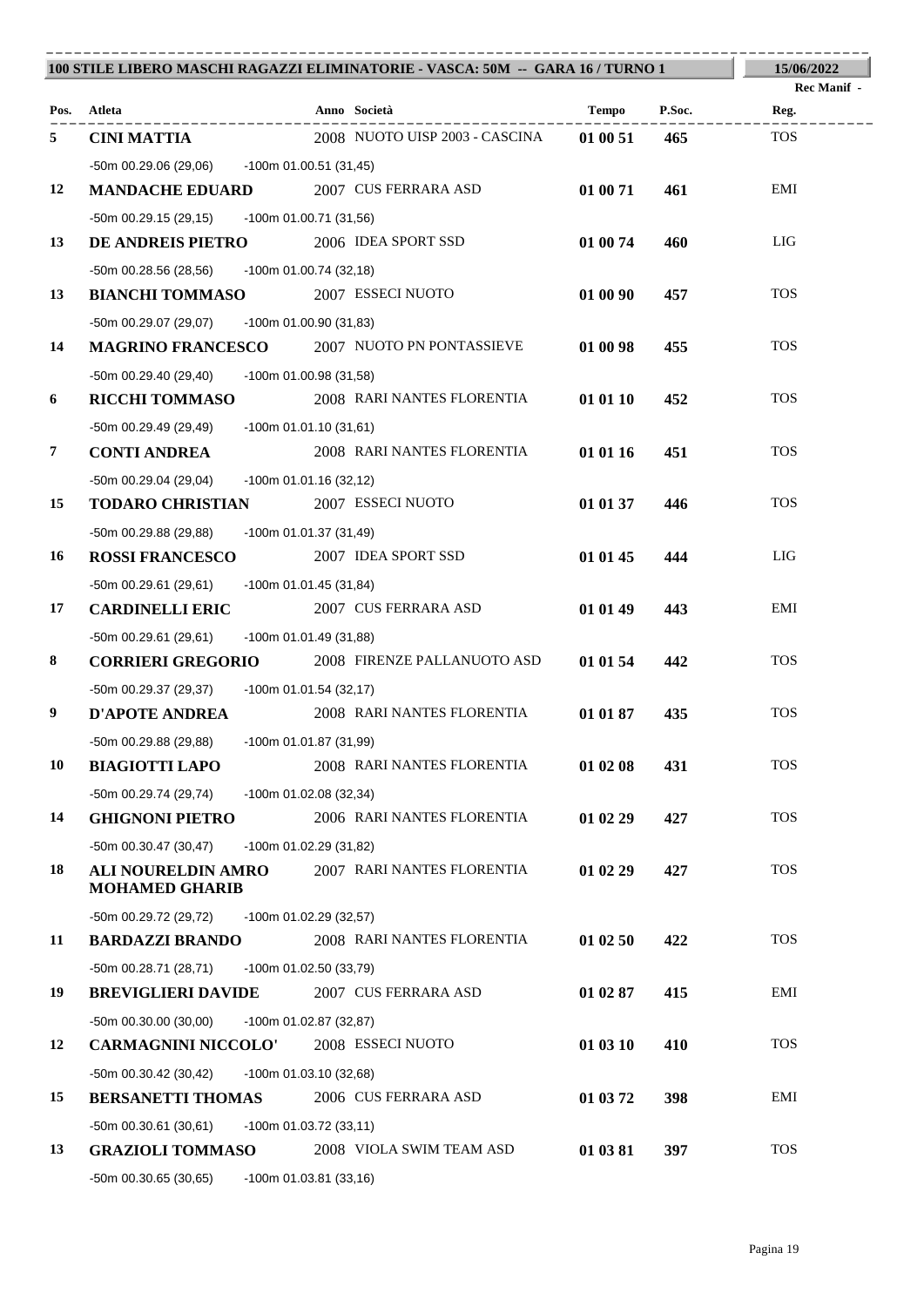|           | 100 STILE LIBERO MASCHI RAGAZZI ELIMINATORIE - VASCA: 50M -- GARA 16 / TURNO 1 |                                                         |          |                                      |  |
|-----------|--------------------------------------------------------------------------------|---------------------------------------------------------|----------|--------------------------------------|--|
| Pos.      | Atleta                                                                         | Anno Società                                            | Tempo    | <b>Rec Manif</b> -<br>P.Soc.<br>Reg. |  |
| 16        | <b>CRICCHI TOMMASO</b>                                                         | 2006 RARI NANTES FLORENTIA                              | 01 03 91 | <b>TOS</b><br>395                    |  |
|           | -50m 00.30.72 (30,72) -100m 01.03.91 (33,19)                                   |                                                         |          |                                      |  |
| 14        | <b>FRATONI NERI</b>                                                            | 2008 RARI NANTES FLORENTIA                              | 01 04 28 | <b>TOS</b><br>388                    |  |
|           | -50m 00.31.25 (31,25)                                                          | -100m 01.04.28 (33,03)                                  |          |                                      |  |
| 15        | <b>CASINI THOMAS</b>                                                           | 2008 ESSECI NUOTO                                       | 01 04 79 | <b>TOS</b><br>379                    |  |
|           | -50m 00.30.92 (30,92)                                                          | -100m 01.04.79 (33,87)                                  |          |                                      |  |
| 17        | <b>MORGANTI MATTIA</b>                                                         | 2006 ESSECI NUOTO                                       | 01 04 86 | <b>TOS</b><br>378                    |  |
|           | $-50m$ 00.30.71 (30,71)                                                        | -100m 01.04.86 (34,15)                                  |          |                                      |  |
| 18        | <b>CIARDI ANDREA</b>                                                           | 2006 FUTURA CLUB PRATO SSD                              | 01 04 98 | <b>TOS</b><br>376                    |  |
|           | $-50m$ 00.31.40 (31,40)                                                        | -100m 01.04.98 (33,58)                                  |          |                                      |  |
| <b>20</b> | <b>TEOLI MICHELE</b>                                                           | 2007 NUOTO UISP 2003 - CASCINA                          | 01 05 10 | <b>TOS</b><br>374                    |  |
|           | $-50m$ 00.32.15 (32,15)                                                        | -100m 01.05.10 (32,95)                                  |          |                                      |  |
| <b>20</b> | <b>VALLEGGI MARCO</b>                                                          | 2007 RARI NANTES FLORENTIA                              | 01 05 10 | <b>TOS</b><br>374                    |  |
|           | $-50m$ 00.30.84 (30,84)                                                        | $-100m$ 01.05.10 (34,26)                                |          |                                      |  |
| 22        | <b>RICCARDI FILIPPO</b>                                                        | 2007 IDEA SPORT SSD                                     | 01 05 30 | LIG<br>370                           |  |
|           | -50m 00.31.23 (31,23)                                                          | -100m 01.05.30 (34,07)                                  |          |                                      |  |
| 16        |                                                                                | <b>COLOMBANI LORENZO</b> 2008 NUOTO UISP 2003 - CASCINA | 01 05 43 | <b>TOS</b><br>368                    |  |
|           | -50m 00.31.11 (31,11)                                                          | -100m 01.05.43 (34,32)                                  |          |                                      |  |
| 17        | <b>CRAIUT DAVID</b>                                                            | 2008 RARI NANTES FLORENTIA                              | 01 05 46 | <b>TOS</b><br>368                    |  |
|           | -50m 00.31.07 (31,07)                                                          | -100m 01.05.46 (34,39)                                  |          |                                      |  |
| 23        | <b>BALDAZZI LAPO</b>                                                           | 2007 RARI NANTES FLORENTIA                              | 01 05 65 | <b>TOS</b><br>364                    |  |
|           | -50m 00.32.11 (32,11)                                                          | -100m 01.05.65 (33,54)                                  |          |                                      |  |
| 18        | <b>ADDESSO FRANCESCO</b>                                                       | 2008 CUS FERRARA ASD                                    | 01 05 70 | EMI<br>363                           |  |
|           | -50m 00.31.31 (31,31) -100m 01.05.70 (34,39)                                   |                                                         |          |                                      |  |
| 24        |                                                                                | DIENE LIBASSE LUCA LAYE 2007 CUS FERRARA ASD            | 01 06 17 | EMI<br>356                           |  |
|           | $-50m$ 00.31.63 (31,63)                                                        | $-100m$ 01.06.17 (34,54)                                |          |                                      |  |
| 25        | <b>RAFANELLI GABRIELE</b>                                                      | 2007 RARI NANTES FLORENTIA                              | 01 06 30 | <b>TOS</b><br>354                    |  |
|           | $-50m$ 00.31.56 (31,56)                                                        | -100m 01.06.30 (34,74)                                  |          |                                      |  |
| 19        | <b>BENETTI VALENTINO</b>                                                       | 2008 CUS FERRARA ASD                                    | 01 06 37 | EMI<br>353                           |  |
|           | -50m 00.31.97 (31,97)                                                          | $-100m$ 01.06.37 (34,40)                                |          |                                      |  |
| 26        | <b>GJERMENI DANIEL</b>                                                         | 2007 ESSECI NUOTO                                       | 01 07 06 | <b>TOS</b><br>342                    |  |
|           | -50m 00.31.20 (31,20)                                                          | -100m 01.07.06 (35,86)                                  |          |                                      |  |
| 27        | <b>TAGLIAFERRI</b><br><b>ALESSANDRO</b>                                        | 2007 ESSECI NUOTO                                       | 01 07 15 | <b>TOS</b><br>340                    |  |
|           | -50m 00.31.75 (31,75)                                                          | -100m 01.07.15 (35,40)                                  |          |                                      |  |
| <b>20</b> | <b>ZETTI GIOVANNI</b>                                                          | 2008 ESSECI NUOTO                                       | 01 07 72 | <b>TOS</b><br>332                    |  |
|           | -50m 00.32.01 (32,01)                                                          | -100m 01.07.72 (35,71)                                  |          |                                      |  |
| 21        | <b>CAPURRO GIULIO</b>                                                          | 2008 VIOLA SWIM TEAM ASD                                | 01 07 91 | <b>TOS</b><br>329                    |  |
|           | -50m 00.32.77 (32,77)                                                          | $-100m$ 01.07.91 (35,14)                                |          |                                      |  |
| 22        | <b>CIPRIANI TOMMASO</b>                                                        | 2008 RARI NANTES FLORENTIA                              | 01 08 70 | <b>TOS</b><br>318                    |  |
|           | -50m 00.32.20 (32,20)                                                          | -100m 01.08.70 (36,50)                                  |          |                                      |  |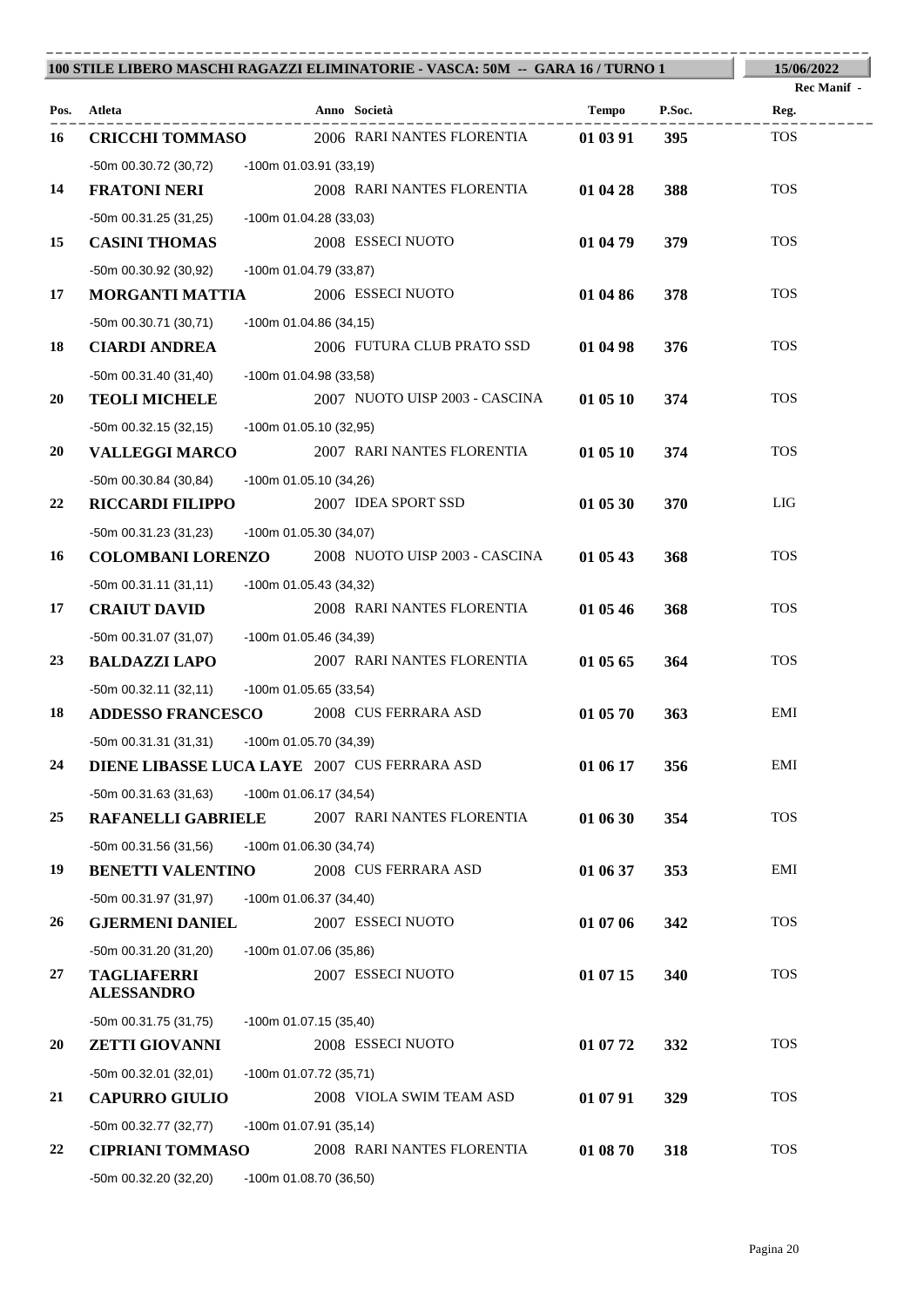| 100 STILE LIBERO MASCHI RAGAZZI ELIMINATORIE - VASCA: 50M -- GARA 16 / TURNO 1 |                         |                          |                            |              | 15/06/2022<br><b>Rec Manif</b> - |            |
|--------------------------------------------------------------------------------|-------------------------|--------------------------|----------------------------|--------------|----------------------------------|------------|
| Pos.                                                                           | Atleta                  |                          | Anno Società               | <b>Tempo</b> | P.Soc.                           | Reg.       |
| 23                                                                             | <b>RAVENNI ALESSIO</b>  |                          | 2008 RARI NANTES FLORENTIA | 01 09 23     | 311                              | <b>TOS</b> |
|                                                                                | $-50m$ 00.33.41 (33,41) | -100m 01.09.23 (35,82)   |                            |              |                                  |            |
| 24                                                                             | <b>GIUSTI GUGLIELMO</b> |                          | 2008 FUTURA CLUB PRATO SSD | 01 09 43     | 308                              | <b>TOS</b> |
|                                                                                | -50m 00.33.78 (33,78)   | $-100m$ 01.09.43 (35,65) |                            |              |                                  |            |
| 28                                                                             | <b>CIARDI STEFANO</b>   |                          | 2007 FUTURA CLUB PRATO SSD | 01 10 38     | 296                              | <b>TOS</b> |
|                                                                                | $-50m$ 00.33.35 (33,35) | $-100m$ 01.10.38 (37,03) |                            |              |                                  |            |
| 25                                                                             | <b>DINI DIEGO</b>       |                          | 2008 RARI NANTES FLORENTIA | 01 11 41     | 283                              | <b>TOS</b> |
|                                                                                | $-50m$ 00.33.43 (33,43) | $-100m$ 01.11.41 (37,98) |                            |              |                                  |            |
| 26                                                                             | <b>AMADORI NICOLO'</b>  |                          | 2008 CUS FERRARA ASD       | 01 11 65     | 280                              | EMI        |
|                                                                                | -50m 00.33.30 (33,30)   | $-100m$ 01.11.65 (38,35) |                            |              |                                  |            |

----------------------------------------------------------------------------------------

---------------------------------------------------------------------------------------- **Atleta Anno Società Tempo P.Soc. 100 STILE LIBERO MASCHI JUNIORES ELIMINATORIE - VASCA: 50M -- GARA 16 / TURNO 1 Pos. 15/06/2022 Reg. Rec Manif - 1 BERNICE MARCO** 2004 RARI NANTES FLORENTIA **00 52 90 697** TOS -50m 00.25.83 (25,83) -100m 00.52.90 (27,07) **2 BUGLI JACOPO** 2004 RARI NANTES FLORENTIA **00 53 80 662** TOS -50m 00.25.76 (25,76) -100m 00.53.80 (28,04) **3 COLZI GIOVANNI** 2004 AZZURRA NUOTO PRATO **00 54 61 633** TOS -50m 00.26.32 (26,32) -100m 00.54.61 (28,29) **1 PEZZATINI TOMMASO** 2005 RARI NANTES FLORENTIA **00 55 03 619** TOS -50m 00.26.81 (26,81) -100m 00.55.03 (28,22) **2 GRIMALDI MATTIA** 2005 RARI NANTES FLORENTIA **00 55 98 588** TOS -50m 00.27.09 (27,09) -100m 00.55.98 (28,89) **3 BOBOCEA ALEXANDRU** 2005 AZZURRA NUOTO PRATO **00 56 46 573** TOS **MIHAIL** -50m 00.26.79 (26,79) -100m 00.56.46 (29,67) **4 BIANCHI MATTEO** 2004 ESSECI NUOTO **00 56 61 569** TOS -50m 00.26.76 (26,76) -100m 00.56.61 (29,85) **5 VANNUCCHI MATTEO** 2004 FUTURA CLUB PRATO SSD **00 56 78 563** TOS -50m 00.26.93 (26,93) -100m 00.56.78 (29,85) **4 CALDANI GUIDO ALBERTO** 2005 ESSECI NUOTO **00 56 83 562** TOS -50m 00.27.26 (27,26) -100m 00.56.83 (29,57) **5 MARGUCCIO LEONARDO** 2005 RARI NANTES FLORENTIA **00 56 88 560** TOS -50m 00.27.38 (27,38) -100m 00.56.88 (29,50) **6 ZOPPI ANDREA** 2005 RARI NANTES FLORENTIA **00 56 99 557** TOS -50m 00.27.72 (27,72) -100m 00.56.99 (29,27) **6 CACCIAMANI RUBEN** 2004 IDEA SPORT SSD **00 57 18 552** LIG -50m 00.27.28 (27,28) -100m 00.57.18 (29,90) **7 BUCCHIONI LORENZO** 2005 NUOTO UISP 2003 - CASCINA **00 57 38 546** TOS -50m 00.27.18 (27,18) -100m 00.57.38 (30,20)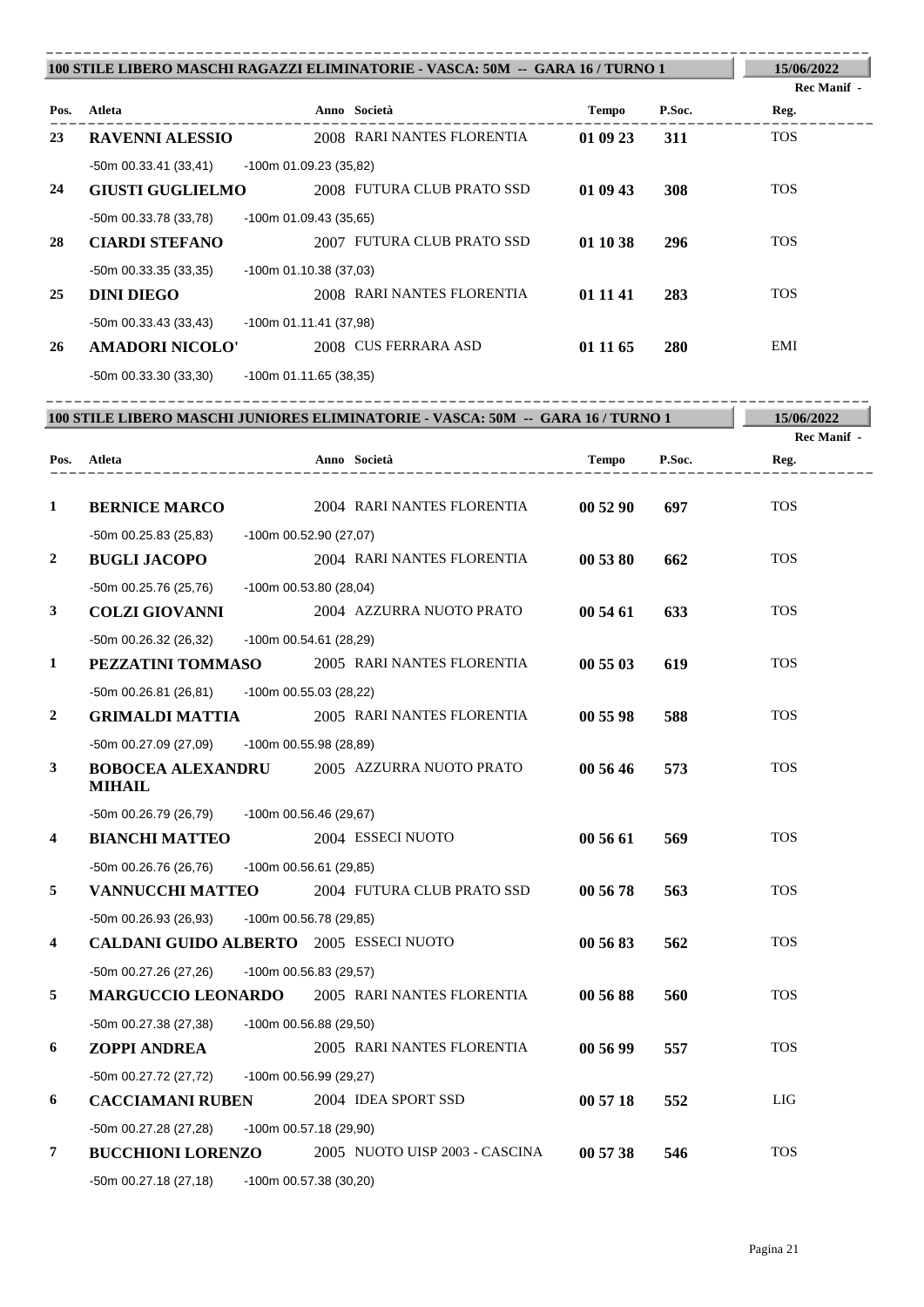|                |                                              | 100 STILE LIBERO MASCHI JUNIORES ELIMINATORIE - VASCA: 50M -- GARA 16 / TURNO 1 |                                                                                |          |        |             |
|----------------|----------------------------------------------|---------------------------------------------------------------------------------|--------------------------------------------------------------------------------|----------|--------|-------------|
|                |                                              |                                                                                 |                                                                                |          |        | Rec Manif - |
|                | Pos. Atleta                                  |                                                                                 | Anno Società                                                                   | Tempo    | P.Soc. | Reg.        |
| 8              | <b>CASINI JACOPO</b>                         |                                                                                 | 2005 RARI NANTES FLORENTIA                                                     | 00 57 59 | 540    | <b>TOS</b>  |
|                | -50m 00.28.18 (28,18) -100m 00.57.59 (29,41) |                                                                                 |                                                                                |          |        |             |
| $\overline{7}$ | PINCA PIETRO                                 |                                                                                 | 2004 CUS FERRARA ASD                                                           | 00 58 10 | 526    | EMI         |
|                | -50m 00.27.52 (27,52)                        | -100m 00.58.10 (30,58)                                                          |                                                                                |          |        |             |
| 8              | <b>CELLERINI MARCO</b>                       |                                                                                 | 2004 ESSECI NUOTO                                                              | 00 58 28 | 521    | <b>TOS</b>  |
|                | -50m 00.27.53 (27,53)                        | -100m 00.58.28 (30,75)                                                          |                                                                                |          |        |             |
| 9              | <b>GONELLI MIRKO</b>                         |                                                                                 | 2004 CUS FERRARA ASD                                                           | 00 58 29 | 521    | EMI         |
|                | -50m 00.27.79 (27,79)                        | -100m 00.58.29 (30,50)                                                          |                                                                                |          |        |             |
| 9              | <b>FANI LAPO</b>                             |                                                                                 | 2005 RARI NANTES FLORENTIA                                                     | 00 58 40 | 518    | <b>TOS</b>  |
|                | -50m 00.28.14 (28,14)                        | -100m 00.58.40 (30,26)                                                          |                                                                                |          |        |             |
| 10             | <b>NUTI MARCO</b>                            |                                                                                 | 2004 FUTURA CLUB PRATO SSD                                                     | 00 58 49 | 515    | <b>TOS</b>  |
|                | -50m 00.28.29 (28,29) -100m 00.58.49 (30,20) |                                                                                 |                                                                                |          |        |             |
| 10             | <b>PANDOLFI EMANUELE</b> 2005 IDEA SPORT SSD |                                                                                 |                                                                                | 00 58 71 | 510    | LIG         |
|                | -50m 00.28.63 (28,63)                        | -100m 00.58.71 (30,08)                                                          |                                                                                |          |        |             |
| 11             | <b>LAZZARINI LORENZO</b>                     |                                                                                 | 2005 ESSECI NUOTO                                                              | 00 58 81 | 507    | <b>TOS</b>  |
|                | -50m 00.28.48 (28,48)                        | -100m 00.58.81 (30,33)                                                          |                                                                                |          |        |             |
| 12             |                                              |                                                                                 | <b>BARONCINI NICCOLO'</b> 2005 RARI NANTES FLORENTIA                           | 01 00 09 | 475    | <b>TOS</b>  |
|                | -50m 00.28.38 (28,38) -100m 01.00.09 (31,71) |                                                                                 |                                                                                |          |        |             |
| 11             | <b>PARENTI NICCOLO'</b>                      |                                                                                 | 2004 RARI NANTES FLORENTIA                                                     | 01 00 22 | 472    | <b>TOS</b>  |
|                | -50m 00.28.84 (28,84)                        | -100m 01.00.22 (31,38)                                                          |                                                                                |          |        |             |
| 13             | <b>VILLANI SUNIL</b>                         |                                                                                 | 2005 ESSECI NUOTO                                                              | 01 00 29 | 471    | <b>TOS</b>  |
|                | -50m 00.28.59 (28,59) -100m 01.00.29 (31,70) |                                                                                 |                                                                                |          |        |             |
| 12             | PEZZANO FEDERICO                             |                                                                                 | 2004 VIOLA SWIM TEAM ASD                                                       | 01 00 55 | 465    | <b>TOS</b>  |
|                | -50m 00.28.65 (28,65) -100m 01.00.55 (31,90) |                                                                                 |                                                                                |          |        |             |
| 14             | <b>RESTIFO NICOLO'</b>                       |                                                                                 | 2005 ESSECI NUOTO                                                              | 01 01 29 | 448    | <b>TOS</b>  |
|                | -50m 00.28.99 (28,99)                        | -100m 01.01.29 (32,30)                                                          |                                                                                |          |        |             |
| 13             | <b>D'ALLESTRO LORENZO</b>                    |                                                                                 | 2004 NUOTO UISP 2003 - CASCINA                                                 | 01 01 64 | 440    | <b>TOS</b>  |
|                | -50m 00.28.92 (28,92)                        | -100m 01.01.64 (32,72)                                                          |                                                                                |          |        |             |
| 15             | <b>ARESI STEFANO</b>                         |                                                                                 | 2005 IDEA SPORT SSD                                                            | 01 02 53 | 422    | LIG         |
|                | $-50m$ 00.29.66 (29.66)                      | $-100m$ 01.02.53 (32,87)                                                        |                                                                                |          |        |             |
| 16             | <b>AMERIO MATTIA</b>                         |                                                                                 | 2005 IDEA SPORT SSD                                                            | 01 03 39 | 405    | LIG         |
|                | -50m 00.29.95 (29,95)                        | -100m 01.03.39 (33,44)                                                          |                                                                                |          |        |             |
| 17             | <b>MEGLI MARCO</b>                           |                                                                                 | 2005 RARI NANTES FLORENTIA                                                     | 01 03 62 | 400    | <b>TOS</b>  |
|                | $-50m$ 00.30.58 (30,58)                      | -100m 01.03.62 (33,04)                                                          |                                                                                |          |        |             |
| 18             | <b>CHIRICALLO WILLIAM</b>                    |                                                                                 | 2005 RARI NANTES FLORENTIA                                                     | 01 06 08 | 357    | <b>TOS</b>  |
|                | $-50m$ 00.31.85 (31,85)                      | -100m 01.06.08 (34,23)                                                          |                                                                                |          |        |             |
|                |                                              |                                                                                 |                                                                                |          |        |             |
|                |                                              |                                                                                 | 100 STILE LIBERO MASCHI CADETTI ELIMINATORIE - VASCA: 50M -- GARA 16 / TURNO 1 |          |        | 15/06/2022  |

|      | 100 STILE LIBERO MASCHI CADETTI ELIMINATORIE - VASCA: 50M -- GARA 16 / TURNO 1 |  |                            |          |        |             |  |
|------|--------------------------------------------------------------------------------|--|----------------------------|----------|--------|-------------|--|
|      |                                                                                |  |                            |          |        | Rec Manif - |  |
| Pos. | Atleta                                                                         |  | Anno Società               | Tempo    | P.Soc. | Reg.        |  |
|      |                                                                                |  |                            |          |        |             |  |
|      | NICOTRA MARIO                                                                  |  | 2002 RARI NANTES FLORENTIA | 00 50 72 | 791    | <b>TOS</b>  |  |
|      |                                                                                |  |                            |          |        |             |  |

-50m 00.24.80 (24,80) -100m 00.50.72 (25,92)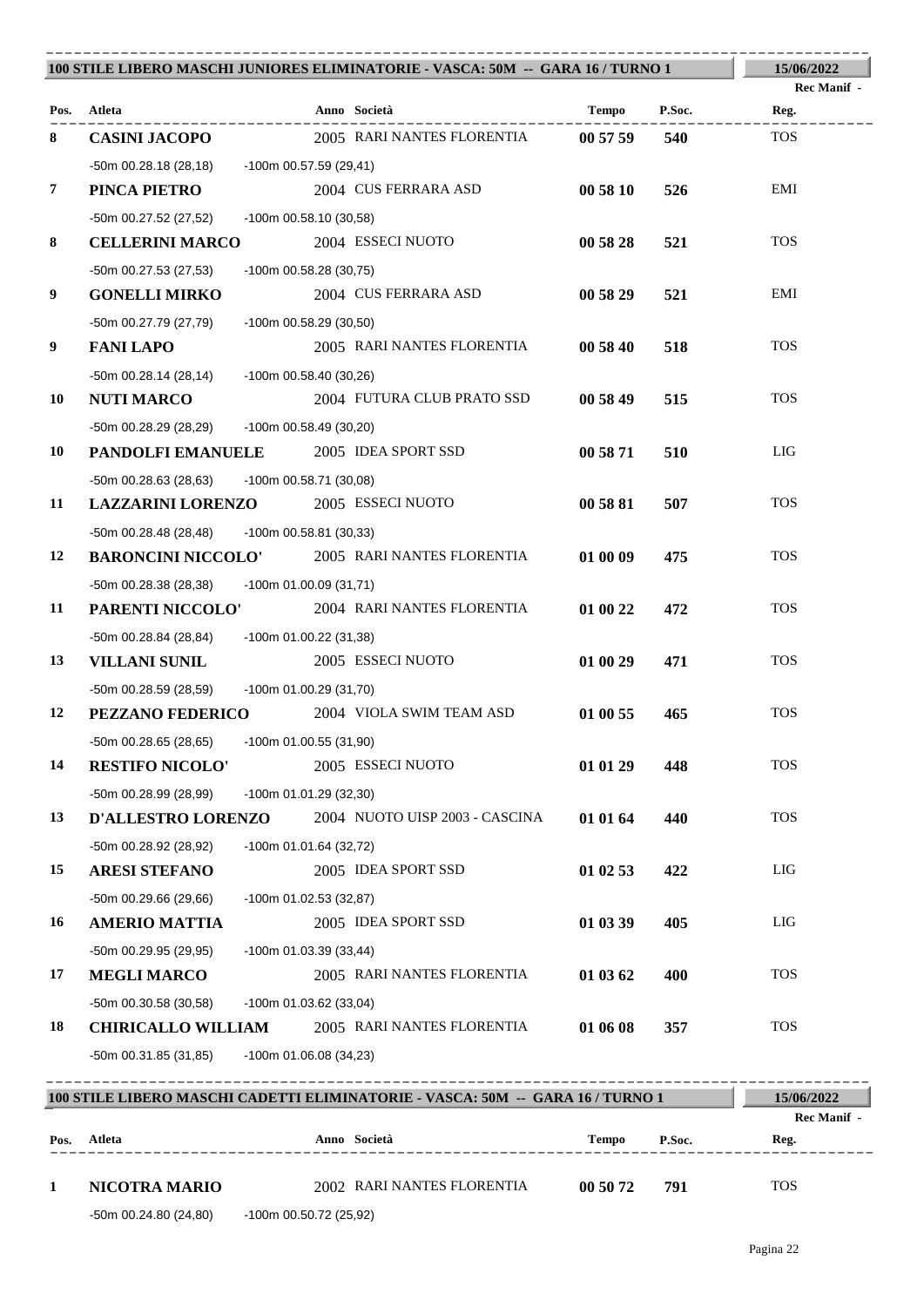|                         |                                              |                          | 100 STILE LIBERO MASCHI CADETTI ELIMINATORIE - VASCA: 50M -- GARA 16 / TURNO 1 |              |        | 15/06/2022          |
|-------------------------|----------------------------------------------|--------------------------|--------------------------------------------------------------------------------|--------------|--------|---------------------|
|                         |                                              |                          |                                                                                |              |        | Rec Manif -         |
|                         | Pos. Atleta                                  |                          | Anno Società                                                                   | Tempo        | P.Soc. | Reg.                |
| 2                       | <b>MAGNI GABRIELE</b>                        |                          | 2002 FUTURA CLUB PRATO SSD                                                     | 00 53 07     | 690    | <b>TOS</b>          |
|                         | -50m 00.25.99 (25,99)                        | -100m 00.53.07 (27,08)   |                                                                                |              |        |                     |
| $\mathbf{3}$            | <b>BONDI FILIPPO</b>                         |                          | 2002 LIVORNO AQUATICS SSD                                                      | 00 53 24     | 684    | <b>TOS</b>          |
|                         | $-50m$ 00.25.59 (25,59)                      | $-100m$ 00.53.24 (27,65) |                                                                                |              |        |                     |
| $\overline{\mathbf{4}}$ | <b>SIMONTI CRISTIAN</b>                      |                          | 2003 RARI NANTES FLORENTIA                                                     | 00 53 78     | 663    | <b>TOS</b>          |
|                         | -50m 00.25.57 (25,57)                        | -100m 00.53.78 (28,21)   |                                                                                |              |        |                     |
| 5                       | <b>AIAZZI ANDREA</b>                         |                          | 2003 RARI NANTES FLORENTIA                                                     | 00 55 21     | 613    | <b>TOS</b>          |
|                         | -50m 00.26.77 (26,77)                        | -100m 00.55.21 (28,44)   |                                                                                |              |        |                     |
| 6                       | <b>POSA SAMUELE</b>                          |                          | 2003 RARI NANTES FLORENTIA                                                     | 00 55 96     | 589    | <b>TOS</b>          |
|                         | $-50m$ 00.26.43 (26,43)                      | -100m 00.55.96 (29,53)   |                                                                                |              |        |                     |
| 7                       | <b>MARRANI SAMUELE</b>                       |                          | 2002 ESSECI NUOTO                                                              | 00 56 14     | 583    | <b>TOS</b>          |
|                         | $-50m$ 00.26.97 (26,97)                      | $-100m$ 00.56.14 (29,17) |                                                                                |              |        |                     |
| 8                       |                                              |                          | <b>MERCATELLI NICCOLO' 2002 RARI NANTES FLORENTIA</b>                          | 00 56 15     | 583    | <b>TOS</b>          |
|                         | $-50m$ 00.27.19 (27,19)                      | -100m 00.56.15 (28,96)   |                                                                                |              |        |                     |
| 9                       | <b>RICCI LEONARDO</b>                        |                          | 2002 NUOTO UISP 2003 - CASCINA                                                 | 00 56 55     | 570    | <b>TOS</b>          |
|                         | $-50m$ 00.27.19 (27,19)                      | $-100m$ 00.56.55 (29,36) |                                                                                |              |        |                     |
| 10                      |                                              |                          | D'AMBRISI ALESSANDRO 2003 RARI NANTES FLORENTIA                                | 00 56 90     | 560    | <b>TOS</b>          |
|                         | -50m 00.27.31 (27,31)                        | -100m 00.56.90 (29,59)   |                                                                                |              |        |                     |
| 11                      | <b>FORMIGLI MIRKO</b>                        |                          | 2003 RARI NANTES FLORENTIA                                                     | 00 57 51     | 542    | <b>TOS</b>          |
|                         | $-50m$ 00.27.65 (27,65)                      | -100m 00.57.51 (29,86)   |                                                                                |              |        |                     |
| 12                      | <b>CRAVEGNI ANDREA</b>                       |                          | 2003 RARI NANTES FLORENTIA                                                     | 00 58 28     | 521    | <b>TOS</b>          |
|                         | -50m 00.27.49 (27,49)                        | -100m 00.58.28 (30,79)   |                                                                                |              |        |                     |
| 13                      |                                              |                          | <b>VONAESCH RICCARDO</b> 2003 RARI NANTES FLORENTIA                            | 01 01 06     | 453    | <b>TOS</b>          |
|                         | -50m 00.28.55 (28,55) -100m 01.01.06 (32,51) |                          |                                                                                |              |        |                     |
|                         |                                              |                          |                                                                                |              |        |                     |
|                         |                                              |                          | 100 STILE LIBERO MASCHI SENIOR ELIMINATORIE - VASCA: 50M -- GARA 16 / TURNO 1  |              |        | 15/06/2022          |
| Pos.                    | Atleta                                       |                          | Anno Società                                                                   | <b>Tempo</b> | P.Soc. | Rec Manif -<br>Reg. |
|                         |                                              |                          |                                                                                |              |        |                     |
| 1                       | <b>ZUIN MATTIA</b>                           |                          | 1996 GS FIAMME ORO                                                             | 00 51 28     | 765    | CAM                 |
|                         | $-50m$ 00.25.16 (25,16)                      | $-100m$ 00.51.28 (26,12) |                                                                                |              |        |                     |
| 2                       | <b>CASINI ANDREA</b>                         |                          | 2001 RARI NANTES FLORENTIA                                                     | 00 52 49     | 713    | <b>TOS</b>          |
|                         | -50m 00.25.92 (25,92)                        | -100m 00.52.49 (26,57)   |                                                                                |              |        |                     |
| 3                       | <b>MENICONI GIULIO</b>                       |                          | 1998 LIVORNO AQUATICS SSD                                                      | 00 52 99     | 693    | <b>TOS</b>          |
|                         | -50m 00.25.68 (25,68)                        | -100m 00.52.99 (27,31)   |                                                                                |              |        |                     |
| 4                       | <b>BUGLI COSIMO</b>                          |                          | 2001 RARI NANTES FLORENTIA                                                     | 00 53 35     | 679    | <b>TOS</b>          |
|                         | -50m 00.25.39 (25,39)                        | -100m 00.53.35 (27,96)   |                                                                                |              |        |                     |
| 5                       | <b>CHIOSTRI RUBEN</b>                        |                          | 2001 RARI NANTES FLORENTIA                                                     | 00 53 37     | 679    | <b>TOS</b>          |

-50m 00.25.92 (25,92) -100m 00.53.37 (27,45) **6 MANNELLI ETTORE** 2001 LIVORNO AQUATICS SSD **00 55 65 598** TOS

 $-50$ m 00.26.44 (26,44)  $-100$ m 00.55.65 (29,21) **7 BEZZI SASCHA** 2001 RARI NANTES FLORENTIA **00 55 91 590** TOS -50m 00.26.26 (26,26) -100m 00.55.91 (29,65)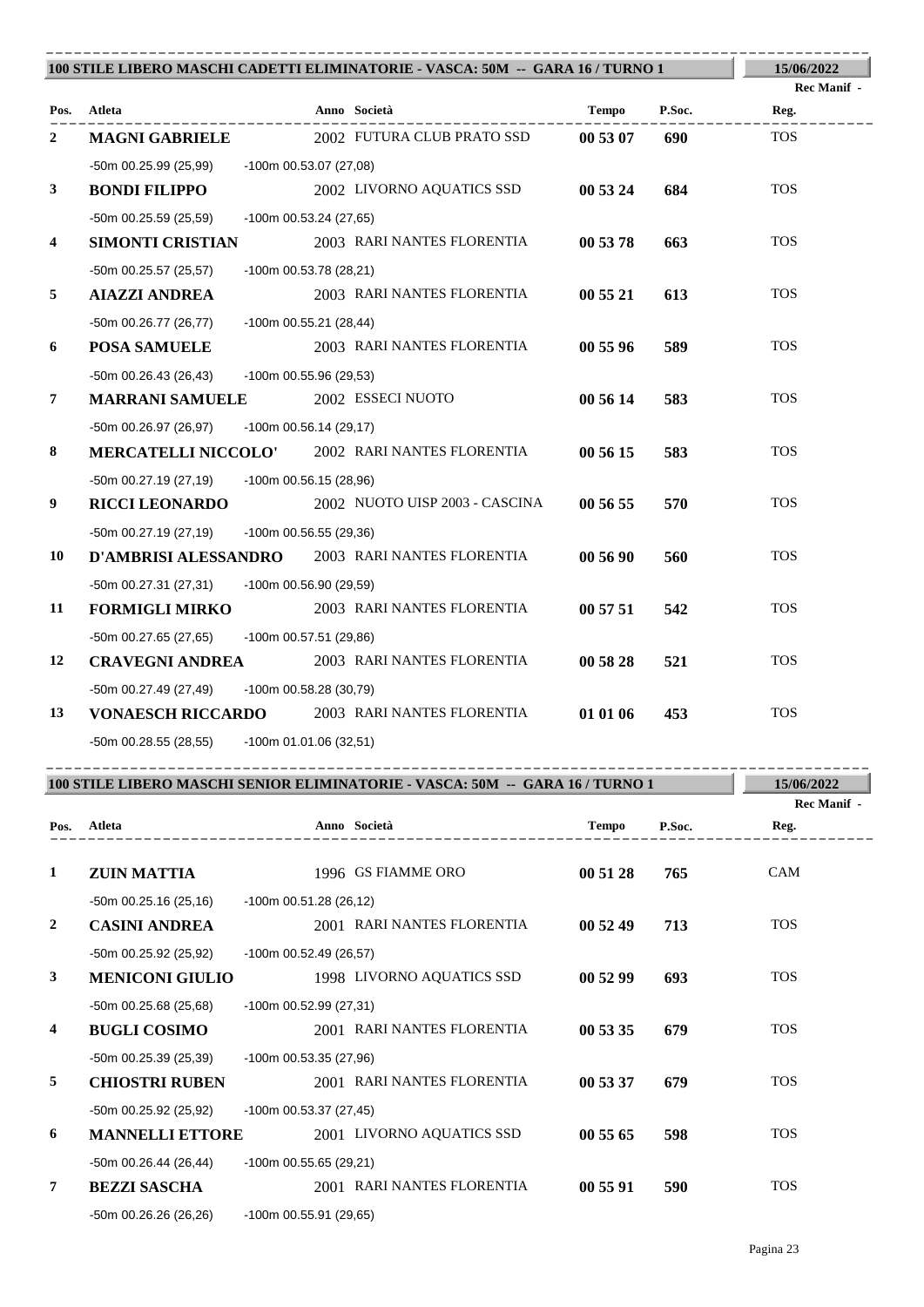| 100 STILE LIBERO MASCHI SENIOR ELIMINATORIE - VASCA: 50M -- GARA 16 / TURNO 1 |                              |                               |              |        | 15/06/2022<br><b>Rec Manif -</b> |
|-------------------------------------------------------------------------------|------------------------------|-------------------------------|--------------|--------|----------------------------------|
| Pos.                                                                          | Atleta                       | Anno Società                  | <b>Tempo</b> | P.Soc. | Reg.                             |
| 8                                                                             | <b>TRIDENTI MARCO SAVINO</b> | 2001 LIVORNO AQUATICS SSD     | 00 56 17     | 582    | <b>TOS</b>                       |
|                                                                               | -50m 00.27.00 (27,00)        | $-100m$ 00.56.17 (29,17)      |              |        |                                  |
| 9                                                                             | VERDUCI COSIMO               | RARI NANTES FLORENTIA<br>2001 | 00 57 77     | 535    | <b>TOS</b>                       |
|                                                                               | $-50m$ 00.27.17 (27,17)      | $-100m$ 00.57.77 (30.60)      |              |        |                                  |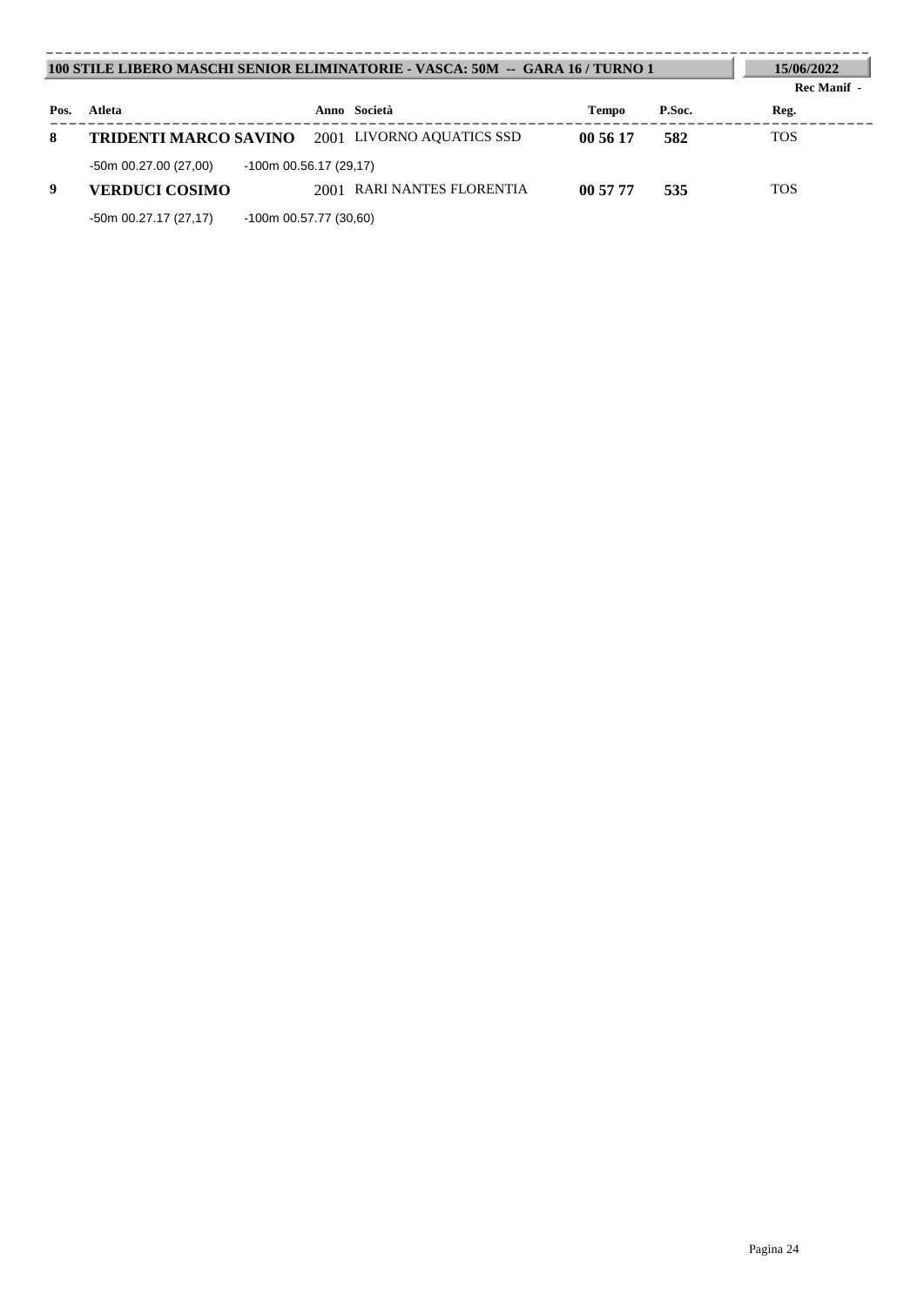| 50 DORSO FEMMINE ES. - A FINALI - VASCA: 50M -- GARA 33 / TURNO 2 |                                         |  |                                                |              |                         | 15/06/2022                 |
|-------------------------------------------------------------------|-----------------------------------------|--|------------------------------------------------|--------------|-------------------------|----------------------------|
|                                                                   | Pos. Atleta<br>____________________     |  | Anno Società<br>------------------------------ | Tempo P.Soc. |                         | <b>Rec Manif</b> -<br>Reg. |
| 1                                                                 | <b>IANNOLO ELENA</b>                    |  | 2010 FIRENZE PALLANUOTO ASD                    | 00 32 31     | 9                       | <b>TOS</b>                 |
| $\overline{2}$                                                    | ONGARO AURORA                           |  | 2010 RARI NANTES FLORENTIA                     | 003510       | $\overline{7}$          | <b>TOS</b>                 |
| $\mathbf{3}$                                                      | <b>BORCIANI GIORGIA</b>                 |  | 2010 NUOTO UISP 2003 - CASCINA                 | 00 35 12     | 6                       | <b>TOS</b>                 |
| $\overline{\mathbf{4}}$                                           | <b>GHIGNOLA GRETA</b>                   |  | 2010 NUOTO UISP 2003 - CASCINA                 | 00 36 41     | 5                       | <b>TOS</b>                 |
| 5                                                                 | <b>NANNINI SOFIA</b>                    |  | 2010 BIBBIENA NUOTO                            | 00 36 48     | $\overline{\mathbf{4}}$ | <b>TOS</b>                 |
| 6                                                                 | <b>RESTIFO NOEMI</b>                    |  | 2010 ESSECI NUOTO                              | 00 36 55     | $\mathbf{3}$            | <b>TOS</b>                 |
| 1                                                                 | <b>MASI MARTINA</b>                     |  | 2011 RARI NANTES FLORENTIA                     | 00 37 52     | 9                       | <b>TOS</b>                 |
| $\overline{2}$                                                    | <b>CAPILUPPI ADELE</b>                  |  | 2011 NUOTO UISP 2003 - CASCINA                 | 003762       | $\overline{7}$          | <b>TOS</b>                 |
| $\mathbf{3}$                                                      | <b>BECATTINI MARIASOLE</b>              |  | 2011 RARI NANTES FLORENTIA                     | 00 38 29     | 6                       | <b>TOS</b>                 |
| $\overline{7}$                                                    | <b>BALZANI GIULIA</b>                   |  | 2010 RARI NANTES FLORENTIA                     | 00 39 05     | $\overline{2}$          | <b>TOS</b>                 |
| $\overline{\mathbf{4}}$                                           | <b>SCIANDA GRETA</b>                    |  | 2011 IDEA SPORT SSD                            | 003906       | 5                       | LIG                        |
| 8                                                                 | <b>BENDONI BIANCA</b>                   |  | 2010 RARI NANTES FLORENTIA                     | 00 39 43     | $\mathbf{1}$            | <b>TOS</b>                 |
| 5                                                                 | <b>COBO AURORA</b>                      |  | 2011 ESSECI NUOTO                              | 00 39 51     | $\overline{\mathbf{4}}$ | <b>TOS</b>                 |
| 6                                                                 | <b>MATTEUZZI COSCO</b><br><b>CHIARA</b> |  | 2011 RARI NANTES FLORENTIA                     | 00 40 34     | $\overline{\mathbf{3}}$ | <b>TOS</b>                 |
| $\overline{7}$                                                    | <b>TALONE CECILIA</b>                   |  | 2011 QUATTRO STAR SSD                          | 004150       | $\overline{2}$          | LAZ                        |
| 8                                                                 | <b>BALDAZZI ANNA</b>                    |  | 2011 RARI NANTES FLORENTIA                     | 004226       | $\mathbf{1}$            | <b>TOS</b>                 |

### **50 DORSO MASCHI ES. - A FINALI - VASCA: 50M -- GARA 34 / TURNO 2** ----------------------------------------------------------------------------------------

**15/06/2022**

|                |                                          |                            |          |                         | Rec Manif - |
|----------------|------------------------------------------|----------------------------|----------|-------------------------|-------------|
| Pos.           | <b>Atleta</b>                            | Anno Società               | Tempo    | P.Soc.                  | Reg.        |
|                |                                          |                            |          |                         |             |
| 1              | PAPETTI NICCOLO'                         | 2009 RARI NANTES FLORENTIA | 00 30 87 | 9                       | <b>TOS</b>  |
| 1              | <b>ONGARO DAVIDE</b>                     | 2010 RARI NANTES FLORENTIA | 00 32 94 | $\boldsymbol{9}$        | <b>TOS</b>  |
| $\overline{2}$ | <b>BIANCHI ANDREA</b>                    | 2009 AQUATICA SSD          | 00 35 55 | 7                       | <b>TOS</b>  |
| $\overline{2}$ | <b>LIPPI NICCOLO'</b>                    | 2010 RARI NANTES FLORENTIA | 00 35 90 | 7                       | <b>TOS</b>  |
| 3              | <b>NUTI SAMUELE</b>                      | 2010 ESSECI NUOTO          | 00 36 29 | 6                       | <b>TOS</b>  |
| 3              | <b>GEMIGNANI LEONARDO</b>                | 2009 ESSECI NUOTO          | 00 36 38 | 6                       | <b>TOS</b>  |
| 4              | <b>BELLESI JACOPO</b>                    | 2009 RARI NANTES FLORENTIA | 00 36 63 | 5                       | <b>TOS</b>  |
| 5              | <b>ATREI BERNESCO LAVORE</b><br>NICCOLO' | 2009 RARI NANTES FLORENTIA | 00 37 58 | 4                       | <b>TOS</b>  |
| 6              | <b>FIORINI NICOLA</b>                    | 2009 BIBBIENA NUOTO        | 00 37 85 | $\mathbf{3}$            | <b>TOS</b>  |
| 7              | <b>CAPRAI ARNALDO LEON</b>               | 2009 RARI NANTES FLORENTIA | 00 38 52 | $\mathbf{2}$            | <b>TOS</b>  |
| 4              | <b>GORGAJ EDUARDO</b>                    | 2010 ESSECI NUOTO          | 00 38 69 | 5                       | <b>TOS</b>  |
| 5              | <b>BACCI ORLANDO</b>                     | 2010 RARI NANTES FLORENTIA | 00 38 89 | $\overline{\mathbf{4}}$ | <b>TOS</b>  |
| 8              | YPARRAGUIRRE VERA<br><b>RAYN ARTURO</b>  | 2009 RARI NANTES FLORENTIA | 00 39 36 | 1                       | <b>TOS</b>  |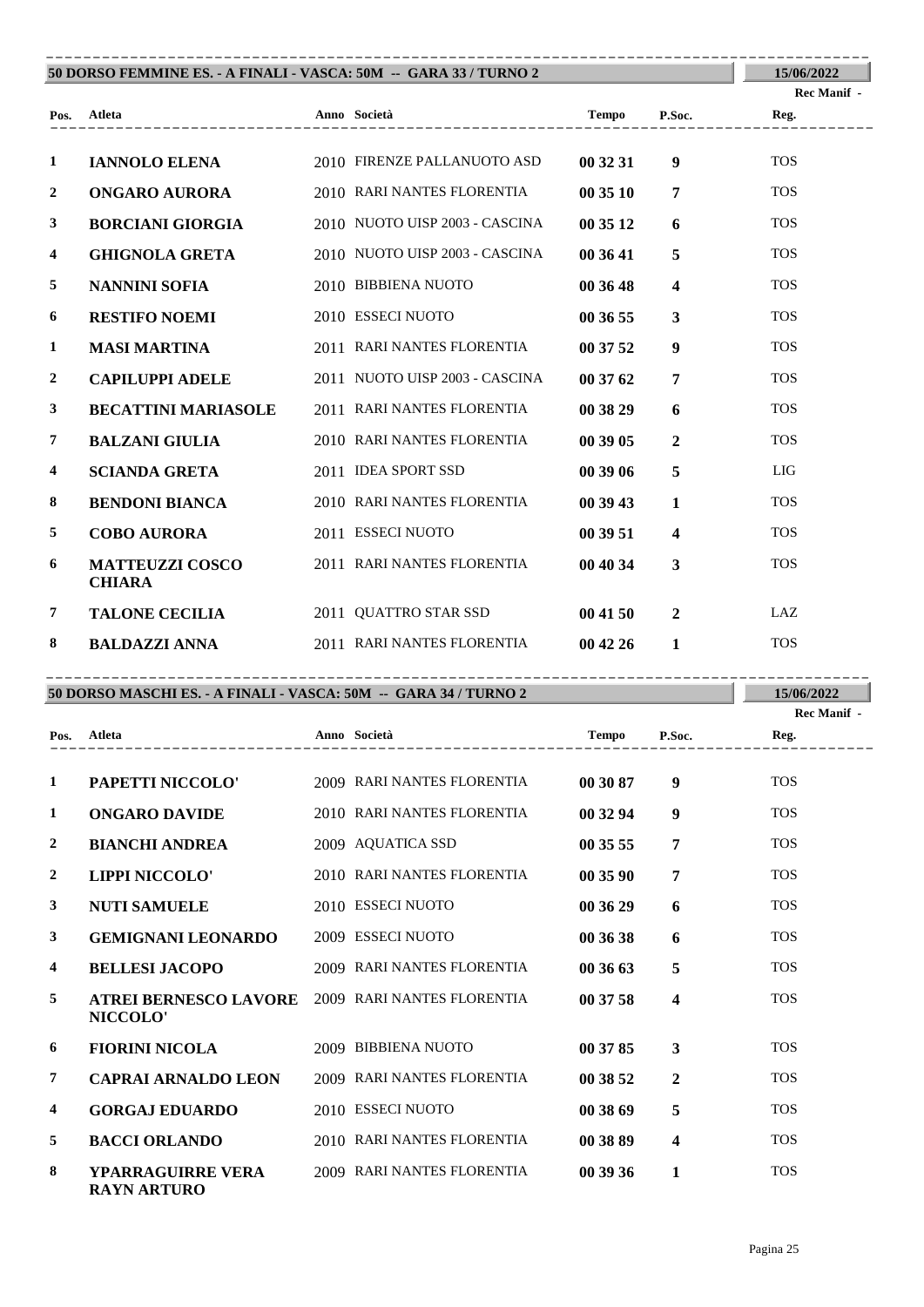| 50 DORSO MASCHI ES. - A FINALI - VASCA: 50M -- GARA 34 / TURNO 2 | 15/06/2022                          |                                                                                                           |                |                         |                            |
|------------------------------------------------------------------|-------------------------------------|-----------------------------------------------------------------------------------------------------------|----------------|-------------------------|----------------------------|
|                                                                  |                                     |                                                                                                           |                |                         | <b>Rec Manif</b> -         |
|                                                                  | Pos. Atleta                         | Anno Società<br>_____________                                                                             |                | Tempo P.Soc.            | Reg.                       |
| 6                                                                | <b>SCIANDA MIRKO</b>                | 2010 IDEA SPORT SSD                                                                                       | 00 40 78       | $\mathbf{3}$            | LIG                        |
| 7                                                                | FREDIANI GREGORIO                   | 2010 NUOTO UISP 2003 - CASCINA                                                                            | 004250         | $\overline{2}$          | <b>TOS</b>                 |
| 8                                                                | <b>SABATINI RAUL</b>                | 2010 ESSECI NUOTO                                                                                         | $00\,42\,76$ 1 |                         | <b>TOS</b>                 |
|                                                                  |                                     | ____________________________________<br>50 DORSO FEMMINE RAGAZZI FINALI - VASCA: 50M -- GARA 35 / TURNO 2 |                |                         | 15/06/2022                 |
|                                                                  | Pos. Atleta<br>---------------      | Anno Società                                                                                              | Tempo          | P.Soc.                  | <b>Rec Manif -</b><br>Reg. |
| 1                                                                | <b>BERTOLONE MATILDE</b>            | 2008 NUOTO UISP 2003 - CASCINA                                                                            | 00 32 29       | 9                       | <b>TOS</b>                 |
| 1                                                                | <b>BARTALESI REBECCA</b>            | 2009 RARI NANTES FLORENTIA                                                                                | 00 33 47       | 9                       | <b>TOS</b>                 |
| $\mathbf{2}$                                                     | DI GIUSTO SOFIA                     | 2009 CUS FERRARA ASD                                                                                      | 00 34 29       | 7                       | EMI                        |
| 3                                                                | ALBERTI GAIA JUANITA<br><b>OLGA</b> | 2009 IDEA SPORT SSD                                                                                       | 00 34 70       | 6                       | LIG                        |
| 2                                                                | <b>COSTA CAROLINA</b>               | 2008 RARI NANTES FLORENTIA                                                                                | 00 34 79       | 7                       | <b>TOS</b>                 |
| 3                                                                | <b>CARLESI MARIA</b>                | 2008 AZZURRA NUOTO PRATO                                                                                  | 00 34 80       | 6                       | <b>TOS</b>                 |
| 4                                                                | <b>NANNUCCI BEATRICE</b>            | 2009 ESSECI NUOTO                                                                                         | 00 35 01       | 5                       | <b>TOS</b>                 |
| 5                                                                | <b>MANCINI SVEVA</b>                | 2009 VIOLA SWIM TEAM ASD                                                                                  | 00 35 06       | $\overline{\mathbf{4}}$ | <b>TOS</b>                 |
| 6                                                                | ORSIMARI MARTA                      | 2009 RARI NANTES FLORENTIA                                                                                | 00 35 11       | $\mathbf{3}$            | <b>TOS</b>                 |
| 4                                                                | <b>COCCHETTI SOFIA</b>              | 2008 ESSECI NUOTO                                                                                         | 00 35 27       | 5                       | <b>TOS</b>                 |
| 7                                                                | <b>CAPOBIANCO SARA</b>              | 2009 CUS FERRARA ASD                                                                                      | 00 35 34       | $\overline{2}$          | EMI                        |
| 8                                                                | <b>MATTIOLI MARTINA</b>             | 2009 RARI NANTES FLORENTIA                                                                                | 00 35 72       | 1                       | <b>TOS</b>                 |
| 5                                                                | <b>BONI WIOLA</b>                   | 2008 RARI NANTES FLORENTIA                                                                                | 00 35 83       | $\overline{\mathbf{4}}$ | <b>TOS</b>                 |
| 6                                                                | <b>GOVONI GUIA</b>                  | 2008 CUS FERRARA ASD                                                                                      | 00 36 55       | $\mathbf{3}$            | EMI                        |
| 7                                                                | <b>MANNESCHI ARIEL</b>              | 2008 RARI NANTES FLORENTIA                                                                                | 00 37 15       | $\overline{2}$          | <b>TOS</b>                 |
| 8                                                                | <b>RUSSO EMMA</b>                   | 2008 RARI NANTES FLORENTIA                                                                                | 00 38 41       | 1                       | <b>TOS</b>                 |

---------------------------------------------------------------------------------------- **Atleta Anno Società Tempo P.Soc. Pos. Reg. Rec Manif - 1 FAGGIAN FABIO** 2007 RARI NANTES FLORENTIA **00 29 29 9** TOS **1 SANTURRO GIACOMO** 2006 ESSECI NUOTO **00 29 42 9** TOS **2 MANDACHE EDUARD** 2007 CUS FERRARA ASD **00 29 49 7** EMI **3 BRAMBILLASCA MATTIA** 2007 NUOTO UISP 2003 - CASCINA **00 30 19 6** TOS **4 NERI ETTORE** 2007 FUTURA CLUB PRATO SSD **00 30 49 5** TOS **2 LUSINI FILIPPO** 2006 RARI NANTES FLORENTIA **00 30 54 7** TOS **5 PRESI SAMUELE** 2007 AZZURRA NUOTO PRATO **00 30 89 4** TOS

**1 BARDAZZI BRANDO** 2008 RARI NANTES FLORENTIA **00 30 99 9** TOS **3 BISCIONI GIACOMO** 2006 ESSECI NUOTO **00 31 06 6** TOS

----------------------------------------------------------------------------------------

**50 DORSO MASCHI RAGAZZI FINALI - VASCA: 50M -- GARA 36 / TURNO 2**

Pagina 26

**15/06/2022**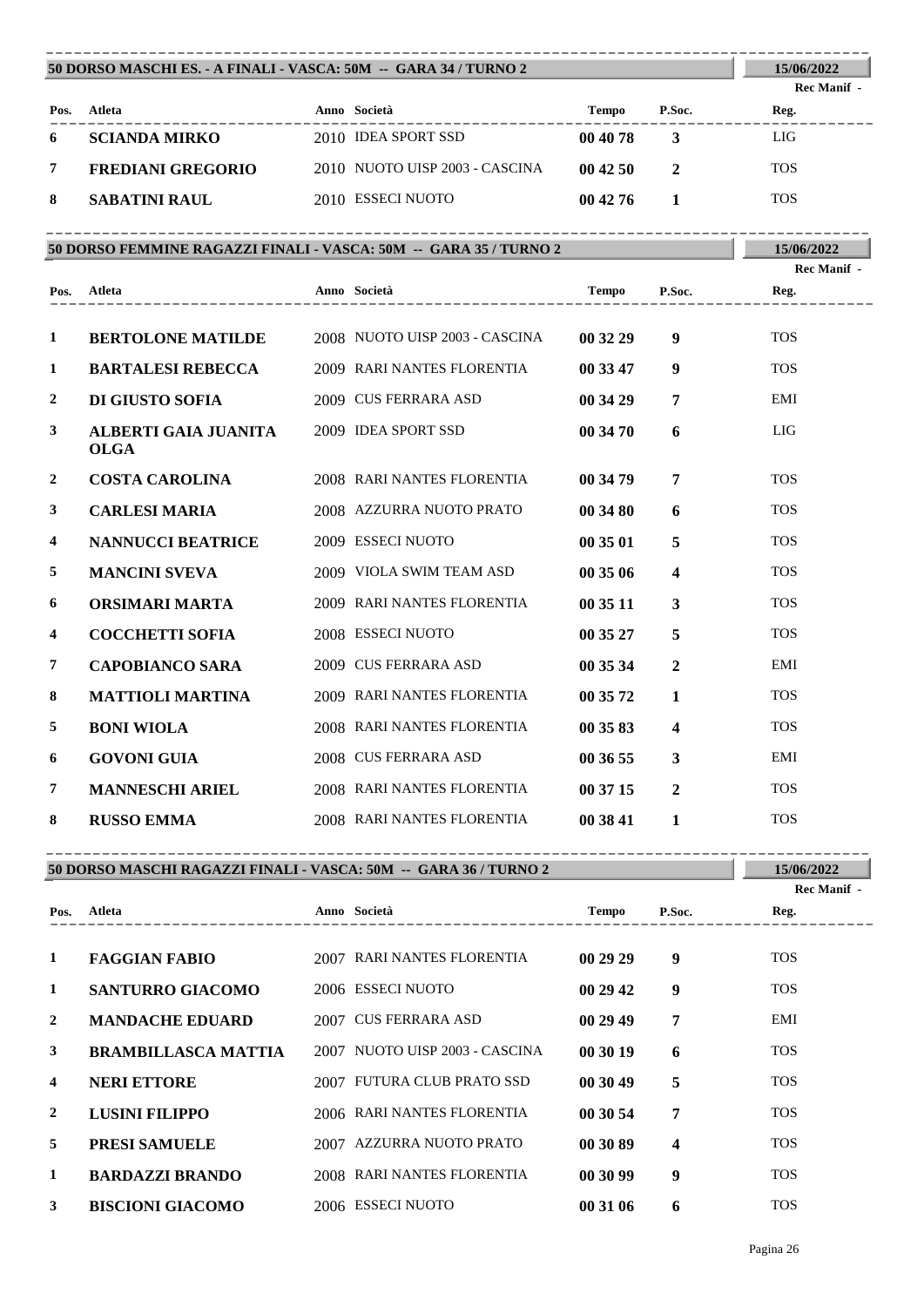|                | 50 DORSO MASCHI RAGAZZI FINALI - VASCA: 50M -- GARA 36 / TURNO 2 |  |                                     |          |                         |             |  |  |  |
|----------------|------------------------------------------------------------------|--|-------------------------------------|----------|-------------------------|-------------|--|--|--|
|                |                                                                  |  |                                     |          |                         | Rec Manif - |  |  |  |
| Pos.           | Atleta                                                           |  | Anno Società<br><b>Tempo</b> P.Soc. |          |                         | Reg.        |  |  |  |
| 6              | <b>BORGIOLI LEONARDO</b> 2007 RARI NANTES FLORENTIA              |  |                                     | 00 31 49 | $\overline{3}$          | <b>TOS</b>  |  |  |  |
| $\overline{2}$ | <b>CARBONARI BRANDO</b>                                          |  | 2008 ESSECI NUOTO                   | 00 31 69 | $\overline{7}$          | <b>TOS</b>  |  |  |  |
| $\overline{2}$ | <b>D'APOTE ANDREA</b>                                            |  | 2008 RARI NANTES FLORENTIA          | 00 31 69 | $\overline{7}$          | <b>TOS</b>  |  |  |  |
| 4              | <b>ARMETTA GABRIELE</b>                                          |  | 2006 ESSECI NUOTO                   | 00 31 69 | 5                       | <b>TOS</b>  |  |  |  |
| $\overline{7}$ | <b>MILANI NICCOLO'</b>                                           |  | 2007 RARI NANTES FLORENTIA          | 00 31 79 | $\overline{2}$          | <b>TOS</b>  |  |  |  |
| 5              | <b>BERTOLDI SAMUELE</b>                                          |  | 2006 RARI NANTES FLORENTIA          | 00 32 31 | $\overline{\mathbf{4}}$ | <b>TOS</b>  |  |  |  |
| 5              | <b>SILIPO ELIO</b>                                               |  | 2006 ESSECI NUOTO                   | 00 32 31 | $\overline{\mathbf{4}}$ | <b>TOS</b>  |  |  |  |
| 4              | <b>CINI MATTIA</b>                                               |  | 2008 NUOTO UISP 2003 - CASCINA      | 00 32 49 | 5                       | <b>TOS</b>  |  |  |  |
| $\overline{7}$ | <b>GHIGNONI PIETRO</b>                                           |  | 2006 RARI NANTES FLORENTIA          | 00 32 64 | $\overline{2}$          | <b>TOS</b>  |  |  |  |
| 5              | <b>BARONCELLI MATTEO</b>                                         |  | 2008 ESSECI NUOTO                   | 003269   | $\overline{\mathbf{4}}$ | <b>TOS</b>  |  |  |  |
| 8              | <b>BIANCHI TOMMASO</b>                                           |  | 2007 ESSECI NUOTO                   | 00 33 09 | $\mathbf{1}$            | <b>TOS</b>  |  |  |  |
| 8              | <b>SALVADORI DIEGO</b>                                           |  | 2006 RARI NANTES FLORENTIA          | 00 33 62 | $\mathbf{1}$            | <b>TOS</b>  |  |  |  |
| 6              | <b>CASINI THOMAS</b>                                             |  | 2008 ESSECI NUOTO                   | 00 34 29 | $\mathbf{3}$            | <b>TOS</b>  |  |  |  |
| $\overline{7}$ | <b>CONTI ANDREA</b>                                              |  | 2008 RARI NANTES FLORENTIA          | 00 34 39 | $\mathbf{2}$            | <b>TOS</b>  |  |  |  |
| 8              | <b>GIANNOTTI LORENZO</b>                                         |  | 2008 NUOTO PN PONTASSIEVE           | 00 36 49 | $\mathbf{1}$            | <b>TOS</b>  |  |  |  |

**50 DORSO FEMMINE JUNIORES FINALI - VASCA: 50M -- GARA 37 / TURNO 2** ----------------------------------------------------------------------------------------

**15/06/2022 Rec Manif -** 

| Pos.           | Atleta                    | Anno Società                   | <b>Tempo</b> | P.Soc.                  | Reg.       |
|----------------|---------------------------|--------------------------------|--------------|-------------------------|------------|
|                |                           |                                |              |                         |            |
| 1              | <b>FORLANI ANNA</b>       | 2006 CUS FERRARA ASD           | 00 31 83     | 9                       | EMI        |
| 2              | <b>VITALI FIAMMETTA</b>   | 2006 RARI NANTES FLORENTIA     | 00 32 48     | 7                       | <b>TOS</b> |
| 1              | PASCAREANU GIULIA         | 2007 RARI NANTES FLORENTIA     | 00 32 54     | 9                       | <b>TOS</b> |
| $\overline{2}$ | <b>RETTORI MARIA</b>      | 2007 AQUATICA SSD              | 00 33 84     | 7                       | <b>TOS</b> |
| 3              | <b>BIANCHI DELIA</b>      | 2007 ESSECI NUOTO              | 00 33 97     | 6                       | <b>TOS</b> |
| 4              | <b>LO IACONO ALICE</b>    | 2007 NUOTO UISP 2003 - CASCINA | 00 34 20     | 5                       | <b>TOS</b> |
| 3              | PAOLI VALENTINA           | 2006 RARI NANTES FLORENTIA     | 00 34 39     | 6                       | <b>TOS</b> |
| 5              | <b>CERAMI MATILDE</b>     | 2007 RARI NANTES FLORENTIA     | 00 34 59     | $\overline{\mathbf{4}}$ | <b>TOS</b> |
| 4              | <b>DJEGHRI ELISSA</b>     | 2006 RARI NANTES FLORENTIA     | 00 34 75     | 5                       | <b>TOS</b> |
| 6              | <b>SALOMONI MARIASOLE</b> | 2007 CUS FERRARA ASD           | 00 34 88     | 3                       | EMI        |
| 5              | <b>MINIATI MARGHERITA</b> | 2006 RARI NANTES FLORENTIA     | 00 35 01     | $\overline{\mathbf{4}}$ | <b>TOS</b> |
| 7              | <b>ALTAMORE LINDA</b>     | 2007 ESSECI NUOTO              | 00 35 47     | $\overline{2}$          | <b>TOS</b> |
| 6              | <b>DEI GIADA</b>          | 2006 RARI NANTES FLORENTIA     | 00 35 54     | 3                       | <b>TOS</b> |
| 8              | <b>LUPORINI ELETTRA</b>   | 2007 RARI NANTES FLORENTIA     | 00 36 70     | 1                       | <b>TOS</b> |
| 7              | PAPINI EMMA               | 2006 RARI NANTES FLORENTIA     | 00 36 74     | $\overline{2}$          | <b>TOS</b> |
| 8              | <b>GIOFFREDI LETIZIA</b>  | 2006 RARI NANTES FLORENTIA     | 00 36 96     | 1                       | <b>TOS</b> |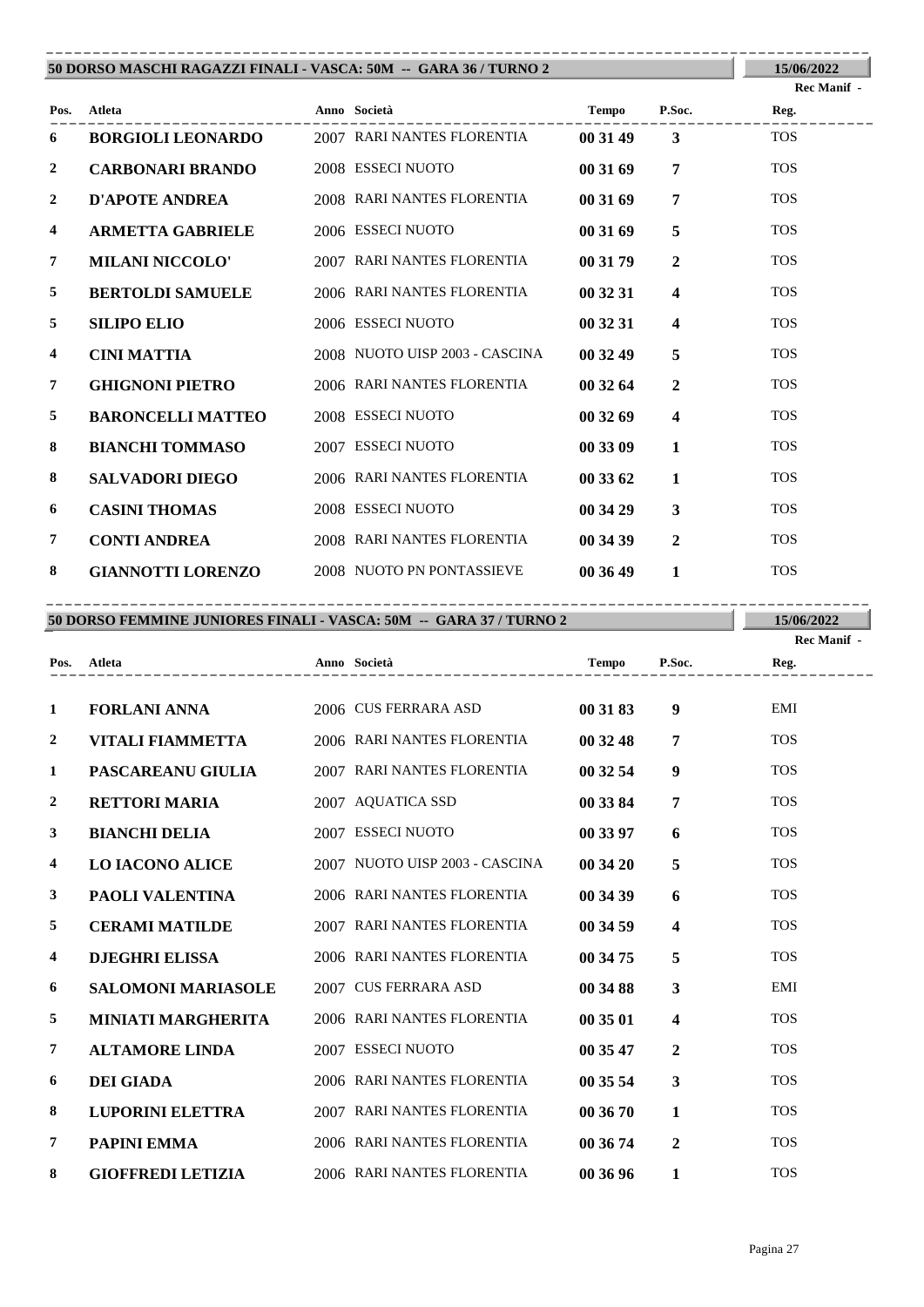|                | 50 DORSO MASCHI JUNIORES FINALI - VASCA: 50M -- GARA 38 / TURNO 2 |  |                            |              |                  |                                     |  |  |
|----------------|-------------------------------------------------------------------|--|----------------------------|--------------|------------------|-------------------------------------|--|--|
|                |                                                                   |  |                            |              |                  | Rec Manif -                         |  |  |
|                | Pos. Atleta                                                       |  | ---------------            | <b>Tempo</b> | P.Soc.           | Reg.                                |  |  |
| 1              | <b>CACCIAMANI RUBEN</b>                                           |  | 2004 IDEA SPORT SSD        | 00 27 83     | 9                | LIG                                 |  |  |
| 1              | <b>ZOPPI ANDREA</b>                                               |  | 2005 RARI NANTES FLORENTIA | 002826       | $\boldsymbol{9}$ | <b>TOS</b>                          |  |  |
| $\mathbf{2}$   | <b>BUGLI JACOPO</b>                                               |  | 2004 RARI NANTES FLORENTIA | 00 28 57     | $\overline{7}$   | <b>TOS</b>                          |  |  |
| 3              | <b>FRANGIONI ANDREA</b>                                           |  | 2004 ESSECI NUOTO          | 00 28 71     | 6                | <b>TOS</b>                          |  |  |
| $\overline{2}$ | <b>CIOFI GIACOMO</b>                                              |  | 2005 ESSECI NUOTO          | 00 28 78     | 7                | <b>TOS</b>                          |  |  |
| 4              | PINCA PIETRO                                                      |  | 2004 CUS FERRARA ASD       | 00 28 95     | 5                | EMI                                 |  |  |
| 3              | <b>MARGUCCIO LEONARDO</b>                                         |  | 2005 RARI NANTES FLORENTIA | 00 29 48     | 6                | <b>TOS</b>                          |  |  |
| 4              | <b>TINTI LAPO</b>                                                 |  | 2005 ESSECI NUOTO          | 00 29 52     | 5                | <b>TOS</b>                          |  |  |
| 5              | PEZZATINI TOMMASO                                                 |  | 2005 RARI NANTES FLORENTIA | 00 30 62     | 4                | <b>TOS</b>                          |  |  |
| 5              | <b>BIANCHI MATTEO</b>                                             |  | 2004 ESSECI NUOTO          | 00 31 19     | 4                | <b>TOS</b>                          |  |  |
| 6              | SIMONTI MATTIA                                                    |  | 2005 RARI NANTES FLORENTIA | 003126       | 3                | <b>TOS</b>                          |  |  |
| $\overline{7}$ | <b>VERNALEONE DANIELE</b>                                         |  | 2005 IDEA SPORT SSD        | 00 32 01     | $\overline{2}$   | LIG                                 |  |  |
| 8              | <b>STADERINI PIETRO</b>                                           |  | 2005 RARI NANTES FLORENTIA | 00 32 98     | $\mathbf{1}$     | <b>TOS</b>                          |  |  |
|                |                                                                   |  |                            |              |                  |                                     |  |  |
|                | 50 DORSO FEMMINE CADETTI FINALI - VASCA: 50M -- GARA 39 / TURNO 2 |  |                            |              |                  | 15/06/2022<br>D <sub>oo</sub> Monif |  |  |

|      |                          |                            |          |        | Rec Manif - |
|------|--------------------------|----------------------------|----------|--------|-------------|
| Pos. | Atleta                   | Anno Società               | Tempo    | P.Soc. | Reg.        |
|      | <b>BIAGIOTTI MATILDE</b> | 2005 RARI NANTES FLORENTIA | 00 31 68 | g      | <b>TOS</b>  |
|      | <b>SAVI CARLOTTA</b>     | 2004 RARI NANTES FLORENTIA | 00 31 80 |        | <b>TOS</b>  |
|      | <b>CASINI GIORGIA</b>    | 2005 ESSECI NUOTO          | 00 32 18 | 6      | <b>TOS</b>  |

----------------------------------------------------------------------------------------

|              | 50 DORSO FEMMINE SENIOR FINALI - VASCA: 50M -- GARA 39 / TURNO 2 |  |                            |          |        |                     |  |  |
|--------------|------------------------------------------------------------------|--|----------------------------|----------|--------|---------------------|--|--|
| Pos.         | Atleta                                                           |  | Anno Società               | Tempo    | P.Soc. | Rec Manif -<br>Reg. |  |  |
| 1            | <b>BIAGIOLI PAOLA</b>                                            |  | 1997 RARI NANTES FLORENTIA | 00 29 77 | 9      | <b>TOS</b>          |  |  |
| $\mathbf{2}$ | <b>MOSTACCIOLI CHIARA</b>                                        |  | 2001 EFFEDUE GROUP - ROMA  | 00 31 36 | 7      | LAZ.                |  |  |
| 3            | <b>TONI CARLOTTA</b>                                             |  | 1995 RARI NANTES FLORENTIA | 00 31 39 | 6      | <b>TOS</b>          |  |  |
| 4            | PISTELLI JASMIN                                                  |  | 2002 LIVORNO AQUATICS SSD  | 00 31 76 | 5      | <b>TOS</b>          |  |  |
| 5.           | <b>MARTINELLI CATERINA</b>                                       |  | 2003 AZZURRA NUOTO PRATO   | 00 32 05 | 4      | <b>TOS</b>          |  |  |

---------------------------------------------------------------------------------------- **Atleta Anno Società Tempo P.Soc. 50 DORSO MASCHI CADETTI FINALI - VASCA: 50M -- GARA 40 / TURNO 2 Pos. 15/06/2022 Reg.** ---------------------------------------------------------------------------------------- **Rec Manif - 1 NICOTRA MARIO** 2002 RARI NANTES FLORENTIA **00 27 04 9** TOS **2 BONDI FILIPPO** 2002 LIVORNO AQUATICS SSD **00 28 45 7** TOS ----------------------------------------------------------------------------------------

|      | 50 DORSO MASCHI SENIOR FINALI - VASCA: 50M -- GARA 40 / TURNO 2 |  |                            |        |        |             |  |
|------|-----------------------------------------------------------------|--|----------------------------|--------|--------|-------------|--|
|      |                                                                 |  |                            |        |        | Rec Manif - |  |
| Pos. | Atleta                                                          |  | Anno Società               | Tempo  | P.Soc. | Reg.        |  |
|      | <b>CHIOSTRI RUBEN</b>                                           |  | 2001 RARI NANTES FLORENTIA | 002746 |        | <b>TOS</b>  |  |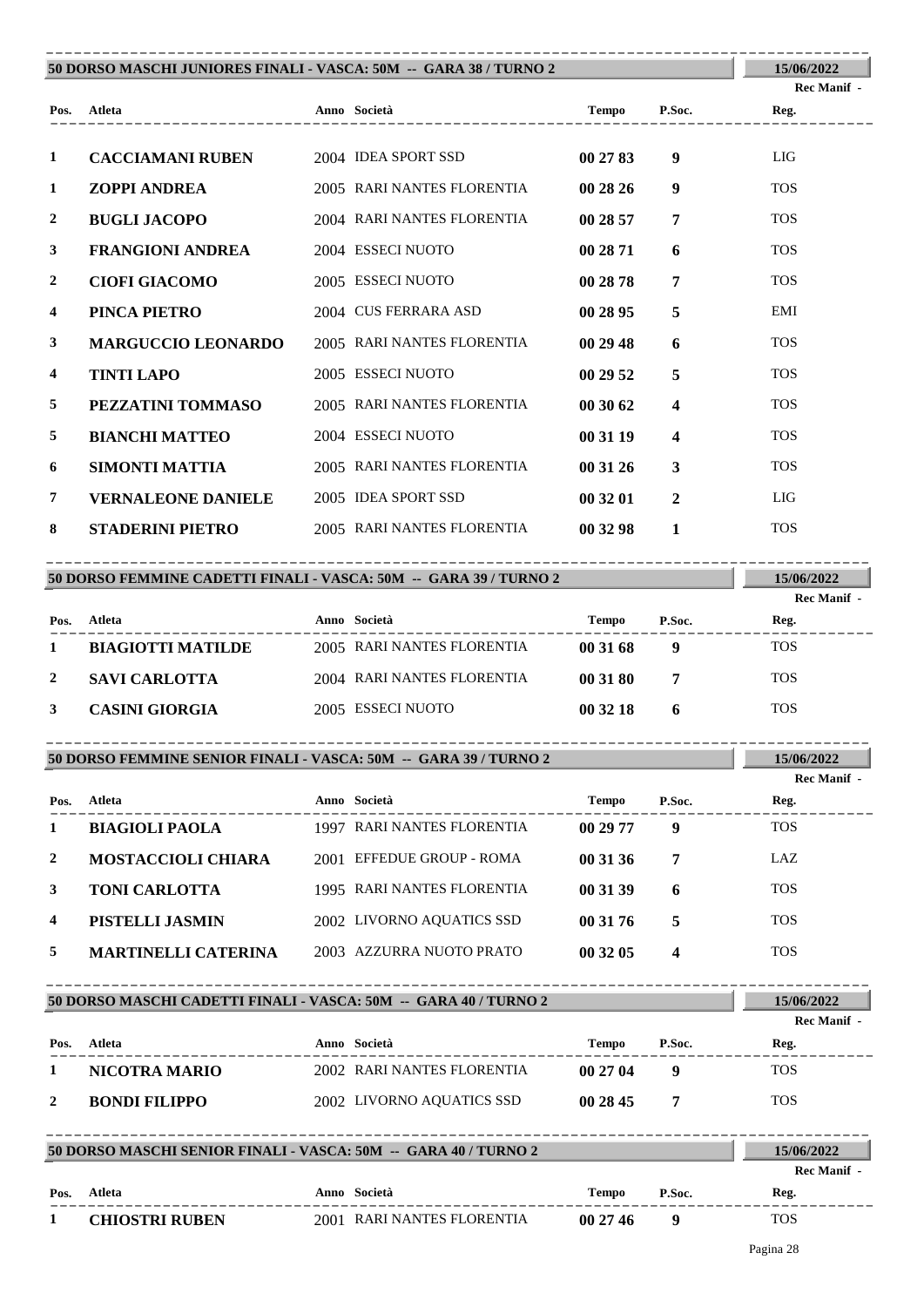| 50 DORSO MASCHI SENIOR FINALI - VASCA: 50M -- GARA 40 / TURNO 2 | 15/06/2022<br>Rec Manif - |      |                            |          |        |            |
|-----------------------------------------------------------------|---------------------------|------|----------------------------|----------|--------|------------|
| Pos.                                                            | Atleta                    |      | Anno Società               | Tempo    | P.Soc. | Reg.       |
| 2                                                               | <b>BUGLI COSIMO</b>       |      | 2001 RARI NANTES FLORENTIA | 002790   | 7      | <b>TOS</b> |
| 3                                                               | <b>BERTOLDI MATTEO</b>    |      | 1997 DE AKKER TEAM SSD ARL | 002799   | 6      | EMI        |
| 4                                                               | <b>MENGONI FILIPPO</b>    |      | 1998 ESSECI NUOTO          | 00 28 34 | 5      | <b>TOS</b> |
|                                                                 | <b>RICCA NICOLO'</b>      | 2001 | EFFEDUE GROUP - ROMA       | 00 28 46 | 4      | LAZ        |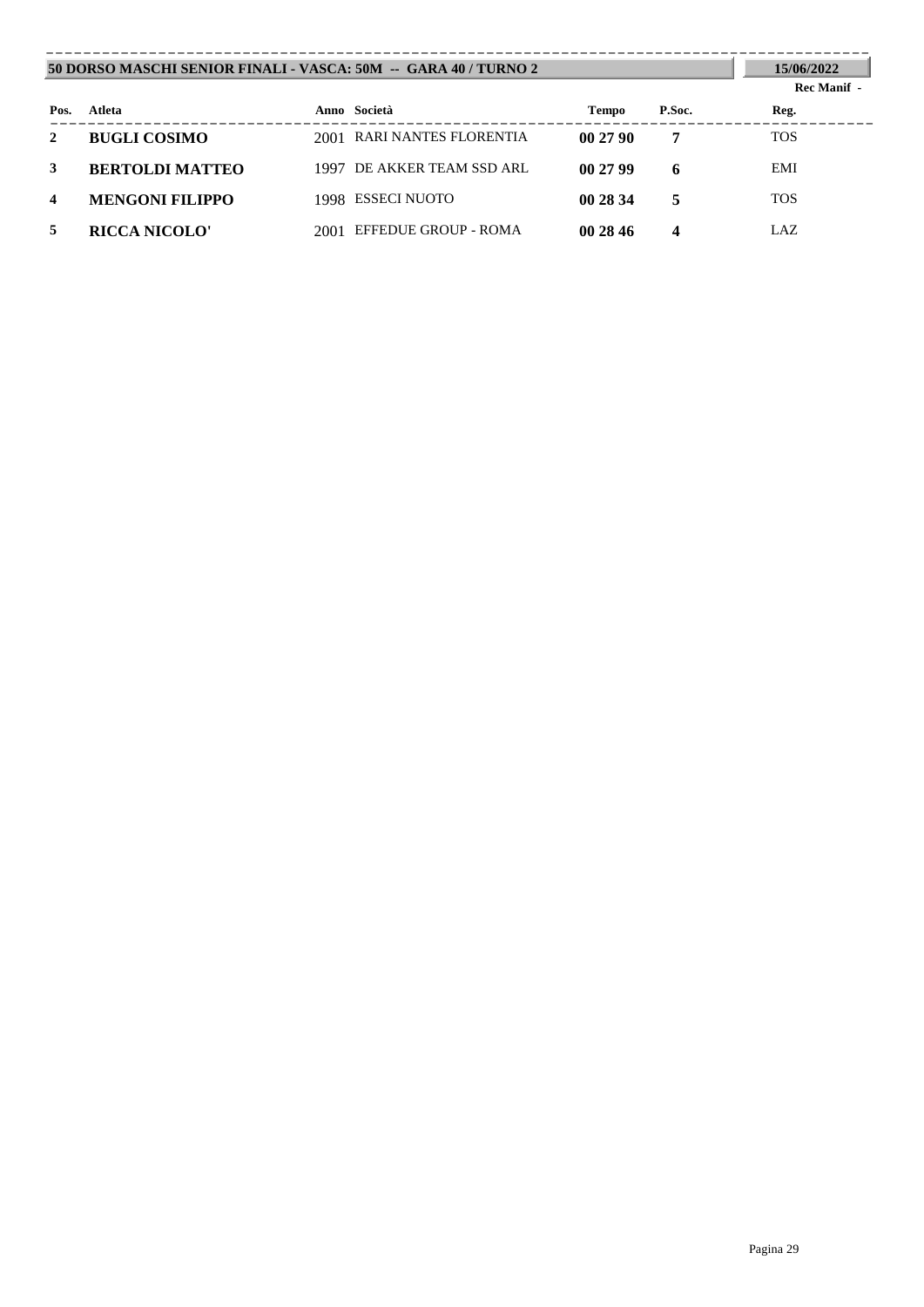| 100 DORSO FEMMINE ES. - A ELIMINATORIE - VASCA: 50M -- GARA 9 / TURNO 1 | 15/06/2022                              |                          |                                                       |          |            |                     |
|-------------------------------------------------------------------------|-----------------------------------------|--------------------------|-------------------------------------------------------|----------|------------|---------------------|
|                                                                         | Pos. Atleta                             |                          | Anno Società                                          | Tempo    | P.Soc.     | Rec Manif -<br>Reg. |
|                                                                         |                                         |                          |                                                       |          |            |                     |
| $\mathbf{1}$                                                            | <b>IANNOLO ELENA</b>                    |                          | 2010 FIRENZE PALLANUOTO ASD                           | 01 12 66 | 511        | <b>TOS</b>          |
|                                                                         | -50m 00.34.99 (34,99)                   | -100m 01.12.66 (37,67)   |                                                       |          |            |                     |
| $\boldsymbol{2}$                                                        | <b>NANNINI SOFIA</b>                    |                          | 2010 BIBBIENA NUOTO                                   | 01 14 36 | 476        | <b>TOS</b>          |
|                                                                         | $-50m$ 00.36.73 (36,73)                 | -100m 01.14.36 (37,63)   |                                                       |          |            |                     |
| $\mathbf{3}$                                                            | <b>BORCIANI GIORGIA</b>                 |                          | 2010 NUOTO UISP 2003 - CASCINA                        | 01 15 72 | 451        | <b>TOS</b>          |
|                                                                         | -50m 00.35.70 (35,70)                   | -100m 01.15.72 (40,02)   |                                                       |          |            |                     |
| 4                                                                       | <b>ONGARO AURORA</b>                    |                          | 2010 RARI NANTES FLORENTIA                            | 01 16 03 | 446        | <b>TOS</b>          |
|                                                                         | -50m 00.37.45 (37,45)                   | -100m 01.16.03 (38,58)   |                                                       |          |            |                     |
| 5                                                                       | <b>RESTIFO NOEMI</b>                    |                          | 2010 ESSECI NUOTO                                     | 01 18 72 | 402        | <b>TOS</b>          |
|                                                                         | -50m 00.37.33 (37,33)                   | -100m 01.18.72 (41,39)   |                                                       |          |            |                     |
| 6                                                                       | <b>GHIGNOLA GRETA</b>                   |                          | 2010 NUOTO UISP 2003 - CASCINA                        | 01 20 97 | 369        | <b>TOS</b>          |
|                                                                         | -50m 00.38.22 (38,22)                   | -100m 01.20.97 (42,75)   |                                                       |          |            |                     |
| $\mathbf{1}$                                                            | <b>MASI MARTINA</b>                     |                          | 2011 RARI NANTES FLORENTIA                            | 01 21 58 | 361        | <b>TOS</b>          |
|                                                                         | -50m 00.40.37 (40,37)                   | -100m 01.21.58 (41,21)   |                                                       |          |            |                     |
| $\overline{2}$                                                          |                                         |                          | <b>BECATTINI MARIASOLE</b> 2011 RARI NANTES FLORENTIA | 01 21 63 | 360        | <b>TOS</b>          |
|                                                                         | $-50m$ 00.40.07 (40,07)                 | -100m 01.21.63 (41,56)   |                                                       |          |            |                     |
| 7                                                                       | <b>BENDONI BIANCA</b>                   |                          | 2010 RARI NANTES FLORENTIA                            | 01 21 94 | 356        | <b>TOS</b>          |
|                                                                         | $-50m$ 00.40.04 (40,04)                 | -100m 01.21.94 (41,90)   |                                                       |          |            |                     |
| 3                                                                       | <b>SCIANDA GRETA</b>                    |                          | 2011 IDEA SPORT SSD                                   | 01 23 43 | 337        | LIG                 |
|                                                                         | -50m 00.41.37 (41,37)                   | -100m 01.23.43 (42,06)   |                                                       |          |            |                     |
| 4                                                                       | <b>CAPILUPPI ADELE</b>                  |                          | 2011 NUOTO UISP 2003 - CASCINA                        | 01 23 82 | 333        | <b>TOS</b>          |
|                                                                         | $-50m$ 00.40.44 (40,44)                 | -100m 01.23.82 (43,38)   |                                                       |          |            |                     |
| 8                                                                       | <b>BALZANI GIULIA</b>                   |                          | 2010 RARI NANTES FLORENTIA                            | 01 24 24 | 328        | <b>TOS</b>          |
|                                                                         | -50m 00.41.36 (41,36)                   | -100m 01.24.24 (42,88)   |                                                       |          |            |                     |
| 5                                                                       | <b>MATTEUZZI COSCO</b><br><b>CHIARA</b> |                          | 2011 RARI NANTES FLORENTIA                            | 01 26 30 | 305        | <b>TOS</b>          |
|                                                                         | -50m 00.42.29 (42,29)                   | $-100m$ 01.26.30 (44,01) |                                                       |          |            |                     |
| 9                                                                       | <b>SCHIAROLI CATERINA</b>               |                          | 2010 NUOTO UISP 2003 - CASCINA                        | 01 26 60 | 301        | <b>TOS</b>          |
|                                                                         | $-50m 00.41.84(41,84)$                  | -100m 01.26.60 (44,76)   |                                                       |          |            |                     |
| 10                                                                      | <b>GRIFONI IRENE</b>                    |                          | 2010 RARI NANTES FLORENTIA                            | 01 26 84 | 299        | <b>TOS</b>          |
|                                                                         | -50m 00.43.03 (43,03)                   | -100m 01.26.84 (43,81)   |                                                       |          |            |                     |
| 6                                                                       | <b>COBO AURORA</b>                      |                          | 2011 ESSECI NUOTO                                     | 01 27 46 | 293        | <b>TOS</b>          |
|                                                                         | -50m 00.43.22 (43,22)                   | -100m 01.27.46 (44,24)   |                                                       |          |            |                     |
| 7                                                                       | <b>TALONE CECILIA</b>                   |                          | 2011 QUATTRO STAR SSD                                 | 01 27 68 | 290        | LAZ                 |
|                                                                         | $-50m$ 00.43.16 (43,16)                 | -100m 01.27.68 (44,52)   |                                                       |          |            |                     |
| 11                                                                      | <b>MARRUCCI ELENA</b>                   |                          | 2010 RARI NANTES FLORENTIA                            | 01 27 80 | 289        | <b>TOS</b>          |
|                                                                         |                                         |                          |                                                       |          |            |                     |
| 8                                                                       | <b>BALDAZZI ANNA</b>                    |                          | 2011 RARI NANTES FLORENTIA                            | 01 28 50 | 282        | <b>TOS</b>          |
|                                                                         | $-50m$ 00.44.04 (44,04)                 | -100m 01.28.50 (44,46)   |                                                       |          |            |                     |
| 9                                                                       | <b>TELLINI EMMA</b>                     |                          | 2011 BIBBIENA NUOTO                                   | 01 29 79 | <b>270</b> | <b>TOS</b>          |
|                                                                         | -50m 00.43.32 (43,32)                   | -100m 01.29.79 (46,47)   |                                                       |          |            |                     |
|                                                                         | -50m 00.42.21 (42,21)                   | -100m 01.27.80 (45,59)   |                                                       |          |            |                     |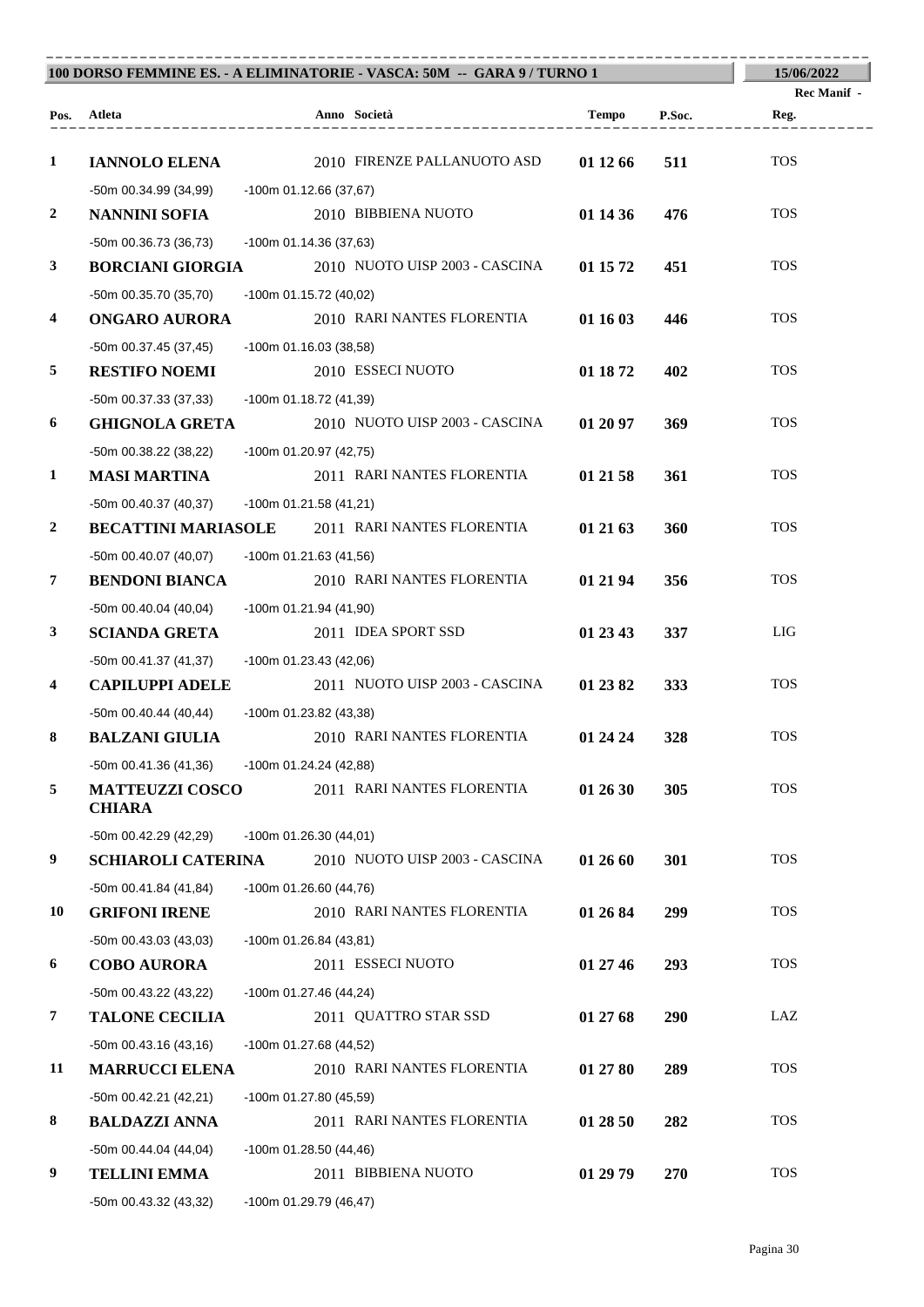| 100 DORSO FEMMINE ES. - A ELIMINATORIE - VASCA: 50M -- GARA 9 / TURNO 1 | 15/06/2022                                                       |                          |                                                                         |              |            |                     |
|-------------------------------------------------------------------------|------------------------------------------------------------------|--------------------------|-------------------------------------------------------------------------|--------------|------------|---------------------|
|                                                                         | Pos. Atleta                                                      |                          | Anno Società                                                            | Tempo        | P.Soc.     | Rec Manif -<br>Reg. |
| 12                                                                      | <b>BRUSCOLI SOFIA</b>                                            |                          | ____________<br>2010 ESSECI NUOTO                                       | 01 30 51     | 264        | <b>TOS</b>          |
|                                                                         | -50m 00.44.64 (44,64)                                            | -100m 01.30.51 (45,87)   |                                                                         |              |            |                     |
| 13                                                                      | <b>CELLINI GIADA</b>                                             |                          | 2010 RARI NANTES FLORENTIA                                              | 01 30 96     | 260        | <b>TOS</b>          |
|                                                                         | -50m 00.44.87 (44,87)                                            | -100m 01.30.96 (46,09)   |                                                                         |              |            |                     |
| 14                                                                      | <b>CECCHI BIANCA</b>                                             |                          | 2010 ESSECI NUOTO                                                       | 01 33 37     | <b>240</b> | <b>TOS</b>          |
|                                                                         | $-50m$ 00.45.18 (45,18)                                          | -100m 01.33.37 (48,19)   |                                                                         |              |            |                     |
| 15                                                                      | <b>BANI FRANCESCA</b>                                            |                          | 2010 RARI NANTES FLORENTIA                                              | 01 33 43     | 240        | <b>TOS</b>          |
|                                                                         | $-50m$ 00.44.15 (44,15)                                          | -100m 01.33.43 (49,28)   |                                                                         |              |            |                     |
| 10                                                                      | <b>CAVIGLIOLI EVA</b>                                            |                          | 2011 RARI NANTES FLORENTIA                                              | 01 33 79     | 237        | <b>TOS</b>          |
|                                                                         | -50m 00.45.15 (45,15)                                            | -100m 01.33.79 (48,64)   |                                                                         |              |            |                     |
| 16                                                                      | <b>ECHIA QUISPE LESLY</b> 2010 B)SIDE SRL SD<br><b>GERALDINE</b> |                          |                                                                         | 01 34 09     | 235        | <b>TOS</b>          |
|                                                                         | -50m 00.43.66 (43,66) -100m 01.34.09 (50,43)                     |                          |                                                                         |              |            |                     |
| 11                                                                      | DONATI SARTI SOFIA                                               |                          | 2011 ESSECI NUOTO                                                       | 01 34 98     | 228        | <b>TOS</b>          |
|                                                                         | -50m 00.45.76 (45,76)                                            | -100m 01.34.98 (49,22)   |                                                                         |              |            |                     |
| 17                                                                      | <b>BARRECA MELANIE</b> 2010 IDEA SPORT SSD                       |                          |                                                                         | 01 35 10     | 228        | LIG                 |
|                                                                         | -50m 00.46.75 (46,75)                                            | -100m 01.35.10 (48,35)   |                                                                         |              |            |                     |
| 18                                                                      | <b>SHEGA GRISSELDA</b>                                           |                          | 2010 RARI NANTES FLORENTIA                                              | 01 38 83     | 203        | <b>TOS</b>          |
|                                                                         | -50m 00.48.46 (48,46) - 100m 01.38.83 (50,37)                    |                          |                                                                         |              |            |                     |
| 12                                                                      | PAGANO VITTORIA                                                  |                          | 2011 RARI NANTES FLORENTIA                                              | 01 42 68     | 181        | <b>TOS</b>          |
|                                                                         | -50m 00.50.55 (50,55)                                            | -100m 01.42.68 (52,13)   |                                                                         |              |            |                     |
| 13                                                                      | <b>INNOCENTI ELEONORA</b> 2011 BIBBIENA NUOTO                    |                          |                                                                         | 01 48 97     | 151        | <b>TOS</b>          |
|                                                                         | -50m 00.52.08 (52,08) -100m 01.48.97 (56,89)                     |                          |                                                                         |              |            |                     |
|                                                                         |                                                                  |                          | 100 DORSO MASCHI ES. - A ELIMINATORIE - VASCA: 50M -- GARA 10 / TURNO 1 |              |            | 15/06/2022          |
|                                                                         |                                                                  |                          |                                                                         |              |            | Rec Manif -         |
| Pos.                                                                    | Atleta                                                           |                          | Anno Società                                                            | <b>Tempo</b> | P.Soc.     | Reg.                |
| $\mathbf{1}$                                                            | PAPETTI NICCOLO'                                                 |                          | 2009 RARI NANTES FLORENTIA                                              | 01 09 59     | 413        | <b>TOS</b>          |
|                                                                         | $-50m$ 00.33.47 (33,47)                                          | -100m 01.09.59 (36,12)   |                                                                         |              |            |                     |
| 1                                                                       | <b>ONGARO DAVIDE</b>                                             |                          | 2010 RARI NANTES FLORENTIA                                              | 01 12 92     | 359        | <b>TOS</b>          |
|                                                                         | $-50m$ 00.35.54 (35,54)                                          | -100m 01.12.92 (37,38)   |                                                                         |              |            |                     |
| 2                                                                       | <b>BIANCHI ANDREA</b>                                            |                          | 2009 AQUATICA SSD                                                       | 01 17 60     | 298        | <b>TOS</b>          |
|                                                                         | -50m 00.37.50 (37,50)                                            | $-100m$ 01.17.60 (40,10) |                                                                         |              |            |                     |
| 3                                                                       | <b>GEMIGNANI LEONARDO</b>                                        |                          | 2009 ESSECI NUOTO                                                       | 01 20 20     | <b>270</b> | <b>TOS</b>          |
|                                                                         | $-50m$ 00.38.33 (38,33)                                          | -100m 01.20.20 (41,87)   |                                                                         |              |            |                     |
| $\boldsymbol{2}$                                                        | <b>LIPPI NICCOLO'</b>                                            |                          | 2010 RARI NANTES FLORENTIA                                              | 01 20 23     | 269        | <b>TOS</b>          |
|                                                                         | -50m 00.39.59 (39,59)                                            | -100m 01.20.23 (40,64)   |                                                                         |              |            |                     |
| 4                                                                       | NICCOLO'                                                         |                          | ATREI BERNESCO LAVORE 2009 RARI NANTES FLORENTIA                        | 01 21 28     | 259        | <b>TOS</b>          |
|                                                                         | $-50m$ 00.40.12 (40,12)                                          | -100m 01.21.28 (41,16)   |                                                                         |              |            |                     |
| 5                                                                       | <b>FIORINI NICOLA</b>                                            |                          | 2009 BIBBIENA NUOTO                                                     | 01 22 73     | 246        | <b>TOS</b>          |
|                                                                         | $-50m$ 00.40.18 (40,18)                                          | -100m 01.22.73 (42,55)   |                                                                         |              |            |                     |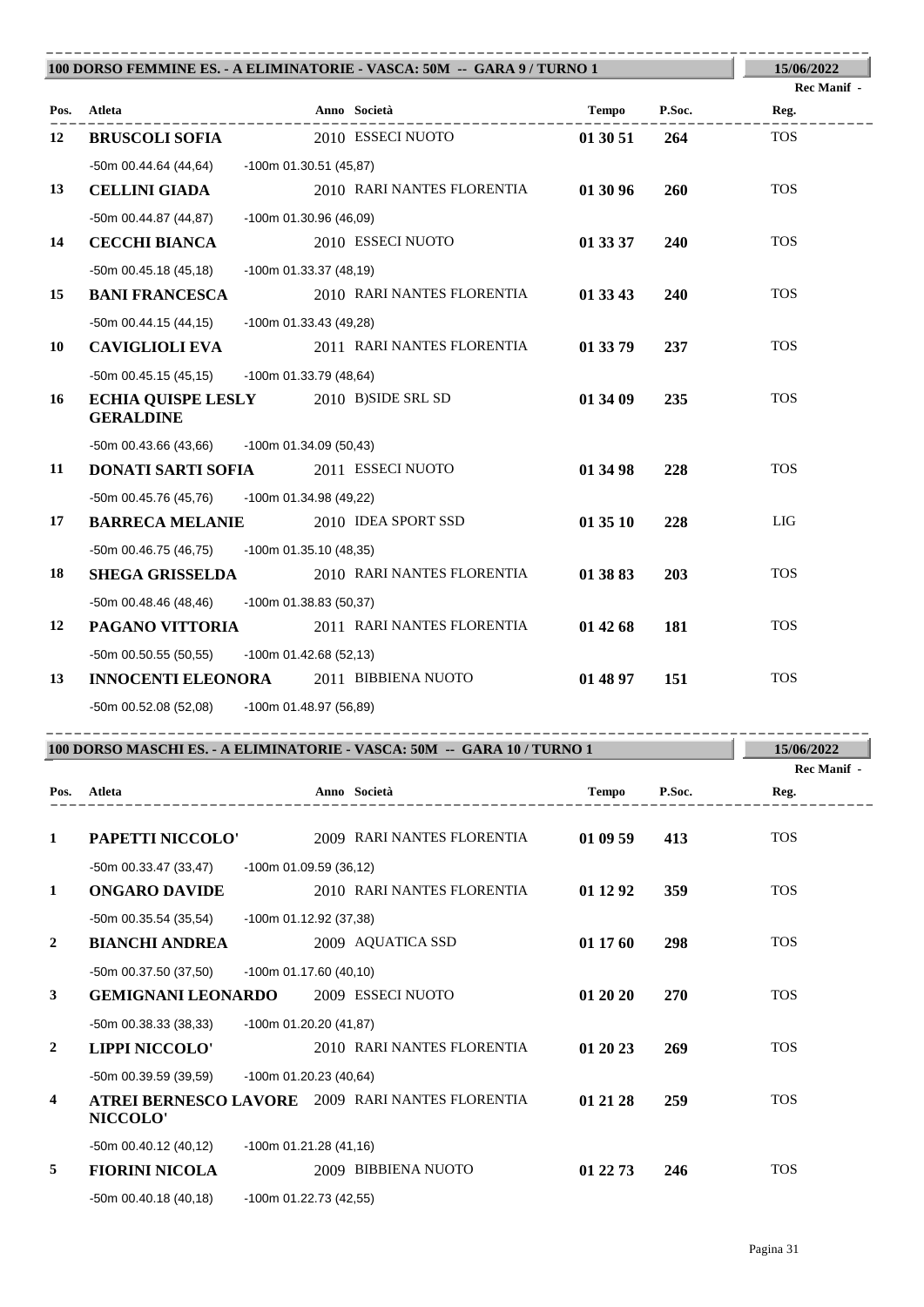|    |                                                  | 100 DORSO MASCHI ES. - A ELIMINATORIE - VASCA: 50M -- GARA 10 / TURNO 1  |              |            | 15/06/2022          |
|----|--------------------------------------------------|--------------------------------------------------------------------------|--------------|------------|---------------------|
|    | Pos. Atleta                                      | Anno Società                                                             | Tempo        | P.Soc.     | <b>Rec Manif</b> -  |
|    |                                                  | 2009 RARI NANTES FLORENTIA                                               |              |            | Reg.<br><b>TOS</b>  |
| 6  | <b>BELLESI JACOPO</b>                            |                                                                          | 01 22 90     | 244        |                     |
| 7  | -50m 00.41.73 (41,73) -100m 01.22.90 (41,17)     | <b>CAPRAI ARNALDO LEON</b> 2009 RARI NANTES FLORENTIA                    | 01 23 02     | 243        | <b>TOS</b>          |
|    |                                                  |                                                                          |              |            |                     |
| 3  | -50m 00.41.15 (41,15)<br><b>NUTI SAMUELE</b>     | -100m 01.23.02 (41,87)<br>2010 ESSECI NUOTO                              | 01 23 41     | <b>240</b> | <b>TOS</b>          |
|    |                                                  |                                                                          |              |            |                     |
| 4  | $-50m$ 00.41.01 (41,01)<br><b>GORGAJ EDUARDO</b> | $-100m$ 01.23.41 (42,40)<br>2010 ESSECI NUOTO                            | 01 23 50     | 239        | <b>TOS</b>          |
|    | -50m 00.40.14 (40,14)                            | -100m 01.23.50 (43,36)                                                   |              |            |                     |
| 5  | <b>SCIANDA MIRKO</b>                             | 2010 IDEA SPORT SSD                                                      | 01 24 35     | 232        | LIG                 |
|    | -50m 00.41.80 (41,80)                            |                                                                          |              |            |                     |
| 8  |                                                  | -100m 01.24.35 (42,55)<br>YPARRAGUIRRE VERA 2009 RARI NANTES FLORENTIA   | 01 24 81     | 228        | <b>TOS</b>          |
|    | <b>RAYN ARTURO</b>                               |                                                                          |              |            |                     |
|    | -50m 00.42.14 (42,14) -100m 01.24.81 (42,67)     |                                                                          |              |            |                     |
| 9  | FRANCALACCI GIULIO 2009 ESSECI NUOTO             |                                                                          | 01 27 56     | 207        | <b>TOS</b>          |
|    | -50m 00.41.92 (41,92)                            | -100m 01.27.56 (45,64)                                                   |              |            |                     |
| 10 |                                                  | <b>GUERRIERO GABRIELE</b> 2009 NUOTO UISP 2003 - CASCINA                 | 01 27 74     | 206        | <b>TOS</b>          |
|    | -50m 00.41.72 (41,72)                            | -100m 01.27.74 (46,02)                                                   |              |            |                     |
| 6  | <b>BACCI ORLANDO</b>                             | 2010 RARI NANTES FLORENTIA                                               | 01 30 06     | <b>190</b> | <b>TOS</b>          |
|    | -50m 00.44.82 (44,82)                            | -100m 01.30.06 (45,24)                                                   |              |            |                     |
| 7  | <b>FREDIANI GREGORIO</b>                         | 2010 NUOTO UISP 2003 - CASCINA                                           | 01 30 40     | 188        | <b>TOS</b>          |
|    | -50m 00.44.57 (44,57)                            | -100m 01.30.40 (45,83)                                                   |              |            |                     |
| 8  | <b>SABATINI RAUL</b>                             | 2010 ESSECI NUOTO                                                        | 01 31 80     | <b>180</b> | <b>TOS</b>          |
|    | -50m 00.44.68 (44,68)                            | $-100m$ 01.31.80 (47,12)                                                 |              |            |                     |
| 9  | <b>MOLLE PIETRO</b>                              | 2010 IDEA SPORT SSD                                                      | 01 33 15     | 172        | LIG                 |
|    | $-50m$ 00.45.83 (45,83)                          | -100m 01.33.15 (47,32)                                                   |              |            |                     |
| 10 | PODDA VITTORIO                                   | 2010 RARI NANTES FLORENTIA                                               | 01 36 75     | 153        | <b>TOS</b>          |
|    | $-50m 00.47.61 (47,61)$                          | $-100m$ 01.36.75 (49,14)                                                 |              |            |                     |
| 11 | <b>LATORRE SALAZAR</b><br><b>ALESSANDRO</b>      | 2010 RARI NANTES FLORENTIA                                               | 01 37 07     | 152        | <b>TOS</b>          |
|    | -50m 00.47.54 (47,54)                            | -100m 01.37.07 (49,53)                                                   |              |            |                     |
| 12 | <b>CAPRAI ALEXANDER</b>                          | 2010 RARI NANTES FLORENTIA                                               | 01 46 60     | 115        | <b>TOS</b>          |
|    | -50m 00.51.27 (51,27)                            | -100m 01.46.60 (55,33)                                                   |              |            |                     |
| 11 | VILIGIARDI TOMMASO                               | 2009 RARI NANTES FLORENTIA                                               | 01 52 04     | 99         | <b>TOS</b>          |
|    | $-50m$ 00.54.68 (54,68)                          | $-100m$ 01.52.04 (57,36)                                                 |              |            |                     |
|    |                                                  |                                                                          |              |            |                     |
|    |                                                  | 100 DORSO FEMMINE RAGAZZI ELIMINATORIE - VASCA: 50M -- GARA 11 / TURNO 1 |              |            | 15/06/2022          |
|    | Pos. Atleta                                      | Anno Società                                                             | <b>Tempo</b> | P.Soc.     | Rec Manif -<br>Reg. |
|    |                                                  |                                                                          |              |            |                     |

# **1 BERTOLONE MATILDE** 2008 NUOTO UISP 2003 - CASCINA **01 09 10 594** TOS -50m 00.33.12 (33,12) -100m 01.09.10 (35,98) **1 BARTALESI REBECCA** 2009 RARI NANTES FLORENTIA **01 11 65 533** TOS

 $-50$ m 00.34.66 (34,66)  $-100$ m 01.11.65 (36,99)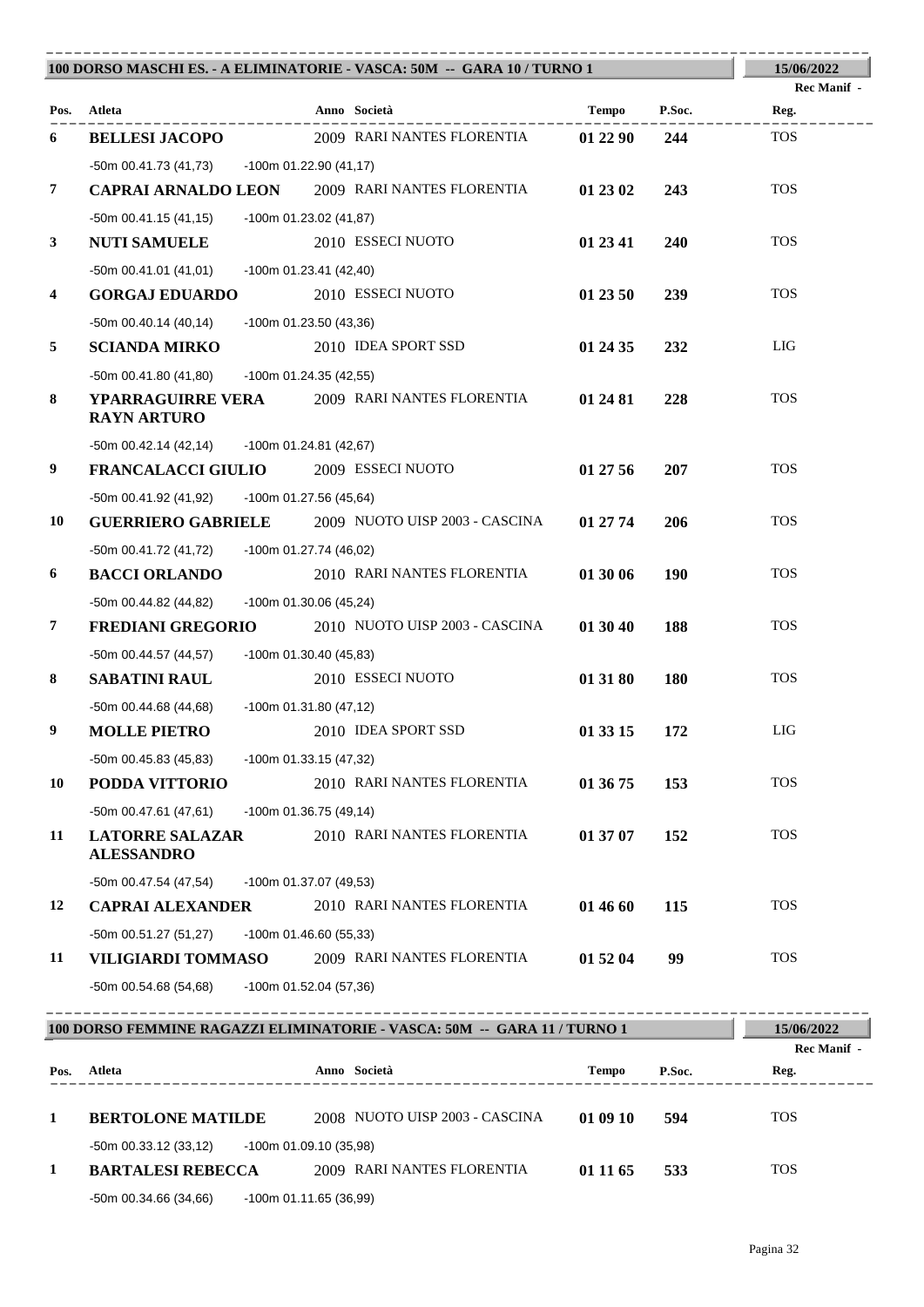|                         |                                                                |                          | 100 DORSO FEMMINE RAGAZZI ELIMINATORIE - VASCA: 50M -- GARA 11 / TURNO 1 |          |        | 15/06/2022                 |
|-------------------------|----------------------------------------------------------------|--------------------------|--------------------------------------------------------------------------|----------|--------|----------------------------|
|                         | Pos. Atleta                                                    |                          | Anno Società                                                             | Tempo    | P.Soc. | <b>Rec Manif</b> -<br>Reg. |
| $\mathbf{2}$            | <b>GORI MARANGON</b><br><b>MARIASOLE</b>                       |                          | 2008 RARI NANTES FLORENTIA                                               | 01 11 85 | 528    | <b>TOS</b>                 |
|                         | -50m 00.34.79 (34,79) -100m 01.11.85 (37,06)                   |                          |                                                                          |          |        |                            |
| $\mathbf{3}$            | <b>CARLESI MARIA</b>                                           |                          | 2008 AZZURRA NUOTO PRATO                                                 | 01 13 17 | 500    | <b>TOS</b>                 |
|                         | $-50m$ 00.35.11 (35,11)                                        | -100m 01.13.17 (38,06)   |                                                                          |          |        |                            |
| $\boldsymbol{2}$        | <b>ALBERTI GAIA JUANITA</b> 2009 IDEA SPORT SSD<br><b>OLGA</b> |                          |                                                                          | 01 13 79 | 488    | LIG                        |
|                         | -50m 00.36.32 (36,32)                                          | -100m 01.13.79 (37,47)   |                                                                          |          |        |                            |
| $\mathbf{3}$            | <b>DI GIUSTO SOFIA</b>                                         |                          | 2009 CUS FERRARA ASD                                                     | 01 14 49 | 474    | EMI                        |
|                         | -50m 00.36.11 (36,11)                                          | -100m 01.14.49 (38,38)   |                                                                          |          |        |                            |
| $\overline{\mathbf{4}}$ | <b>NANNUCCI BEATRICE</b>                                       |                          | 2009 ESSECI NUOTO                                                        | 01 14 98 | 465    | <b>TOS</b>                 |
|                         | -50m 00.37.37 (37,37) -100m 01.14.98 (37,61)                   |                          |                                                                          |          |        |                            |
| 4                       | <b>COCCHETTI SOFIA</b>                                         |                          | 2008 ESSECI NUOTO                                                        | 01 15 05 | 463    | <b>TOS</b>                 |
|                         | -50m 00.35.94 (35,94) -100m 01.15.05 (39,11)                   |                          |                                                                          |          |        |                            |
| $\overline{\mathbf{4}}$ | <b>MANNESCHI ARIEL</b>                                         |                          | 2008 RARI NANTES FLORENTIA                                               | 01 15 05 | 463    | <b>TOS</b>                 |
|                         | -50m 00.36.72 (36,72)                                          | -100m 01.15.05 (38,33)   |                                                                          |          |        |                            |
| 5                       |                                                                |                          | <b>ROMOLI MARGHERITA</b> 2009 RARI NANTES FLORENTIA                      | 01 15 26 | 460    | <b>TOS</b>                 |
|                         | -50m 00.37.10 (37,10) -100m 01.15.26 (38,16)                   |                          |                                                                          |          |        |                            |
| 6                       | <b>COSTA CAROLINA</b>                                          |                          | 2008 RARI NANTES FLORENTIA                                               | 01 15 71 | 451    | <b>TOS</b>                 |
|                         | -50m 00.36.67 (36,67)                                          | -100m 01.15.71 (39,04)   |                                                                          |          |        |                            |
| 7                       | <b>GOVONI GUIA</b>                                             |                          | 2008 CUS FERRARA ASD                                                     | 01 16 42 | 439    | EMI                        |
|                         | -50m 00.36.77 (36,77) -100m 01.16.42 (39,65)                   |                          |                                                                          |          |        |                            |
| 6                       |                                                                |                          | <b>MATTIOLI MARTINA</b> 2009 RARI NANTES FLORENTIA                       | 01 17 05 | 428    | <b>TOS</b>                 |
|                         | -50m 00.38.22 (38,22) -100m 01.17.05 (38,83)                   |                          |                                                                          |          |        |                            |
| $\overline{7}$          | <b>MANCINI SVEVA</b>                                           |                          | 2009 VIOLA SWIM TEAM ASD                                                 | 01 17 07 | 428    | <b>TOS</b>                 |
|                         | $-50m$ 00.38.34 (38,34)                                        | -100m 01.17.07 (38,73)   |                                                                          |          |        |                            |
| $\bf{8}$                | <b>CAPOBIANCO SARA</b>                                         |                          | 2009 CUS FERRARA ASD                                                     | 01 17 51 | 421    | EMI                        |
|                         | -50m 00.37.58 (37,58)                                          | -100m 01.17.51 (39,93)   |                                                                          |          |        |                            |
| 9                       | ORSIMARI MARTA                                                 |                          | 2009 RARI NANTES FLORENTIA                                               | 01 17 57 | 420    | <b>TOS</b>                 |
|                         | $-50m$ 00.38.05 (38,05)                                        | -100m 01.17.57 (39,52)   |                                                                          |          |        |                            |
| 10                      | <b>FRANZONI ELENA</b>                                          |                          | 2009 CUS FERRARA ASD                                                     | 01 17 58 | 420    | EMI                        |
|                         | -50m 00.37.58 (37,58)                                          | $-100m$ 01.17.58 (40,00) |                                                                          |          |        |                            |
| 8                       | <b>BONI WIOLA</b>                                              |                          | 2008 RARI NANTES FLORENTIA                                               | 01 17 77 | 416    | <b>TOS</b>                 |
|                         | $-50m$ 00.37.66 (37,66)                                        | $-100m$ 01.17.77 (40,11) |                                                                          |          |        |                            |
| 11                      | <b>GIOFFREDI AURORA</b>                                        |                          | 2009 RARI NANTES FLORENTIA                                               | 01 18 61 | 403    | <b>TOS</b>                 |
|                         | -50m 00.38.53 (38,53)                                          | $-100m$ 01.18.61 (40,08) |                                                                          |          |        |                            |
| 12                      | <b>BECCHETTI CATERINA</b>                                      |                          | 2009 CUS FERRARA ASD                                                     | 01 19 06 | 396    | EMI                        |
|                         | -50m 00.38.34 (38,34)                                          | -100m 01.19.06 (40,72)   |                                                                          |          |        |                            |
| 13                      | <b>BARATTINI AGNESE</b>                                        |                          | 2009 CUS FERRARA ASD                                                     | 01 19 84 | 385    | EMI                        |
|                         | -50m 00.38.27 (38,27)                                          | $-100m$ 01.19.84 (41,57) |                                                                          |          |        |                            |
| 9                       | <b>RUSSO EMMA</b>                                              |                          | 2008 RARI NANTES FLORENTIA                                               | 01 20 86 | 370    | <b>TOS</b>                 |
|                         | $-50m$ 00.40.08 (40,08)                                        | -100m 01.20.86 (40,78)   |                                                                          |          |        |                            |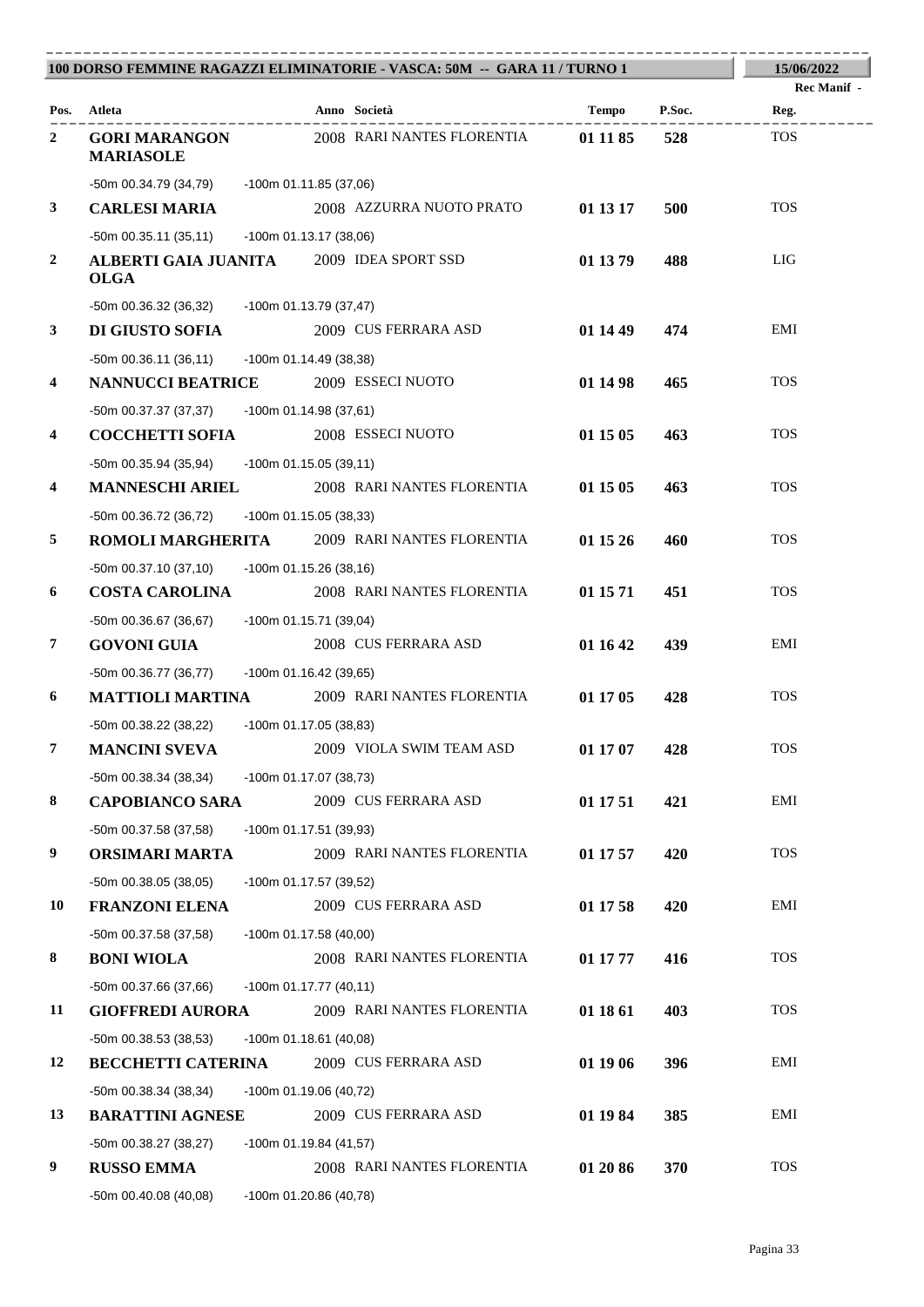| 100 DORSO FEMMINE RAGAZZI ELIMINATORIE - VASCA: 50M -- GARA 11 / TURNO 1 |                                                 |                           |                                             |              |            | 15/06/2022         |
|--------------------------------------------------------------------------|-------------------------------------------------|---------------------------|---------------------------------------------|--------------|------------|--------------------|
|                                                                          |                                                 |                           |                                             |              |            | <b>Rec Manif</b> - |
|                                                                          | Pos. Atleta                                     |                           | Anno Società<br>. _ _ _ _ _ _ _ _ _ _ _     | Tempo P.Soc. |            | Reg.               |
| 10                                                                       | <b>CAPPELLETTI ILARIA</b>                       |                           | 2008 AQUATICA SSD                           | 01 21 34     | 364        | <b>TOS</b>         |
|                                                                          | -50m 00.39.34 (39,34)                           | $-100$ m 01.21.34 (42,00) |                                             |              |            |                    |
| 14                                                                       |                                                 |                           | PETRACCHI CARLOTTA 2009 AZZURRA NUOTO PRATO | 01 21 47     | 362        | <b>TOS</b>         |
|                                                                          | -50m 00.40.08 (40,08)                           | $-100m$ 01.21.47 (41,39)  |                                             |              |            |                    |
| 15                                                                       | <b>NOCENTINI SOFIA</b>                          |                           | 2009 RARI NANTES FLORENTIA                  | 01 21 61     | 360        | <b>TOS</b>         |
|                                                                          | -50m 00.39.86 (39,86)                           | $-100m$ 01.21.61 (41,75)  |                                             |              |            |                    |
| 16                                                                       | <b>FANTECHI EMMA</b>                            |                           | 2009 ESSECI NUOTO                           | 01 21 68     | <b>359</b> | <b>TOS</b>         |
|                                                                          | -50m 00.39.55 (39,55)                           | $-100m$ 01.21.68 (42,13)  |                                             |              |            |                    |
| 11                                                                       | <b>DORMENTONI ELISA</b>                         |                           | 2008 RARI NANTES FLORENTIA                  | 01 21 84     | 357        | <b>TOS</b>         |
|                                                                          | $-50m$ 00.39.66 (39,66)                         | $-100m$ 01.21.84 (42,18)  |                                             |              |            |                    |
| 12                                                                       | <b>DALPRATO EMMA</b>                            |                           | 2008 CUS FERRARA ASD                        | 01 22 22     | 352        | EMI                |
|                                                                          | $-50m$ 00.40.02 (40,02)                         | $-100m$ 01.22.22 (42,20)  |                                             |              |            |                    |
| 13                                                                       | <b>BIGONI EMMA</b>                              |                           | 2008 ESSECI NUOTO                           | 01 23 60     | 335        | <b>TOS</b>         |
|                                                                          | -50m 00.40.98 (40,98)                           | $-100m$ 01.23.60 (42,62)  |                                             |              |            |                    |
| 14                                                                       | <b>UNSIHUAY REYNOSO</b><br><b>KADELYN ROCIO</b> |                           | 2008 RARI NANTES FLORENTIA                  | 01 24 05     | 330        | <b>TOS</b>         |
|                                                                          | $-50m$ 00.40.03 (40,03)                         | $-100m$ 01.24.05 (44,02)  |                                             |              |            |                    |
| 15                                                                       | <b>ER-BATI AICHA</b>                            |                           | 2008 ESSECI NUOTO                           | 01 24 24     | 328        | <b>TOS</b>         |
|                                                                          | $-50m$ 00.41.25 (41,25)                         | $-100m$ 01.24.24 (42,99)  |                                             |              |            |                    |
| 17                                                                       | <b>CASOLINI ANNA</b>                            |                           | 2009 CUS FERRARA ASD                        | 01 28 16     | 286        | EMI                |
|                                                                          | $-50m$ 00.41.50 (41,50)                         | $-100m$ 01.28.16 (46,66)  |                                             |              |            |                    |
| 18                                                                       | <b>ANCARANI DEHA</b>                            |                           | 2009 CUS FERRARA ASD                        | 01 29 88     | <b>270</b> | EMI                |
|                                                                          | -50m 00.42.38 (42,38)                           | -100m 01.29.88 (47,50)    |                                             |              |            |                    |
| 19                                                                       | <b>CLEMENTE FEDERICA</b>                        |                           | 2009 RARI NANTES FLORENTIA                  | 01 32 55     | 247        | <b>TOS</b>         |
|                                                                          | $-50m$ 00.43.94 (43,94)                         | $-100m$ 01.32.55 (48,61)  |                                             |              |            |                    |
| 20                                                                       | POLI BIANCA                                     |                           | 2009 ESSECI NUOTO                           | 01 32 80     | 245        | <b>TOS</b>         |
|                                                                          | -50m 00.44.60 (44,60)                           | -100m 01.32.80 (48,20)    |                                             |              |            |                    |

| 100 DORSO FEMMINE JUNIORES ELIMINATORIE - VASCA: 50M -- GARA 11 / TURNO 1 | 15/06/2022<br><b>Rec Manif -</b>             |                                                      |                        |            |
|---------------------------------------------------------------------------|----------------------------------------------|------------------------------------------------------|------------------------|------------|
| Pos.                                                                      | Atleta                                       | Anno Società                                         | P.Soc.<br><b>Tempo</b> | Reg.       |
| 1                                                                         | <b>VITALI FIAMMETTA</b>                      | 2006 RARI NANTES FLORENTIA                           | 01 09 29<br>589        | <b>TOS</b> |
| 1                                                                         | $-50m$ 00.33.67 (33,67)<br>PASCAREANU GIULIA | -100m 01.09.29 (35,62)<br>2007 RARI NANTES FLORENTIA | 01 10 72<br>554        | <b>TOS</b> |
|                                                                           | $-50m$ 00.34.46 (34,46)                      | $-100m$ 01.10.72 (36,26)                             |                        |            |
| 2                                                                         | <b>FORLANI ANNA</b>                          | 2006 CUS FERRARA ASD                                 | 553<br>01 10 75        | EMI        |
|                                                                           | $-50m$ 00.33.93 (33,93)                      | -100m 01.10.75 (36,82)                               |                        |            |
| 3                                                                         | <b>PAOLI VALENTINA</b>                       | 2006 RARI NANTES FLORENTIA                           | 01 11 53<br>535        | <b>TOS</b> |
|                                                                           | $-50$ m 00.34.29 (34,29)                     | -100m 01.11.53 (37,24)                               |                        |            |
| 2                                                                         | <b>RETTORI MARIA</b>                         | 2007 AQUATICA SSD                                    | 01 11 58<br>534        | <b>TOS</b> |
|                                                                           | $-50m$ 00.35.22 (35,22)                      | $-100m$ 01.11.58 (36,36)                             |                        |            |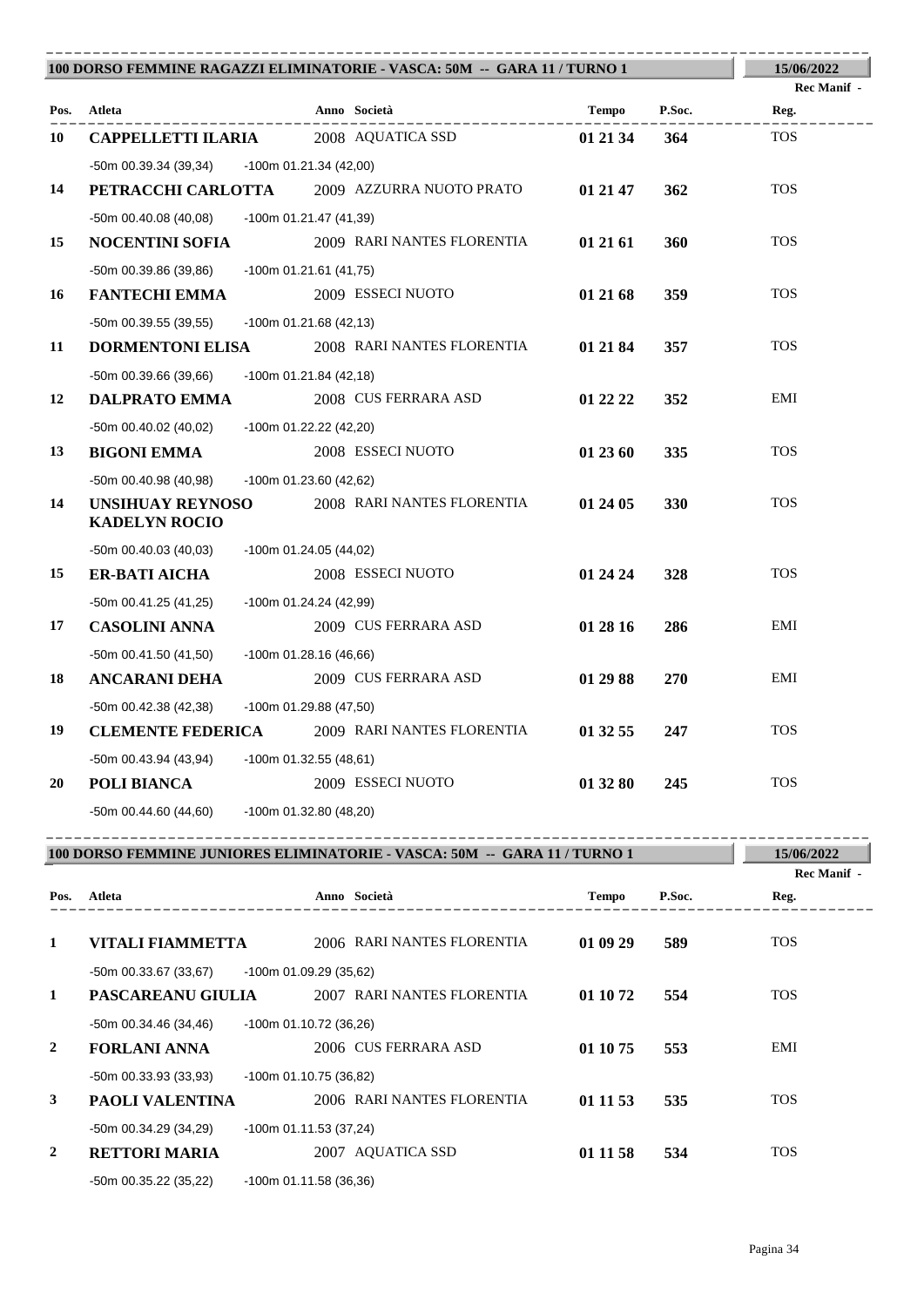|                         | 100 DORSO FEMMINE JUNIORES ELIMINATORIE - VASCA: 50M -- GARA 11 / TURNO 1 |                          |                                                      |          |        | 15/06/2022         |
|-------------------------|---------------------------------------------------------------------------|--------------------------|------------------------------------------------------|----------|--------|--------------------|
|                         |                                                                           |                          |                                                      |          |        | <b>Rec Manif</b> - |
| Pos.                    | Atleta                                                                    |                          | Anno Società<br>. _ _ _ _ _ _ _ _ _ _ _ _ _          | Tempo    | P.Soc. | Reg.               |
| 3                       | <b>BIANCHI DELIA</b>                                                      |                          | 2007 ESSECI NUOTO                                    | 01 12 83 | 507    | <b>TOS</b>         |
|                         | -50m 00.35.12 (35,12) -100m 01.12.83 (37,71)                              |                          |                                                      |          |        |                    |
| $\overline{\mathbf{4}}$ | <b>LO IACONO ALICE</b>                                                    |                          | 2007 NUOTO UISP 2003 - CASCINA                       | 01 13 02 | 503    | <b>TOS</b>         |
|                         | -50m 00.35.23 (35,23)                                                     | -100m 01.13.02 (37,79)   |                                                      |          |        |                    |
| $\overline{\mathbf{4}}$ | <b>DJEGHRI ELISSA</b>                                                     |                          | 2006 RARI NANTES FLORENTIA                           | 01 13 13 | 501    | <b>TOS</b>         |
|                         | $-50m$ 00.35.25 (35,25)                                                   | -100m 01.13.13 (37,88)   |                                                      |          |        |                    |
| 5                       | <b>ALTAMORE LINDA</b>                                                     |                          | 2007 ESSECI NUOTO                                    | 01 15 19 | 461    | <b>TOS</b>         |
|                         | -50m 00.36.37 (36,37) -100m 01.15.19 (38,82)                              |                          |                                                      |          |        |                    |
| 6                       | <b>SALOMONI MARIASOLE</b> 2007 CUS FERRARA ASD                            |                          |                                                      | 01 15 29 | 459    | EMI                |
|                         | -50m 00.35.79 (35,79) -100m 01.15.29 (39,50)                              |                          |                                                      |          |        |                    |
| 7                       | <b>CERAMI MATILDE</b>                                                     |                          | 2007 RARI NANTES FLORENTIA                           | 01 15 67 | 452    | <b>TOS</b>         |
|                         | -50m 00.37.18 (37,18)                                                     | -100m 01.15.67 (38,49)   |                                                      |          |        |                    |
| 5                       | <b>DEI GIADA</b>                                                          |                          | 2006 RARI NANTES FLORENTIA                           | 01 15 69 | 452    | <b>TOS</b>         |
|                         | -50m 00.37.03 (37,03)                                                     | -100m 01.15.69 (38,66)   |                                                      |          |        |                    |
| 6                       |                                                                           |                          | <b>MINIATI MARGHERITA</b> 2006 RARI NANTES FLORENTIA | 01 16 09 | 445    | <b>TOS</b>         |
|                         | -50m 00.36.95 (36,95)                                                     | -100m 01.16.09 (39,14)   |                                                      |          |        |                    |
| $\overline{7}$          | <b>GIOFFREDI LETIZIA</b>                                                  |                          | 2006 RARI NANTES FLORENTIA                           | 01 16 36 | 440    | <b>TOS</b>         |
|                         | -50m 00.37.89 (37,89) -100m 01.16.36 (38,47)                              |                          |                                                      |          |        |                    |
| 8                       | <b>LUPORINI ELETTRA</b>                                                   |                          | 2007 RARI NANTES FLORENTIA                           | 01 17 07 | 428    | <b>TOS</b>         |
|                         | -50m 00.37.51 (37,51)                                                     | -100m 01.17.07 (39,56)   |                                                      |          |        |                    |
| 8                       | PAPINI EMMA                                                               |                          | 2006 RARI NANTES FLORENTIA                           | 01 18 60 | 403    | <b>TOS</b>         |
|                         | $-50m$ 00.38.29 (38,29) $-100m$ 01.18.60 (40,31)                          |                          |                                                      |          |        |                    |
| 9                       | <b>FRANCO SOFIA</b>                                                       |                          | 2007 RARI NANTES FLORENTIA                           | 01 18 76 | 401    | <b>TOS</b>         |
|                         | -50m 00.38.89 (38,89) -100m 01.18.76 (39,87)                              |                          |                                                      |          |        |                    |
| 10                      | <b>GALINGANI ALESSIA</b>                                                  |                          | 2007 RARI NANTES FLORENTIA                           | 01 18 85 | 400    | <b>TOS</b>         |
|                         | -50m 00.38.99 (38,99)                                                     | $-100m$ 01.18.85 (39,86) |                                                      |          |        |                    |
| 11                      | <b>GIANNELLI EMMA</b><br><b>VITTORIA</b>                                  |                          | 2007 RARI NANTES FLORENTIA                           | 01 19 89 | 384    | <b>TOS</b>         |
|                         | $-50m$ 00.39.05 (39,05)                                                   | -100m 01.19.89 (40,84)   |                                                      |          |        |                    |
| 12                      | POSIRCA TEA                                                               |                          | 2007 RARI NANTES FLORENTIA                           | 01 20 08 | 381    | <b>TOS</b>         |
|                         | $-50m$ 00.38.49 (38,49)                                                   | -100m 01.20.08 (41,59)   |                                                      |          |        |                    |
| 9                       | <b>AVELLA AURORA</b>                                                      |                          | 2006 FUTURA CLUB PRATO SSD                           | 01 20 61 | 374    | <b>TOS</b>         |
|                         | -50m 00.38.77 (38,77)                                                     | $-100m$ 01.20.61 (41,84) |                                                      |          |        |                    |
| 13                      | <b>BIANCHI INDIA</b><br><b>ALEXANDRA</b>                                  |                          | 2007 ESSECI NUOTO                                    | 01 20 76 | 372    | <b>TOS</b>         |
|                         | -50m 00.39.03 (39,03)                                                     | -100m 01.20.76 (41,73)   |                                                      |          |        |                    |
| 14                      | <b>RENSI GIULIA</b>                                                       |                          | 2007 RARI NANTES FLORENTIA                           | 01 22 92 | 343    | <b>TOS</b>         |
|                         | -50m 00.40.23 (40,23)                                                     | $-100m$ 01.22.92 (42,69) |                                                      |          |        |                    |
| 15                      | <b>CAMPOLMI SABRINA</b>                                                   |                          | 2007 RARI NANTES FLORENTIA                           | 01 24 08 | 329    | <b>TOS</b>         |
|                         | -50m 00.41.24 (41,24)                                                     | $-100m$ 01.24.08 (42,84) |                                                      |          |        |                    |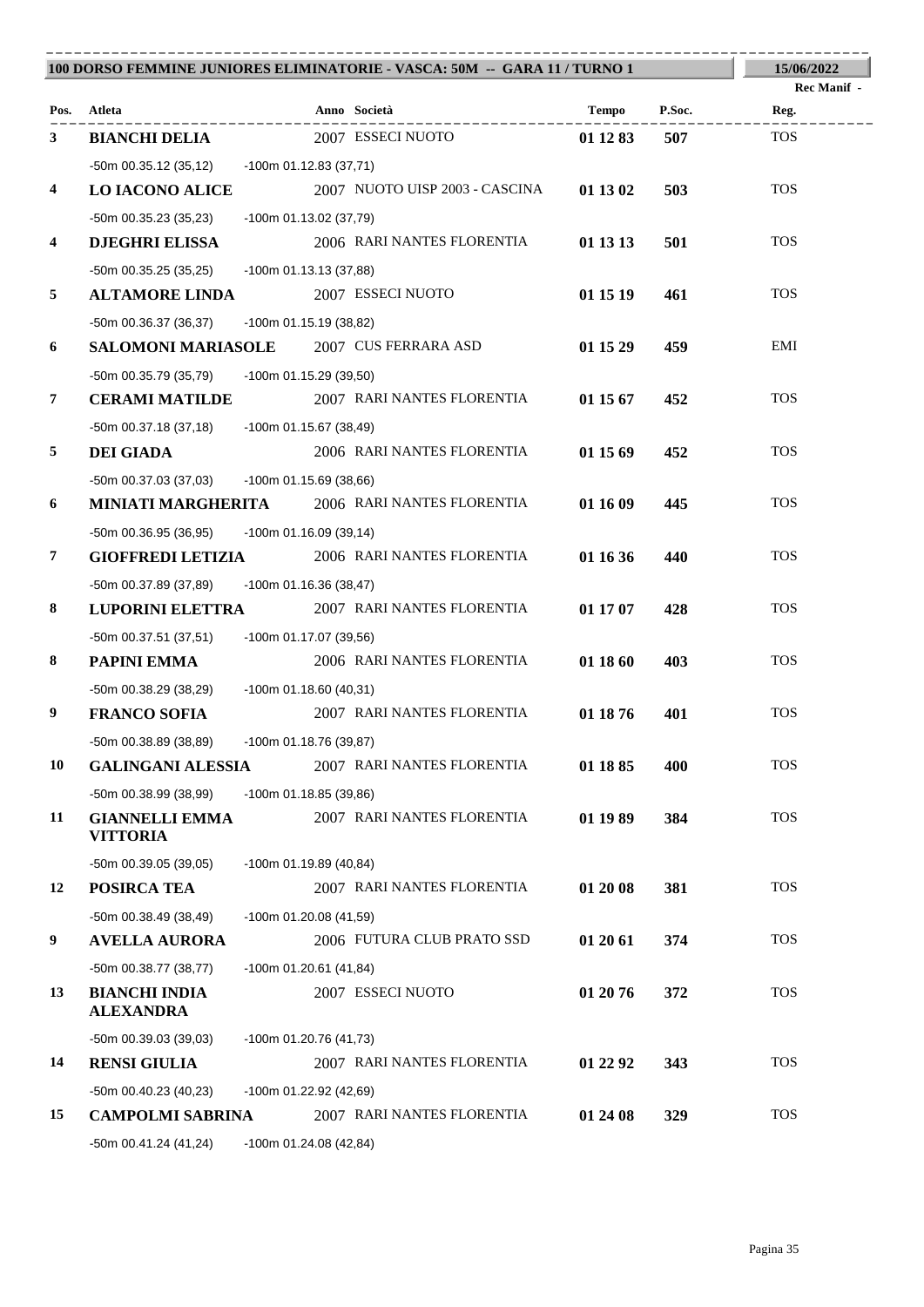| 100 DORSO FEMMINE CADETTI ELIMINATORIE - VASCA: 50M -- GARA 11 / TURNO 1 | 15/06/2022                             |                                                        |          |        |                    |
|--------------------------------------------------------------------------|----------------------------------------|--------------------------------------------------------|----------|--------|--------------------|
|                                                                          |                                        |                                                        |          |        | <b>Rec Manif</b> - |
|                                                                          | Pos. Atleta<br>___________________     | Anno Società<br>___________________                    | Tempo    | P.Soc. | Reg.               |
| 1                                                                        | <b>BIAGIOTTI MATILDE</b>               | 2005 RARI NANTES FLORENTIA                             | 01 07 38 | 641    | <b>TOS</b>         |
|                                                                          | $-50m$ 00.33.32 (33,32)                | $-100m$ 01.07.38 (34,06)                               |          |        |                    |
| 2                                                                        | <b>CASINI GIORGIA</b>                  | 2005 ESSECI NUOTO                                      | 01 08 00 | 623    | <b>TOS</b>         |
|                                                                          | $-50m$ 00.32.52 (32,52)                | -100m 01.08.00 (35,48)                                 |          |        |                    |
| 3                                                                        | <b>SAVI CARLOTTA</b>                   | 2004 RARI NANTES FLORENTIA                             | 01 08 05 | 622    | <b>TOS</b>         |
|                                                                          | $-50m$ 00.32.84 (32,84)                | -100m 01.08.05 (35,21)                                 |          |        |                    |
| 4                                                                        | <b>CONTADIN EMMA</b>                   | 2004 ESSECI NUOTO                                      | 01 08 48 | 610    | <b>TOS</b>         |
|                                                                          | $-50m$ 00.34.02 (34,02)                | $-100m$ 01.08.48 (34,46)                               |          |        |                    |
| 5                                                                        | <b>GEMIGNANI ALICE</b>                 | 2005 ESSECI NUOTO                                      | 01 10 10 | 569    | <b>TOS</b>         |
|                                                                          | $-50m$ 00.33.48 (33,48)                | $-100m$ 01.10.10 (36,62)                               |          |        |                    |
| 6                                                                        | <b>EVA</b>                             | PELLEGRINI VERONICA 2005 NUOTO UISP 2003 - CASCINA     | 01 10 32 | 564    | <b>TOS</b>         |
|                                                                          | -50m 00.33.91 (33,91)                  | $-100m$ 01.10.32 (36,41)                               |          |        |                    |
| 7                                                                        | <b>D'ONZA MATILDE</b>                  | 2005 RARI NANTES FLORENTIA                             | 01 11 70 | 532    | <b>TOS</b>         |
|                                                                          | $-50m$ 00.33.80 (33,80)                | -100m 01.11.70 (37,90)                                 |          |        |                    |
| 8                                                                        | <b>FRANCALANCI</b><br><b>MADDALENA</b> | 2005 RARI NANTES FLORENTIA                             | 01 13 28 | 498    | <b>TOS</b>         |
|                                                                          | -50m 00.34.96 (34,96)                  | -100m 01.13.28 (38,32)                                 |          |        |                    |
| 9                                                                        | <b>GIANNOTTI ALICE</b>                 | 2005 NUOTO PN PONTASSIEVE                              | 01 13 53 | 493    | <b>TOS</b>         |
|                                                                          | $-50m$ 00.34.50 (34,50)                | $-100m$ 01.13.53 (39,03)                               |          |        |                    |
| 10                                                                       | <b>VITALI GAIA</b>                     | 2004 IDEA SPORT SSD                                    | 01 13 73 | 489    | <b>LIG</b>         |
|                                                                          | -50m 00.35.54 (35,54)                  | -100m 01.13.73 (38,19)                                 |          |        |                    |
| 11                                                                       | <b>SGRILLI ALICE</b>                   | 2005 RARI NANTES FLORENTIA                             | 01 13 99 | 484    | <b>TOS</b>         |
|                                                                          | $-50m$ 00.36.28 (36,28)                | -100m 01.13.99 (37,71)                                 |          |        |                    |
| 12                                                                       |                                        | <b>RIMEDIOTTI FRANCESCA</b> 2005 RARI NANTES FLORENTIA | 01 15 60 | 453    | <b>TOS</b>         |
|                                                                          | -50m 00.36.76 (36,76)                  | -100m 01.15.60 (38,84)                                 |          |        |                    |

| 100 DORSO FEMMINE SENIOR ELIMINATORIE - VASCA: 50M -- GARA 11 / TURNO 1 |                            |                          |                            |              | 15/06/2022 |             |
|-------------------------------------------------------------------------|----------------------------|--------------------------|----------------------------|--------------|------------|-------------|
|                                                                         |                            |                          |                            |              |            | Rec Manif - |
| Pos.                                                                    | Atleta                     |                          | Anno Società               | <b>Tempo</b> | P.Soc.     | Reg.        |
|                                                                         |                            |                          |                            |              |            |             |
| 1                                                                       | <b>BIAGIOLI PAOLA</b>      |                          | 1997 RARI NANTES FLORENTIA | 01 04 18     | 741        | <b>TOS</b>  |
|                                                                         | $-50m$ 00.31.33 (31,33)    | $-100m$ 01.04.18 (32,85) |                            |              |            |             |
| $\overline{2}$                                                          | PISTELLI JASMIN            |                          | 2002 LIVORNO AQUATICS SSD  | 01 05 08     | 711        | <b>TOS</b>  |
|                                                                         | -50m 00.31.67 (31,67)      | $-100m$ 01.05.08 (33,41) |                            |              |            |             |
| $\mathbf{3}$                                                            | <b>MOSTACCIOLI CHIARA</b>  |                          | 2001 EFFEDUE GROUP - ROMA  | 01 05 14     | 709        | LAZ         |
|                                                                         | -50m 00.31.62 (31,62)      | $-100m$ 01.05.14 (33,52) |                            |              |            |             |
| $\overline{4}$                                                          | <b>TONI CARLOTTA</b>       |                          | 1995 RARI NANTES FLORENTIA | 01 06 57     | 664        | <b>TOS</b>  |
|                                                                         | -50m 00.32.12 (32,12)      | $-100m$ 01.06.57 (34,45) |                            |              |            |             |
| 5                                                                       | <b>MARTINELLI CATERINA</b> |                          | 2003 AZZURRA NUOTO PRATO   | 01 07 94     | 625        | <b>TOS</b>  |
|                                                                         | $-50m$ 00.33.10 (33,10)    | -100m 01.07.94 (34,84)   |                            |              |            |             |
| 6                                                                       | <b>SBARAGLI AZZURRA</b>    |                          | 2003 RARI NANTES FLORENTIA | 01 09 95     | 573        | <b>TOS</b>  |
|                                                                         | -50m 00.33.99 (33,99)      | $-100m$ 01.09.95 (35,96) |                            |              |            |             |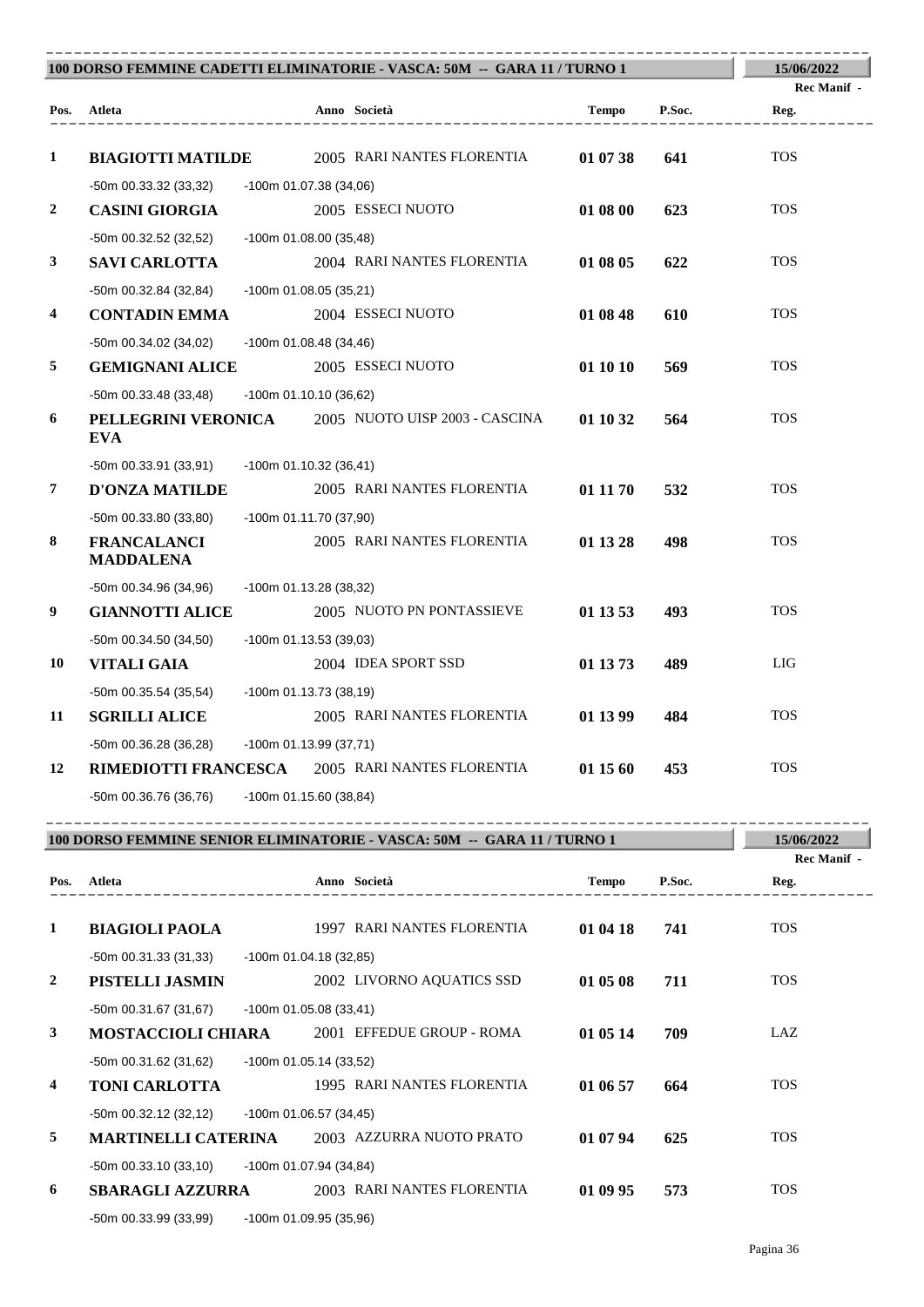|                         | -------------------------------------<br>100 DORSO FEMMINE SENIOR ELIMINATORIE - VASCA: 50M -- GARA 11 / TURNO 1 |                          |                            |          |        | 15/06/2022          |
|-------------------------|------------------------------------------------------------------------------------------------------------------|--------------------------|----------------------------|----------|--------|---------------------|
| Pos.                    | Atleta                                                                                                           |                          | Anno Società               | Tempo    | P.Soc. | Rec Manif -<br>Reg. |
| 7                       | <b>RUGGERI LISA</b>                                                                                              |                          | 2003 RARI NANTES FLORENTIA | 01 13 18 | 500    | <b>TOS</b>          |
|                         | -50m 00.34.77 (34,77) -100m 01.13.18 (38,41)                                                                     |                          |                            |          |        |                     |
| sq                      | <b>BACCINI VALENTINA</b>                                                                                         |                          | 2003 RARI NANTES FLORENTIA | 01 12 35 |        | Nuotata Irregolare  |
|                         | -50m 00.34.44 (34,44) - 100m 01.12.35 (37,91)                                                                    |                          |                            |          |        |                     |
|                         |                                                                                                                  |                          |                            |          |        |                     |
|                         | 100 DORSO MASCHI RAGAZZI ELIMINATORIE - VASCA: 50M -- GARA 12 / TURNO 1                                          |                          |                            |          |        | 15/06/2022          |
| Pos.                    | Atleta                                                                                                           |                          | Anno Società               | Tempo    | P.Soc. | Rec Manif -<br>Reg. |
|                         | ________________                                                                                                 |                          |                            |          |        |                     |
| $\mathbf{1}$            | <b>SANTURRO GIACOMO</b>                                                                                          |                          | 2006 ESSECI NUOTO          | 01 02 88 | 560    | <b>TOS</b>          |
|                         | -50m 00.30.35 (30,35)<br>-100m 01.02.88 (32,53)                                                                  |                          |                            |          |        |                     |
| $\mathbf{1}$            | <b>MANDACHE EDUARD</b>                                                                                           |                          | 2007 CUS FERRARA ASD       | 01 03 66 | 540    | EMI                 |
|                         | -50m 00.31.67 (31,67)<br>-100m 01.03.66 (31,99)                                                                  |                          |                            |          |        |                     |
| $\boldsymbol{2}$        | <b>FAGGIAN FABIO</b>                                                                                             |                          | 2007 RARI NANTES FLORENTIA | 01 04 30 | 524    | <b>TOS</b>          |
|                         | -50m 00.31.83 (31,83)<br>$-100m$ 01.04.30 (32,47)                                                                |                          |                            |          |        |                     |
| 3                       | <b>BRAMBILLASCA MATTIA</b> 2007 NUOTO UISP 2003 - CASCINA                                                        |                          |                            | 01 04 44 | 520    | <b>TOS</b>          |
|                         | -50m 00.31.76 (31,76)<br>$-100m$ 01.04.44 (32,68)                                                                |                          |                            |          |        |                     |
| $\boldsymbol{2}$        | <b>LUSINI FILIPPO</b>                                                                                            |                          | 2006 RARI NANTES FLORENTIA | 01 06 17 | 481    | <b>TOS</b>          |
|                         | -50m 00.32.03 (32,03)<br>$-100m$ 01.06.17 (34,14)                                                                |                          |                            |          |        |                     |
| 4                       | PRESI SAMUELE                                                                                                    |                          | 2007 AZZURRA NUOTO PRATO   | 01 06 26 | 479    | <b>TOS</b>          |
|                         | -50m 00.32.83 (32,83)<br>-100m 01.06.26 (33,43)                                                                  |                          |                            |          |        |                     |
| 1                       | <b>BARDAZZI BRANDO</b>                                                                                           |                          | 2008 RARI NANTES FLORENTIA | 01 06 96 | 464    | <b>TOS</b>          |
|                         | -50m 00.32.75 (32,75)<br>-100m 01.06.96 (34,21)                                                                  |                          |                            |          |        |                     |
| 3                       | <b>BISCIONI GIACOMO</b>                                                                                          |                          | 2006 ESSECI NUOTO          | 01 07 14 | 460    | <b>TOS</b>          |
|                         | -50m 00.32.88 (32,88) -100m 01.07.14 (34,26)                                                                     |                          |                            |          |        | <b>TOS</b>          |
| $\overline{\mathbf{4}}$ | <b>BERTOLDI SAMUELE</b>                                                                                          |                          | 2006 RARI NANTES FLORENTIA | 01 07 35 | 456    |                     |
| 5                       | -50m 00.33.25 (33,25)<br>-100m 01.07.35 (34,10)<br><b>BORGIOLI LEONARDO</b>                                      |                          | 2007 RARI NANTES FLORENTIA | 01 07 42 | 454    | <b>TOS</b>          |
|                         |                                                                                                                  |                          |                            |          |        |                     |
| 6                       | -50m 00.33.18 (33,18)<br><b>MILANI NICCOLO'</b>                                                                  | -100m 01.07.42 (34,24)   | 2007 RARI NANTES FLORENTIA | 01 08 14 | 440    | <b>TOS</b>          |
|                         | -50m 00.33.00 (33,00)                                                                                            | $-100m$ 01.08.14 (35,14) |                            |          |        |                     |
| 5                       | <b>SILIPO ELIO</b>                                                                                               |                          | 2006 ESSECI NUOTO          | 01 08 17 | 440    | <b>TOS</b>          |
|                         | -50m 00.34.12 (34,12)                                                                                            | -100m 01.08.17 (34,05)   |                            |          |        |                     |
| 2                       | <b>D'APOTE ANDREA</b>                                                                                            |                          | 2008 RARI NANTES FLORENTIA | 01 08 22 | 439    | <b>TOS</b>          |
|                         | -50m 00.33.59 (33,59)                                                                                            | -100m 01.08.22 (34,63)   |                            |          |        |                     |
| 7                       | <b>NERI ETTORE</b>                                                                                               |                          | 2007 FUTURA CLUB PRATO SSD | 01 08 34 | 436    | <b>TOS</b>          |
|                         | -50m 00.32.25 (32,25)                                                                                            | $-100m$ 01.08.34 (36,09) |                            |          |        |                     |
| 6                       | <b>GHIGNONI PIETRO</b>                                                                                           |                          | 2006 RARI NANTES FLORENTIA | 01 08 98 | 424    | <b>TOS</b>          |
|                         | -50m 00.34.40 (34,40)                                                                                            | -100m 01.08.98 (34,58)   |                            |          |        |                     |
| 8                       | <b>BIANCHI TOMMASO</b>                                                                                           |                          | 2007 ESSECI NUOTO          | 01 09 30 | 418    | <b>TOS</b>          |
|                         | -50m 00.33.85 (33,85)<br>-100m 01.09.30 (35,45)                                                                  |                          |                            |          |        |                     |
| 7                       | <b>SALVADORI DIEGO</b>                                                                                           |                          | 2006 RARI NANTES FLORENTIA | 01 09 33 | 418    | <b>TOS</b>          |
|                         | -50m 00.33.56 (33,56)<br>-100m 01.09.33 (35,77)                                                                  |                          |                            |          |        |                     |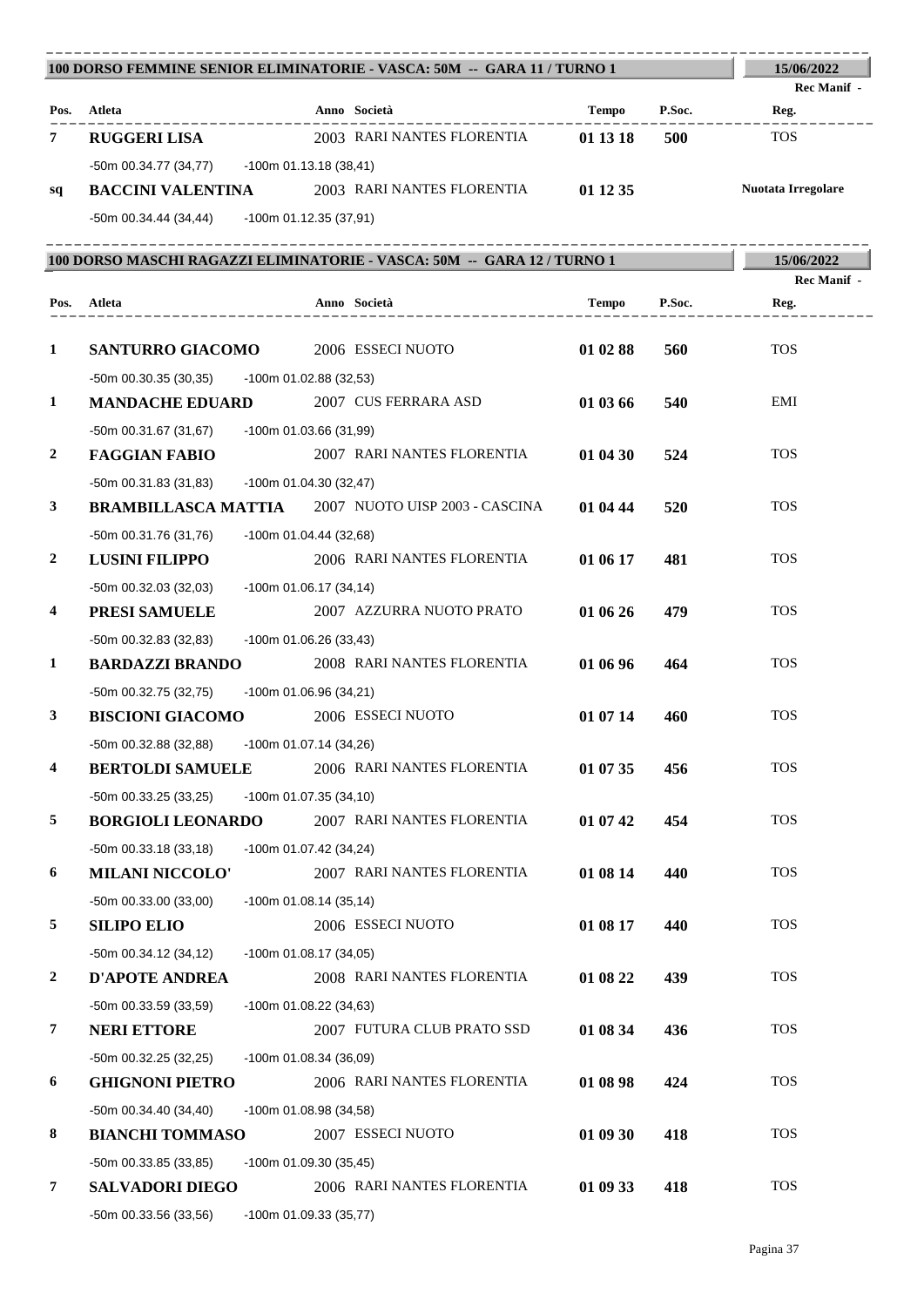|                         |                                                                    |                          | 100 DORSO MASCHI RAGAZZI ELIMINATORIE - VASCA: 50M -- GARA 12 / TURNO 1 |          |        | 15/06/2022                 |
|-------------------------|--------------------------------------------------------------------|--------------------------|-------------------------------------------------------------------------|----------|--------|----------------------------|
| Pos.                    | Atleta                                                             |                          | Anno Società                                                            | Tempo    | P.Soc. | <b>Rec Manif -</b><br>Reg. |
| 8                       | <b>ARMETTA GABRIELE</b>                                            |                          | ____________<br>2006 ESSECI NUOTO                                       | 01 09 46 | 415    | <b>TOS</b>                 |
|                         |                                                                    |                          |                                                                         |          |        |                            |
| $\mathbf{3}$            | -50m 00.33.88 (33,88) -100m 01.09.46 (35,58)<br><b>CINI MATTIA</b> |                          | 2008 NUOTO UISP 2003 - CASCINA                                          | 01 09 87 | 408    | <b>TOS</b>                 |
|                         | -50m 00.34.20 (34,20) -100m 01.09.87 (35,67)                       |                          |                                                                         |          |        |                            |
| 9                       |                                                                    |                          | LOMBARDI FRANCESCO 2007 AZZURRA NUOTO PRATO                             | 01 10 39 | 399    | <b>TOS</b>                 |
|                         | -50m 00.34.10 (34,10)                                              | -100m 01.10.39 (36,29)   |                                                                         |          |        |                            |
| $\overline{\mathbf{4}}$ | <b>CARBONARI BRANDO</b>                                            |                          | 2008 ESSECI NUOTO                                                       | 01 10 88 | 391    | <b>TOS</b>                 |
|                         | -50m 00.35.07 (35,07) -100m 01.10.88 (35,81)                       |                          |                                                                         |          |        |                            |
| 5                       | <b>BARONCELLI MATTEO</b> 2008 ESSECI NUOTO                         |                          |                                                                         | 01 11 02 | 389    | <b>TOS</b>                 |
|                         | -50m 00.34.81 (34,81)                                              | -100m 01.11.02 (36,21)   |                                                                         |          |        |                            |
| 10                      | <b>TAGLIAFERRI</b>                                                 |                          | 2007 ESSECI NUOTO                                                       | 01 11 26 | 385    | <b>TOS</b>                 |
|                         | <b>ALESSANDRO</b>                                                  |                          |                                                                         |          |        |                            |
|                         | -50m 00.34.56 (34,56) -100m 01.11.26 (36,70)                       |                          |                                                                         |          |        |                            |
| 10                      | <b>VANNUCCI NERI</b>                                               |                          | 2007 RARI NANTES FLORENTIA                                              | 01 11 26 | 385    | <b>TOS</b>                 |
|                         | $-50m$ 00.35.04 (35,04)                                            | -100m 01.11.26 (36,22)   |                                                                         |          |        |                            |
| 12                      | <b>ARCIONI GABRIELE</b>                                            |                          | 2007 NUOTO PN PONTASSIEVE                                               | 01 11 76 | 377    | <b>TOS</b>                 |
|                         | -50m 00.34.54 (34,54)                                              | -100m 01.11.76 (37,22)   |                                                                         |          |        |                            |
| 6                       | <b>CONTI ANDREA</b>                                                |                          | 2008 RARI NANTES FLORENTIA                                              | 01 12 67 | 363    | <b>TOS</b>                 |
|                         | -50m 00.34.72 (34,72)                                              | -100m 01.12.67 (37,95)   |                                                                         |          |        |                            |
| 13                      | <b>SABATINI ALESSANDRO</b> 2007 ESSECI NUOTO                       |                          |                                                                         | 01 13 18 | 355    | <b>TOS</b>                 |
|                         | -50m 00.36.26 (36,26)                                              | -100m 01.13.18 (36,92)   |                                                                         |          |        |                            |
| 14                      | <b>TICCI SILVANO</b>                                               |                          | 2007 RARI NANTES FLORENTIA                                              | 01 13 68 | 348    | <b>TOS</b>                 |
|                         | -50m 00.36.53 (36,53)                                              | -100m 01.13.68 (37,15)   |                                                                         |          |        |                            |
| $\overline{7}$          | <b>CASINI THOMAS</b>                                               |                          | 2008 ESSECI NUOTO                                                       | 01 13 85 | 346    | <b>TOS</b>                 |
|                         | $-50m$ 00.36.43 (36,43)                                            | -100m 01.13.85 (37,42)   |                                                                         |          |        |                            |
| 8                       | <b>ZETTI GIOVANNI</b>                                              |                          | 2008 ESSECI NUOTO                                                       | 01 14 45 | 337    | <b>TOS</b>                 |
|                         | -50m 00.35.79 (35,79)                                              | $-100m$ 01.14.45 (38,66) |                                                                         |          |        |                            |
| 9                       | <b>CAPURRO GIULIO</b>                                              |                          | 2008 VIOLA SWIM TEAM ASD                                                | 01 14 46 | 337    | <b>TOS</b>                 |
|                         | $-50m$ 00.36.38 (36,38)                                            | $-100m$ 01.14.46 (38,08) |                                                                         |          |        |                            |
| 10                      | <b>GIANNOTTI LORENZO</b>                                           |                          | 2008 NUOTO PN PONTASSIEVE                                               | 01 14 56 | 336    | <b>TOS</b>                 |
|                         | -50m 00.35.98 (35,98)                                              | $-100m$ 01.14.56 (38,58) |                                                                         |          |        |                            |
| 11                      | <b>CHESI GIOVANNI</b>                                              |                          | 2008 VIOLA SWIM TEAM ASD                                                | 01 16 98 | 305    | <b>TOS</b>                 |
|                         | $-50m$ 00.38.39 (38,39)                                            | -100m 01.16.98 (38,59)   |                                                                         |          |        |                            |
| 12                      | <b>PRATHESEWAR</b><br><b>KRITHISHAN</b>                            |                          | 2008 FIRENZE PALLANUOTO ASD                                             | 01 17 29 | 301    | <b>TOS</b>                 |
|                         | $-50m$ 00.38.42 (38,42)                                            | -100m 01.17.29 (38,87)   |                                                                         |          |        |                            |
| 13                      | <b>RAVENNI ALESSIO</b>                                             |                          | 2008 RARI NANTES FLORENTIA                                              | 01 19 74 | 274    | <b>TOS</b>                 |
|                         | -50m 00.38.76 (38,76)                                              | -100m 01.19.74 (40,98)   |                                                                         |          |        |                            |
| 14                      | <b>GIUSTI GUGLIELMO</b>                                            |                          | 2008 FUTURA CLUB PRATO SSD                                              | 01 20 31 | 269    | <b>TOS</b>                 |
|                         | $-50m$ 00.38.21 (38,21)                                            | $-100m$ 01.20.31 (42,10) |                                                                         |          |        |                            |
| 15                      | <b>CIPRIANI TOMMASO</b>                                            |                          | 2008 RARI NANTES FLORENTIA                                              | 01 20 70 | 265    | <b>TOS</b>                 |
|                         | -50m 00.39.20 (39,20)                                              | -100m 01.20.70 (41,50)   |                                                                         |          |        |                            |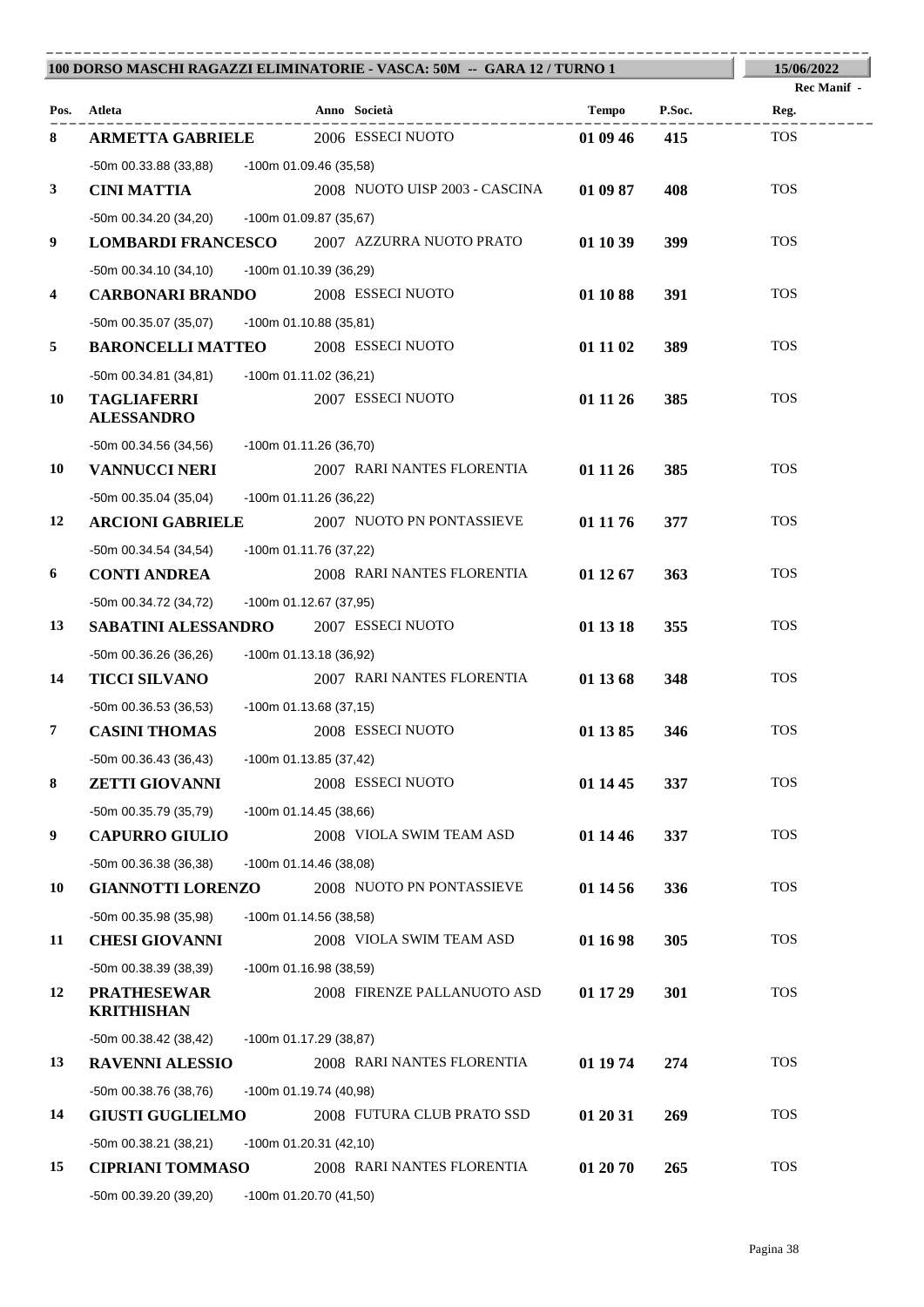| 100 DORSO MASCHI RAGAZZI ELIMINATORIE - VASCA: 50M -- GARA 12 / TURNO 1 |                                                      |                          |                                                                          |          |        | 15/06/2022          |
|-------------------------------------------------------------------------|------------------------------------------------------|--------------------------|--------------------------------------------------------------------------|----------|--------|---------------------|
|                                                                         | Pos. Atleta                                          |                          | Anno Società                                                             | Tempo    | P.Soc. | Rec Manif -<br>Reg. |
| 16                                                                      | <b>FRATONI NERI</b>                                  |                          | 2008 RARI NANTES FLORENTIA                                               | 01 20 92 | 263    | <b>TOS</b>          |
|                                                                         | -50m 00.40.30 (40,30) -100m 01.20.92 (40,62)         |                          |                                                                          |          |        |                     |
| 17                                                                      | <b>AMADORI NICOLO'</b>                               |                          | 2008 CUS FERRARA ASD                                                     | 01 27 89 | 205    | EMI                 |
|                                                                         | -50m 00.41.49 (41,49) -100m 01.27.89 (46,40)         |                          |                                                                          |          |        |                     |
|                                                                         |                                                      |                          |                                                                          |          |        |                     |
|                                                                         |                                                      |                          | 100 DORSO MASCHI JUNIORES ELIMINATORIE - VASCA: 50M -- GARA 12 / TURNO 1 |          |        | 15/06/2022          |
|                                                                         |                                                      |                          |                                                                          |          |        | Rec Manif -         |
|                                                                         | Pos. Atleta<br>__________________                    |                          | Anno Società                                                             | Tempo    | P.Soc. | Reg.                |
| $\mathbf{1}$                                                            | <b>CACCIAMANI RUBEN</b> 2004 IDEA SPORT SSD          |                          |                                                                          | 01 00 84 | 618    | LIG                 |
|                                                                         | -50m 00.28.50 (28,50)                                | -100m 01.00.84 (32,34)   |                                                                          |          |        |                     |
| 2                                                                       | <b>FRANGIONI ANDREA</b>                              |                          | 2004 ESSECI NUOTO                                                        | 01 01 04 | 612    | <b>TOS</b>          |
|                                                                         | $-50m$ 00.30.15 (30,15)                              | $-100m$ 01.01.04 (30,89) |                                                                          |          |        |                     |
| 3                                                                       | <b>BUGLI JACOPO</b>                                  |                          | 2004 RARI NANTES FLORENTIA                                               | 01 01 06 | 612    | <b>TOS</b>          |
|                                                                         | -50m 00.29.35 (29,35)                                | -100m 01.01.06 (31,71)   |                                                                          |          |        |                     |
| 1                                                                       | ZOPPI ANDREA                                         |                          | 2005 RARI NANTES FLORENTIA                                               | 01 01 07 | 612    | <b>TOS</b>          |
|                                                                         | -50m 00.30.20 (30,20)                                | $-100m 01.01.07(30.87)$  |                                                                          |          |        |                     |
| 2                                                                       | <b>TINTI LAPO</b>                                    |                          | 2005 ESSECI NUOTO                                                        | 01 02 85 | 561    | <b>TOS</b>          |
|                                                                         | -50m 00.30.52 (30,52)                                | -100m 01.02.85 (32,33)   |                                                                          |          |        |                     |
| 3                                                                       | <b>CIOFI GIACOMO</b>                                 |                          | 2005 ESSECI NUOTO                                                        | 01 03 07 | 555    | <b>TOS</b>          |
|                                                                         | -50m 00.30.66 (30,66) -100m 01.03.07 (32,41)         |                          |                                                                          |          |        |                     |
| 3                                                                       | <b>MARGUCCIO LEONARDO</b> 2005 RARI NANTES FLORENTIA |                          |                                                                          | 01 03 07 | 555    | <b>TOS</b>          |
|                                                                         | -50m 00.30.66 (30,66) -100m 01.03.07 (32,41)         |                          |                                                                          |          |        |                     |
| 5                                                                       | PEZZATINI TOMMASO 2005 RARI NANTES FLORENTIA         |                          |                                                                          | 01 04 28 | 524    | <b>TOS</b>          |
|                                                                         | -50m 00.31.29 (31,29) -100m 01.04.28 (32,99)         |                          |                                                                          |          |        |                     |
| 4                                                                       | PINCA PIETRO                                         |                          | 2004 CUS FERRARA ASD                                                     | 01 04 90 | 509    | EMI                 |
|                                                                         | -50m 00.31.04 (31,04)                                | -100m 01.04.90 (33,86)   |                                                                          |          |        |                     |
| 5                                                                       | <b>BIANCHI MATTEO</b>                                |                          | 2004 ESSECI NUOTO                                                        | 01 06 59 | 472    | <b>TOS</b>          |
|                                                                         | -50m 00.32.36 (32,36)                                | $-100m$ 01.06.59 (34,23) |                                                                          |          |        |                     |
| 6                                                                       | <b>SIMONTI MATTIA</b>                                |                          | 2005 RARI NANTES FLORENTIA                                               | 01 07 24 | 458    | <b>TOS</b>          |
|                                                                         | -50m 00.32.29 (32,29)                                | -100m 01.07.24 (34,95)   |                                                                          |          |        |                     |
| 7                                                                       | <b>STADERINI PIETRO</b>                              |                          | 2005 RARI NANTES FLORENTIA                                               | 01 08 03 | 442    | <b>TOS</b>          |
|                                                                         | -50m 00.33.94 (33,94)                                | -100m 01.08.03 (34,09)   |                                                                          |          |        |                     |
| 8                                                                       | <b>VERNALEONE DANIELE</b>                            |                          | 2005 IDEA SPORT SSD                                                      | 01 09 21 | 420    | LIG                 |
|                                                                         | -50m 00.33.73 (33,73)                                | $-100m$ 01.09.21 (35,48) |                                                                          |          |        |                     |
| 9                                                                       | <b>BERTOLDI LAPO</b>                                 |                          | 2005 RARI NANTES FLORENTIA                                               | 01 09 49 | 415    | <b>TOS</b>          |
|                                                                         | -50m 00.33.85 (33,85)                                | -100m 01.09.49 (35,64)   |                                                                          |          |        |                     |
| 10                                                                      | <b>ARESI STEFANO</b>                                 |                          | 2005 IDEA SPORT SSD                                                      | 01 11 54 | 380    | LIG                 |
|                                                                         | -50m 00.34.71 (34,71)                                | $-100m$ 01.11.54 (36,83) |                                                                          |          |        |                     |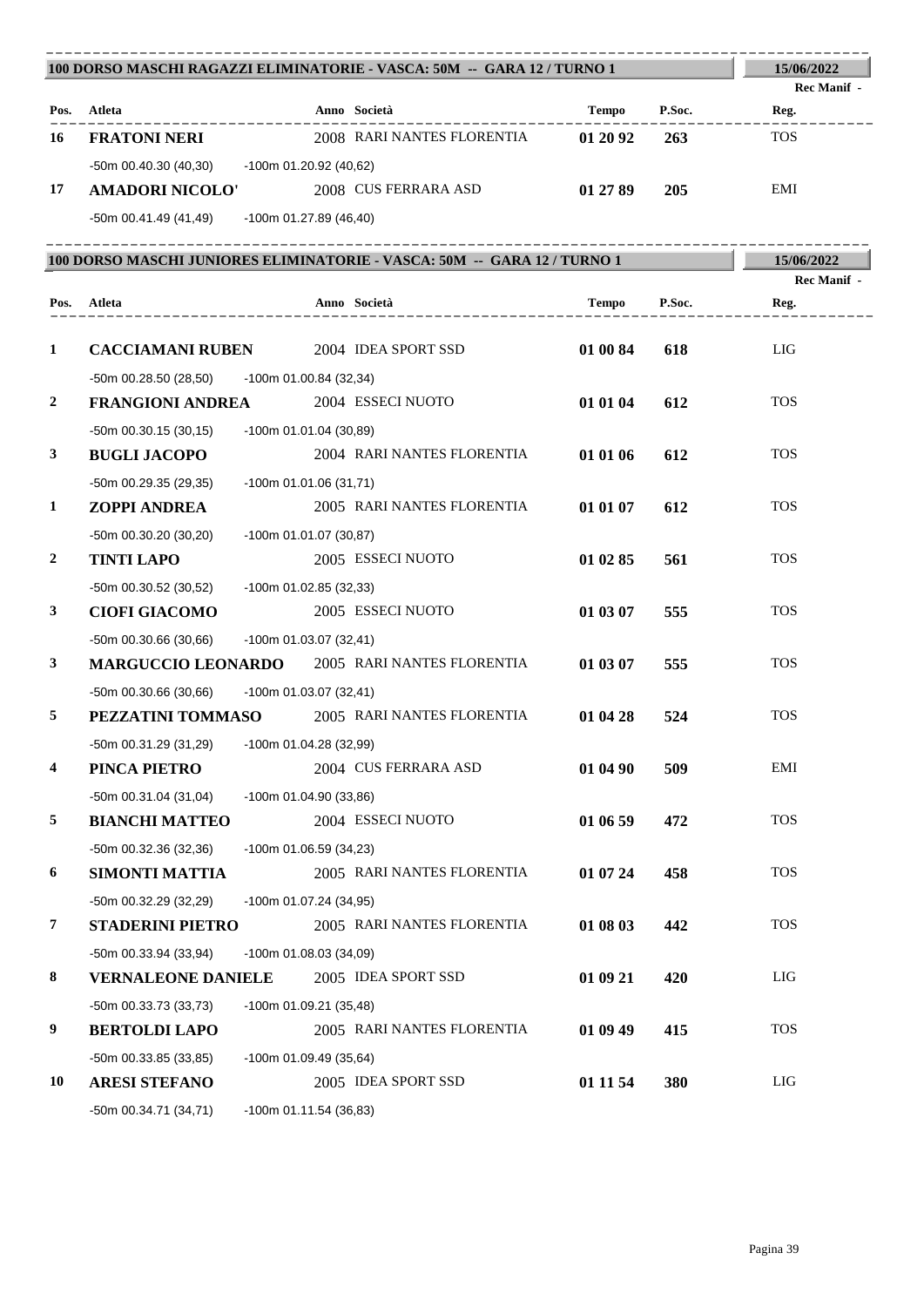|                  | 100 DORSO MASCHI CADETTI ELIMINATORIE - VASCA: 50M -- GARA 12 / TURNO 1 |                          |                                                                        |              |        |                            |
|------------------|-------------------------------------------------------------------------|--------------------------|------------------------------------------------------------------------|--------------|--------|----------------------------|
|                  |                                                                         |                          |                                                                        |              |        | Rec Manif -                |
|                  | Pos. Atleta                                                             |                          | Anno Società                                                           | <b>Tempo</b> | P.Soc. | Reg.                       |
|                  |                                                                         |                          |                                                                        |              |        |                            |
| 1                | <b>NICOTRA MARIO</b>                                                    |                          | 2002 RARI NANTES FLORENTIA                                             | 00 58 45     | 698    | <b>TOS</b>                 |
|                  | $-50m$ 00.28.09 (28,09)                                                 | $-100m$ 00.58.45 (30,36) |                                                                        |              |        |                            |
| $\boldsymbol{2}$ | <b>MAGNI GABRIELE</b>                                                   |                          | 2002 FUTURA CLUB PRATO SSD                                             | 01 01 15     | 609    | <b>TOS</b>                 |
|                  | $-50m$ 00.30.27 (30,27)                                                 | $-100m$ 01.01.15 (30,88) |                                                                        |              |        |                            |
| 3                | <b>BONDI FILIPPO</b>                                                    |                          | 2002 LIVORNO AQUATICS SSD                                              | 01 01 29     | 605    | <b>TOS</b>                 |
|                  | $-50m$ 00.29.48 (29,48)                                                 | -100m 01.01.29 (31,81)   |                                                                        |              |        |                            |
| 4                | <b>GENSINI GIANLUCA</b>                                                 |                          | 2003 ESSECI NUOTO                                                      | 01 03 58     | 542    | <b>TOS</b>                 |
|                  | -50m 00.31.39 (31,39)                                                   | -100m 01.03.58 (32,19)   |                                                                        |              |        |                            |
| 5                | <b>AIAZZI ANDREA</b>                                                    |                          | 2003 RARI NANTES FLORENTIA                                             | 01 03 65     | 540    | <b>TOS</b>                 |
|                  | $-50m$ 00.30.45 (30,45)                                                 | -100m 01.03.65 (33,20)   |                                                                        |              |        |                            |
| 6                | <b>GARZELLI GIACOMO</b>                                                 |                          | 2003 LIVORNO AQUATICS SSD                                              | 01 04 50     | 519    | <b>TOS</b>                 |
|                  | $-50m$ 00.30.66 (30,66)                                                 | -100m 01.04.50 (33,84)   |                                                                        |              |        |                            |
| 7                |                                                                         |                          | D'AMBRISI ALESSANDRO 2003 RARI NANTES FLORENTIA                        | 01 06 91     | 465    | <b>TOS</b>                 |
|                  | -50m 00.32.27 (32,27) -100m 01.06.91 (34,64)                            |                          |                                                                        |              |        |                            |
|                  |                                                                         |                          |                                                                        |              |        |                            |
|                  |                                                                         |                          | 100 DORSO MASCHI SENIOR ELIMINATORIE - VASCA: 50M -- GARA 12 / TURNO 1 |              |        | 15/06/2022                 |
| Pos.             | Atleta                                                                  |                          | Anno Società                                                           | Tempo        | P.Soc. | <b>Rec Manif -</b><br>Reg. |
|                  |                                                                         |                          |                                                                        |              |        |                            |
| 1                | <b>CHIOSTRI RUBEN</b>                                                   |                          | 2001 RARI NANTES FLORENTIA                                             | 00 58 00     | 714    | <b>TOS</b>                 |
|                  | -50m 00.28.48 (28,48)                                                   | -100m 00.58.00 (29,52)   |                                                                        |              |        |                            |
| 2                | <b>RICCA NICOLO'</b>                                                    |                          | 2001 EFFEDUE GROUP - ROMA                                              | 00 59 98     | 645    | LAZ                        |
|                  | -50m 00.29.38 (29,38)                                                   | $-100m$ 00.59.98 (30,60) |                                                                        |              |        |                            |
| 3                | <b>BERTOLDI MATTEO</b>                                                  |                          | 1997 DE AKKER TEAM SSD ARL                                             | 01 00 43     | 631    | EMI                        |
|                  | -50m 00.29.34 (29,34)                                                   | $-100m$ 01.00.43 (31,09) |                                                                        |              |        |                            |
| 4                | <b>BUGLI COSIMO</b>                                                     |                          | 2001 RARI NANTES FLORENTIA                                             | 01 00 88     | 617    | <b>TOS</b>                 |
|                  |                                                                         |                          |                                                                        |              |        |                            |
|                  |                                                                         |                          |                                                                        |              |        |                            |
| 5                | -50m 00.29.36 (29,36)<br><b>MENGONI FILIPPO</b>                         | -100m 01.00.88 (31,52)   | 1998 ESSECI NUOTO                                                      | 01 01 13     | 610    | <b>TOS</b>                 |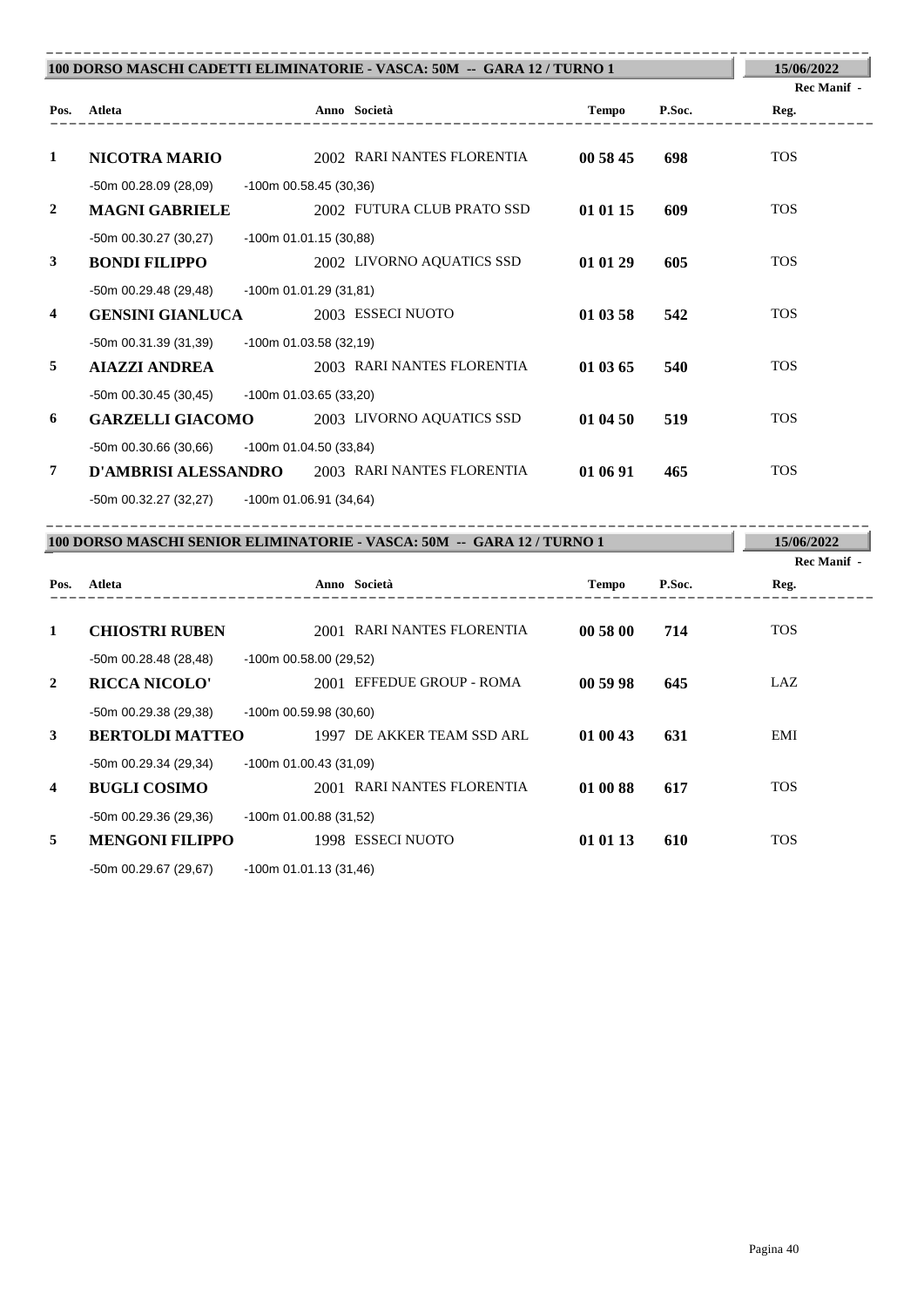| 50 RANA FEMMINE ES. - A FINALI - VASCA: 50M -- GARA 17 / TURNO 2 | 15/06/2022                |                                |          |                         |                           |
|------------------------------------------------------------------|---------------------------|--------------------------------|----------|-------------------------|---------------------------|
|                                                                  |                           |                                |          |                         | <b>Rec Manif</b> -        |
|                                                                  | Pos. Atleta               |                                |          | P.Soc.                  | Reg.                      |
| $\mathbf{1}$                                                     | ONGARO AURORA             | 2010 RARI NANTES FLORENTIA     | 00 37 53 | 9                       | <b>TOS</b>                |
| $\overline{2}$                                                   | <b>SBRANA LETIZIA</b>     | 2010 NUOTO UISP 2003 - CASCINA | 00 39 35 | $\overline{7}$          | <b>TOS</b>                |
| $\mathbf{3}$                                                     | <b>SCACCIA SOFIA</b>      | 2010 ESSECI NUOTO              | 00 41 07 | 6                       | <b>TOS</b>                |
| 1                                                                | <b>FAVARO LUCREZIA</b>    | 2011 NUOTO UISP 2003 - CASCINA | 004251   | $\boldsymbol{9}$        | <b>TOS</b>                |
| $\boldsymbol{2}$                                                 | <b>MASI MARTINA</b>       | 2011 RARI NANTES FLORENTIA     | 004252   | $\overline{7}$          | <b>TOS</b>                |
| $\mathbf{3}$                                                     | <b>TELLINI EMMA</b>       | 2011 BIBBIENA NUOTO            | 004269   | 6                       | <b>TOS</b>                |
| 4                                                                | <b>FERRARO GIULIA</b>     | 2010 NUOTO UISP 2003 - CASCINA | 00 42 79 | $\overline{5}$          | <b>TOS</b>                |
| 5                                                                | <b>MIRARCHI ELENA</b>     | 2010 FIRENZE PALLANUOTO ASD    | 00 42 80 | $\overline{\mathbf{4}}$ | <b>TOS</b>                |
| 6                                                                | <b>MARTELLUCCI AURORA</b> | 2010 NUOTO UISP 2003 - CASCINA | 004296   | $\mathbf{3}$            | <b>TOS</b>                |
| $\overline{\mathbf{4}}$                                          | MATTIOLI MADDALENA        | 2011 RARI NANTES FLORENTIA     | 00 43 38 | 5                       | <b>TOS</b>                |
| $\overline{7}$                                                   | <b>MEUCCI NATALIA</b>     | 2010 NUOTO UISP 2003 - CASCINA | 00 44 24 | $\overline{2}$          | <b>TOS</b>                |
| 5                                                                | PISI CHIARA               | 2011 ESSECI NUOTO              | 00 45 85 | $\overline{\mathbf{4}}$ | <b>TOS</b>                |
| 6                                                                | <b>ARCIDIACONO CAROLA</b> | 2011 ESSECI NUOTO              | 00 49 81 | $\mathbf{3}$            | <b>TOS</b>                |
| $\overline{7}$                                                   | <b>DAL MONTE GIULIA</b>   | 2011 RARI NANTES FLORENTIA     | 00 50 38 | $\overline{2}$          | <b>TOS</b>                |
| 8                                                                | <b>ARCIDIACONO GAIA</b>   | 2011 ESSECI NUOTO              | 00 51 29 | $\mathbf{1}$            | <b>TOS</b>                |
| sq                                                               | <b>TREVIA VALERIA</b>     | 2010 IDEA SPORT SSD            | 00 39 94 |                         | <b>Nuotata Irregolare</b> |

| 50 RANA MASCHI ES. - A FINALI - VASCA: 50M -- GARA 18 / TURNO 2 | 15/06/2022 |
|-----------------------------------------------------------------|------------|

|                |                                          |                                |          |                | Rec Manif - |
|----------------|------------------------------------------|--------------------------------|----------|----------------|-------------|
| Pos.           | Atleta                                   | Anno Società                   | Tempo    | P.Soc.         | Reg.        |
| 1              | <b>FIORINI NICOLA</b>                    | 2009 BIBBIENA NUOTO            | 00 36 19 | 9              | <b>TOS</b>  |
| 2              | <b>CAMICIOTTI MATHIEU</b>                | 2009 NUOTO UISP 2003 - CASCINA | 00 36 34 | 7              | <b>TOS</b>  |
| 3              | <b>CAPPELLINI NICCOLO'</b>               | 2009 ESSECI NUOTO              | 00 36 35 | 6              | <b>TOS</b>  |
| 4              | <b>MASINI LAPO</b>                       | 2009 ESSECI NUOTO              | 00 36 54 | 5              | <b>TOS</b>  |
| 1              | <b>ONGARO DAVIDE</b>                     | 2010 RARI NANTES FLORENTIA     | 00 36 59 | 9              | <b>TOS</b>  |
| 5              | <b>CIAPPI TOMMASO</b>                    | 2009 RARI NANTES FLORENTIA     | 00 39 32 | 4              | <b>TOS</b>  |
| 6              | <b>ATREI BERNESCO LAVORE</b><br>NICCOLO' | 2009 RARI NANTES FLORENTIA     | 00 40 06 | 3              | <b>TOS</b>  |
| $\overline{2}$ | DEL TORTO DIEGO                          | 2010 NUOTO UISP 2003 - CASCINA | 00 40 72 | 7              | <b>TOS</b>  |
| 3              | <b>TODARO GABRIEL</b>                    | 2010 ESSECI NUOTO              | 00 42 03 | 6              | <b>TOS</b>  |
| 4              | <b>GARBINI ALESSIO</b>                   | 2010 NUOTO UISP 2003 - CASCINA | 00 42 81 | 5              | <b>TOS</b>  |
| 5              | <b>D'ANDREA MANUEL</b>                   | 2010 ESSECI NUOTO              | 00 43 28 | 4              | <b>TOS</b>  |
| 6              | <b>FORTI STEFANO</b>                     | 2010 NUOTO UISP 2003 - CASCINA | 00 44 11 | 3              | <b>TOS</b>  |
| 7              | <b>SCIANDA MIRKO</b>                     | 2010 IDEA SPORT SSD            | 00 44 22 | $\overline{2}$ | LIG         |
| 7              | <b>MENEGHETTI LUCA</b>                   | 2009 IDEA SPORT SSD            | 00 44 91 | $\overline{2}$ | LIG         |
| 8              | <b>CENNI EDOARDO</b>                     | 2010 RARI NANTES FLORENTIA     | 00 46 10 | 1              | <b>TOS</b>  |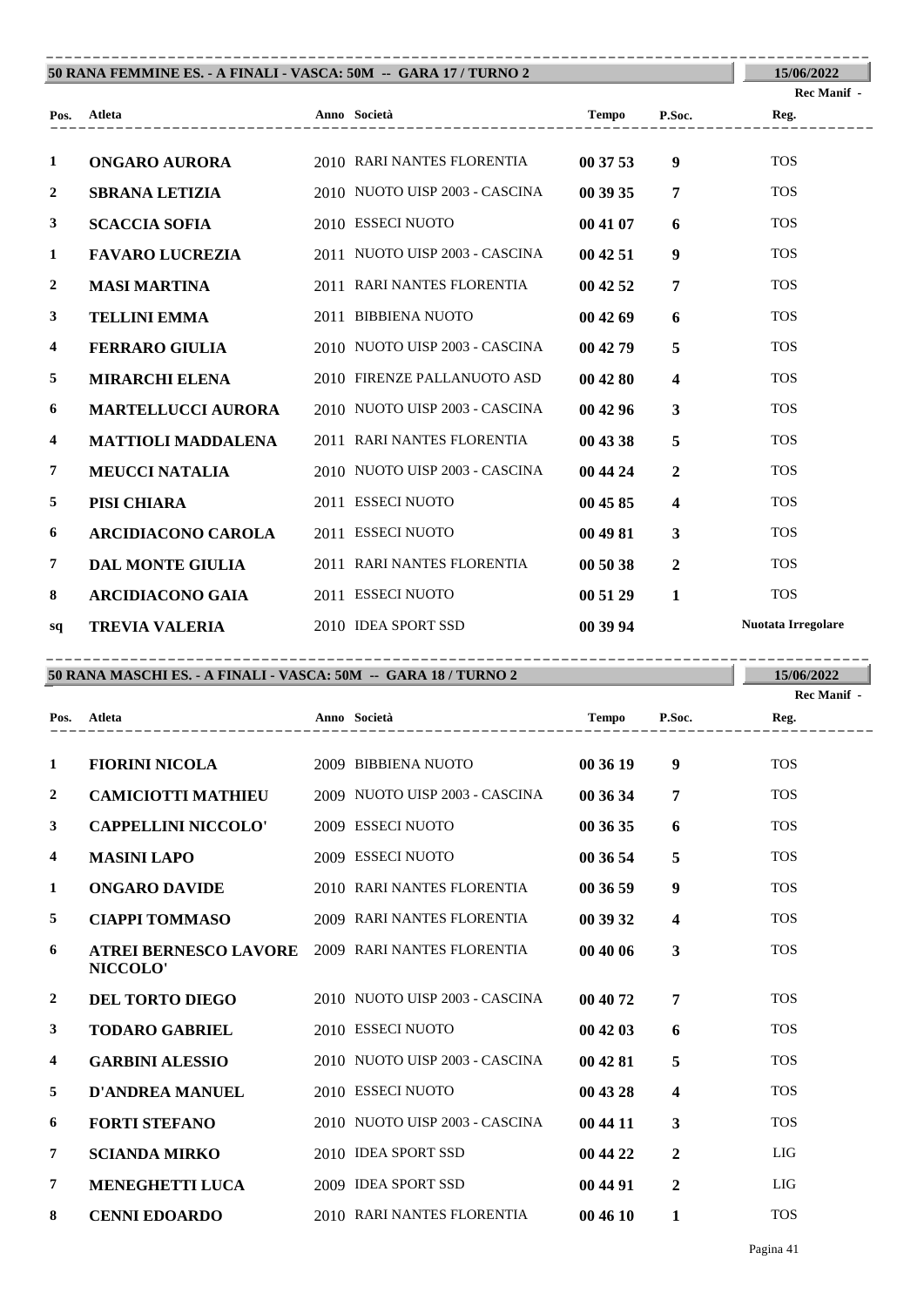| 50 RANA FEMMINE RAGAZZI FINALI - VASCA: 50M -- GARA 19 / TURNO 2 |                                                      | 15/06/2022                     |          |                         |             |
|------------------------------------------------------------------|------------------------------------------------------|--------------------------------|----------|-------------------------|-------------|
|                                                                  |                                                      |                                |          |                         | Rec Manif - |
| Pos.                                                             | Atleta<br>Anno Società<br>-------------------------- |                                | Tempo    | P.Soc.                  | Reg.        |
| 1                                                                | <b>BALBIS ANNA</b>                                   | 2009 IDEA SPORT SSD            | 00 34 18 | 9                       | <b>LIG</b>  |
| $\overline{2}$                                                   | <b>SBARAGLI BIANCA</b>                               | 2009 RARI NANTES FLORENTIA     | 00 36 09 | $\overline{7}$          | <b>TOS</b>  |
| 1                                                                | <b>FONTANELLI REBECCA</b>                            | 2008 AQUATICA SSD              | 00 36 45 | $\boldsymbol{9}$        | <b>TOS</b>  |
| $\mathbf{3}$                                                     | <b>IMBESI NICOLE</b>                                 | 2009 IDEA SPORT SSD            | 00 37 12 | 6                       | LIG         |
| $\overline{2}$                                                   | <b>DORMENTONI ELISA</b>                              | 2008 RARI NANTES FLORENTIA     | 00 37 32 | $\overline{7}$          | <b>TOS</b>  |
| 3                                                                | <b>ZAGO BEATRICE</b>                                 | 2008 IDEA SPORT SSD            | 00 37 35 | 6                       | <b>LIG</b>  |
| 4                                                                | <b>ROMOLI MARGHERITA</b>                             | 2009 RARI NANTES FLORENTIA     | 00 37 41 | 5                       | <b>TOS</b>  |
| 4                                                                | DI GREGORIO GINEVRA                                  | 2008 ESSECI NUOTO              | 00 37 44 | 5                       | <b>TOS</b>  |
| 5                                                                | <b>BECAGLI SARA</b>                                  | 2008 RARI NANTES FLORENTIA     | 00 37 96 | $\overline{\mathbf{4}}$ | <b>TOS</b>  |
| 5                                                                | <b>CATELLACCI ERICA</b>                              | 2009 FIRENZE PALLANUOTO ASD    | 00 38 08 | $\overline{\mathbf{4}}$ | <b>TOS</b>  |
| 6                                                                | <b>MATTIOLI MARTINA</b>                              | 2009 RARI NANTES FLORENTIA     | 00 38 66 | $\mathbf{3}$            | <b>TOS</b>  |
| $\overline{7}$                                                   | <b>BARTALESI REBECCA</b>                             | 2009 RARI NANTES FLORENTIA     | 00 39 47 | $\overline{2}$          | <b>TOS</b>  |
| 6                                                                | <b>BONI WIOLA</b>                                    | 2008 RARI NANTES FLORENTIA     | 00 40 31 | $\mathbf{3}$            | <b>TOS</b>  |
| 8                                                                | <b>MANZO GIORGIA</b>                                 | 2009 NUOTO UISP 2003 - CASCINA | 00 41 44 | $\mathbf{1}$            | <b>TOS</b>  |
| $\tau$                                                           | <b>MANNESCHI ARIEL</b>                               | 2008 RARI NANTES FLORENTIA     | 00 41 99 | $\mathbf{2}$            | <b>TOS</b>  |

| 50 RANA MASCHI RAGAZZI FINALI - VASCA: 50M -- GARA 20 / TURNO 2 | 15/06/2022                                         |                             |              |                  |             |
|-----------------------------------------------------------------|----------------------------------------------------|-----------------------------|--------------|------------------|-------------|
|                                                                 |                                                    |                             |              |                  | Rec Manif - |
| Pos.                                                            | Atleta                                             | Anno Società                | <b>Tempo</b> | P.Soc.           | Reg.        |
|                                                                 |                                                    |                             |              |                  |             |
| 1                                                               | <b>FAGGIAN FABIO</b>                               | 2007 RARI NANTES FLORENTIA  | 00 31 29     | $\boldsymbol{9}$ | <b>TOS</b>  |
| 1                                                               | <b>BERTOLDI SAMUELE</b>                            | 2006 RARI NANTES FLORENTIA  | 00 31 70     | 9                | <b>TOS</b>  |
| $\mathbf{2}$                                                    | <b>SALVADORI DIEGO</b>                             | 2006 RARI NANTES FLORENTIA  | 00 31 73     | 7                | <b>TOS</b>  |
| 3                                                               | <b>MARTELLI LORENZO</b>                            | 2006 ESSECI NUOTO           | 00 32 18     | 6                | <b>TOS</b>  |
| 2                                                               | <b>MATTANINI VANNI</b>                             | 2007 ESSECI NUOTO           | 00 32 20     | 7                | <b>TOS</b>  |
| 3                                                               | <b>ALI NOURELDIN AMRO</b><br><b>MOHAMED GHARIB</b> | 2007 RARI NANTES FLORENTIA  | 00 32 69     | 6                | <b>TOS</b>  |
| $\overline{4}$                                                  | <b>CRICCHI TOMMASO</b>                             | 2006 RARI NANTES FLORENTIA  | 00 32 92     | 5                | <b>TOS</b>  |
| 1                                                               | <b>TOGNACCINI ANDREA</b>                           | 2008 AQUATICA SSD           | 00 32 93     | $\boldsymbol{9}$ | <b>TOS</b>  |
| 4                                                               | DE LEONARDIS SIMONE                                | 2007 FIRENZE PALLANUOTO ASD | 00 33 41     | 5                | <b>TOS</b>  |
| 5                                                               | <b>BERNATSKYY MAKS</b>                             | 2006 CUS FERRARA ASD        | 00 33 46     | 4                | EMI         |
| $\overline{2}$                                                  | <b>ADDESSO FRANCESCO</b>                           | 2008 CUS FERRARA ASD        | 00 33 55     | 7                | EMI         |
| 3                                                               | <b>CRAIUT DAVID</b>                                | 2008 RARI NANTES FLORENTIA  | 00 33 64     | 6                | <b>TOS</b>  |
| 6                                                               | <b>SEGURINI MICHELE</b>                            | 2006 CUS FERRARA ASD        | 00 33 78     | 3                | EMI         |
| 4                                                               | PROCACCINI GIOVANNI<br><b>NAZZARENO</b>            | 2008 FUTURA CLUB PRATO SSD  | 00 34 04     | 5                | <b>TOS</b>  |
| 7                                                               | <b>BERSANETTI THOMAS</b>                           | 2006 CUS FERRARA ASD        | 00 34 13     | $\mathbf{2}$     | <b>EMI</b>  |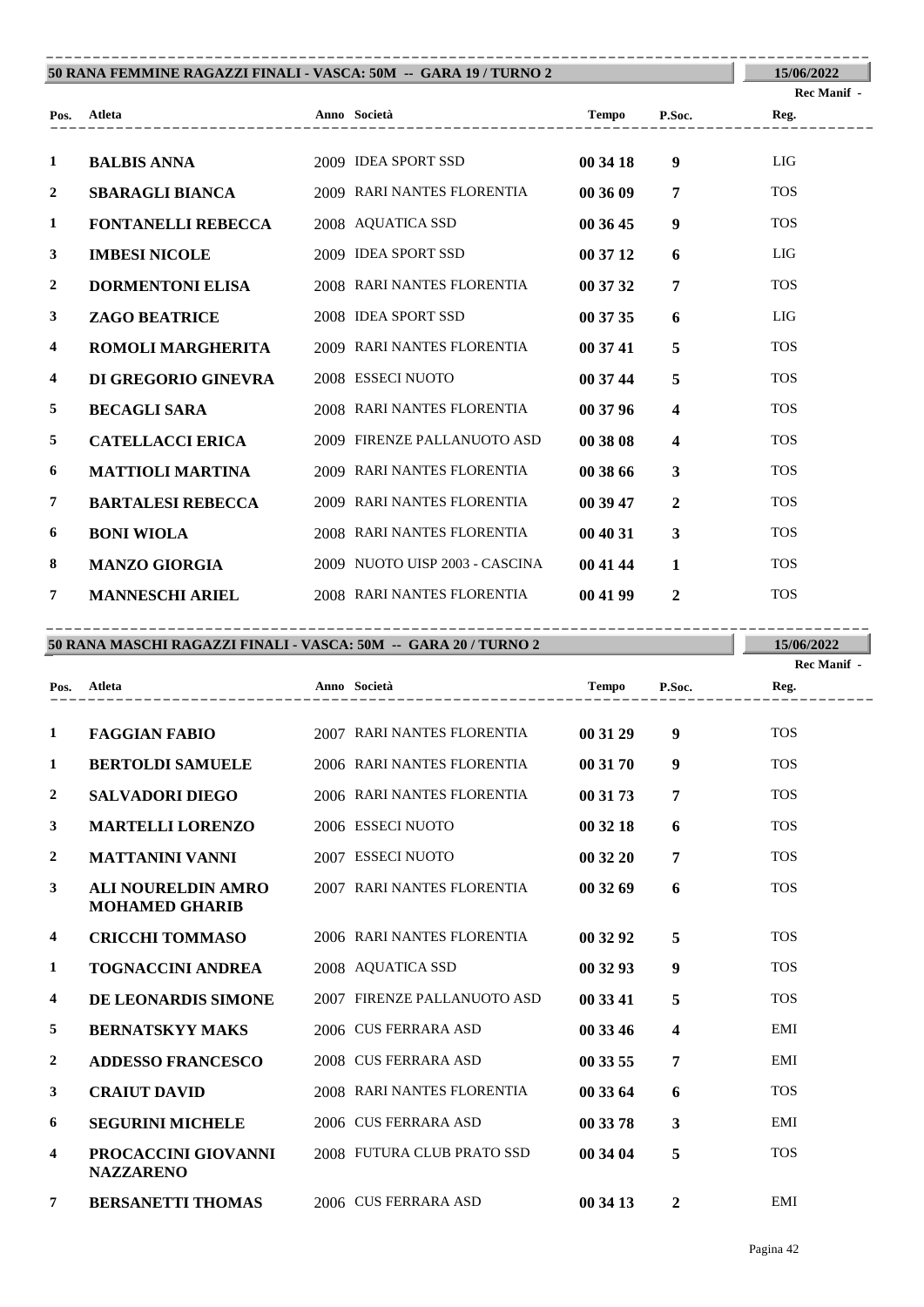| 50 RANA MASCHI RAGAZZI FINALI - VASCA: 50M -- GARA 20 / TURNO 2 | 15/06/2022               |              |                             |              |              |             |
|-----------------------------------------------------------------|--------------------------|--------------|-----------------------------|--------------|--------------|-------------|
|                                                                 |                          |              |                             |              |              | Rec Manif - |
| Pos.                                                            | Atleta                   | Anno Società |                             | <b>Tempo</b> | P.Soc.       | Reg.        |
| 5                                                               | <b>BORGIOLI LEONARDO</b> |              | 2007 RARI NANTES FLORENTIA  | 00 34 23     | 4            | <b>TOS</b>  |
| 8                                                               | <b>SERRAI CRISTIAN</b>   |              | 2006 RARI NANTES FLORENTIA  | 00 34 49     | $\mathbf{1}$ | <b>TOS</b>  |
| 6                                                               | D'ATTILIO FILIPPO        | 2007         | AZZURRA NUOTO PRATO         | 00 34 63     | 3            | <b>TOS</b>  |
| 5                                                               | <b>BIAGIOTTI LAPO</b>    |              | 2008 RARI NANTES FLORENTIA  | 00 34 66     | 4            | <b>TOS</b>  |
| 6                                                               | <b>CORRIERI GREGORIO</b> |              | 2008 FIRENZE PALLANUOTO ASD | 00 34 67     | 3            | <b>TOS</b>  |
| 7                                                               | <b>RICCHI TOMMASO</b>    |              | 2008 RARI NANTES FLORENTIA  | 00 34 75     | $\mathbf{2}$ | <b>TOS</b>  |
| 8                                                               | <b>FRATONI NERI</b>      |              | 2008 RARI NANTES FLORENTIA  | 00 34 83     |              | <b>TOS</b>  |
| $\overline{7}$                                                  | <b>CARDINELLI ERIC</b>   |              | 2007 CUS FERRARA ASD        | 00 35 73     | 2            | EMI         |
| 8                                                               | <b>TEOLI MICHELE</b>     | 2007         | NUOTO UISP 2003 - CASCINA   | 00 36 38     |              | <b>TOS</b>  |

|              | 15/06/2022                                                        |                                |              |                         |             |
|--------------|-------------------------------------------------------------------|--------------------------------|--------------|-------------------------|-------------|
|              | 50 RANA FEMMINE JUNIORES FINALI - VASCA: 50M -- GARA 21 / TURNO 2 |                                |              |                         | Rec Manif - |
| Pos.         | Atleta                                                            | Anno Società                   | <b>Tempo</b> | P.Soc.                  | Reg.        |
| 1            | ONGARO ANGELICA                                                   | 2006 RARI NANTES FLORENTIA     | 00 34 29     | 9                       | <b>TOS</b>  |
| 1            | PASCAREANU GIULIA                                                 | 2007 RARI NANTES FLORENTIA     | 00 34 57     | 9                       | <b>TOS</b>  |
| $\mathbf{2}$ | <b>RICCARDI MATILDE</b>                                           | 2006 IDEA SPORT SSD            | 00 36 36     | 7                       | <b>LIG</b>  |
| 2            | <b>CATANESE VALERIA</b>                                           | 2007 ESSECI NUOTO              | 00 36 39     | 7                       | <b>TOS</b>  |
| 3            | <b>DEI GIADA</b>                                                  | 2006 RARI NANTES FLORENTIA     | 00 36 71     | 6                       | <b>TOS</b>  |
| 4            | <b>BALBIS EMMA</b>                                                | 2006 IDEA SPORT SSD            | 00 36 84     | 5                       | <b>LIG</b>  |
| 3            | <b>GARUTTI SOFIA</b>                                              | 2007 CUS FERRARA ASD           | 00 37 64     | 6                       | EMI         |
| 5            | <b>ROSSI MARTINA</b>                                              | 2006 NUOTO UISP 2003 - CASCINA | 00 39 04     | $\overline{\mathbf{4}}$ | <b>TOS</b>  |
| 6            | <b>GIOFFREDI LETIZIA</b>                                          | 2006 RARI NANTES FLORENTIA     | 00 39 29     | 3                       | <b>TOS</b>  |
| 4            | <b>RETTORI MARIA</b>                                              | 2007 AQUATICA SSD              | 00 39 56     | 5                       | <b>TOS</b>  |
| 7            | <b>ALARI PUCCI SOFIA</b>                                          | 2006 RARI NANTES FLORENTIA     | 00 39 78     | $\mathbf{2}$            | <b>TOS</b>  |
| 8            | <b>VIGNALI EMMA</b>                                               | 2006 ESSECI NUOTO              | 00 39 98     | $\mathbf{1}$            | <b>TOS</b>  |
| 5            | <b>LUPORINI ELETTRA</b>                                           | 2007 RARI NANTES FLORENTIA     | 00 40 42     | 4                       | <b>TOS</b>  |
| 6            | <b>PRONI MARIASOLE</b>                                            | 2007 CUS FERRARA ASD           | 004261       | 3                       | EMI         |

| 50 RANA MASCHI JUNIORES FINALI - VASCA: 50M -- GARA 22 / TURNO 2 | 15/06/2022<br>Rec Manif - |                            |              |        |            |
|------------------------------------------------------------------|---------------------------|----------------------------|--------------|--------|------------|
| Pos.                                                             | Atleta                    | Anno Società               | <b>Tempo</b> | P.Soc. | Reg.       |
|                                                                  | <b>BUGLI JACOPO</b>       | 2004 RARI NANTES FLORENTIA | 002961       | 9      | <b>TOS</b> |
|                                                                  | <b>PANDOLFI EMANUELE</b>  | 2005 IDEA SPORT SSD        | 00 30 71     | 9      | LIG        |
| 2                                                                | LUCCHESI TOMMASO          | 2004 AZZURRA NUOTO PRATO   | 00 31 49     | 7      | <b>TOS</b> |
| 2                                                                | PEZZATINI TOMMASO         | 2005 RARI NANTES FLORENTIA | 00 31 94     | 7      | <b>TOS</b> |
| 3                                                                | <b>RRAPAJ ARLIN</b>       | 2004 RARI NANTES FLORENTIA | 00 32 01     | 6      | <b>TOS</b> |
| 3                                                                | <b>ZOPPI ANDREA</b>       | 2005 RARI NANTES FLORENTIA | 00 32 32     | 6      | <b>TOS</b> |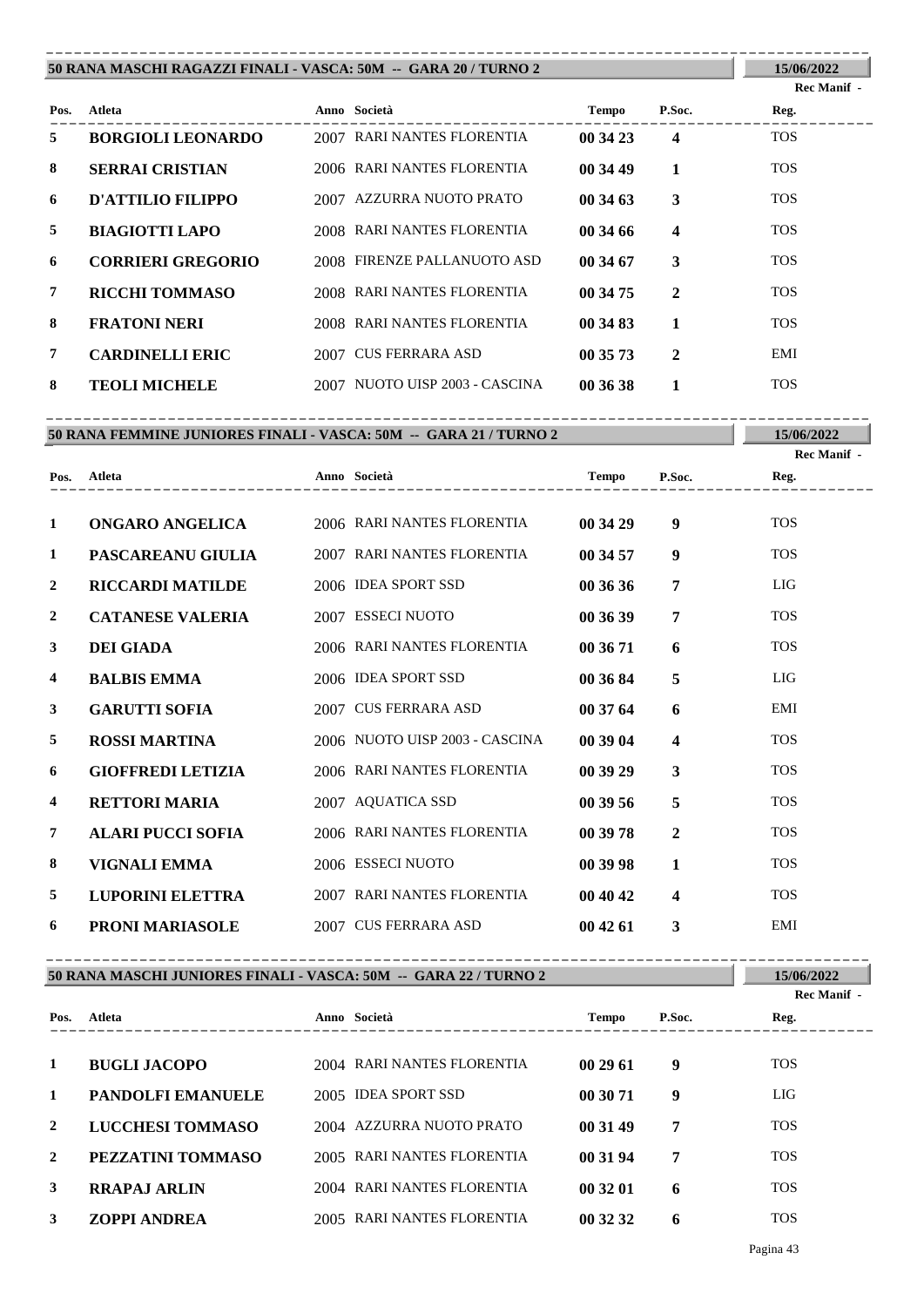|      | 50 RANA MASCHI JUNIORES FINALI - VASCA: 50M -- GARA 22 / TURNO 2 |  |                                |              |        |                |  |
|------|------------------------------------------------------------------|--|--------------------------------|--------------|--------|----------------|--|
|      |                                                                  |  |                                |              |        | Rec Manif -    |  |
| Pos. | Atleta                                                           |  | Anno Società                   | <b>Tempo</b> | P.Soc. | Reg.           |  |
| 4    | PEZZANO FEDERICO                                                 |  | 2004 VIOLA SWIM TEAM ASD       | 00 32 62     | 5      | <b>TOS</b>     |  |
| 4    | <b>TINTI LAPO</b>                                                |  | 2005 ESSECI NUOTO              | 00 32 74     | 5      | <b>TOS</b>     |  |
| 5    | <b>MEGLI MARCO</b>                                               |  | 2005 RARI NANTES FLORENTIA     | 00 33 30     | 4      | <b>TOS</b>     |  |
| 6    | <b>CALDANI GUIDO ALBERTO</b>                                     |  | 2005 ESSECI NUOTO              | 00 33 42     | 3      | <b>TOS</b>     |  |
| 5    | D'ALLESTRO LUIGI                                                 |  | 2004 NUOTO UISP 2003 - CASCINA | 00 34 82     | 4      | <b>TOS</b>     |  |
| sq   | <b>CARBONARI FURIO</b>                                           |  | 2004 ESSECI NUOTO              | 00 31 74     |        | Falsa partenza |  |

|      | 50 RANA FEMMINE CADETTI FINALI - VASCA: 50M -- GARA 23 / TURNO 2 |  |                            |          |        |             |  |
|------|------------------------------------------------------------------|--|----------------------------|----------|--------|-------------|--|
|      |                                                                  |  |                            |          |        | Rec Manif - |  |
| Pos. | Atleta                                                           |  | Anno Società               | Tempo    | P.Soc. | Reg.        |  |
| 1    | <b>BANI TERESA</b>                                               |  | 2004 RARI NANTES FLORENTIA | 00 32 22 | 9      | <b>TOS</b>  |  |
| 2    | <b>BIAGIOTTI MATILDE</b>                                         |  | 2005 RARI NANTES FLORENTIA | 00 32 37 | 7      | <b>TOS</b>  |  |
| 3    | VENNI ARIANNA                                                    |  | 2005 RARI NANTES FLORENTIA | 00 33 50 | 6      | <b>TOS</b>  |  |
| 4    | TREVIA MARTINA                                                   |  | 2005 IDEA SPORT SSD        | 00 35 32 | 5      | LIG         |  |

| 50 RANA FEMMINE SENIOR FINALI - VASCA: 50M -- GARA 23 / TURNO 2 | 15/06/2022<br>Rec Manif - |                            |              |        |            |
|-----------------------------------------------------------------|---------------------------|----------------------------|--------------|--------|------------|
| Pos.                                                            | Atleta                    | Anno Società               | <b>Tempo</b> | P.Soc. | Reg.       |
|                                                                 | <b>TONI CARLOTTA</b>      | 1995 RARI NANTES FLORENTIA | 00 34 22     | 9      | <b>TOS</b> |
| 2                                                               | <b>PACE ALESSANDRA</b>    | 2002 LIVORNO AQUATICS SSD  | 00 34 47     | 7      | <b>TOS</b> |
| 3                                                               | <b>NOCERINO ALESSIA</b>   | 1995 OUATTRO STAR SSD      | 00 34 79     | 6      | LAZ.       |
| 4                                                               | <b>AFFORTUNATI ELISA</b>  | 2003 ESSECI NUOTO          | 00 36 54     | 5      | <b>TOS</b> |

| 50 RANA MASCHI CADETTI FINALI - VASCA: 50M -- GARA 24 / TURNO 2 | 15/06/2022 |
|-----------------------------------------------------------------|------------|

|      |                           |                            |          |        | Rec Manif - |  |
|------|---------------------------|----------------------------|----------|--------|-------------|--|
| Pos. | Atleta                    | Anno Società               | Tempo    | P.Soc. | Reg.        |  |
|      | <b>FORMIGLI MIRKO</b>     | 2003 RARI NANTES FLORENTIA | 00 31 26 | 9      | <b>TOS</b>  |  |
| 2    | <b>GENSINI GIANLUCA</b>   | 2003 ESSECI NUOTO          | 00 31 55 | 7      | <b>TOS</b>  |  |
| 3    | VANNELLI GIULIO           | 2002 AZZURRA NUOTO PRATO   | 00 31 71 | 6      | <b>TOS</b>  |  |
| 4    | <b>GALLO FRANCESCO</b>    | 2003 ESSECI NUOTO          | 00 31 95 | 5      | <b>TOS</b>  |  |
| 5.   | <b>FRANGIONI FEDERICO</b> | 2003 ESSECI NUOTO          | 00 32 71 | 4      | <b>TOS</b>  |  |

```
50 RANA MASCHI SENIOR FINALI - VASCA: 50M -- GARA 24 / TURNO 2
----------------------------------------------------------------------------------------
```

|              |                       |                            |          |        | <b>Rec Manif</b> - |
|--------------|-----------------------|----------------------------|----------|--------|--------------------|
| Pos.         | Atleta                | Anno Società               | Tempo    | P.Soc. | Reg.               |
|              | <b>BUGLI COSIMO</b>   | 2001 RARI NANTES FLORENTIA | 00 29 32 | Ф      | <b>TOS</b>         |
| $\mathbf{2}$ | <b>SPINA BRIAN</b>    | 1998 ESSECI NUOTO          | 00 30 01 |        | <b>TOS</b>         |
| 3            | <b>CHIOSTRI RUBEN</b> | 2001 RARI NANTES FLORENTIA | 003020   |        | <b>TOS</b>         |

**15/06/2022**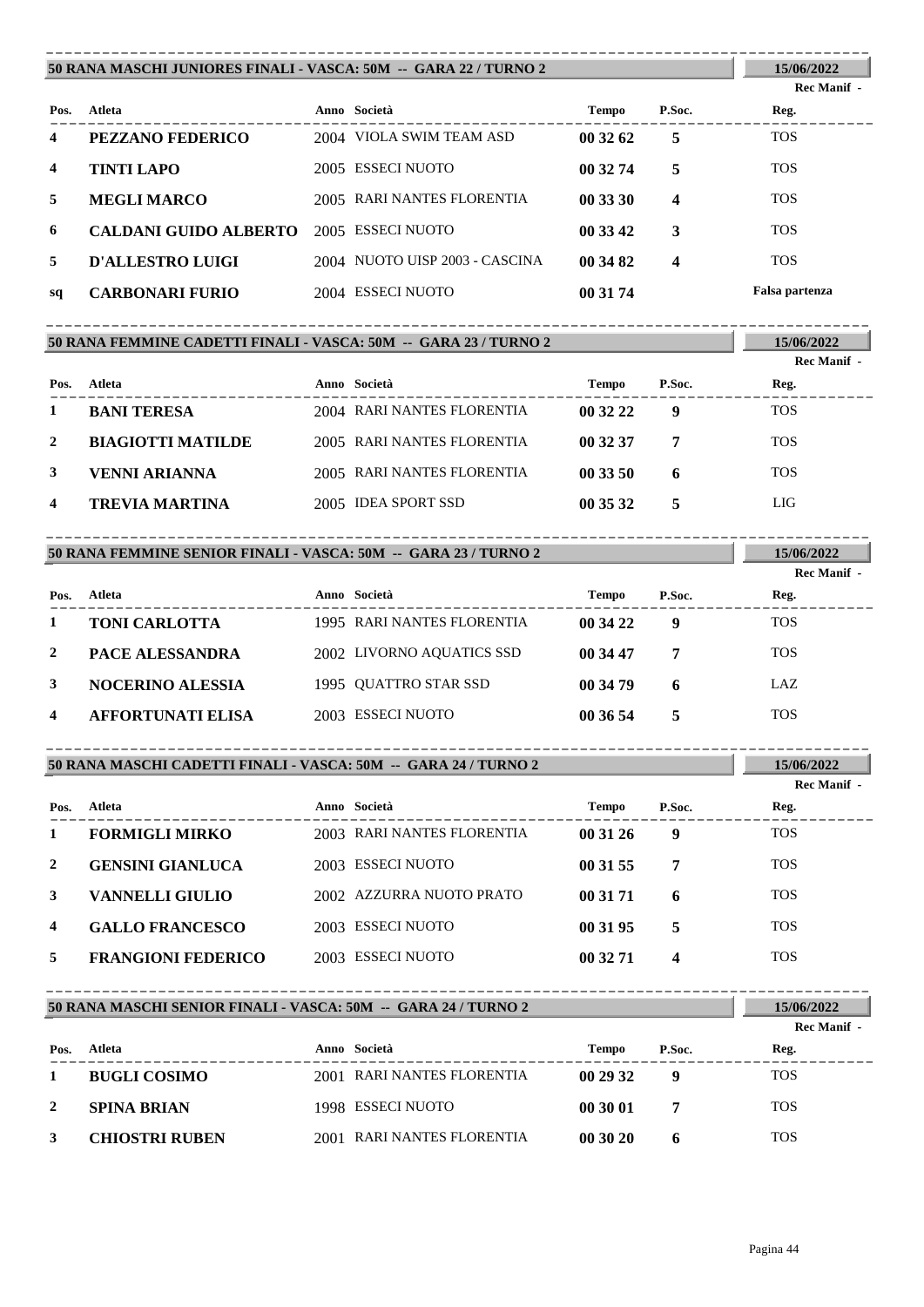| 100 RANA FEMMINE ES. - A ELIMINATORIE - VASCA: 50M -- GARA 1 / TURNO 1 | 15/06/2022                               |                                                          |                        |                     |
|------------------------------------------------------------------------|------------------------------------------|----------------------------------------------------------|------------------------|---------------------|
|                                                                        | Pos. Atleta                              | Anno Società                                             | Tempo<br>P.Soc.        | Rec Manif -<br>Reg. |
|                                                                        |                                          |                                                          |                        |                     |
| $\mathbf{1}$                                                           | <b>ONGARO AURORA</b>                     | 2010 RARI NANTES FLORENTIA                               | 01 22 11<br>476        | <b>TOS</b>          |
|                                                                        | -50m 00.39.22 (39,22)                    | -100m 01.22.11 (42,89)                                   |                        |                     |
| $\boldsymbol{2}$                                                       | <b>SBRANA LETIZIA</b>                    | 2010 NUOTO UISP 2003 - CASCINA                           | 01 27 59<br>392        | <b>TOS</b>          |
|                                                                        | -50m 00.41.72 (41,72)                    | -100m 01.27.59 (45,87)                                   |                        |                     |
| 3                                                                      | <b>MIRARCHI ELENA</b>                    | 2010 FIRENZE PALLANUOTO ASD                              | 01 30 36<br>357        | <b>TOS</b>          |
|                                                                        | $-50m$ 00.43.25 (43,25)                  | $-100m$ 01.30.36 (47,11)                                 |                        |                     |
| 4                                                                      | <b>TREVIA VALERIA</b>                    | 2010 IDEA SPORT SSD                                      | 353<br>01 30 72        | LIG                 |
|                                                                        | -50m 00.42.79 (42,79)                    | -100m 01.30.72 (47,93)                                   |                        |                     |
| 5                                                                      |                                          | <b>MARTELLUCCI AURORA</b> 2010 NUOTO UISP 2003 - CASCINA | 01 32 50<br>333        | <b>TOS</b>          |
|                                                                        | -50m 00.43.78 (43.78)                    | -100m 01.32.50 (48,72)                                   |                        |                     |
| $\mathbf{1}$                                                           | <b>TELLINI EMMA</b>                      | 2011 BIBBIENA NUOTO                                      | 01 32 74<br>330        | <b>TOS</b>          |
|                                                                        | $-50m$ 00.43.63 (43,63)                  | $-100m$ 01.32.74 (49,11)                                 |                        |                     |
| 6                                                                      | <b>SCACCIA SOFIA</b>                     | 2010 ESSECI NUOTO                                        | 01 32 80<br><b>330</b> | <b>TOS</b>          |
|                                                                        | $-50m$ 00.43.00 (43,00)                  | -100m 01.32.80 (49,80)                                   |                        |                     |
| $\overline{7}$                                                         | <b>FERRARO GIULIA</b>                    | 2010 NUOTO UISP 2003 - CASCINA                           | 01 32 99<br>328        | <b>TOS</b>          |
|                                                                        | $-50m$ 00.43.17 (43,17)                  | -100m 01.32.99 (49,82)                                   |                        |                     |
| 2                                                                      | <b>MASI MARTINA</b>                      | 2011 RARI NANTES FLORENTIA                               | 310<br>01 34 70        | <b>TOS</b>          |
|                                                                        | $-50m$ 00.44.00 (44,00)                  | -100m 01.34.70 (50,70)                                   |                        |                     |
| 8                                                                      | <b>MEUCCI NATALIA</b>                    | 2010 NUOTO UISP 2003 - CASCINA                           | 01 36 20<br>296        | <b>TOS</b>          |
|                                                                        | -50m 00.45.20 (45,20)                    | -100m 01.36.20 (51,00)                                   |                        |                     |
| 9                                                                      | <b>GHIGNOLA GRETA</b>                    | 2010 NUOTO UISP 2003 - CASCINA                           | 01 36 28<br>295        | <b>TOS</b>          |
|                                                                        | $-50m$ 00.44.26 (44,26)                  | -100m 01.36.28 (52,02)                                   |                        |                     |
| 10                                                                     | <b>CODECASA VIOLA</b>                    | 2010 ESSECI NUOTO                                        | 01 36 47<br>293        | <b>TOS</b>          |
|                                                                        | $-50m$ 00.45.24 (45,24)                  | $-100m$ 01.36.47 (51,23)                                 |                        |                     |
| 11                                                                     | FRANCALANCI CARLOTTA 2010 BIBBIENA NUOTO |                                                          | 01 36 68<br>291        | <b>TOS</b>          |
|                                                                        | $-50m$ 00.45.66 (45,66)                  | $-100m$ 01.36.68 (51,02)                                 |                        |                     |
| 3                                                                      | <b>FAVARO LUCREZIA</b>                   | 2011 NUOTO UISP 2003 - CASCINA                           | 01 38 31<br>277        | <b>TOS</b>          |
|                                                                        | $-50m$ 00.46.89 (46,89)                  | $-100m$ 01.38.31 (51,42)                                 |                        |                     |
| 4                                                                      | <b>MATTIOLI MADDALENA</b>                | 2011 RARI NANTES FLORENTIA                               | 01 38 40<br>276        | <b>TOS</b>          |
|                                                                        | $-50m$ 00.46.78 (46,78)                  | $-100m$ 01.38.40 (51,62)                                 |                        |                     |
| 5                                                                      | PISI CHIARA                              | 2011 ESSECI NUOTO                                        | 01 39 04<br>271        | <b>TOS</b>          |
|                                                                        | -50m 00.46.26 (46,26)                    | $-100m$ 01.39.04 (52,78)                                 |                        |                     |
| 12                                                                     | <b>MAROTTA ARIANNA</b>                   | 2010 RARI NANTES FLORENTIA                               | 01 41 38<br>253        | <b>TOS</b>          |
|                                                                        | $-50m$ 00.48.24 (48,24)                  | $-100m 01.41.38(53,14)$                                  |                        |                     |
| 13                                                                     | <b>MANSOOR DALIA NURA</b>                | 2010 RARI NANTES FLORENTIA                               | 01 44 09<br>233        | <b>TOS</b>          |
|                                                                        | $-50m$ 00.49.40 (49,40)                  | $-100m$ 01.44.09 (54,69)                                 |                        |                     |
| 14                                                                     | <b>GELCI ANNA</b>                        | 2010 IDEA SPORT SSD                                      | 01 44 44<br>231        | LIG                 |
|                                                                        | -50m 00.49.37 (49,37)                    | $-100m$ 01.44.44 (55,07)                                 |                        |                     |
| 6                                                                      | <b>ARCIDIACONO CAROLA</b>                | 2011 ESSECI NUOTO                                        | 213<br>01 47 29        | <b>TOS</b>          |
|                                                                        | $-50m$ 00.50.61 (50,61)                  | -100m 01.47.29 (56,68)                                   |                        |                     |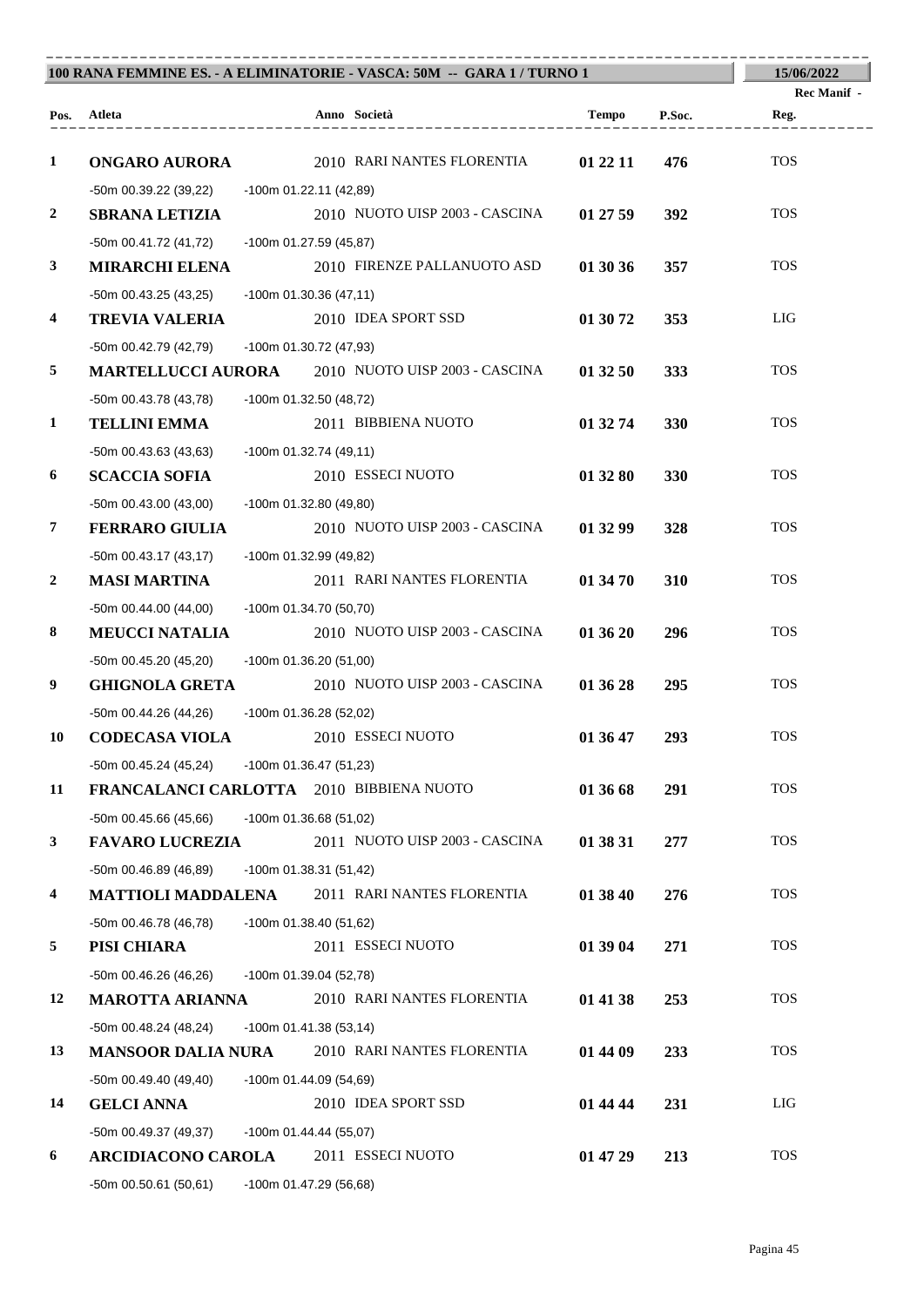|                |                                              |                          | 100 RANA FEMMINE ES. - A ELIMINATORIE - VASCA: 50M -- GARA 1 / TURNO 1 |              |        | 15/06/2022<br><b>Rec Manif</b> - |
|----------------|----------------------------------------------|--------------------------|------------------------------------------------------------------------|--------------|--------|----------------------------------|
|                | Pos. Atleta                                  |                          | Anno Società                                                           | Tempo        | P.Soc. | Reg.                             |
| 7              | DAL MONTE GIULIA                             |                          | 2011 RARI NANTES FLORENTIA                                             | 01 48 13     | 208    | <b>TOS</b>                       |
|                | -50m 00.51.46 (51,46) -100m 01.48.13 (56,67) |                          |                                                                        |              |        |                                  |
| 8              | <b>ARCIDIACONO GAIA</b>                      |                          | 2011 ESSECI NUOTO                                                      | 01 49 43     | 201    | <b>TOS</b>                       |
|                | $-50m$ 00.53.09 (53,09)                      | -100m 01.49.43 (56,34)   |                                                                        |              |        |                                  |
| 9              | NARDI GINEVRA                                |                          | 2011 B)SIDE SRL SD                                                     | 01 51 91     | 188    | <b>TOS</b>                       |
|                | -50m 00.53.79 (53,79)                        | $-100m$ 01.51.91 (58,12) |                                                                        |              |        |                                  |
| 10             | <b>GIUSTI ZOE</b>                            |                          | 2011 NUOTO UISP 2003 - CASCINA                                         | 01 54 54     | 175    | <b>TOS</b>                       |
|                | -50m 00.54.27 (54,27) -100m 01.54.54 (60,27) |                          |                                                                        |              |        |                                  |
| 11             | <b>CIABATTI GINEVRA</b>                      |                          | 2011 RARI NANTES FLORENTIA                                             | 02 00 17     | 151    | <b>TOS</b>                       |
|                | $-50m$ 00.57.66 (57,66)                      | -100m 02.00.17 (62,51)   |                                                                        |              |        |                                  |
| 12             | <b>GIACHETTI EMMA</b>                        |                          | 2011 NUOTO UISP 2003 - CASCINA                                         | 02 11 71     | 115    | <b>TOS</b>                       |
|                | -50m 01.09.61 (69,61)                        | -100m 02.11.71 (62,10)   |                                                                        |              |        |                                  |
| 13             | <b>NARDELLA AMELIE</b>                       |                          | 2011 RARI NANTES FLORENTIA                                             | 02 16 14     | 104    | <b>TOS</b>                       |
|                | -50m 01.26.12 (86,12)                        | $-100m$ 02.16.14 (50,02) |                                                                        |              |        |                                  |
|                |                                              |                          |                                                                        |              |        |                                  |
|                |                                              |                          | 100 RANA MASCHI ES. - A ELIMINATORIE - VASCA: 50M -- GARA 2 / TURNO 1  |              |        | 15/06/2022                       |
|                |                                              |                          |                                                                        |              |        | Rec Manif -                      |
|                | Pos. Atleta<br>------------------            |                          | Anno Società<br>.<br>---------------------                             | <b>Tempo</b> | P.Soc. | Reg.                             |
| 1              | <b>ONGARO DAVIDE</b>                         |                          | 2010 RARI NANTES FLORENTIA                                             | 01 20 36     | 359    | <b>TOS</b>                       |
|                | -50m 00.38.55 (38,55)                        | $-100m$ 01.20.36 (41,81) |                                                                        |              |        |                                  |
| $\mathbf{1}$   | <b>MASINI LAPO</b>                           |                          | 2009 ESSECI NUOTO                                                      | 01 20 54     | 356    | <b>TOS</b>                       |
|                | -50m 00.38.39 (38,39)                        | $-100m$ 01.20.54 (42,15) |                                                                        |              |        |                                  |
| $\overline{2}$ | <b>FIORINI NICOLA</b>                        |                          | 2009 BIBBIENA NUOTO                                                    | 01 20 68     | 355    | <b>TOS</b>                       |
|                | -50m 00.39.02 (39.02)                        | $-100m$ 01.20.68 (41.66) |                                                                        |              |        |                                  |

|                         | -50m 00.39.02 (39,02)      | $-100m$ 01.20.68 (41,66) |                                                  |          |            |            |
|-------------------------|----------------------------|--------------------------|--------------------------------------------------|----------|------------|------------|
| 3                       | <b>CAMICIOTTI MATHIEU</b>  |                          | 2009 NUOTO UISP 2003 - CASCINA                   | 01 21 44 | 345        | <b>TOS</b> |
|                         | -50m 00.39.10 (39,10)      | $-100m$ 01.21.44 (42,34) |                                                  |          |            |            |
| $\overline{4}$          | <b>CAPPELLINI NICCOLO'</b> |                          | 2009 ESSECI NUOTO                                | 01 22 63 | <b>330</b> | <b>TOS</b> |
|                         | $-50m$ 00.39.18 (39,18)    | $-100m$ 01.22.63 (43,45) |                                                  |          |            |            |
| 5                       | <b>CIAPPI TOMMASO</b>      |                          | 2009 RARI NANTES FLORENTIA                       | 01 27 83 | 275        | <b>TOS</b> |
|                         | -50m 00.41.78 (41,78)      | $-100m$ 01.27.83 (46,05) |                                                  |          |            |            |
| 6                       | <b>NICCOLO'</b>            |                          | ATREI BERNESCO LAVORE 2009 RARI NANTES FLORENTIA | 01 28 24 | 271        | <b>TOS</b> |
|                         | -50m 00.41.23 (41,23)      | $-100m$ 01.28.24 (47,01) |                                                  |          |            |            |
| $\overline{2}$          | <b>DEL TORTO DIEGO</b>     |                          | 2010 NUOTO UISP 2003 - CASCINA                   | 01 29 89 | 256        | <b>TOS</b> |
|                         | $-50m$ 00.41.36 (41,36)    | -100m 01.29.89 (48,53)   |                                                  |          |            |            |
| 3                       | <b>TODARO GABRIEL</b>      |                          | 2010 ESSECI NUOTO                                | 01 33 08 | 231        | <b>TOS</b> |
|                         | $-50m$ 00.44.07 (44,07)    | $-100m$ 01.33.08 (49,01) |                                                  |          |            |            |
| $\overline{\mathbf{4}}$ | <b>SCIANDA MIRKO</b>       |                          | 2010 IDEA SPORT SSD                              | 01 36 16 | 209        | LIG        |
|                         | -50m 00.45.86 (45,86)      | $-100m$ 01.36.16 (50,30) |                                                  |          |            |            |
| 5                       | <b>GARBINI ALESSIO</b>     |                          | 2010 NUOTO UISP 2003 - CASCINA                   | 01 36 89 | 205        | <b>TOS</b> |
|                         | $-50m$ 00.46.89 (46,89)    | $-100m$ 01.36.89 (50,00) |                                                  |          |            |            |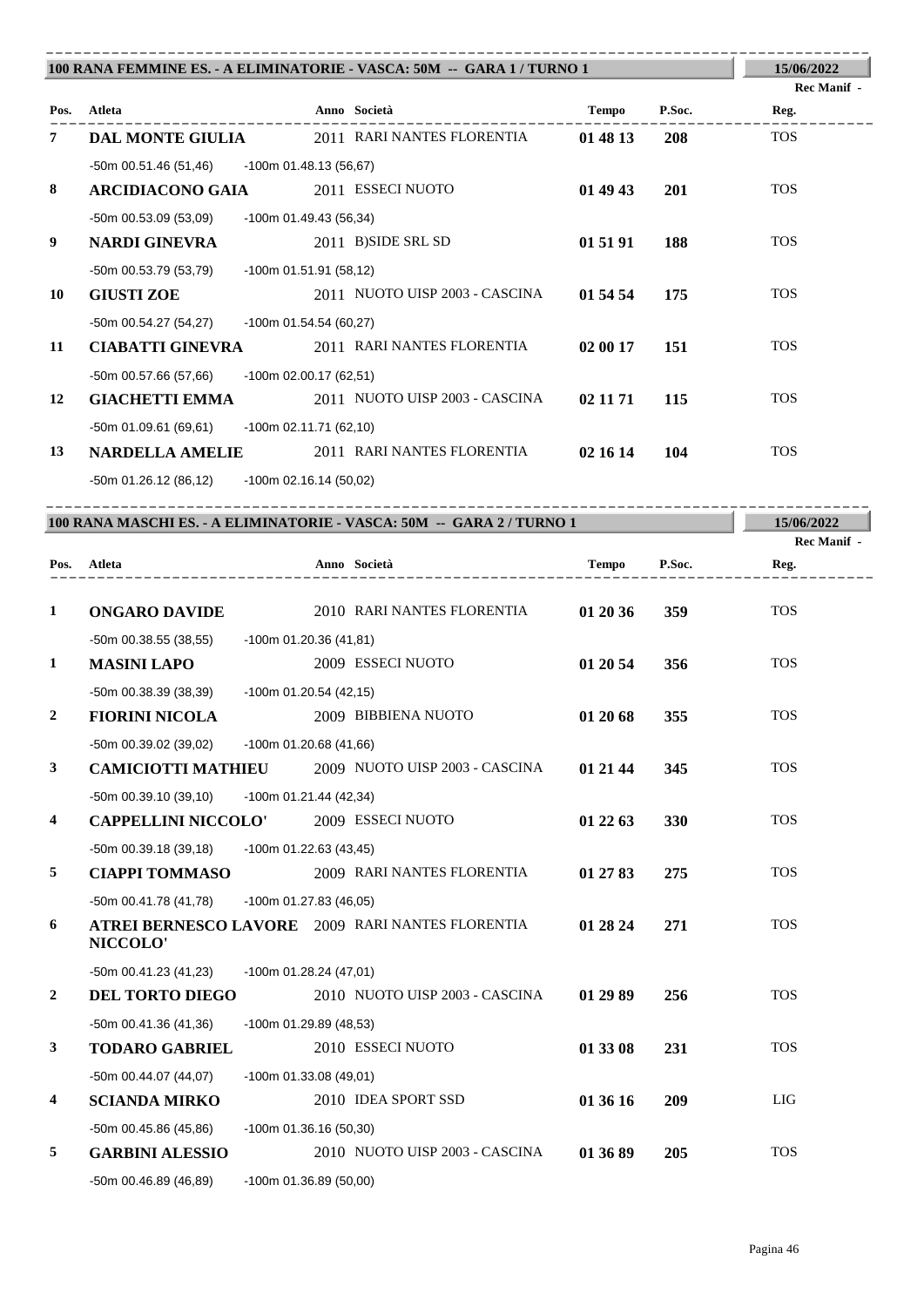|              |                                              |                          | 100 RANA MASCHI ES. - A ELIMINATORIE - VASCA: 50M -- GARA 2 / TURNO 1  |              |            | 15/06/2022          |
|--------------|----------------------------------------------|--------------------------|------------------------------------------------------------------------|--------------|------------|---------------------|
|              | Pos. Atleta                                  |                          | Anno Società                                                           | Tempo        | P.Soc.     | Rec Manif -<br>Reg. |
| 6            | <b>CENNI EDOARDO</b>                         |                          | 2010 RARI NANTES FLORENTIA                                             | 01 39 92     | 186        | <b>TOS</b>          |
|              | -50m 00.49.60 (49,60) -100m 01.39.92 (50,32) |                          |                                                                        |              |            |                     |
| 7            | <b>MENEGHETTI LUCA</b>                       |                          | 2009 IDEA SPORT SSD                                                    | 01 40 56     | 183        | LIG                 |
|              | -50m 00.46.47 (46,47)                        | -100m 01.40.56 (54,09)   |                                                                        |              |            |                     |
| 7            | <b>FORTI STEFANO</b>                         |                          | 2010 NUOTO UISP 2003 - CASCINA                                         | 014060       | 183        | <b>TOS</b>          |
|              | $-50m$ 00.47.57 (47,57)                      | -100m 01.40.60 (53,03)   |                                                                        |              |            |                     |
| 8            | <b>D'ANDREA MANUEL</b>                       |                          | 2010 ESSECI NUOTO                                                      | 01 40 80     | 182        | <b>TOS</b>          |
|              | -50m 00.47.29 (47,29)                        | -100m 01.40.80 (53,51)   |                                                                        |              |            |                     |
| 9            | <b>MANETTI MATTEO</b>                        |                          | 2010 RARI NANTES FLORENTIA                                             | 01 41 91     | 176        | <b>TOS</b>          |
|              | $-50m$ 00.50.03 (50,03)                      | $-100m$ 01.41.91 (51,88) |                                                                        |              |            |                     |
| 10           | <b>ULIVI SAMUELE</b>                         |                          | 2010 NUOTO UISP 2003 - CASCINA                                         | 01 42 28     | 174        | <b>TOS</b>          |
|              | -50m 00.46.52 (46,52)                        | -100m 01.42.28 (55,76)   |                                                                        |              |            |                     |
| 11           | VALBRUZZOLI FEDERICO 2010 AQUATICA SSD       |                          |                                                                        | 01 43 99     | 165        | <b>TOS</b>          |
|              | -50m 00.48.91 (48,91)                        | $-100m$ 01.43.99 (55,08) |                                                                        |              |            |                     |
| 12           | <b>CORRADI ENEA</b>                          |                          | 2010 IDEA SPORT SSD                                                    | 01 44 23     | 164        | LIG                 |
|              | -50m 00.49.59 (49,59)                        | -100m 01.44.23 (54,64)   |                                                                        |              |            |                     |
| 13           | <b>MARCOCCI EDOARDO</b>                      |                          | 2010 RARI NANTES FLORENTIA                                             | 01 44 64     | 162        | <b>TOS</b>          |
|              | -50m 00.50.94 (50,94)                        | -100m 01.44.64 (53,70)   |                                                                        |              |            |                     |
| 14           | <b>SMORTI GIULIO</b>                         |                          | 2010 RARI NANTES FLORENTIA                                             | 01 45 13     | <b>160</b> | <b>TOS</b>          |
|              | -50m 00.51.19 (51,19) -100m 01.45.13 (53,94) |                          |                                                                        |              |            |                     |
| sq           | <b>RUSSO ALESSANDRO</b> 2010 ESSECI NUOTO    |                          |                                                                        | 01 43 78     |            | Falsa partenza      |
|              | -50m 00.49.37 (49,37) -100m 01.43.78 (54,41) |                          |                                                                        |              |            |                     |
|              |                                              |                          | 100 RANA FEMMINE RAGAZZI ELIMINATORIE - VASCA: 50M -- GARA 3 / TURNO 1 |              |            | 15/06/2022          |
|              |                                              |                          |                                                                        |              |            | Rec Manif -         |
| Pos.         | Atleta                                       |                          | Anno Società                                                           | <b>Tempo</b> | P.Soc.     | Reg.                |
| $\mathbf{1}$ | <b>BALBIS ANNA</b>                           |                          | 2009 IDEA SPORT SSD                                                    | 01 15 86     | 604        | LIG                 |
|              | $-50m$ 00.35.66 (35,66)                      | -100m 01.15.86 (40,20)   |                                                                        |              |            |                     |
| 2            | <b>SBARAGLI BIANCA</b>                       |                          | 2009 RARI NANTES FLORENTIA                                             | 01 19 19     | 531        | <b>TOS</b>          |
|              | -50m 00.37.83 (37,83)                        | $-100m$ 01.19.19 (41,36) |                                                                        |              |            |                     |
| 1            | <b>DORMENTONI ELISA</b>                      |                          | 2008 RARI NANTES FLORENTIA                                             | 01 21 07     | 494        | <b>TOS</b>          |
|              | -50m 00.38.35 (38,35)                        | -100m 01.21.07 (42,72)   |                                                                        |              |            |                     |
| 2            | DI GREGORIO GINEVRA                          |                          | 2008 ESSECI NUOTO                                                      | 01 21 30     | 490        | <b>TOS</b>          |
|              | $-50m$ 00.38.11 (38,11)                      | -100m 01.21.30 (43,19)   |                                                                        |              |            |                     |
| 3            | <b>FONTANELLI REBECCA</b>                    |                          | 2008 AQUATICA SSD                                                      | 01 21 33     | 490        | <b>TOS</b>          |
|              | -50m 00.37.66 (37,66)                        | -100m 01.21.33 (43,67)   |                                                                        |              |            |                     |
| 4            | <b>ZAGO BEATRICE</b>                         |                          | 2008 IDEA SPORT SSD                                                    | 01 21 61     | 485        | LIG                 |
|              | -50m 00.38.87 (38,87)                        |                          |                                                                        |              |            |                     |
|              |                                              | $-100m$ 01.21.61 (42,74) |                                                                        |              |            |                     |
| 5            | <b>GORI MARANGON</b><br><b>MARIASOLE</b>     |                          | 2008 RARI NANTES FLORENTIA                                             | 01 22 45     | 470        | <b>TOS</b>          |

Pagina 47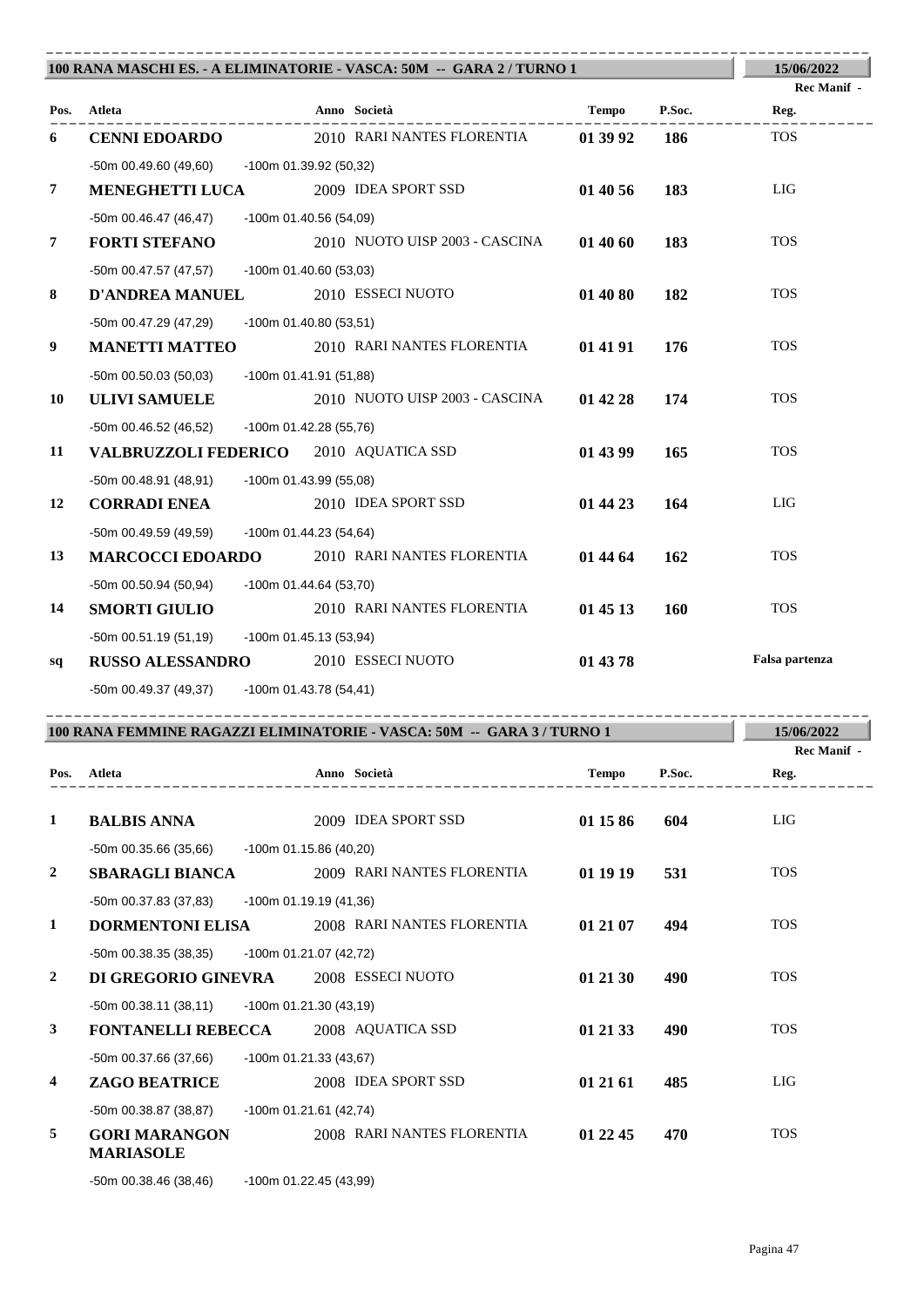| Anno Società<br>Tempo<br>P.Soc.<br>Pos. Atleta<br>Reg.<br>2009 FIRENZE PALLANUOTO ASD<br><b>TOS</b><br>01 23 49<br>3<br><b>CATELLACCI ERICA</b><br>453<br>-50m 00.39.31 (39,31) -100m 01.23.49 (44,18)<br>LIG<br>2009 IDEA SPORT SSD<br><b>IMBESI NICOLE</b><br>01 24 18<br>442<br>4<br>-50m 00.40.05 (40,05) -100m 01.24.18 (44,13)<br><b>TOS</b><br>5<br><b>MATTIOLI MARTINA</b> 2009 RARI NANTES FLORENTIA<br>434<br>01 24 68<br>-50m 00.39.98 (39,98)<br>-100m 01.24.68 (44,70)<br><b>TOS</b><br><b>ROMOLI MARGHERITA</b> 2009 RARI NANTES FLORENTIA<br>01 24 73<br>433<br>6<br>-50m 00.40.28 (40,28) -100m 01.24.73 (44,45)<br>$\overline{7}$<br>2009 RARI NANTES FLORENTIA<br><b>TOS</b><br><b>BARTALESI REBECCA</b><br>01 25 46<br>422<br>-50m 00.40.27 (40,27)<br>-100m 01.25.46 (45,19)<br>2008 RARI NANTES FLORENTIA<br><b>TOS</b><br>6<br><b>BECAGLI SARA</b><br>01 25 60<br>420<br>-50m 00.40.63 (40,63)<br>-100m 01.25.60 (44,97)<br><b>TOS</b><br>8<br>2009 NUOTO UISP 2003 - CASCINA<br><b>MANZO GIORGIA</b><br>398<br>01 27 14<br>-50m 00.41.94 (41,94)<br>-100m 01.27.14 (45,20)<br><b>TOS</b><br>$\overline{7}$<br><b>BONI WIOLA</b><br>2008 RARI NANTES FLORENTIA<br>01 27 59<br>392<br>-50m 00.41.35 (41,35)<br>-100m 01.27.59 (46,24)<br><b>TOS</b><br>2009 RARI NANTES FLORENTIA<br>9<br><b>SIMONCINI CHIARA</b><br>01 28 41<br>381<br>-50m 00.41.42 (41,42) -100m 01.28.41 (46,99)<br><b>TOS</b><br>PETRACCHI CARLOTTA 2009 AZZURRA NUOTO PRATO<br>01 28 49<br>380<br>10<br>-50m 00.41.69 (41,69) -100m 01.28.49 (46,80)<br><b>RIGHI VALENTINA</b> 2009 NUOTO UISP 2003 - CASCINA<br><b>TOS</b><br>01 29 33<br>369<br>11<br>-50m 00.41.52 (41,52) -100m 01.29.33 (47,81)<br><b>SANTONI CARLOTTA</b> 2009 AZZURRA NUOTO PRATO<br><b>TOS</b><br>12<br>01 29 40<br>369<br>-50m 00.41.85 (41,85) -100m 01.29.40 (47,55)<br><b>TOS</b><br>13<br><b>MANCINI SVEVA</b><br>2009 VIOLA SWIM TEAM ASD<br>01 30 69<br>353<br>$-50m$ 00.43.31 (43,31)<br>$-100m$ 01.30.69 (47,38)<br><b>TOS</b><br>8<br>2008 RARI NANTES FLORENTIA<br>335<br><b>MANNESCHI ARIEL</b><br>01 32 33<br>-50m 00.42.99 (42,99)<br>-100m 01.32.33 (49,34)<br>2009 CUS FERRARA ASD<br>EMI<br>14<br><b>FRANZONI ELENA</b><br>01 33 14<br>326<br>$-50m$ 00.44.24 (44,24)<br>$-100m$ 01.33.14 (48,90)<br>9<br><b>TOS</b><br>2008 ESSECI NUOTO<br><b>GUERRANTI SOFIA</b><br>01 33 38<br>323 | 100 RANA FEMMINE RAGAZZI ELIMINATORIE - VASCA: 50M -- GARA 3 / TURNO 1 |  |  |  |  |  | 15/06/2022         |
|----------------------------------------------------------------------------------------------------------------------------------------------------------------------------------------------------------------------------------------------------------------------------------------------------------------------------------------------------------------------------------------------------------------------------------------------------------------------------------------------------------------------------------------------------------------------------------------------------------------------------------------------------------------------------------------------------------------------------------------------------------------------------------------------------------------------------------------------------------------------------------------------------------------------------------------------------------------------------------------------------------------------------------------------------------------------------------------------------------------------------------------------------------------------------------------------------------------------------------------------------------------------------------------------------------------------------------------------------------------------------------------------------------------------------------------------------------------------------------------------------------------------------------------------------------------------------------------------------------------------------------------------------------------------------------------------------------------------------------------------------------------------------------------------------------------------------------------------------------------------------------------------------------------------------------------------------------------------------------------------------------------------------------------------------------------------------------------------------------------------------------------------------------------------------------------------------------------------------------------------------------------------------------------------------------------------------------------------------------------------------|------------------------------------------------------------------------|--|--|--|--|--|--------------------|
|                                                                                                                                                                                                                                                                                                                                                                                                                                                                                                                                                                                                                                                                                                                                                                                                                                                                                                                                                                                                                                                                                                                                                                                                                                                                                                                                                                                                                                                                                                                                                                                                                                                                                                                                                                                                                                                                                                                                                                                                                                                                                                                                                                                                                                                                                                                                                                            |                                                                        |  |  |  |  |  | <b>Rec Manif</b> - |
|                                                                                                                                                                                                                                                                                                                                                                                                                                                                                                                                                                                                                                                                                                                                                                                                                                                                                                                                                                                                                                                                                                                                                                                                                                                                                                                                                                                                                                                                                                                                                                                                                                                                                                                                                                                                                                                                                                                                                                                                                                                                                                                                                                                                                                                                                                                                                                            |                                                                        |  |  |  |  |  |                    |
|                                                                                                                                                                                                                                                                                                                                                                                                                                                                                                                                                                                                                                                                                                                                                                                                                                                                                                                                                                                                                                                                                                                                                                                                                                                                                                                                                                                                                                                                                                                                                                                                                                                                                                                                                                                                                                                                                                                                                                                                                                                                                                                                                                                                                                                                                                                                                                            |                                                                        |  |  |  |  |  |                    |
|                                                                                                                                                                                                                                                                                                                                                                                                                                                                                                                                                                                                                                                                                                                                                                                                                                                                                                                                                                                                                                                                                                                                                                                                                                                                                                                                                                                                                                                                                                                                                                                                                                                                                                                                                                                                                                                                                                                                                                                                                                                                                                                                                                                                                                                                                                                                                                            |                                                                        |  |  |  |  |  |                    |
|                                                                                                                                                                                                                                                                                                                                                                                                                                                                                                                                                                                                                                                                                                                                                                                                                                                                                                                                                                                                                                                                                                                                                                                                                                                                                                                                                                                                                                                                                                                                                                                                                                                                                                                                                                                                                                                                                                                                                                                                                                                                                                                                                                                                                                                                                                                                                                            |                                                                        |  |  |  |  |  |                    |
|                                                                                                                                                                                                                                                                                                                                                                                                                                                                                                                                                                                                                                                                                                                                                                                                                                                                                                                                                                                                                                                                                                                                                                                                                                                                                                                                                                                                                                                                                                                                                                                                                                                                                                                                                                                                                                                                                                                                                                                                                                                                                                                                                                                                                                                                                                                                                                            |                                                                        |  |  |  |  |  |                    |
|                                                                                                                                                                                                                                                                                                                                                                                                                                                                                                                                                                                                                                                                                                                                                                                                                                                                                                                                                                                                                                                                                                                                                                                                                                                                                                                                                                                                                                                                                                                                                                                                                                                                                                                                                                                                                                                                                                                                                                                                                                                                                                                                                                                                                                                                                                                                                                            |                                                                        |  |  |  |  |  |                    |
|                                                                                                                                                                                                                                                                                                                                                                                                                                                                                                                                                                                                                                                                                                                                                                                                                                                                                                                                                                                                                                                                                                                                                                                                                                                                                                                                                                                                                                                                                                                                                                                                                                                                                                                                                                                                                                                                                                                                                                                                                                                                                                                                                                                                                                                                                                                                                                            |                                                                        |  |  |  |  |  |                    |
|                                                                                                                                                                                                                                                                                                                                                                                                                                                                                                                                                                                                                                                                                                                                                                                                                                                                                                                                                                                                                                                                                                                                                                                                                                                                                                                                                                                                                                                                                                                                                                                                                                                                                                                                                                                                                                                                                                                                                                                                                                                                                                                                                                                                                                                                                                                                                                            |                                                                        |  |  |  |  |  |                    |
|                                                                                                                                                                                                                                                                                                                                                                                                                                                                                                                                                                                                                                                                                                                                                                                                                                                                                                                                                                                                                                                                                                                                                                                                                                                                                                                                                                                                                                                                                                                                                                                                                                                                                                                                                                                                                                                                                                                                                                                                                                                                                                                                                                                                                                                                                                                                                                            |                                                                        |  |  |  |  |  |                    |
|                                                                                                                                                                                                                                                                                                                                                                                                                                                                                                                                                                                                                                                                                                                                                                                                                                                                                                                                                                                                                                                                                                                                                                                                                                                                                                                                                                                                                                                                                                                                                                                                                                                                                                                                                                                                                                                                                                                                                                                                                                                                                                                                                                                                                                                                                                                                                                            |                                                                        |  |  |  |  |  |                    |
|                                                                                                                                                                                                                                                                                                                                                                                                                                                                                                                                                                                                                                                                                                                                                                                                                                                                                                                                                                                                                                                                                                                                                                                                                                                                                                                                                                                                                                                                                                                                                                                                                                                                                                                                                                                                                                                                                                                                                                                                                                                                                                                                                                                                                                                                                                                                                                            |                                                                        |  |  |  |  |  |                    |
|                                                                                                                                                                                                                                                                                                                                                                                                                                                                                                                                                                                                                                                                                                                                                                                                                                                                                                                                                                                                                                                                                                                                                                                                                                                                                                                                                                                                                                                                                                                                                                                                                                                                                                                                                                                                                                                                                                                                                                                                                                                                                                                                                                                                                                                                                                                                                                            |                                                                        |  |  |  |  |  |                    |
|                                                                                                                                                                                                                                                                                                                                                                                                                                                                                                                                                                                                                                                                                                                                                                                                                                                                                                                                                                                                                                                                                                                                                                                                                                                                                                                                                                                                                                                                                                                                                                                                                                                                                                                                                                                                                                                                                                                                                                                                                                                                                                                                                                                                                                                                                                                                                                            |                                                                        |  |  |  |  |  |                    |
|                                                                                                                                                                                                                                                                                                                                                                                                                                                                                                                                                                                                                                                                                                                                                                                                                                                                                                                                                                                                                                                                                                                                                                                                                                                                                                                                                                                                                                                                                                                                                                                                                                                                                                                                                                                                                                                                                                                                                                                                                                                                                                                                                                                                                                                                                                                                                                            |                                                                        |  |  |  |  |  |                    |
|                                                                                                                                                                                                                                                                                                                                                                                                                                                                                                                                                                                                                                                                                                                                                                                                                                                                                                                                                                                                                                                                                                                                                                                                                                                                                                                                                                                                                                                                                                                                                                                                                                                                                                                                                                                                                                                                                                                                                                                                                                                                                                                                                                                                                                                                                                                                                                            |                                                                        |  |  |  |  |  |                    |
|                                                                                                                                                                                                                                                                                                                                                                                                                                                                                                                                                                                                                                                                                                                                                                                                                                                                                                                                                                                                                                                                                                                                                                                                                                                                                                                                                                                                                                                                                                                                                                                                                                                                                                                                                                                                                                                                                                                                                                                                                                                                                                                                                                                                                                                                                                                                                                            |                                                                        |  |  |  |  |  |                    |
|                                                                                                                                                                                                                                                                                                                                                                                                                                                                                                                                                                                                                                                                                                                                                                                                                                                                                                                                                                                                                                                                                                                                                                                                                                                                                                                                                                                                                                                                                                                                                                                                                                                                                                                                                                                                                                                                                                                                                                                                                                                                                                                                                                                                                                                                                                                                                                            |                                                                        |  |  |  |  |  |                    |
|                                                                                                                                                                                                                                                                                                                                                                                                                                                                                                                                                                                                                                                                                                                                                                                                                                                                                                                                                                                                                                                                                                                                                                                                                                                                                                                                                                                                                                                                                                                                                                                                                                                                                                                                                                                                                                                                                                                                                                                                                                                                                                                                                                                                                                                                                                                                                                            |                                                                        |  |  |  |  |  |                    |
|                                                                                                                                                                                                                                                                                                                                                                                                                                                                                                                                                                                                                                                                                                                                                                                                                                                                                                                                                                                                                                                                                                                                                                                                                                                                                                                                                                                                                                                                                                                                                                                                                                                                                                                                                                                                                                                                                                                                                                                                                                                                                                                                                                                                                                                                                                                                                                            |                                                                        |  |  |  |  |  |                    |
|                                                                                                                                                                                                                                                                                                                                                                                                                                                                                                                                                                                                                                                                                                                                                                                                                                                                                                                                                                                                                                                                                                                                                                                                                                                                                                                                                                                                                                                                                                                                                                                                                                                                                                                                                                                                                                                                                                                                                                                                                                                                                                                                                                                                                                                                                                                                                                            |                                                                        |  |  |  |  |  |                    |
|                                                                                                                                                                                                                                                                                                                                                                                                                                                                                                                                                                                                                                                                                                                                                                                                                                                                                                                                                                                                                                                                                                                                                                                                                                                                                                                                                                                                                                                                                                                                                                                                                                                                                                                                                                                                                                                                                                                                                                                                                                                                                                                                                                                                                                                                                                                                                                            |                                                                        |  |  |  |  |  |                    |
|                                                                                                                                                                                                                                                                                                                                                                                                                                                                                                                                                                                                                                                                                                                                                                                                                                                                                                                                                                                                                                                                                                                                                                                                                                                                                                                                                                                                                                                                                                                                                                                                                                                                                                                                                                                                                                                                                                                                                                                                                                                                                                                                                                                                                                                                                                                                                                            |                                                                        |  |  |  |  |  |                    |
|                                                                                                                                                                                                                                                                                                                                                                                                                                                                                                                                                                                                                                                                                                                                                                                                                                                                                                                                                                                                                                                                                                                                                                                                                                                                                                                                                                                                                                                                                                                                                                                                                                                                                                                                                                                                                                                                                                                                                                                                                                                                                                                                                                                                                                                                                                                                                                            |                                                                        |  |  |  |  |  |                    |
|                                                                                                                                                                                                                                                                                                                                                                                                                                                                                                                                                                                                                                                                                                                                                                                                                                                                                                                                                                                                                                                                                                                                                                                                                                                                                                                                                                                                                                                                                                                                                                                                                                                                                                                                                                                                                                                                                                                                                                                                                                                                                                                                                                                                                                                                                                                                                                            |                                                                        |  |  |  |  |  |                    |
|                                                                                                                                                                                                                                                                                                                                                                                                                                                                                                                                                                                                                                                                                                                                                                                                                                                                                                                                                                                                                                                                                                                                                                                                                                                                                                                                                                                                                                                                                                                                                                                                                                                                                                                                                                                                                                                                                                                                                                                                                                                                                                                                                                                                                                                                                                                                                                            |                                                                        |  |  |  |  |  |                    |
|                                                                                                                                                                                                                                                                                                                                                                                                                                                                                                                                                                                                                                                                                                                                                                                                                                                                                                                                                                                                                                                                                                                                                                                                                                                                                                                                                                                                                                                                                                                                                                                                                                                                                                                                                                                                                                                                                                                                                                                                                                                                                                                                                                                                                                                                                                                                                                            |                                                                        |  |  |  |  |  |                    |
|                                                                                                                                                                                                                                                                                                                                                                                                                                                                                                                                                                                                                                                                                                                                                                                                                                                                                                                                                                                                                                                                                                                                                                                                                                                                                                                                                                                                                                                                                                                                                                                                                                                                                                                                                                                                                                                                                                                                                                                                                                                                                                                                                                                                                                                                                                                                                                            |                                                                        |  |  |  |  |  |                    |
|                                                                                                                                                                                                                                                                                                                                                                                                                                                                                                                                                                                                                                                                                                                                                                                                                                                                                                                                                                                                                                                                                                                                                                                                                                                                                                                                                                                                                                                                                                                                                                                                                                                                                                                                                                                                                                                                                                                                                                                                                                                                                                                                                                                                                                                                                                                                                                            |                                                                        |  |  |  |  |  |                    |
|                                                                                                                                                                                                                                                                                                                                                                                                                                                                                                                                                                                                                                                                                                                                                                                                                                                                                                                                                                                                                                                                                                                                                                                                                                                                                                                                                                                                                                                                                                                                                                                                                                                                                                                                                                                                                                                                                                                                                                                                                                                                                                                                                                                                                                                                                                                                                                            |                                                                        |  |  |  |  |  |                    |
|                                                                                                                                                                                                                                                                                                                                                                                                                                                                                                                                                                                                                                                                                                                                                                                                                                                                                                                                                                                                                                                                                                                                                                                                                                                                                                                                                                                                                                                                                                                                                                                                                                                                                                                                                                                                                                                                                                                                                                                                                                                                                                                                                                                                                                                                                                                                                                            |                                                                        |  |  |  |  |  |                    |
|                                                                                                                                                                                                                                                                                                                                                                                                                                                                                                                                                                                                                                                                                                                                                                                                                                                                                                                                                                                                                                                                                                                                                                                                                                                                                                                                                                                                                                                                                                                                                                                                                                                                                                                                                                                                                                                                                                                                                                                                                                                                                                                                                                                                                                                                                                                                                                            |                                                                        |  |  |  |  |  |                    |
| $-50m$ 00.44.36 (44,36)<br>$-100m$ 01.33.38 (49,02)                                                                                                                                                                                                                                                                                                                                                                                                                                                                                                                                                                                                                                                                                                                                                                                                                                                                                                                                                                                                                                                                                                                                                                                                                                                                                                                                                                                                                                                                                                                                                                                                                                                                                                                                                                                                                                                                                                                                                                                                                                                                                                                                                                                                                                                                                                                        |                                                                        |  |  |  |  |  |                    |
| <b>TOS</b><br>2008 ESSECI NUOTO<br>01 33 42<br>323<br>10<br><b>MANETTI GAIA</b>                                                                                                                                                                                                                                                                                                                                                                                                                                                                                                                                                                                                                                                                                                                                                                                                                                                                                                                                                                                                                                                                                                                                                                                                                                                                                                                                                                                                                                                                                                                                                                                                                                                                                                                                                                                                                                                                                                                                                                                                                                                                                                                                                                                                                                                                                            |                                                                        |  |  |  |  |  |                    |
| $-50m$ 00.44.10 (44,10)<br>$-100m$ 01.33.42 (49,32)                                                                                                                                                                                                                                                                                                                                                                                                                                                                                                                                                                                                                                                                                                                                                                                                                                                                                                                                                                                                                                                                                                                                                                                                                                                                                                                                                                                                                                                                                                                                                                                                                                                                                                                                                                                                                                                                                                                                                                                                                                                                                                                                                                                                                                                                                                                        |                                                                        |  |  |  |  |  |                    |
| <b>TOS</b><br>2008 RARI NANTES FLORENTIA<br>11<br><b>COSTA CAROLINA</b><br>01 34 24<br>315                                                                                                                                                                                                                                                                                                                                                                                                                                                                                                                                                                                                                                                                                                                                                                                                                                                                                                                                                                                                                                                                                                                                                                                                                                                                                                                                                                                                                                                                                                                                                                                                                                                                                                                                                                                                                                                                                                                                                                                                                                                                                                                                                                                                                                                                                 |                                                                        |  |  |  |  |  |                    |
| -50m 00.44.95 (44,95)<br>$-100m$ 01.34.24 (49,29)                                                                                                                                                                                                                                                                                                                                                                                                                                                                                                                                                                                                                                                                                                                                                                                                                                                                                                                                                                                                                                                                                                                                                                                                                                                                                                                                                                                                                                                                                                                                                                                                                                                                                                                                                                                                                                                                                                                                                                                                                                                                                                                                                                                                                                                                                                                          |                                                                        |  |  |  |  |  |                    |
| <b>TOS</b><br>2009 RARI NANTES FLORENTIA<br>301<br><b>RENAI GEMMA</b><br>01 35 61<br>15                                                                                                                                                                                                                                                                                                                                                                                                                                                                                                                                                                                                                                                                                                                                                                                                                                                                                                                                                                                                                                                                                                                                                                                                                                                                                                                                                                                                                                                                                                                                                                                                                                                                                                                                                                                                                                                                                                                                                                                                                                                                                                                                                                                                                                                                                    |                                                                        |  |  |  |  |  |                    |
| $-50m$ 00.44.62 (44,62)<br>-100m 01.35.61 (50,99)<br>2009 RARI NANTES FLORENTIA<br><b>TOS</b>                                                                                                                                                                                                                                                                                                                                                                                                                                                                                                                                                                                                                                                                                                                                                                                                                                                                                                                                                                                                                                                                                                                                                                                                                                                                                                                                                                                                                                                                                                                                                                                                                                                                                                                                                                                                                                                                                                                                                                                                                                                                                                                                                                                                                                                                              |                                                                        |  |  |  |  |  |                    |
| 01 36 02<br>297<br>16<br><b>MANNESCHI ALICE</b>                                                                                                                                                                                                                                                                                                                                                                                                                                                                                                                                                                                                                                                                                                                                                                                                                                                                                                                                                                                                                                                                                                                                                                                                                                                                                                                                                                                                                                                                                                                                                                                                                                                                                                                                                                                                                                                                                                                                                                                                                                                                                                                                                                                                                                                                                                                            |                                                                        |  |  |  |  |  |                    |
| -50m 00.44.70 (44,70)<br>-100m 01.36.02 (51,32)<br>LIG<br>12<br>2008 IDEA SPORT SSD<br>01 36 56<br><b>MOLINAR MIN RACHELE</b><br>292                                                                                                                                                                                                                                                                                                                                                                                                                                                                                                                                                                                                                                                                                                                                                                                                                                                                                                                                                                                                                                                                                                                                                                                                                                                                                                                                                                                                                                                                                                                                                                                                                                                                                                                                                                                                                                                                                                                                                                                                                                                                                                                                                                                                                                       |                                                                        |  |  |  |  |  |                    |
| -100m 01.36.56 (50,90)<br>$-50m$ 00.45.66 (45,66)                                                                                                                                                                                                                                                                                                                                                                                                                                                                                                                                                                                                                                                                                                                                                                                                                                                                                                                                                                                                                                                                                                                                                                                                                                                                                                                                                                                                                                                                                                                                                                                                                                                                                                                                                                                                                                                                                                                                                                                                                                                                                                                                                                                                                                                                                                                          |                                                                        |  |  |  |  |  |                    |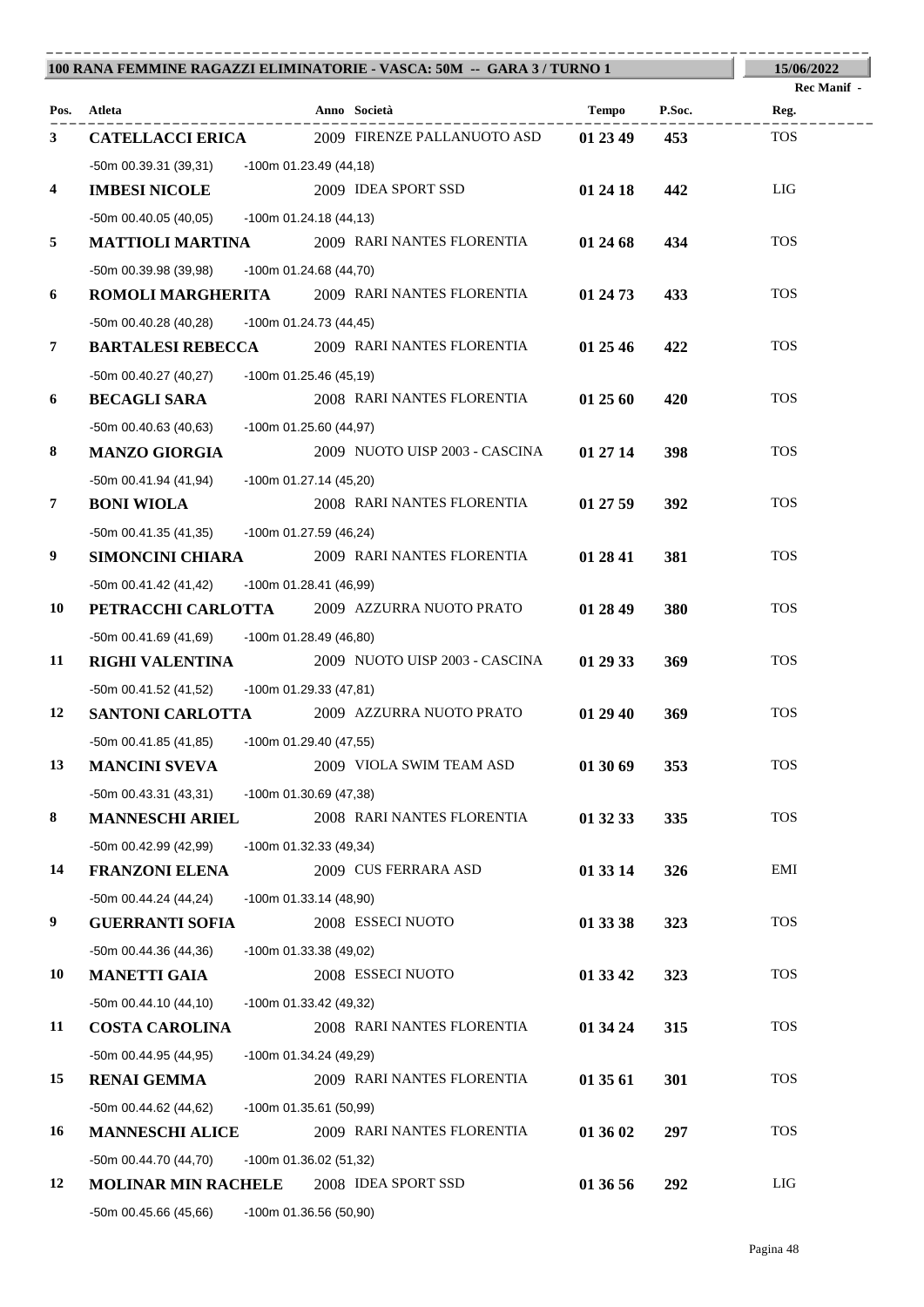| 100 RANA FEMMINE RAGAZZI ELIMINATORIE - VASCA: 50M -- GARA 3 / TURNO 1 | 15/06/2022                                       |                                                                         |                               |        |                     |
|------------------------------------------------------------------------|--------------------------------------------------|-------------------------------------------------------------------------|-------------------------------|--------|---------------------|
|                                                                        | Pos. Atleta                                      | Anno Società                                                            | Tempo P.Soc.                  |        | Rec Manif -<br>Reg. |
| sq                                                                     | <b>BENASSAI GIULIA</b>                           | 2008 NUOTO PN PONTASSIEVE 01 31 96                                      |                               |        | Falsa partenza      |
|                                                                        | -50m 00.42.98 (42,98) -100m 01.31.96 (48,98)     |                                                                         |                               |        |                     |
|                                                                        |                                                  |                                                                         | ----------------------------- |        |                     |
|                                                                        |                                                  | 100 RANA FEMMINE JUNIORES ELIMINATORIE - VASCA: 50M -- GARA 3 / TURNO 1 |                               |        | 15/06/2022          |
|                                                                        | Pos. Atleta<br>____________________              | Anno Società<br>____________________                                    | Tempo                         | P.Soc. | Rec Manif -<br>Reg. |
| $\mathbf{1}$                                                           |                                                  | <b>ONGARO ANGELICA</b> 2006 RARI NANTES FLORENTIA                       | 01 15 24                      | 619    | <b>TOS</b>          |
|                                                                        | $-50m$ 00.35.63 (35,63) $-100m$ 01.15.24 (39,61) |                                                                         |                               |        |                     |
| 1                                                                      |                                                  | <b>PASCAREANU GIULIA</b> 2007 RARI NANTES FLORENTIA                     | 01 19 20                      | 530    | <b>TOS</b>          |
|                                                                        | -50m 00.37.33 (37,33) - 100m 01.19.20 (41,87)    |                                                                         |                               |        |                     |
| 2                                                                      | <b>CATANESE VALERIA</b>                          | 2007 ESSECI NUOTO                                                       | 01 19 31                      | 528    | <b>TOS</b>          |
|                                                                        | -50m 00.37.24 (37,24)                            | $-100m$ 01.19.31 (42,07)                                                |                               |        |                     |
| 2                                                                      | <b>BALBIS EMMA</b>                               | 2006 IDEA SPORT SSD                                                     | 01 19 90                      | 517    | LIG                 |
|                                                                        | -50m 00.37.62 (37,62)                            | -100m 01.19.90 (42,28)                                                  |                               |        |                     |
| 3                                                                      | <b>DEI GIADA</b>                                 | 2006 RARI NANTES FLORENTIA                                              | 01 20 94                      | 497    | <b>TOS</b>          |
|                                                                        | -50m 00.37.65 (37,65)                            | $-100m$ 01.20.94 (43,29)                                                |                               |        |                     |
| 4                                                                      | <b>RICCARDI MATILDE</b>                          | 2006 IDEA SPORT SSD                                                     | 01 22 34                      | 472    | LIG                 |
|                                                                        | -50m 00.38.42 (38,42)                            | $-100m$ 01.22.34 (43,92)                                                |                               |        |                     |
| 3                                                                      | <b>GARUTTI SOFIA</b>                             | 2007 CUS FERRARA ASD                                                    | 01 23 50                      | 453    | EMI                 |
|                                                                        | -50m 00.38.58 (38,58)                            | -100m 01.23.50 (44,92)                                                  |                               |        |                     |
| 5                                                                      | <b>ROSSI MARTINA</b>                             | 2006 NUOTO UISP 2003 - CASCINA                                          | 01 25 02                      | 429    | <b>TOS</b>          |
|                                                                        | -50m 00.39.56 (39.56)                            | -100m 01.25.02 (45,46)                                                  |                               |        |                     |
| 6                                                                      |                                                  | <b>ALARI PUCCI SOFIA</b> 2006 RARI NANTES FLORENTIA                     | 01 25 81                      | 417    | <b>TOS</b>          |
|                                                                        | -50m 00.39.95 (39,95) -100m 01.25.81 (45,86)     |                                                                         |                               |        |                     |
| 4                                                                      | <b>RETTORI MARIA</b>                             | 2007 AQUATICA SSD                                                       | 01 26 11                      | 413    | <b>TOS</b>          |
|                                                                        | $-50m$ 00.40.03 (40,03)                          | $-100m$ 01.26.11 (46,08)                                                |                               |        |                     |
| 7                                                                      | VIGNALI EMMA                                     | 2006 ESSECI NUOTO                                                       | 01 26 29                      | 410    | <b>TOS</b>          |
|                                                                        | -50m 00.40.36 (40,36)                            | -100m 01.26.29 (45,93)                                                  |                               |        |                     |
| 8                                                                      | <b>GIOFFREDI LETIZIA</b>                         | 2006 RARI NANTES FLORENTIA                                              | 01 26 52                      | 407    | <b>TOS</b>          |
|                                                                        | $-50m$ 00.41.57 (41,57)                          | $-100m$ 01.26.52 (44,95)                                                |                               |        |                     |
| 5                                                                      | <b>LUPORINI ELETTRA</b>                          | 2007 RARI NANTES FLORENTIA                                              | 01 26 98                      | 400    | <b>TOS</b>          |
|                                                                        | -50m 00.40.85 (40,85)                            | $-100m$ 01.26.98 (46,13)                                                |                               |        |                     |
| 9                                                                      | PAOLI VALENTINA                                  | 2006 RARI NANTES FLORENTIA                                              | 01 27 47                      | 394    | <b>TOS</b>          |
|                                                                        | -50m 00.41.22 (41,22)                            | -100m 01.27.47 (46,25)                                                  |                               |        |                     |
| 10                                                                     | VITALI FIAMMETTA                                 | 2006 RARI NANTES FLORENTIA                                              | 01 27 81                      | 389    | <b>TOS</b>          |
|                                                                        | -50m 00.41.62 (41,62)                            | -100m 01.27.81 (46,19)                                                  |                               |        |                     |
| 11                                                                     | NENCIONI ANNA                                    | 2006 RARI NANTES FLORENTIA                                              | 01 28 46                      | 381    | <b>TOS</b>          |
|                                                                        | -50m 00.41.28 (41,28)                            | $-100m$ 01.28.46 (47,18)                                                |                               |        |                     |
| 12                                                                     | <b>VERNALEONE BEATRICE</b>                       | 2006 IDEA SPORT SSD                                                     | 01 29 01                      | 373    | LIG                 |
|                                                                        | $-50m 00.41.25(41,25)$                           | -100m 01.29.01 (47,76)                                                  |                               |        |                     |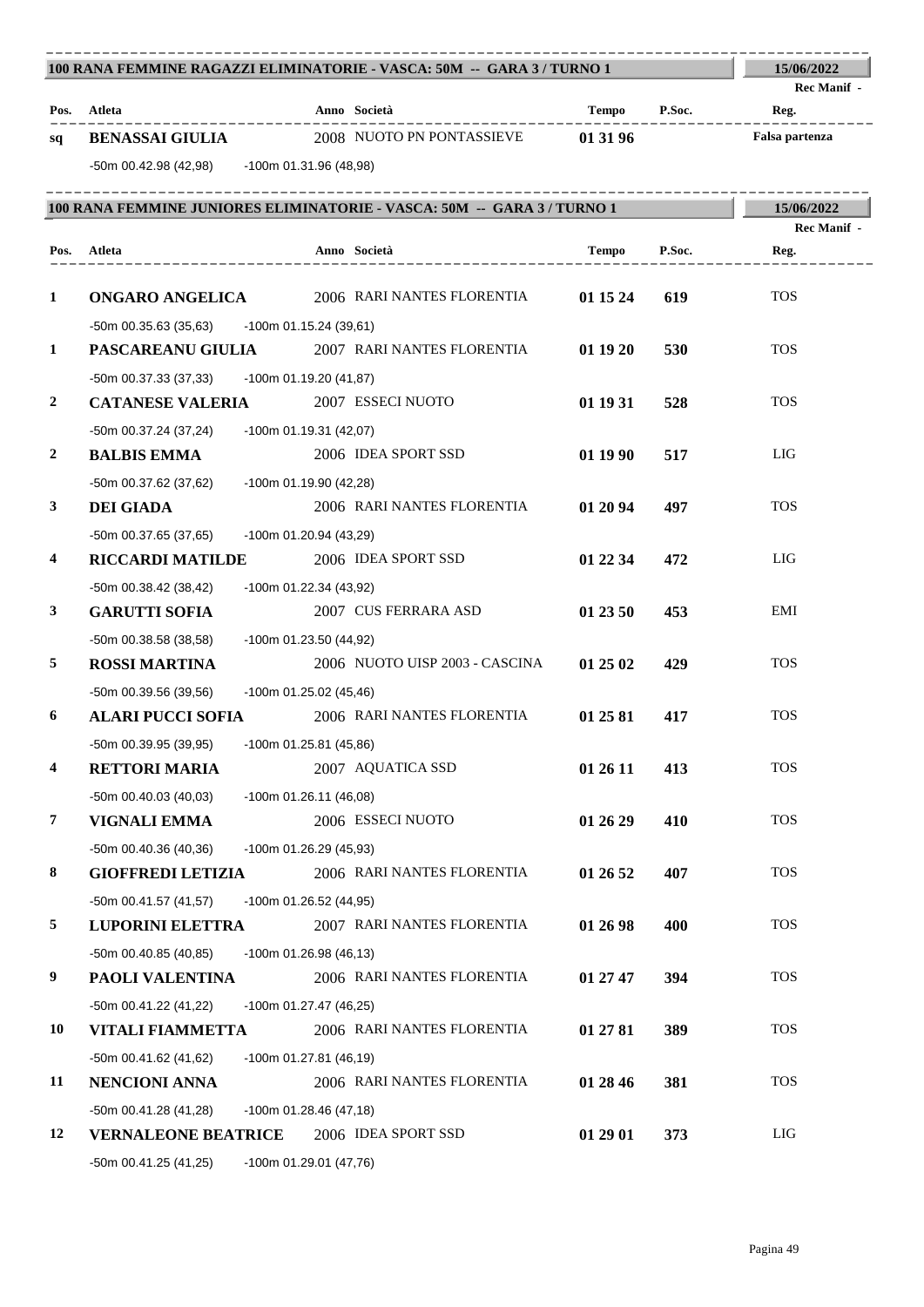| 100 RANA FEMMINE JUNIORES ELIMINATORIE - VASCA: 50M -- GARA 3 / TURNO 1 |                                                    |                                                                        |          |            | 15/06/2022         |
|-------------------------------------------------------------------------|----------------------------------------------------|------------------------------------------------------------------------|----------|------------|--------------------|
|                                                                         |                                                    |                                                                        |          |            | Rec Manif -        |
|                                                                         | Pos. Atleta                                        | Anno Società                                                           | Tempo    | P.Soc.     | Reg.               |
| 6                                                                       | <b>GIANNELLI EMMA</b><br><b>VITTORIA</b>           | 2007 RARI NANTES FLORENTIA                                             | 01 32 75 | <b>330</b> | <b>TOS</b>         |
|                                                                         | -50m 00.43.74 (43,74) -100m 01.32.75 (49,01)       |                                                                        |          |            |                    |
| 7                                                                       | <b>PRONI MARIASOLE</b> 2007 CUS FERRARA ASD        |                                                                        | 01 36 32 | 295        | EMI                |
|                                                                         | -50m 00.44.70 (44,70) -100m 01.36.32 (51,62)       |                                                                        |          |            |                    |
|                                                                         |                                                    | 100 RANA FEMMINE CADETTI ELIMINATORIE - VASCA: 50M -- GARA 3 / TURNO 1 |          |            | 15/06/2022         |
|                                                                         |                                                    |                                                                        |          |            | Rec Manif -        |
|                                                                         | Pos. Atleta                                        | Anno Società                                                           | Tempo    | P.Soc.     | Reg.               |
| $\mathbf{1}$                                                            |                                                    | <b>BIAGIOTTI MATILDE</b> 2005 RARI NANTES FLORENTIA                    | 01 10 27 | 760        | <b>TOS</b>         |
|                                                                         | -50m 00.33.49 (33,49)                              |                                                                        |          |            |                    |
| 2                                                                       | <b>BANI TERESA</b>                                 | -100m 01.10.27 (36,78)<br>2004 RARI NANTES FLORENTIA                   | 01 11 20 | 730        | <b>TOS</b>         |
|                                                                         | -50m 00.33.58 (33,58)                              |                                                                        |          |            |                    |
| 3                                                                       | <b>VENNI ARIANNA</b>                               | -100m 01.11.20 (37,62)<br>2005 RARI NANTES FLORENTIA                   | 01 15 56 | 611        | <b>TOS</b>         |
|                                                                         |                                                    |                                                                        |          |            |                    |
| 4                                                                       | -50m 00.35.54 (35,54)<br><b>TREVIA MARTINA</b>     | $-100m$ 01.15.56 (40,02)<br>2005 IDEA SPORT SSD                        | 01 16 47 | 589        | LIG                |
|                                                                         |                                                    |                                                                        |          |            |                    |
| 5                                                                       | $-50m$ 00.36.12 (36,12)<br><b>MANNESCHI AURORA</b> | -100m 01.16.47 (40,35)<br>2005 RARI NANTES FLORENTIA                   | 01 17 61 | 564        | <b>TOS</b>         |
|                                                                         |                                                    | -100m 01.17.61 (41,24)                                                 |          |            |                    |
| 6                                                                       | $-50m$ 00.36.37 (36,37)<br><b>VITALI GAIA</b>      | 2004 IDEA SPORT SSD                                                    | 01 18 19 | 551        | LIG                |
|                                                                         |                                                    |                                                                        |          |            |                    |
| 7                                                                       | -50m 00.36.23 (36,23)<br><b>FRANCALANCI</b>        | -100m 01.18.19 (41,96)<br>2005 RARI NANTES FLORENTIA                   | 01 20 01 | 514        | <b>TOS</b>         |
|                                                                         | <b>MADDALENA</b>                                   |                                                                        |          |            |                    |
|                                                                         | -50m 00.37.72 (37,72)                              | -100m 01.20.01 (42,29)                                                 |          |            |                    |
| $\bf 8$                                                                 | <b>GULMINI AGNESE</b>                              | 2004 CUS FERRARA ASD                                                   | 01 21 82 | 481        | EMI                |
|                                                                         | $-50m$ 00.37.15 (37,15)                            | $-100m$ 01.21.82 (44,67)                                               |          |            |                    |
| 9                                                                       | <b>VALLE VALENTINA</b>                             | 2005 IDEA SPORT SSD                                                    | 01 22 70 | 466        | LIG                |
|                                                                         | $-50m$ 00.38.12 (38,12)                            | -100m 01.22.70 (44,58)                                                 |          |            |                    |
| 10                                                                      | <b>GALLORI ELISA</b>                               | 2004 RARI NANTES FLORENTIA                                             | 01 23 70 | 449        | <b>TOS</b>         |
|                                                                         | $-50m$ 00.38.04 (38,04)                            | -100m 01.23.70 (45,66)                                                 |          |            |                    |
| 11                                                                      | <b>IANNACCONE SOFIA</b>                            | 2004 NUOTO UISP 2003 - CASCINA                                         | 01 24 74 | 433        | <b>TOS</b>         |
|                                                                         | $-50m$ 00.38.47 (38,47)                            | -100m 01.24.74 (46,27)                                                 |          |            |                    |
| 12                                                                      | <b>CRESCIOLI MARTINA</b>                           | 2005 RARI NANTES FLORENTIA                                             | 01 24 86 | 431        | <b>TOS</b>         |
|                                                                         | $-50m 00.38.41(38,41)$                             | -100m 01.24.86 (46,45)                                                 |          |            |                    |
| 13                                                                      | <b>RAZZI CHIARA</b>                                | 2004 RARI NANTES FLORENTIA                                             | 01 29 92 | 362        | <b>TOS</b>         |
|                                                                         | -50m 00.42.45 (42,45)                              | -100m 01.29.92 (47,47)                                                 |          |            |                    |
| sq                                                                      | <b>DONNINI GIULIA</b>                              | 2005 ESSECI NUOTO                                                      | 01 28 82 |            | Nuotata Irregolare |
|                                                                         | $-50m$ 00.40.67 (40,67)                            | $-100m$ 01.28.82 (48,15)                                               |          |            |                    |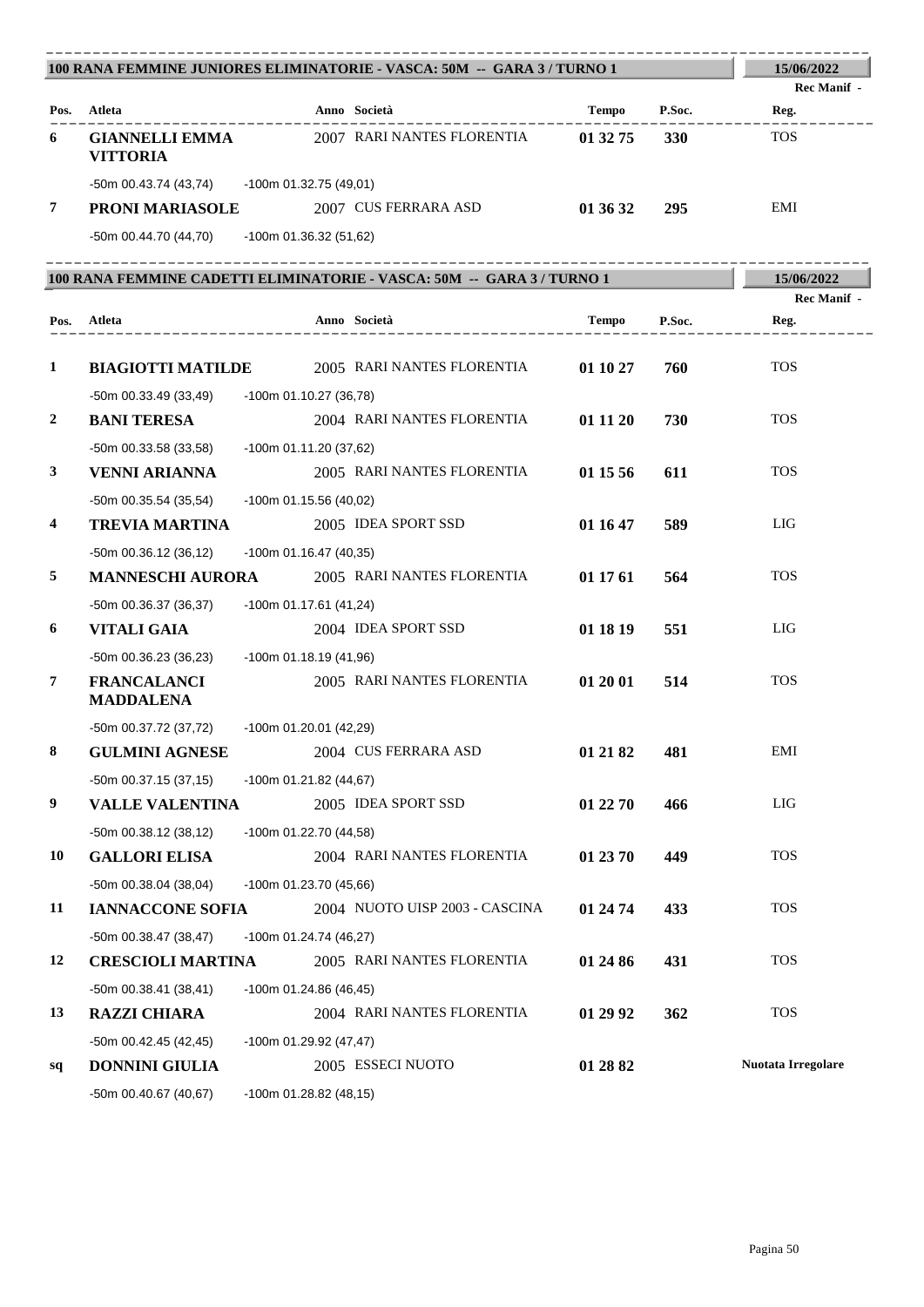|                |                                          |                          | 100 RANA FEMMINE SENIOR ELIMINATORIE - VASCA: 50M -- GARA 3 / TURNO 1 |              |        | 15/06/2022                 |
|----------------|------------------------------------------|--------------------------|-----------------------------------------------------------------------|--------------|--------|----------------------------|
| Pos.           | Atleta<br><u> 2008 - Benedict Benedi</u> |                          | Anno Società                                                          | <b>Tempo</b> | P.Soc. | <b>Rec Manif -</b><br>Reg. |
| 1              | PACE ALESSANDRA                          |                          | 2002 LIVORNO AQUATICS SSD                                             | 01 13 38     | 667    | <b>TOS</b>                 |
|                | -50m 00.34.79 (34,79)                    | -100m 01.13.38 (38,59)   |                                                                       |              |        |                            |
| $\overline{2}$ | <b>TONI CARLOTTA</b>                     |                          | 1995 RARI NANTES FLORENTIA                                            | 01 14 81     | 629    | <b>TOS</b>                 |
|                | -50m 00.35.47 (35,47)                    | -100m 01.14.81 (39,34)   |                                                                       |              |        |                            |
| 3              | <b>NOCERINO ALESSIA</b>                  |                          | 1995 QUATTRO STAR SSD                                                 | 01 16 33     | 593    | LAZ                        |
|                | $-50m$ 00.35.46 (35,46)                  | $-100m$ 01.16.33 (40,87) |                                                                       |              |        |                            |
| 4              | <b>AFFORTUNATI ELISA</b>                 |                          | 2003 ESSECI NUOTO                                                     | 01 17 11     | 575    | <b>TOS</b>                 |
|                | $-50m$ 00.36.03 (36,03)                  | $-100m$ 01.17.11 (41,08) |                                                                       |              |        |                            |
| 5              | <b>CAMPAGNI ASIA</b>                     |                          | 2002 RARI NANTES FLORENTIA                                            | 01 19 41     | 526    | <b>TOS</b>                 |
|                | -50m 00.37.53 (37,53)                    | -100m 01.19.41 (41,88)   |                                                                       |              |        |                            |
| 6              | <b>MINUTELLA NOEMI</b>                   |                          | 1998 LIVORNO AQUATICS SSD                                             | 01 23 43     | 454    | <b>TOS</b>                 |
|                | -50m 00.39.02 (39,02)                    | $-100m$ 01.23.43 (44,41) |                                                                       |              |        |                            |
| $\overline{7}$ | <b>PALO FEDERICA</b>                     |                          | 1994 NUOTO UISP 2003 - CASCINA                                        | 01 24 50     | 437    | <b>TOS</b>                 |
|                | -50m 00.40.09 (40.09)                    | $-100m$ 01.24.50 (44,41) |                                                                       |              |        |                            |
| sq             | <b>IANNUCCI SARA</b>                     |                          | 2003 RARI NANTES FLORENTIA                                            | 01 26 86     |        | <b>Nuotata Irregolare</b>  |
|                | -50m 00.40.67 (40,67)                    | $-100m$ 01.26.86 (46,19) |                                                                       |              |        |                            |
|                |                                          |                          | 100 RANA MASCHI RAGAZZI ELIMINATORIE - VASCA: 50M -- GARA 4 / TURNO 1 |              |        | 15/06/2022                 |
|                |                                          |                          |                                                                       |              |        | Rec Manif -                |
| Pos.           | Atleta<br>________________               | Anno Società             |                                                                       | <b>Tempo</b> | P.Soc. | Reg.                       |
|                |                                          |                          |                                                                       |              |        |                            |

| 1              | <b>FAGGIAN FABIO</b>                               | 2007 RARI NANTES FLORENTIA                      | 01 10 02 | 543 | <b>TOS</b> |
|----------------|----------------------------------------------------|-------------------------------------------------|----------|-----|------------|
|                | -50m 00.32.82 (32,82)                              | -100m 01.10.02 (37,20)                          |          |     |            |
| 1              | <b>SALVADORI DIEGO</b>                             | 2006 RARI NANTES FLORENTIA                      | 01 10 28 | 537 | <b>TOS</b> |
|                | $-100m$ 01.10.28 (66,30)                           |                                                 |          |     |            |
| $\overline{2}$ | <b>ALI NOURELDIN AMRO</b><br><b>MOHAMED GHARIB</b> | 2007 RARI NANTES FLORENTIA                      | 01 10 69 | 527 | <b>TOS</b> |
|                | $-50m$ 00.33.40 (33,40)                            | -100m 01.10.69 (37,29)                          |          |     |            |
| $\overline{2}$ | <b>BERTOLDI SAMUELE</b>                            | 2006 RARI NANTES FLORENTIA                      | 01 10 99 | 521 | <b>TOS</b> |
|                | -50m 00.34.28 (34,28)                              | $-100m$ 01.10.99 (36,71)                        |          |     |            |
| 1              | <b>TOGNACCINI ANDREA</b>                           | 2008 AQUATICA SSD                               | 01 12 00 | 499 | <b>TOS</b> |
|                | $-50m$ 00.33.67 (33,67)                            | -100m 01.12.00 (38,33)                          |          |     |            |
| $\mathbf{3}$   |                                                    | DE LEONARDIS SIMONE 2007 FIRENZE PALLANUOTO ASD | 01 13 41 | 471 | <b>TOS</b> |
|                | -50m 00.35.29 (35,29) -100m 01.13.41 (38,12)       |                                                 |          |     |            |
| $\overline{4}$ | <b>MATTANINI VANNI</b>                             | 2007 ESSECI NUOTO                               | 01 13 70 | 465 | <b>TOS</b> |
|                | -100m 01.13.70 (73,70)                             |                                                 |          |     |            |
| 5              | <b>BORGIOLI LEONARDO</b>                           | 2007 RARI NANTES FLORENTIA                      | 01 13 79 | 464 | <b>TOS</b> |
|                | -50m 00.34.98 (34,98)                              | -100m 01.13.79 (38,81)                          |          |     |            |
| $\mathbf{3}$   | <b>BERNATSKYY MAKS</b>                             | 2006 CUS FERRARA ASD                            | 01 14 37 | 453 | <b>EMI</b> |
|                | $-50m$ 00.33.80 (33,80)                            | -100m 01.14.37 (40,57)                          |          |     |            |
| 4              | <b>MARTELLI LORENZO</b>                            | 2006 ESSECI NUOTO                               | 01 14 60 | 449 | <b>TOS</b> |
|                |                                                    |                                                 |          |     |            |

-100m 01.14.60 (74,60)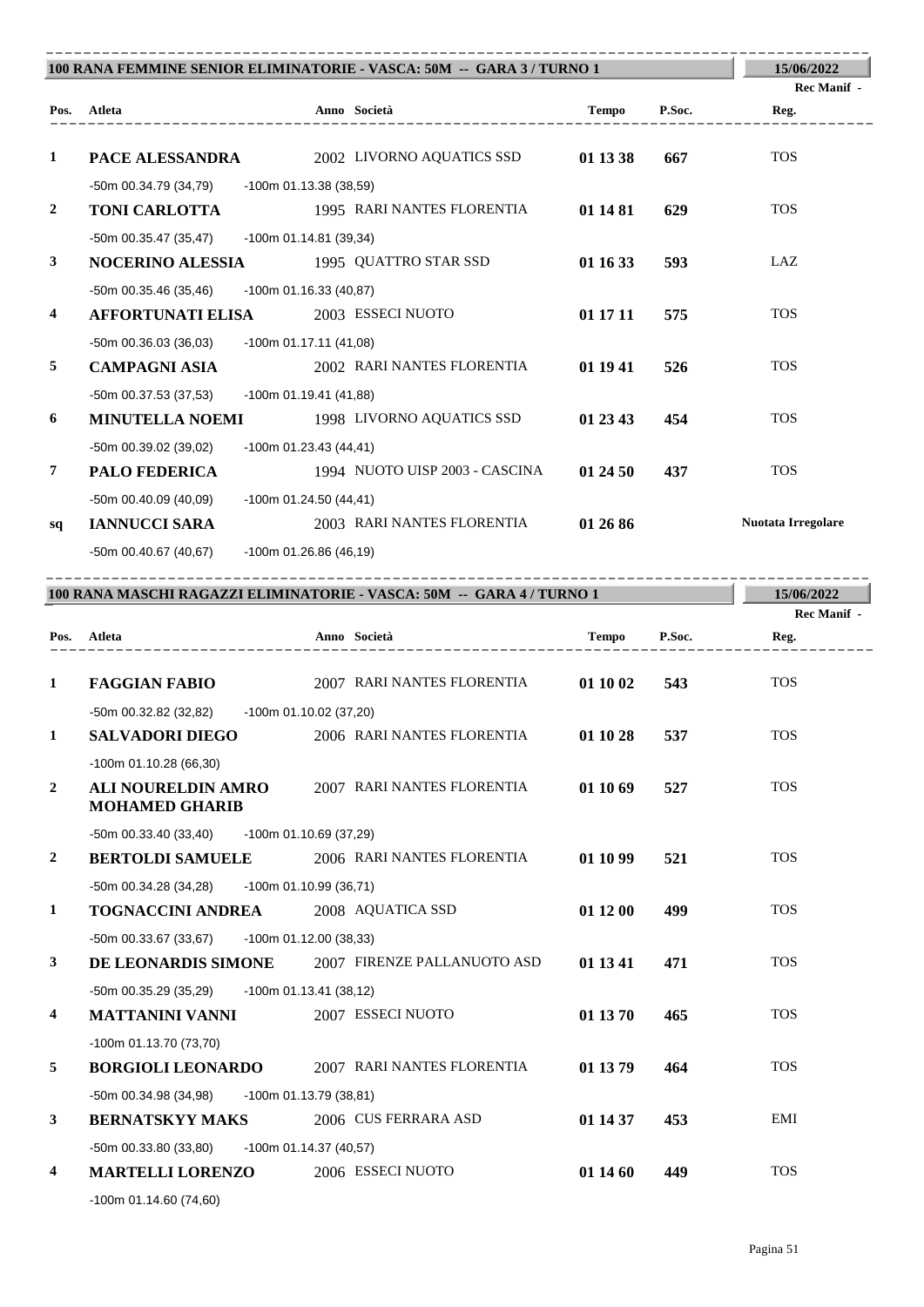|                         |                                                  | 100 RANA MASCHI RAGAZZI ELIMINATORIE - VASCA: 50M -- GARA 4 / TURNO 1 |              |        | 15/06/2022                 |
|-------------------------|--------------------------------------------------|-----------------------------------------------------------------------|--------------|--------|----------------------------|
|                         | Pos. Atleta                                      | Anno Società                                                          | Tempo        | P.Soc. | <b>Rec Manif</b> -<br>Reg. |
| $\overline{2}$          | <b>NAZZARENO</b>                                 | <b>PROCACCINI GIOVANNI</b> 2008 FUTURA CLUB PRATO SSD                 | $011467$ 447 |        | <b>TOS</b>                 |
|                         | -50m 00.34.77 (34,77) -100m 01.14.67 (39,90)     |                                                                       |              |        |                            |
| 5                       | <b>SEGURINI MICHELE</b>                          | 2006 CUS FERRARA ASD                                                  | 01 14 78     | 445    | EMI                        |
|                         | -50m 00.34.84 (34,84)                            | -100m 01.14.78 (39,94)                                                |              |        |                            |
| 3                       | <b>BIAGIOTTI LAPO</b>                            | 2008 RARI NANTES FLORENTIA                                            | 01 15 21     | 438    | <b>TOS</b>                 |
|                         | -50m 00.35.66 (35,66)                            | -100m 01.15.21 (39,55)                                                |              |        |                            |
| $\overline{\mathbf{4}}$ | <b>CRAIUT DAVID</b>                              | 2008 RARI NANTES FLORENTIA                                            | 01 15 36     | 435    | <b>TOS</b>                 |
|                         | -50m 00.35.64 (35,64)                            | -100m 01.15.36 (39,72)                                                |              |        |                            |
| 5                       | <b>CORRIERI GREGORIO</b>                         | 2008 FIRENZE PALLANUOTO ASD                                           | 01 15 43     | 434    | <b>TOS</b>                 |
|                         | -50m 00.35.20 (35,20)                            | -100m 01.15.43 (40,23)                                                |              |        |                            |
| 6                       | <b>SERRAI CRISTIAN</b>                           | 2006 RARI NANTES FLORENTIA                                            | 01 15 86     | 427    | <b>TOS</b>                 |
|                         | -50m 00.34.79 (34,79) -100m 01.15.86 (41,07)     |                                                                       |              |        |                            |
| $\overline{7}$          | <b>CRICCHI TOMMASO</b>                           | 2006 RARI NANTES FLORENTIA                                            | 01 16 21     | 421    | <b>TOS</b>                 |
|                         | -50m 35.90.00 (2190,00) -100m 01.16.21 (-2113,79 |                                                                       |              |        |                            |
| 8                       | <b>BERSANETTI THOMAS</b> 2006 CUS FERRARA ASD    |                                                                       | 01 16 26     | 420    | EMI                        |
|                         | -50m 00.34.93 (34,93) -100m 01.16.26 (41,33)     |                                                                       |              |        |                            |
| 6                       | <b>ADDESSO FRANCESCO</b>                         | 2008 CUS FERRARA ASD                                                  | 01 17 59     | 399    | EMI                        |
|                         | -50m 00.36.04 (36,04) -100m 01.17.59 (41,55)     |                                                                       |              |        |                            |
| 6                       | <b>D'ATTILIO FILIPPO</b>                         | 2007 AZZURRA NUOTO PRATO                                              | 01 17 83     | 395    | <b>TOS</b>                 |
|                         | -50m 00.35.91 (35,91)                            | -100m 01.17.83 (41,92)                                                |              |        |                            |
| 7                       | <b>FRATONI NERI</b>                              | 2008 RARI NANTES FLORENTIA                                            | 01 19 03     | 377    | <b>TOS</b>                 |
|                         | -50m 00.37.79 (37,79)                            | -100m 01.19.03 (41,24)                                                |              |        |                            |
| $\overline{7}$          | <b>TEOLI MICHELE</b>                             | 2007 NUOTO UISP 2003 - CASCINA                                        | 01 19 18     | 375    | <b>TOS</b>                 |
|                         | -50m 00.37.19 (37,19)                            | -100m 01.19.18 (41,99)                                                |              |        |                            |
| 8                       | <b>RICCHI TOMMASO</b>                            | 2008 RARI NANTES FLORENTIA                                            | 01 19 52     | 370    | <b>TOS</b>                 |
|                         | $-50m 00.37.11(37,11)$                           | -100m 01.19.52 (42,41)                                                |              |        |                            |
| 8                       | <b>CARDINELLI ERIC</b>                           | 2007 CUS FERRARA ASD                                                  | 01 19 65     | 369    | EMI                        |
|                         | -50m 00.38.20 (38,20)                            | $-100m$ 01.19.65 (41,45)                                              |              |        |                            |
| 9                       | <b>ARCIONI GABRIELE</b>                          | 2007 NUOTO PN PONTASSIEVE                                             | 01 19 90     | 365    | <b>TOS</b>                 |
|                         | -50m 00.36.63 (36,63)                            | -100m 01.19.90 (43,27)                                                |              |        |                            |
| 10                      | <b>BIANCHI TOMMASO</b>                           | 2007 ESSECI NUOTO                                                     | 01 20 43     | 358    | <b>TOS</b>                 |
|                         | -50m 00.37.26 (37,26)                            | $-100m$ 01.20.43 (43,17)                                              |              |        |                            |
| 10                      | <b>CINO LEONARDO</b>                             | 2007 RARI NANTES FLORENTIA                                            | 01 20 43     | 358    | <b>TOS</b>                 |
|                         | -50m 00.37.70 (37,70)                            | $-100m$ 01.20.43 (42,73)                                              |              |        |                            |
| 9                       | <b>LUSINI FILIPPO</b>                            | 2006 RARI NANTES FLORENTIA                                            | 01 20 52     | 357    | <b>TOS</b>                 |
|                         | -50m 00.37.91 (37,91)                            | $-100m$ 01.20.52 (42,61)                                              |              |        |                            |
| 12                      | DIENE LIBASSE LUCA LAYE 2007 CUS FERRARA ASD     |                                                                       | 01 21 01     | 350    | EMI                        |
|                         | $-50m$ 00.38.19 (38,19)                          | -100m 01.21.01 (42,82)                                                |              |        |                            |
| 13                      | <b>MARIOTTI GIANMARIA</b>                        | 2007 ESSECI NUOTO                                                     | 01 21 02     | 350    | <b>TOS</b>                 |
|                         | $-50m$ 00.38.10 (38,10)                          | -100m 01.21.02 (42,92)                                                |              |        |                            |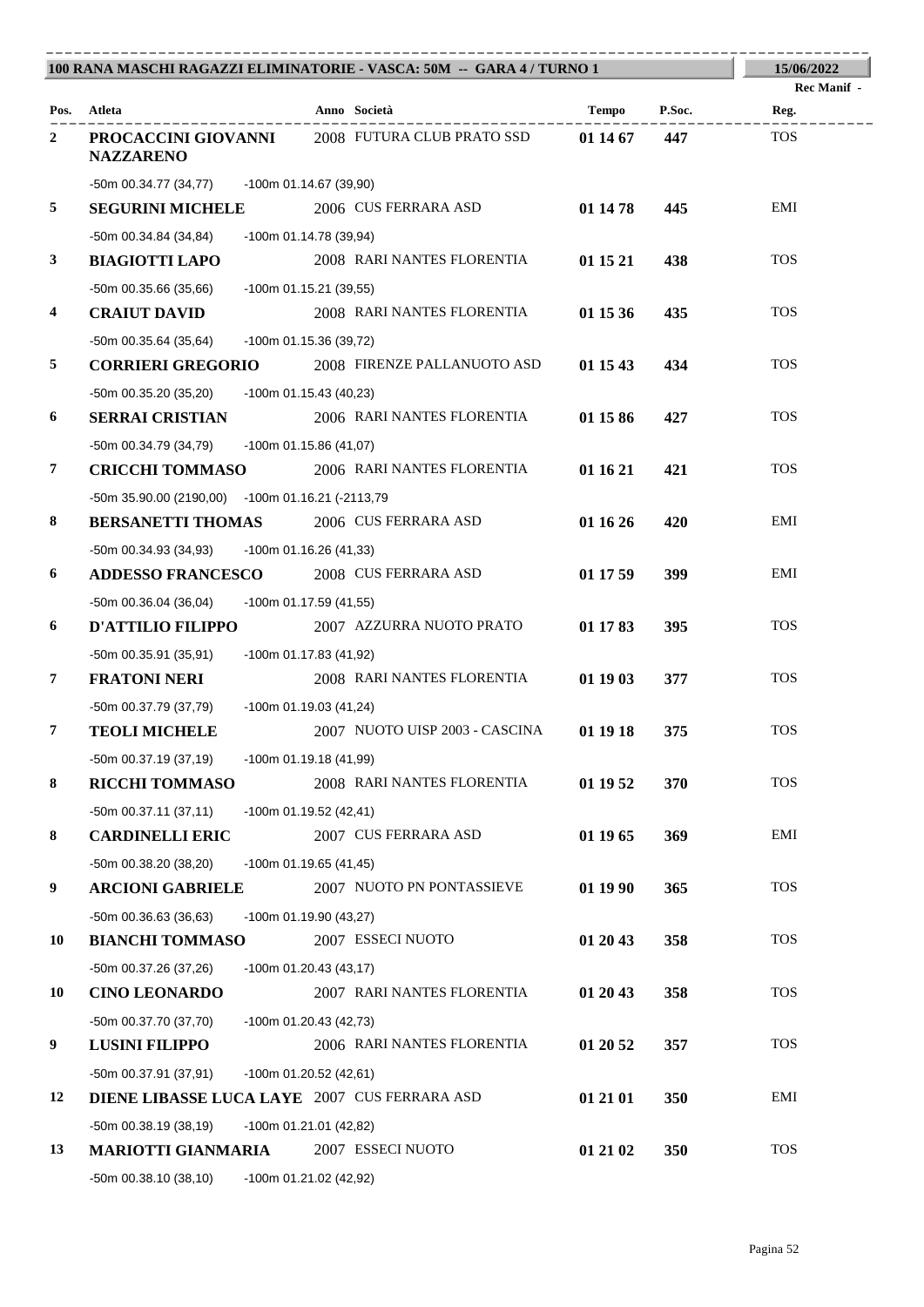| 100 RANA MASCHI RAGAZZI ELIMINATORIE - VASCA: 50M -- GARA 4 / TURNO 1 | 15/06/2022                                   |                                                                        |              |            |                     |
|-----------------------------------------------------------------------|----------------------------------------------|------------------------------------------------------------------------|--------------|------------|---------------------|
|                                                                       | Pos. Atleta                                  | Anno Società                                                           | Tempo        | P.Soc.     | Rec Manif -<br>Reg. |
| 9                                                                     | <b>BENETTI VALENTINO</b>                     | 2008 CUS FERRARA ASD                                                   | 01 21 35     | 346        | EMI                 |
|                                                                       | -50m 00.37.88 (37,88) -100m 01.21.35 (43,47) |                                                                        |              |            |                     |
| 10                                                                    | <b>CIARDI ANDREA</b>                         | 2006 FUTURA CLUB PRATO SSD                                             | 01 21 56     | 343        | <b>TOS</b>          |
|                                                                       | -50m 00.37.83 (37,83)                        | -100m 01.21.56 (43,73)                                                 |              |            |                     |
| 10                                                                    |                                              | <b>COLOMBANI LORENZO</b> 2008 NUOTO UISP 2003 - CASCINA                | 01 21 78     | <b>340</b> | <b>TOS</b>          |
|                                                                       | -50m 00.38.29 (38,29)                        | -100m 01.21.78 (43,49)                                                 |              |            |                     |
| 14                                                                    | <b>CIARDI STEFANO</b>                        | 2007 FUTURA CLUB PRATO SSD                                             | 01 22 19     | 335        | <b>TOS</b>          |
|                                                                       | -50m 00.38.46 (38,46)                        | -100m 01.22.19 (43,73)                                                 |              |            |                     |
| 11                                                                    | <b>GRAZIOLI TOMMASO</b>                      | 2008 VIOLA SWIM TEAM ASD                                               | 01 22 28     | 334        | <b>TOS</b>          |
|                                                                       | -50m 00.37.78 (37,78)                        | -100m 01.22.28 (44,50)                                                 |              |            |                     |
| 12                                                                    | <b>D'APOTE ANDREA</b>                        | 2008 RARI NANTES FLORENTIA                                             | 01 22 67     | <b>330</b> | <b>TOS</b>          |
|                                                                       | -50m 00.39.09 (39,09)                        | -100m 01.22.67 (43,58)                                                 |              |            |                     |
| 13                                                                    | STOPPIONI KRISTIAN                           | 2008 ESSECI NUOTO                                                      | 01 23 43     | 321        | <b>TOS</b>          |
|                                                                       | -50m 00.39.58 (39,58)                        | -100m 01.23.43 (43,85)                                                 |              |            |                     |
| 15                                                                    | <b>VALLEGGI MARCO</b>                        | 2007 RARI NANTES FLORENTIA                                             | 01 25 59     | 297        | <b>TOS</b>          |
|                                                                       | $-50m$ 00.40.00 (40,00)                      | -100m 01.25.59 (45,59)                                                 |              |            |                     |
| 14                                                                    | <b>CARMAGNINI NICCOLO'</b> 2008 ESSECI NUOTO |                                                                        | 01 25 68     | 296        | <b>TOS</b>          |
|                                                                       | -50m 00.40.44 (40,44) -100m 01.25.68 (45,24) |                                                                        |              |            |                     |
| 16                                                                    | <b>BREVIGLIERI DAVIDE</b>                    | 2007 CUS FERRARA ASD                                                   | 01 27 13     | 281        | EMI                 |
|                                                                       | -50m 00.41.04 (41,04)                        | -100m 01.27.13 (46,09)                                                 |              |            |                     |
| 15                                                                    | <b>DINI DIEGO</b>                            | 2008 RARI NANTES FLORENTIA                                             | 01 38 21     | 196        | <b>TOS</b>          |
|                                                                       | -50m 00.45.67 (45,67) -100m 01.38.21 (52,54) |                                                                        |              |            |                     |
|                                                                       |                                              | 100 RANA MASCHI JUNIORES ELIMINATORIE - VASCA: 50M -- GARA 4 / TURNO 1 |              |            | 15/06/2022          |
|                                                                       |                                              |                                                                        |              |            | Rec Manif -         |
| Pos.                                                                  | Atleta                                       | Anno Società                                                           | <b>Tempo</b> | P.Soc.     | Reg.                |
| $\mathbf{1}$                                                          | <b>BUGLI JACOPO</b>                          | 2004 RARI NANTES FLORENTIA                                             | 01 05 19     | 673        | <b>TOS</b>          |
|                                                                       | $-50m$ 00.30.23 (30,23)                      | -100m 01.05.19 (34,96)                                                 |              |            |                     |
| 1                                                                     | <b>ZOPPI ANDREA</b>                          | 2005 RARI NANTES FLORENTIA                                             | 01 10 13     | 540        | <b>TOS</b>          |
|                                                                       | -50m 00.33.30 (33,30)                        | -100m 01.10.13 (36,83)                                                 |              |            |                     |
| 2                                                                     | PEZZANO FEDERICO                             | 2004 VIOLA SWIM TEAM ASD                                               | 01 10 34     | 535        | <b>TOS</b>          |
|                                                                       | -50m 00.32.90 (32,90)                        | $-100m$ 01.10.34 (37,44)                                               |              |            |                     |
| 3                                                                     | <b>LUCCHESI TOMMASO</b>                      | 2004 AZZURRA NUOTO PRATO                                               | 01 10 36     | 535        | <b>TOS</b>          |
|                                                                       | $-50m$ 00.32.21 (32,21)                      | -100m 01.10.36 (38,15)                                                 |              |            |                     |
| 2                                                                     | PEZZATINI TOMMASO                            | 2005 RARI NANTES FLORENTIA                                             | 01 10 68     | 528        | <b>TOS</b>          |
|                                                                       | $-50m$ 00.32.81 (32,81)                      | -100m 01.10.68 (37,87)                                                 |              |            |                     |
| 3                                                                     | PANDOLFI EMANUELE                            | 2005 IDEA SPORT SSD                                                    | 01 11 22     | 516        | LIG                 |
|                                                                       | -50m 00.31.77 (31,77)                        | -100m 01.11.22 (39,45)                                                 |              |            |                     |
| 4                                                                     | <b>CARBONARI FURIO</b>                       | 2004 ESSECI NUOTO                                                      | 01 12 48     | 489        | <b>TOS</b>          |
|                                                                       | $-50m$ 00.33.68 (33,68)                      | -100m 01.12.48 (38,80)                                                 |              |            |                     |
| 4                                                                     | <b>TINTI LAPO</b>                            | 2005 ESSECI NUOTO                                                      | 01 13 98     | 460        | <b>TOS</b>          |
|                                                                       | $-50m$ 00.34.10 (34,10)                      | -100m 01.13.98 (39,88)                                                 |              |            |                     |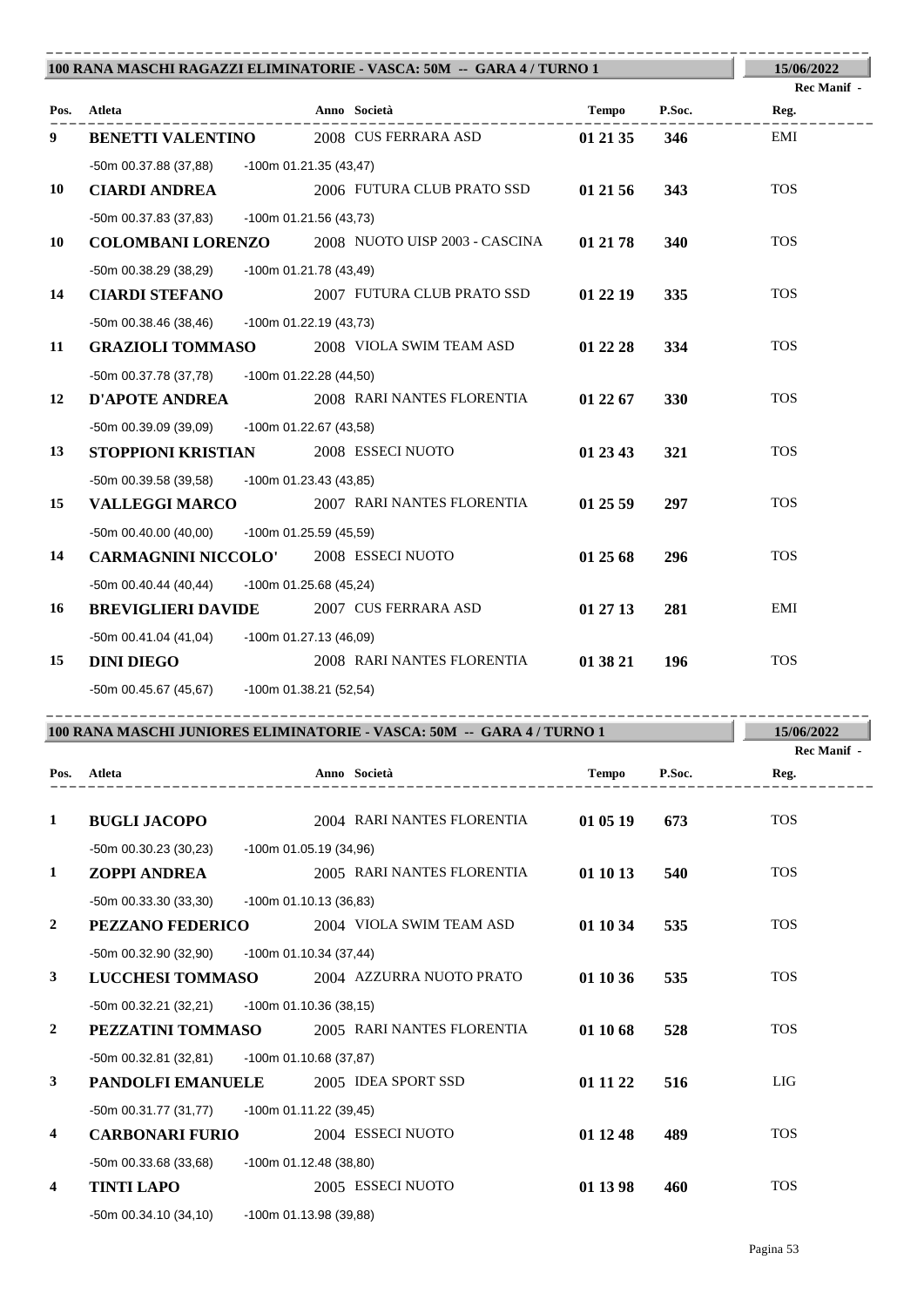| 100 RANA MASCHI JUNIORES ELIMINATORIE - VASCA: 50M -- GARA 4 / TURNO 1 | 15/06/2022<br><b>Rec Manif</b> -                    |                                |                 |            |
|------------------------------------------------------------------------|-----------------------------------------------------|--------------------------------|-----------------|------------|
| Pos.                                                                   | Atleta                                              | Anno Società                   | Tempo<br>P.Soc. | Reg.       |
| 5                                                                      | <b>RRAPAJ ARLIN</b>                                 | 2004 RARI NANTES FLORENTIA     | 01 14 36<br>453 | <b>TOS</b> |
|                                                                        | -50m 00.33.39 (33,39)                               | $-100m$ 01.14.36 (40.97)       |                 |            |
| 5                                                                      | <b>MEGLI MARCO</b>                                  | 2005 RARI NANTES FLORENTIA     | 01 16 00<br>424 | <b>TOS</b> |
|                                                                        | $-50m$ 00.35.12 (35,12)                             | $-100$ m 01.16.00 (40,88)      |                 |            |
| 6                                                                      | <b>D'ALLESTRO LUIGI</b>                             | 2004 NUOTO UISP 2003 - CASCINA | 01 16 55<br>415 | <b>TOS</b> |
|                                                                        | $-50m$ 00.36.60 (36,60)                             | $-100$ m 01.16.55 (39,95)      |                 |            |
| 6                                                                      | <b>CALDANI GUIDO ALBERTO</b>                        | 2005 ESSECI NUOTO              | 01 17 05<br>407 | <b>TOS</b> |
|                                                                        | $F0 \sim 0000004 (0004)$ $A00 \sim 04.4700 (14.04)$ |                                |                 |            |

-50m 00.35.81 (35,81) -100m 01.17.05 (41,24)

| 100 RANA MASCHI CADETTI ELIMINATORIE - VASCA: 50M -- GARA 4/ TURNO 1 |                                                    |                        |                            |              | 15/06/2022 |                     |
|----------------------------------------------------------------------|----------------------------------------------------|------------------------|----------------------------|--------------|------------|---------------------|
|                                                                      | Pos. Atleta                                        |                        | Anno Società               | <b>Tempo</b> | P.Soc.     | Rec Manif -<br>Reg. |
| 1                                                                    | <b>GALLO FRANCESCO</b>                             |                        | 2003 ESSECI NUOTO          | 01 08 54     | 579        | <b>TOS</b>          |
| $\overline{2}$                                                       | $-100m$ 01.08.54 (68,54)<br><b>FORMIGLI MIRKO</b>  |                        | 2003 RARI NANTES FLORENTIA | 01 09 77     | 549        | <b>TOS</b>          |
|                                                                      |                                                    |                        |                            |              |            |                     |
| 3                                                                    | -50m 00.32.46 (32,46)<br><b>FRANGIONI FEDERICO</b> | -100m 01.09.77 (37,31) | 2003 ESSECI NUOTO          | 01 10 22     | 538        | <b>TOS</b>          |
| 4                                                                    | -50m 00.32.74 (32,74)<br><b>GENSINI GIANLUCA</b>   | -100m 01.10.22 (37,48) | 2003 ESSECI NUOTO          | 01 10 29     | 536        | <b>TOS</b>          |
|                                                                      | $-100m$ 01.10.29 (70,29)                           |                        |                            |              |            |                     |
| 5                                                                    | <b>VANNELLI GIULIO</b>                             |                        | 2002 AZZURRA NUOTO PRATO   | 01 10 36     | 535        | <b>TOS</b>          |
|                                                                      | -50m 00.33.70 (33,70)                              | -100m 01.10.36 (36,66) |                            |              |            |                     |
| 6                                                                    | <b>AIAZZI ANDREA</b>                               |                        | 2003 RARI NANTES FLORENTIA | 01 11 39     | 512        | <b>TOS</b>          |
|                                                                      | $-50m$ 00.33.80 (33,80)                            | -100m 01.11.39 (37,59) |                            |              |            |                     |
| 7                                                                    | <b>NICOTRA MARIO</b>                               |                        | 2002 RARI NANTES FLORENTIA | 01 11 54     | 509        | <b>TOS</b>          |
|                                                                      | $-50m$ 00.32.61 (32,61)                            | -100m 01.11.54 (38,93) |                            |              |            |                     |
| 8                                                                    | <b>VONAESCH RICCARDO</b>                           |                        | 2003 RARI NANTES FLORENTIA | 01 13 29     | 473        | <b>TOS</b>          |
|                                                                      | $-50m$ 00.34.02 (34,02)                            | -100m 01.13.29 (39,27) |                            |              |            |                     |
| 9                                                                    | <b>MATTANINI NERI</b>                              |                        | 2002 ESSECI NUOTO          | 01 13 30     | 473        | <b>TOS</b>          |
|                                                                      | $-100m$ 01.13.30 (73,30)                           |                        |                            |              |            |                     |
| 10                                                                   | <b>ROSSI TOMMASO</b>                               |                        | 2002 LIVORNO AQUATICS SSD  | 01 15 76     | 428        | <b>TOS</b>          |
|                                                                      | -50m 00.34.72 (34,72)                              | -100m 01.15.76 (41,04) |                            |              |            |                     |
| sq                                                                   | <b>BONDI FILIPPO</b>                               |                        | 2002 LIVORNO AQUATICS SSD  | 01 08 40     |            | Nuotata Irregolare  |
|                                                                      | -50m 00.31.70 (31,70)                              | -100m 01.08.40 (36,70) |                            |              |            |                     |

| 100 RANA MASCHI SENIOR ELIMINATORIE - VASCA: 50M -- GARA 4 / TURNO 1 |                          |      |                            |              |        | 15/06/2022<br>Rec Manif - |
|----------------------------------------------------------------------|--------------------------|------|----------------------------|--------------|--------|---------------------------|
| Pos.                                                                 | Atleta                   |      | Anno Società               | <b>Tempo</b> | P.Soc. | Reg.                      |
| 1                                                                    | <b>BUGLI COSIMO</b>      |      | 2001 RARI NANTES FLORENTIA | 01 03 80     | 718    | <b>TOS</b>                |
|                                                                      | $-100m$ 01.03.80 (63,80) |      |                            |              |        |                           |
| 2                                                                    | <b>CHIOSTRI RUBEN</b>    | 2001 | RARI NANTES FLORENTIA      | 01 06 18     | 643    | <b>TOS</b>                |
|                                                                      | $-100m$ 01.06.18 (66,18) |      |                            |              |        |                           |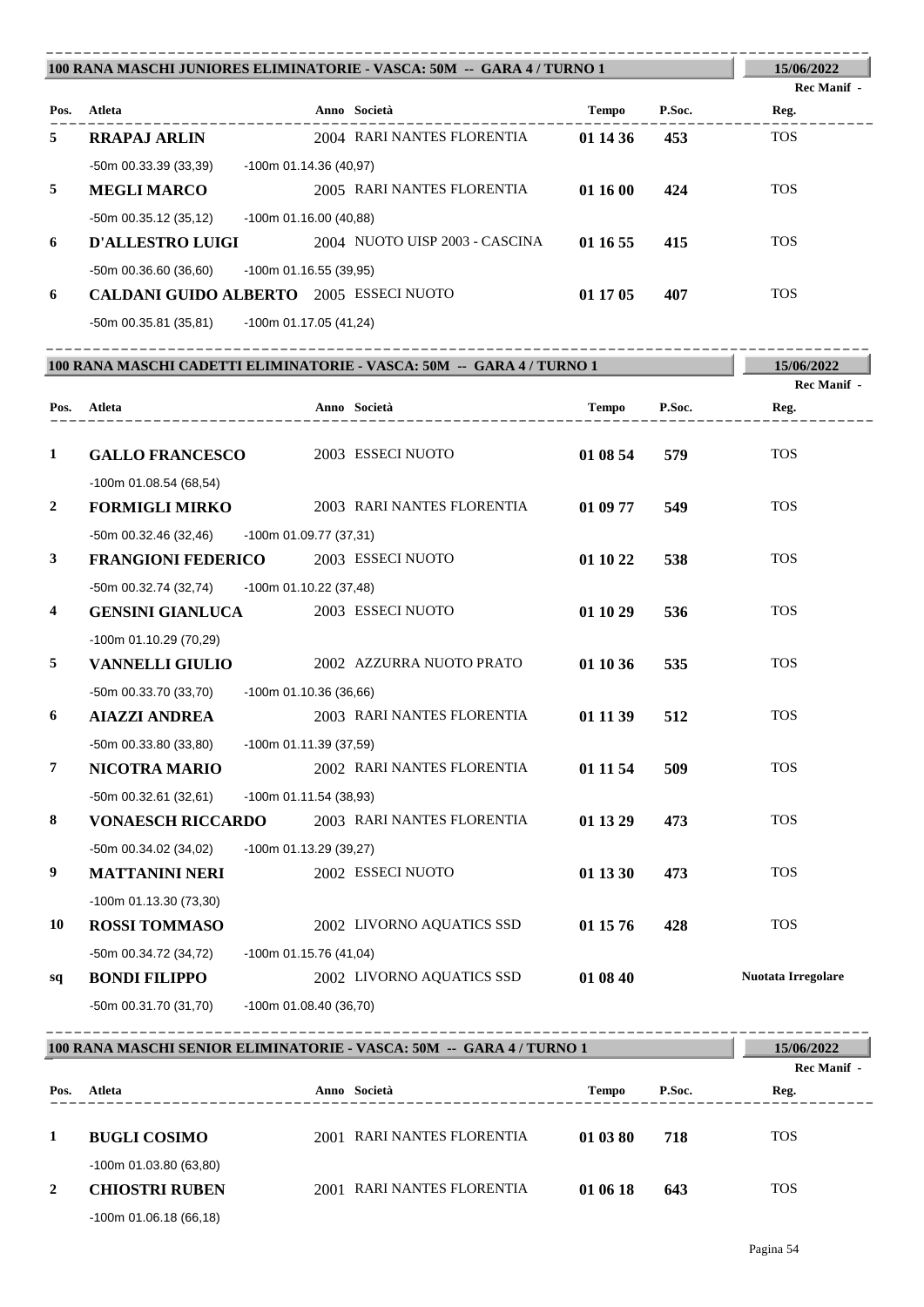| 100 RANA MASCHI SENIOR ELIMINATORIE - VASCA: 50M -- GARA 4 / TURNO 1 | 15/06/2022         |                   |              |        |             |
|----------------------------------------------------------------------|--------------------|-------------------|--------------|--------|-------------|
|                                                                      |                    |                   |              |        | Rec Manif - |
| Pos.                                                                 | Atleta             | Anno Società      | <b>Tempo</b> | P.Soc. | Reg.        |
|                                                                      | <b>SPINA BRIAN</b> | 1998 ESSECI NUOTO | 01 06 65     | 629    | <b>TOS</b>  |

-50m 00.30.58 (30,58) -100m 01.06.65 (36,07)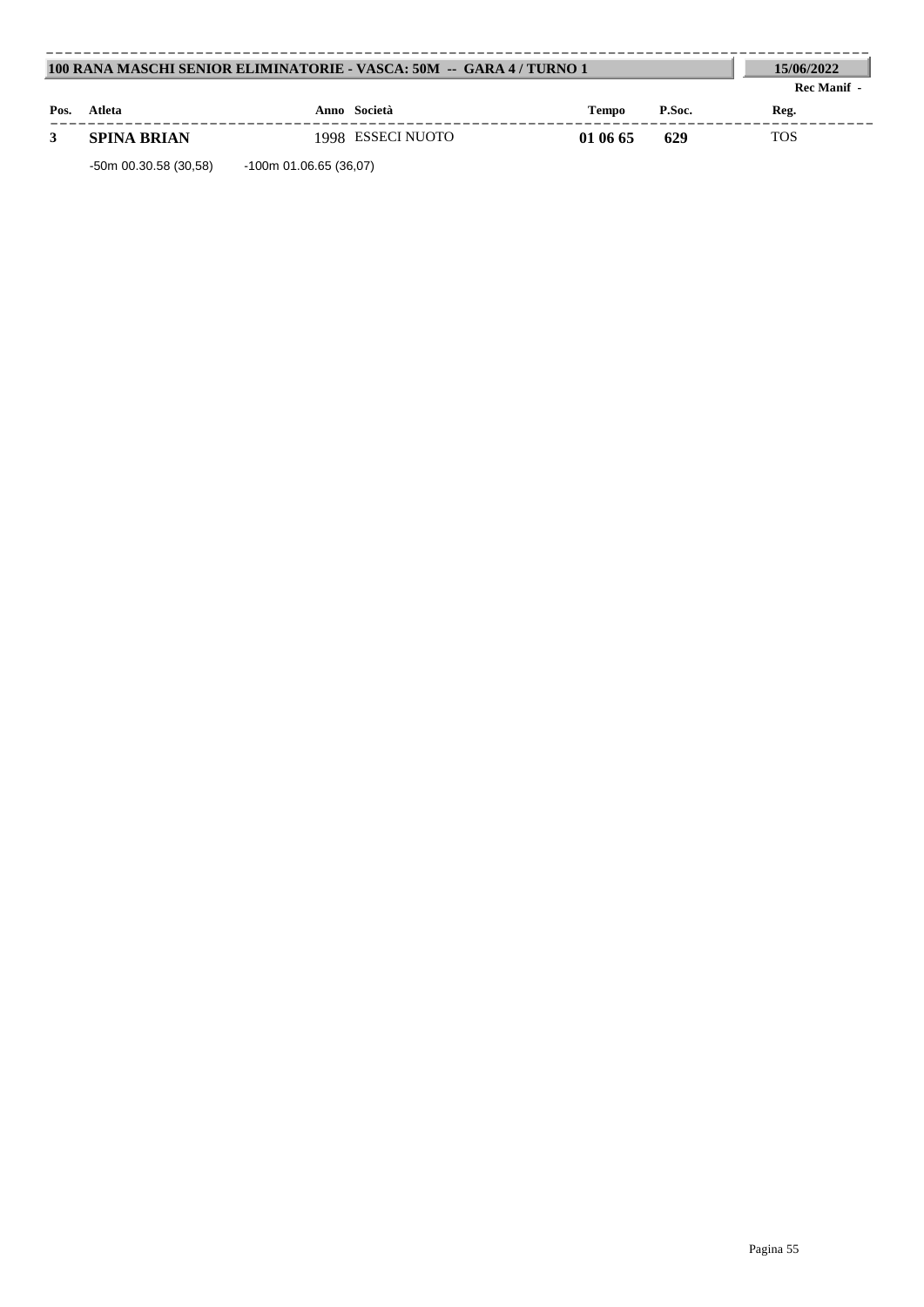| 50 FARFALLA FEMMINE ES. - A FINALI - VASCA: 50M -- GARA 25 / TURNO 2 | 15/06/2022                  |                                |          |                         |                    |
|----------------------------------------------------------------------|-----------------------------|--------------------------------|----------|-------------------------|--------------------|
|                                                                      |                             |                                |          |                         | <b>Rec Manif</b> - |
| Pos.                                                                 | Atleta                      |                                | Tempo    | P.Soc.                  | Reg.               |
| 1                                                                    | <b>IANNOLO ELENA</b>        | 2010 FIRENZE PALLANUOTO ASD    | 00 31 88 | 9                       | <b>TOS</b>         |
| $\overline{2}$                                                       | ONGARO AURORA               | 2010 RARI NANTES FLORENTIA     | 00 31 99 | $\overline{7}$          | <b>TOS</b>         |
| $\mathbf{3}$                                                         | <b>BEVILACQUA MATILDE</b>   | 2010 NUOTO UISP 2003 - CASCINA | 00 32 52 | 6                       | <b>TOS</b>         |
| 4                                                                    | <b>GALEOTTI EMMA</b>        | 2010 ESSECI NUOTO              | 00 32 75 | 5                       | <b>TOS</b>         |
| 1                                                                    | <b>MASI MARTINA</b>         | 2011 RARI NANTES FLORENTIA     | 00 32 79 | $\boldsymbol{9}$        | <b>TOS</b>         |
| 5                                                                    | <b>GIANNELLI CAMILLA</b>    | 2010 RARI NANTES FLORENTIA     | 003296   | $\overline{\mathbf{4}}$ | <b>TOS</b>         |
| 6                                                                    | <b>NANNINI SOFIA</b>        | 2010 BIBBIENA NUOTO            | 00 34 17 | $\mathbf{3}$            | <b>TOS</b>         |
| $\overline{2}$                                                       | <b>RUSSANO MARIA TERESA</b> | 2011 ESSECI NUOTO              | 00 34 29 | $\overline{7}$          | <b>TOS</b>         |
| 7                                                                    | <b>FERRATI CHIARA</b>       | 2010 FIRENZE PALLANUOTO ASD    | 00 35 37 | $\mathbf{2}$            | <b>TOS</b>         |
| 8                                                                    | PELLEGRINI ELISA            | 2010 QUATTRO STAR SSD          | 00 36 44 | $\mathbf{1}$            | LAZ                |
| $\mathbf{3}$                                                         | <b>MATTIOLI MADDALENA</b>   | 2011 RARI NANTES FLORENTIA     | 00 36 89 | 6                       | <b>TOS</b>         |
| 4                                                                    | <b>GARASSINO GIORGIA</b>    | 2011 IDEA SPORT SSD            | 00 39 19 | 5                       | <b>LIG</b>         |
| 5                                                                    | <b>CAMPOSTRINI AGATA</b>    | 2011 ESSECI NUOTO              | 00 40 09 | $\overline{\mathbf{4}}$ | <b>TOS</b>         |
| 6                                                                    | <b>GERVASONI GIULIA</b>     | 2011 IDEA SPORT SSD            | 004239   | 3                       | LIG                |
| 7                                                                    | <b>GRIFONI ELISA</b>        | 2011 RARI NANTES FLORENTIA     | 004249   | $\overline{2}$          | <b>TOS</b>         |

---------------------------------------------------------------------------------------- **Atleta Anno Società Tempo P.Soc. 50 FARFALLA MASCHI ES. - A FINALI - VASCA: 50M -- GARA 26 / TURNO 2 Pos. 15/06/2022 Reg.** ---------------------------------------------------------------------------------------- **Rec Manif - 1 CAPPELLINI NICCOLO'** 2009 ESSECI NUOTO **00 30 28 9** TOS **1 ONGARO DAVIDE** 2010 RARI NANTES FLORENTIA **00 31 04 9** TOS **2 PESTELLI NICCOLO'** 2009 RARI NANTES FLORENTIA **00 31 98 7** TOS **3 MIGLIORI PIETRO** 2009 RARI NANTES FLORENTIA **00 33 25 6** TOS **2 MORENO MATTEO** 2010 IDEA SPORT SSD **00 34 18 7** LIG **3 BUSI LORENZO LONG** 2010 B)SIDE SRL SD **00 34 62 6** TOS **4** BULAON RUSSELL AIMONE 2010 RARI NANTES FLORENTIA **00 35 11** 5 TOS **JOCSON 4 GIANNOZZI NERI** 2009 RARI NANTES FLORENTIA **00 35 44 5** TOS **5 LUPORINI ETTORE** 2009 RARI NANTES FLORENTIA **00 36 37 4** TOS **5 NUTI SAMUELE** 2010 ESSECI NUOTO **00 36 42 4** TOS **6 BOGAZZI NICCOLO'** 2010 RARI NANTES FLORENTIA **00 36 45 3** TOS **6 SINISCALCHI GIACOMO** 2009 RARI NANTES FLORENTIA **00 36 61 3** TOS **7 SABATINI RAUL** 2010 ESSECI NUOTO **00 39 19 2** TOS **sq TODARO GABRIEL** 2010 ESSECI NUOTO **00 38 71 Falsa partenza**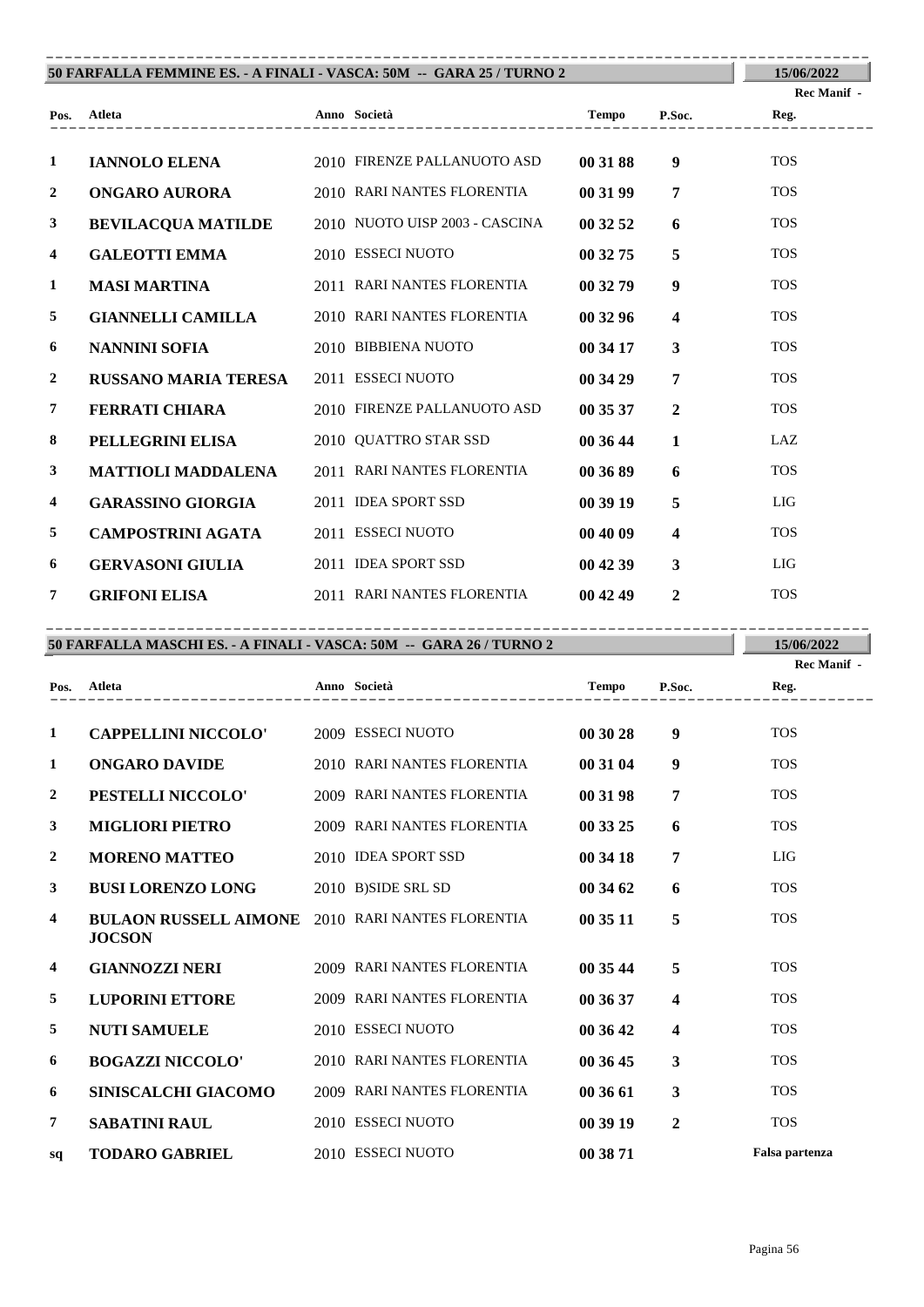|                | 50 FARFALLA FEMMINE RAGAZZI FINALI - VASCA: 50M -- GARA 27 / TURNO 2 |                            |          |                         | 15/06/2022         |
|----------------|----------------------------------------------------------------------|----------------------------|----------|-------------------------|--------------------|
|                |                                                                      |                            |          |                         | <b>Rec Manif</b> - |
|                | Pos. Atleta                                                          | Tempo P.Soc.               |          |                         | Reg.               |
| $\mathbf{1}$   | <b>SBARAGLI BIANCA</b>                                               | 2009 RARI NANTES FLORENTIA | 00 30 45 | 9                       | <b>TOS</b>         |
| 1              | PIRROTTA SARA ELISA<br><b>SILVIA</b>                                 | 2008 IDEA SPORT SSD        | 00 30 46 | 9                       | <b>LIG</b>         |
| $\overline{2}$ | <b>PESTELLI AZZURRA</b>                                              | 2009 RARI NANTES FLORENTIA | 00 30 67 | $\overline{7}$          | <b>TOS</b>         |
| $\overline{2}$ | <b>GOVONI GUIA</b>                                                   | 2008 CUS FERRARA ASD       | 00 31 15 | $\overline{7}$          | EMI                |
| 3              | <b>GIANNELLI VIOLA</b>                                               | 2008 RARI NANTES FLORENTIA | 00 31 16 | 6                       | <b>TOS</b>         |
| 4              | <b>ZAGO BEATRICE</b>                                                 | 2008 IDEA SPORT SSD        | 00 31 60 | 5                       | <b>LIG</b>         |
| 5              | <b>BONI WIOLA</b>                                                    | 2008 RARI NANTES FLORENTIA | 00 31 61 | $\overline{\mathbf{4}}$ | <b>TOS</b>         |
| $\mathbf{3}$   | <b>BECATTINI GAIALUCE</b>                                            | 2009 RARI NANTES FLORENTIA | 00 31 62 | 6                       | <b>TOS</b>         |
| 6              | SCHIUMARINI STELLA                                                   | 2008 RARI NANTES FLORENTIA | 00 31 67 | $\mathbf{3}$            | <b>TOS</b>         |
| 4              | <b>DINI DIANA</b>                                                    | 2009 RARI NANTES FLORENTIA | 00 32 04 | 5                       | <b>TOS</b>         |
| 5              | <b>BANDINI NATALIA</b>                                               | 2009 RARI NANTES FLORENTIA | 00 32 07 | $\overline{\mathbf{4}}$ | <b>TOS</b>         |
| $\overline{7}$ | <b>BENDONI MIA</b>                                                   | 2008 NUOTO PN PONTASSIEVE  | 003210   | $\overline{2}$          | <b>TOS</b>         |
| 6              | <b>NANNUCCI BEATRICE</b>                                             | 2009 ESSECI NUOTO          | 00 33 10 | $\overline{3}$          | <b>TOS</b>         |
| 8              | <b>MANNESCHI ARIEL</b>                                               | 2008 RARI NANTES FLORENTIA | 00 33 39 | $\mathbf{1}$            | <b>TOS</b>         |
| $\overline{7}$ | PINNELLI GAIA                                                        | 2009 RARI NANTES FLORENTIA | 00 34 11 | $\overline{2}$          | <b>TOS</b>         |
| 8              | <b>FILIPPINI ANNA</b>                                                | 2009 RARI NANTES FLORENTIA | 00 35 17 | $\mathbf{1}$            | <b>TOS</b>         |

## **50 FARFALLA MASCHI RAGAZZI FINALI - VASCA: 50M -- GARA 28 / TURNO 2** ----------------------------------------------------------------------------------------

**15/06/2022**

|                         |                              |                            |              |                         | Rec Manif - |
|-------------------------|------------------------------|----------------------------|--------------|-------------------------|-------------|
| Pos.                    | Atleta                       | Anno Società               | <b>Tempo</b> | P.Soc.                  | Reg.        |
| 1                       | <b>TAGLIATTI NICHOLAS</b>    | 2006 CUS FERRARA ASD       | 00 27 00     | $\boldsymbol{9}$        | <b>EMI</b>  |
| 2                       | <b>TORRICELLI PIETRO</b>     | 2006 ESSECI NUOTO          | 00 27 08     | $\overline{7}$          | <b>TOS</b>  |
| 3                       | <b>FINI LORENZO</b>          | 2006 RARI NANTES FLORENTIA | 002740       | 6                       | <b>TOS</b>  |
| 1                       | <b>BETTAZZI LAPO</b>         | 2007 AZZURRA NUOTO PRATO   | 002755       | 9                       | <b>TOS</b>  |
| $\overline{2}$          | <b>FAGGIAN FABIO</b>         | 2007 RARI NANTES FLORENTIA | 00 27 71     | 7                       | <b>TOS</b>  |
| $\overline{\mathbf{4}}$ | <b>ROSSI COSIMO</b>          | 2006 RARI NANTES FLORENTIA | 00 27 78     | 5                       | <b>TOS</b>  |
| 5                       | DE ANDREIS PIETRO            | 2006 IDEA SPORT SSD        | 00 27 94     | $\overline{\mathbf{4}}$ | LIG         |
| 6                       | <b>SALVADORI DIEGO</b>       | 2006 RARI NANTES FLORENTIA | 00 28 15     | 3                       | <b>TOS</b>  |
| $\overline{7}$          | <b>ARMETTA GABRIELE</b>      | 2006 ESSECI NUOTO          | 00 28 28     | $\mathbf{2}$            | <b>TOS</b>  |
| 3                       | <b>CAMILLI MATTIA</b>        | 2007 IDEA SPORT SSD        | 00 28 85     | 6                       | <b>LIG</b>  |
| 4                       | <b>FRULLINI FILIPPO ALDO</b> | 2007 AZZURRA NUOTO PRATO   | 00 29 04     | 5                       | <b>TOS</b>  |
| 8                       | <b>BERTOLDI SAMUELE</b>      | 2006 RARI NANTES FLORENTIA | 00 29 14     | $\mathbf{1}$            | <b>TOS</b>  |
| 1                       | <b>BARONCELLI MATTEO</b>     | 2008 ESSECI NUOTO          | 00 29 51     | 9                       | <b>TOS</b>  |
| 1                       | <b>BIAGIOTTI LAPO</b>        | 2008 RARI NANTES FLORENTIA | 002951       | $\boldsymbol{9}$        | <b>TOS</b>  |
| 1                       | <b>MARIANNINI MATTEO</b>     | 2008 ESSECI NUOTO          | 002951       | 9                       | <b>TOS</b>  |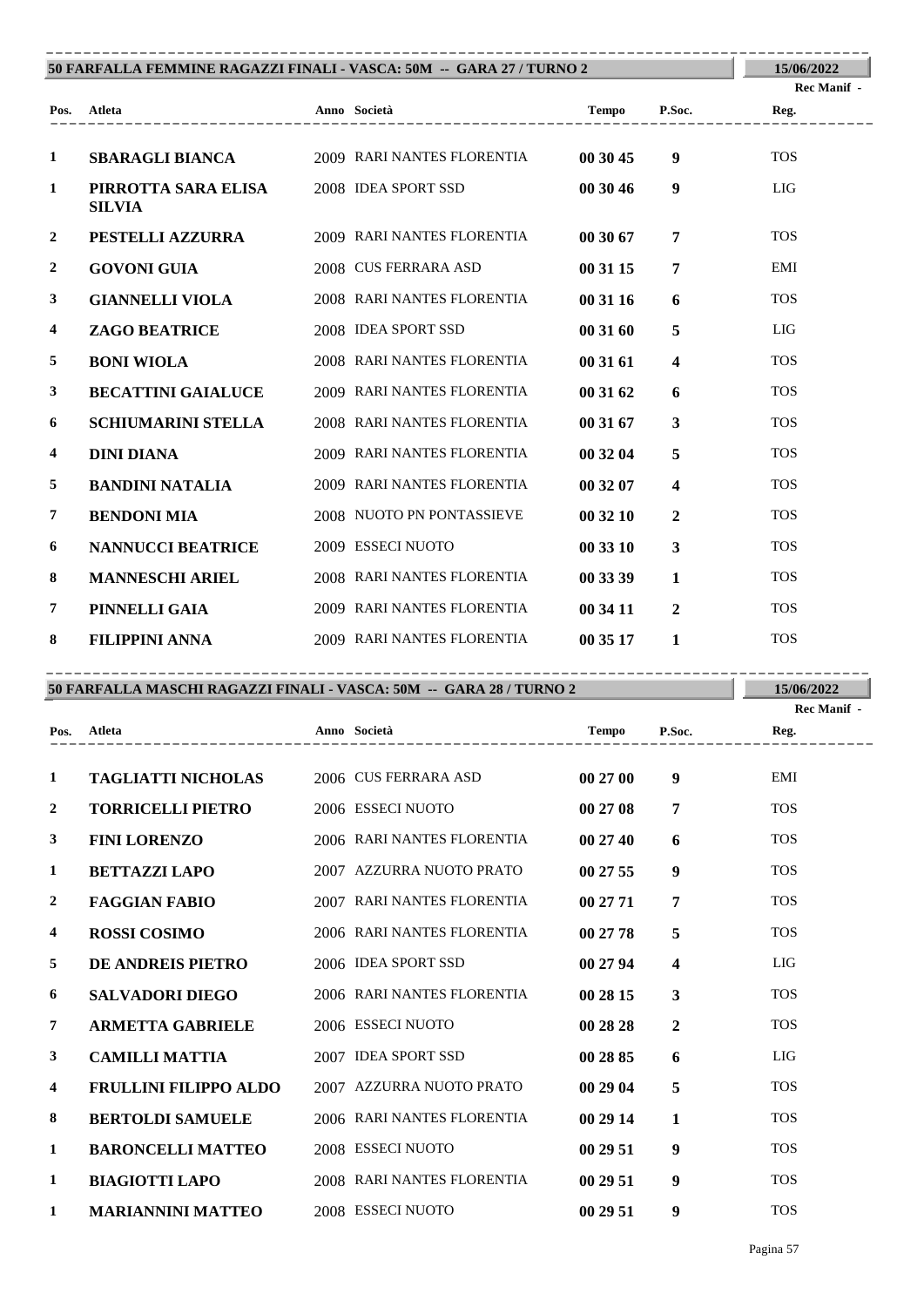|                | 50 FARFALLA MASCHI RAGAZZI FINALI - VASCA: 50M -- GARA 28 / TURNO 2 |  |                             |          |              |             |  |
|----------------|---------------------------------------------------------------------|--|-----------------------------|----------|--------------|-------------|--|
|                |                                                                     |  |                             |          |              | Rec Manif - |  |
| Pos.           | Atleta                                                              |  | Anno Società                | Tempo    | P.Soc.       | Reg.        |  |
| 5.             | DE LEONARDIS SIMONE                                                 |  | 2007 FIRENZE PALLANUOTO ASD | 002955   | 4            | <b>TOS</b>  |  |
| 6              | <b>PRESI SAMUELE</b>                                                |  | 2007 AZZURRA NUOTO PRATO    | 002958   | 3            | <b>TOS</b>  |  |
| 4              | <b>CARBONARI BRANDO</b>                                             |  | 2008 ESSECI NUOTO           | 00 29 72 | 5            | <b>TOS</b>  |  |
| $\overline{7}$ | <b>TICCI SILVANO</b>                                                |  | 2007 RARI NANTES FLORENTIA  | 00 30 02 | $\mathbf{2}$ | <b>TOS</b>  |  |
| 8              | <b>BORGIOLI LEONARDO</b>                                            |  | 2007 RARI NANTES FLORENTIA  | 00 30 12 |              | <b>TOS</b>  |  |
| 5              | <b>CRAIUT DAVID</b>                                                 |  | 2008 RARI NANTES FLORENTIA  | 00 30 32 | 4            | <b>TOS</b>  |  |
| 6              | <b>RICCHI TOMMASO</b>                                               |  | 2008 RARI NANTES FLORENTIA  | 00 31 40 | 3            | <b>TOS</b>  |  |
| 7              | <b>CHESI GIOVANNI</b>                                               |  | 2008 VIOLA SWIM TEAM ASD    | 003156   | $\mathbf{2}$ | <b>TOS</b>  |  |
| 8              | <b>CONTI ANDREA</b>                                                 |  | 2008 RARI NANTES FLORENTIA  | 00 32 44 |              | <b>TOS</b>  |  |

|                         | 50 FARFALLA FEMMINE JUNIORES FINALI - VASCA: 50M -- GARA 29 / TURNO 2 |  |                            |          |                         | 15/06/2022  |  |  |  |
|-------------------------|-----------------------------------------------------------------------|--|----------------------------|----------|-------------------------|-------------|--|--|--|
|                         |                                                                       |  |                            |          |                         | Rec Manif - |  |  |  |
| Pos.                    | Atleta                                                                |  | ------------------         | Tempo    | P.Soc.                  | Reg.        |  |  |  |
|                         |                                                                       |  |                            |          |                         |             |  |  |  |
| 1                       | PAOLI VALENTINA                                                       |  | 2006 RARI NANTES FLORENTIA | 00 29 86 | 9 <sup>°</sup>          | <b>TOS</b>  |  |  |  |
| 1                       | <b>GUALANDI EMMA</b>                                                  |  | 2007 CUS FERRARA ASD       | 00 29 87 | 9                       | EMI         |  |  |  |
| $\mathbf{2}$            | <b>PASCAREANU GIULIA</b>                                              |  | 2007 RARI NANTES FLORENTIA | 00 29 88 | $\overline{7}$          | <b>TOS</b>  |  |  |  |
| $\mathbf{2}$            | <b>BALBIS EMMA</b>                                                    |  | 2006 IDEA SPORT SSD        | 00 30 62 | $\overline{7}$          | LIG         |  |  |  |
| 3                       | VITALI FIAMMETTA                                                      |  | 2006 RARI NANTES FLORENTIA | 00 30 76 | 6                       | <b>TOS</b>  |  |  |  |
| $\overline{\mathbf{4}}$ | <b>MINIATI MARGHERITA</b>                                             |  | 2006 RARI NANTES FLORENTIA | 00 30 97 | 5                       | <b>TOS</b>  |  |  |  |
| 5                       | <b>DJEGHRI ELISSA</b>                                                 |  | 2006 RARI NANTES FLORENTIA | 00 31 43 | $\overline{\mathbf{4}}$ | <b>TOS</b>  |  |  |  |
| 3                       | <b>RRAPAJ ADRIANA</b>                                                 |  | 2007 RARI NANTES FLORENTIA | 00 31 80 | 6                       | <b>TOS</b>  |  |  |  |
| $\overline{\mathbf{4}}$ | <b>VIO CAMILLA</b>                                                    |  | 2007 IDEA SPORT SSD        | 00 32 31 | 5                       | LIG         |  |  |  |
| 5                       | <b>LUPORINI ELETTRA</b>                                               |  | 2007 RARI NANTES FLORENTIA | 00 32 32 | $\overline{\mathbf{4}}$ | <b>TOS</b>  |  |  |  |
| 6                       | SUISOLA MARIA VITTORIA 2007 ESSECI NUOTO                              |  |                            | 00 32 36 | $\overline{\mathbf{3}}$ | <b>TOS</b>  |  |  |  |
| 7                       | <b>SANTINI CHIARA</b>                                                 |  | 2007 RARI NANTES FLORENTIA | 003261   | $\overline{2}$          | <b>TOS</b>  |  |  |  |
| 6                       | <b>PAPINI EMMA</b>                                                    |  | 2006 RARI NANTES FLORENTIA | 00 32 70 | $\overline{3}$          | <b>TOS</b>  |  |  |  |
| 8                       | <b>CERAMI MATILDE</b>                                                 |  | 2007 RARI NANTES FLORENTIA | 00 32 77 | $\mathbf{1}$            | <b>TOS</b>  |  |  |  |
| $\overline{7}$          | <b>VERNALEONE BEATRICE</b>                                            |  | 2006 IDEA SPORT SSD        | 00 32 87 | $\overline{2}$          | LIG         |  |  |  |
| 8                       | NENCIONI ANNA                                                         |  | 2006 RARI NANTES FLORENTIA | 00 33 40 | $\mathbf{1}$            | <b>TOS</b>  |  |  |  |

|      | 50 FARFALLA MASCHI JUNIORES FINALI - VASCA: 50M -- GARA 30 / TURNO 2 |  |                            |          |        |                     |  |
|------|----------------------------------------------------------------------|--|----------------------------|----------|--------|---------------------|--|
| Pos. | Atleta                                                               |  | Anno Società               | Tempo    | P.Soc. | Rec Manif -<br>Reg. |  |
| 1    | <b>MAGRINO FEDERICO</b>                                              |  | 2004 NUOTO PN PONTASSIEVE  | 002638   | 9      | <b>TOS</b>          |  |
| 2    | <b>BUGLI JACOPO</b>                                                  |  | 2004 RARI NANTES FLORENTIA | 002662   | 7      | <b>TOS</b>          |  |
| 1    | PEZZATINI TOMMASO                                                    |  | 2005 RARI NANTES FLORENTIA | 002673   | 9      | <b>TOS</b>          |  |
| 3    | <b>CELLERINI MARCO</b>                                               |  | 2004 ESSECI NUOTO          | 00 26 95 | h      | <b>TOS</b>          |  |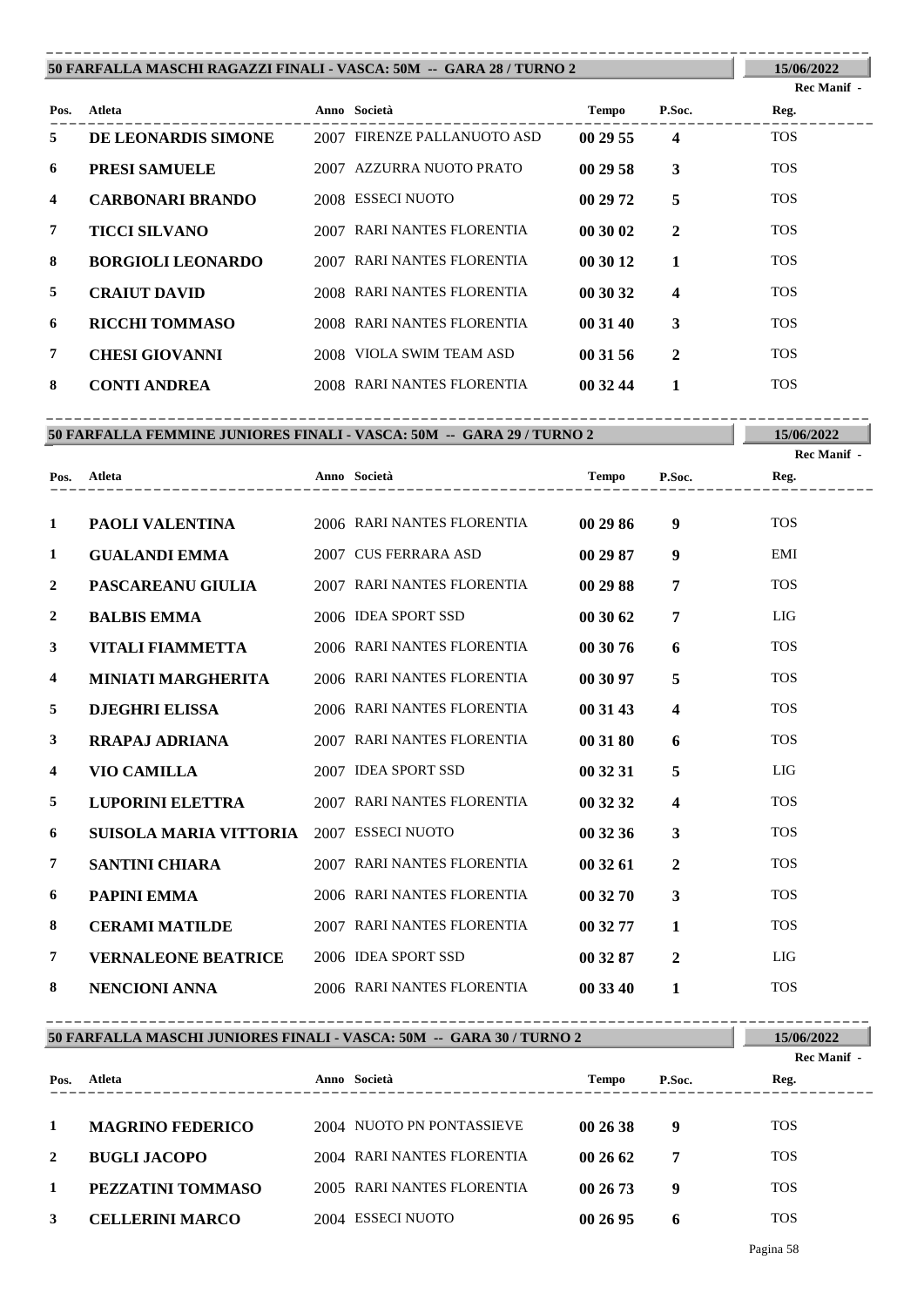|              | 50 FARFALLA MASCHI JUNIORES FINALI - VASCA: 50M -- GARA 30 / TURNO 2 |                                           |                          |                         | 15/06/2022                       |
|--------------|----------------------------------------------------------------------|-------------------------------------------|--------------------------|-------------------------|----------------------------------|
|              |                                                                      |                                           |                          |                         | Rec Manif -                      |
|              | Pos. Atleta                                                          | Anno Società                              | Tempo P.Soc.             |                         | Reg.                             |
| 2            | SIMONTI MATTIA                                                       | 2005 RARI NANTES FLORENTIA                | 00 26 96                 | $7\overline{ }$         | <b>TOS</b>                       |
| 4            | <b>GONELLI MIRKO</b>                                                 | 2004 CUS FERRARA ASD                      | 00 26 97                 | 5                       | EMI                              |
| 3            | <b>BELLI DAMIANO</b>                                                 | 2005 ESSECI NUOTO                         | 00 27 28                 | 6                       | <b>TOS</b>                       |
| 4            | <b>BARONCINI NICCOLO'</b>                                            | 2005 RARI NANTES FLORENTIA                | 00 27 34                 | 5                       | <b>TOS</b>                       |
| 5            | <b>BERTOLDI LAPO</b>                                                 | 2005 RARI NANTES FLORENTIA                | 00 27 51                 | $\overline{\mathbf{4}}$ | <b>TOS</b>                       |
| 5            | <b>CIOFI GIACOMO</b>                                                 | 2005 ESSECI NUOTO                         | 00 27 51                 | 4                       | <b>TOS</b>                       |
| 7            | <b>GRIMALDI MATTIA</b>                                               | 2005 RARI NANTES FLORENTIA                | 002756                   | $\overline{2}$          | <b>TOS</b>                       |
| 5            | <b>FRANGIONI ANDREA</b>                                              | 2004 ESSECI NUOTO                         | 00 27 79                 | $\overline{\mathbf{4}}$ | <b>TOS</b>                       |
| 8            | <b>VERNALEONE DANIELE</b>                                            | 2005 IDEA SPORT SSD                       | 00 27 85                 | 1                       | LIG                              |
| 6            | PARENTI NICCOLO'                                                     | 2004 RARI NANTES FLORENTIA                | 00 28 23                 | 3                       | <b>TOS</b>                       |
| 7            | <b>NUTI MARCO</b>                                                    | 2004 FUTURA CLUB PRATO SSD                | 00 31 43                 | $\mathbf{2}$            | <b>TOS</b>                       |
|              |                                                                      | -------------------------------------     |                          |                         |                                  |
|              | 50 FARFALLA FEMMINE CADETTI FINALI - VASCA: 50M -- GARA 31 / TURNO 2 |                                           |                          |                         | 15/06/2022<br><b>Rec Manif</b> - |
|              | Pos. Atleta                                                          | Anno Società                              | Tempo P.Soc.             |                         | Reg.                             |
| $\mathbf{1}$ | <b>BIAGIOTTI MATILDE</b>                                             | 2005 RARI NANTES FLORENTIA                | $002858$ 9               |                         | <b>TOS</b>                       |
| $\mathbf{2}$ | <b>ZETTI GIORGIA</b>                                                 | 2005 ESSECI NUOTO                         | 00298977                 |                         | <b>TOS</b>                       |
|              |                                                                      |                                           |                          |                         |                                  |
|              |                                                                      | -------------------------------------     |                          |                         |                                  |
|              | 50 FARFALLA FEMMINE SENIOR FINALI - VASCA: 50M -- GARA 31 / TURNO 2  |                                           |                          |                         | 15/06/2022<br>Rec Manif -        |
|              | Pos. Atleta<br>Anno Società                                          |                                           | Tempo P.Soc. Reg.        |                         |                                  |
| 1            | <b>MASCOLO ANNA CHIARA</b> 2001 RARI NANTES FLORENTIA 00 28 33       |                                           |                          | 9                       | <b>TOS</b>                       |
| 2            | <b>GIOVANNONI GAIA</b>                                               | 2003 LIVORNO AQUATICS SSD                 | 00 28 74                 | 7                       | <b>TOS</b>                       |
| 3            | TONI CARLOTTA                                                        | 1995 RARI NANTES FLORENTIA                | 00 29 13                 | 6                       | <b>TOS</b>                       |
| 4            | <b>BACCINI VALENTINA</b>                                             | 2003 RARI NANTES FLORENTIA                | 00 29 16                 | 5                       | <b>TOS</b>                       |
| 5            | <b>INNOCENTI DARIA</b>                                               | 2003 RARI NANTES FLORENTIA                | 00 30 18                 | 4                       | <b>TOS</b>                       |
|              |                                                                      |                                           |                          |                         |                                  |
|              | 50 FARFALLA MASCHI CADETTI FINALI - VASCA: 50M -- GARA 32 / TURNO 2  |                                           |                          |                         | 15/06/2022                       |
|              | Atleta                                                               |                                           |                          | P.Soc.                  | Rec Manif -                      |
| Pos.<br>1    | <b>BONDI FILIPPO</b>                                                 | Anno Società<br>2002 LIVORNO AQUATICS SSD | <b>Tempo</b><br>00 25 77 | 9 <sup>°</sup>          | Reg.<br><b>TOS</b>               |
| 2            | <b>PAOLETTI ETTORE</b>                                               | 2003 RARI NANTES FLORENTIA                | 00 25 86                 | 7                       | <b>TOS</b>                       |
| 3            | <b>FRANGIONI FEDERICO</b>                                            | 2003 ESSECI NUOTO                         | 00 25 89                 | 6                       | <b>TOS</b>                       |
| 4            | <b>SIMONTI CRISTIAN</b>                                              | 2003 RARI NANTES FLORENTIA                | 00 26 30                 | 5                       | <b>TOS</b>                       |
|              |                                                                      |                                           |                          |                         |                                  |
|              | 50 FARFALLA MASCHI SENIOR FINALI - VASCA: 50M -- GARA 32 / TURNO 2   |                                           |                          |                         | 15/06/2022                       |
| Pos.         | Atleta                                                               | Anno Società                              | <b>Tempo</b>             | P.Soc.                  | Rec Manif -<br>Reg.              |

**2 ZUIN MATTIA** 1996 GS FIAMME ORO **00 24 95 7** CAM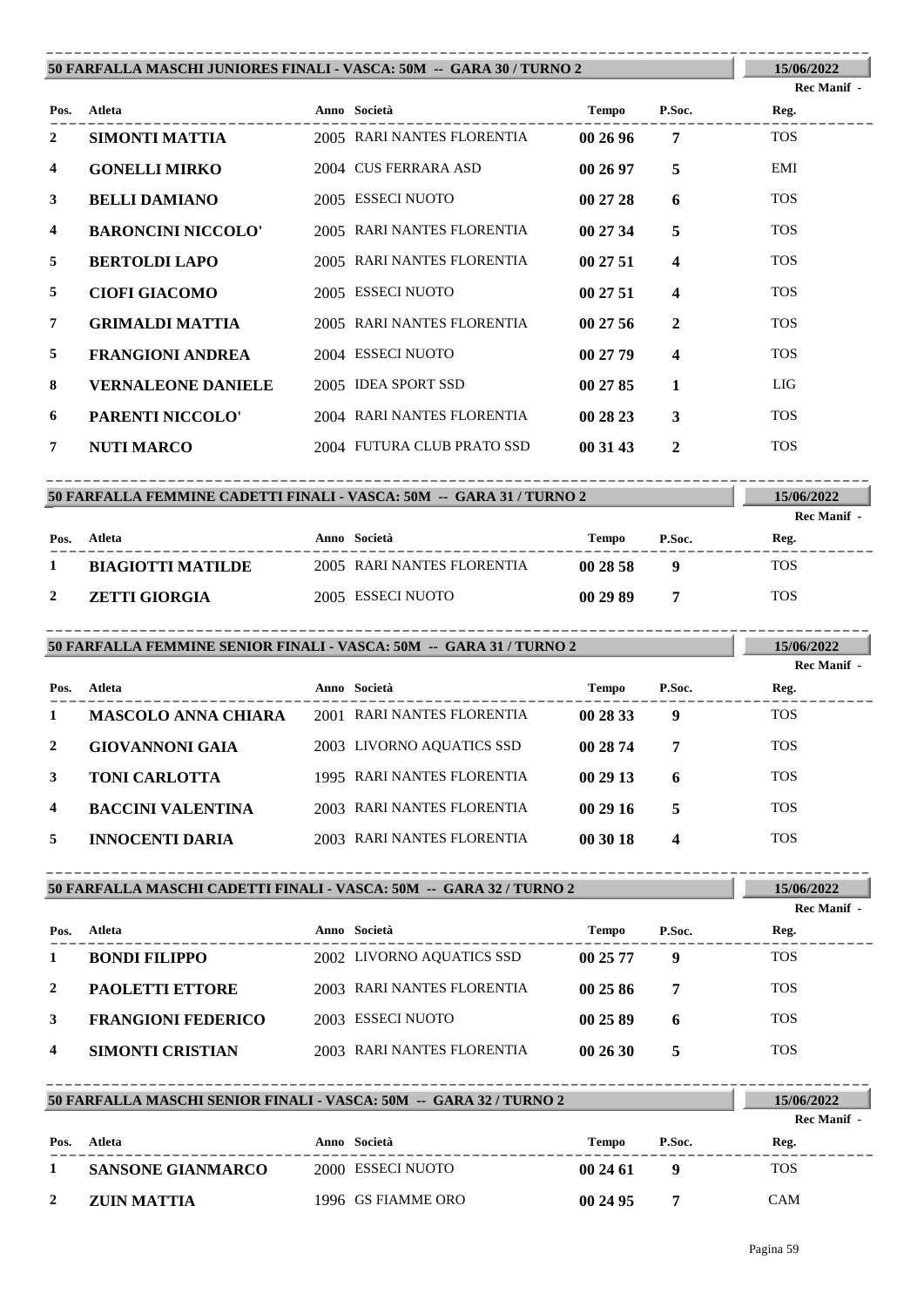|      | 50 FARFALLA MASCHI SENIOR FINALI - VASCA: 50M -- GARA 32 / TURNO 2 |  |                            |        |        |            |  |
|------|--------------------------------------------------------------------|--|----------------------------|--------|--------|------------|--|
| Pos. | Atleta                                                             |  | Anno Società               | Tempo  | P.Soc. | Reg.       |  |
|      | <b>BERTOLDI MATTEO</b>                                             |  | 1997 DE AKKER TEAM SSD ARL | 002575 |        | EMI        |  |
|      | <b>CHIOSTRI RUBEN</b>                                              |  | 2001 RARI NANTES FLORENTIA | 002602 |        | <b>TOS</b> |  |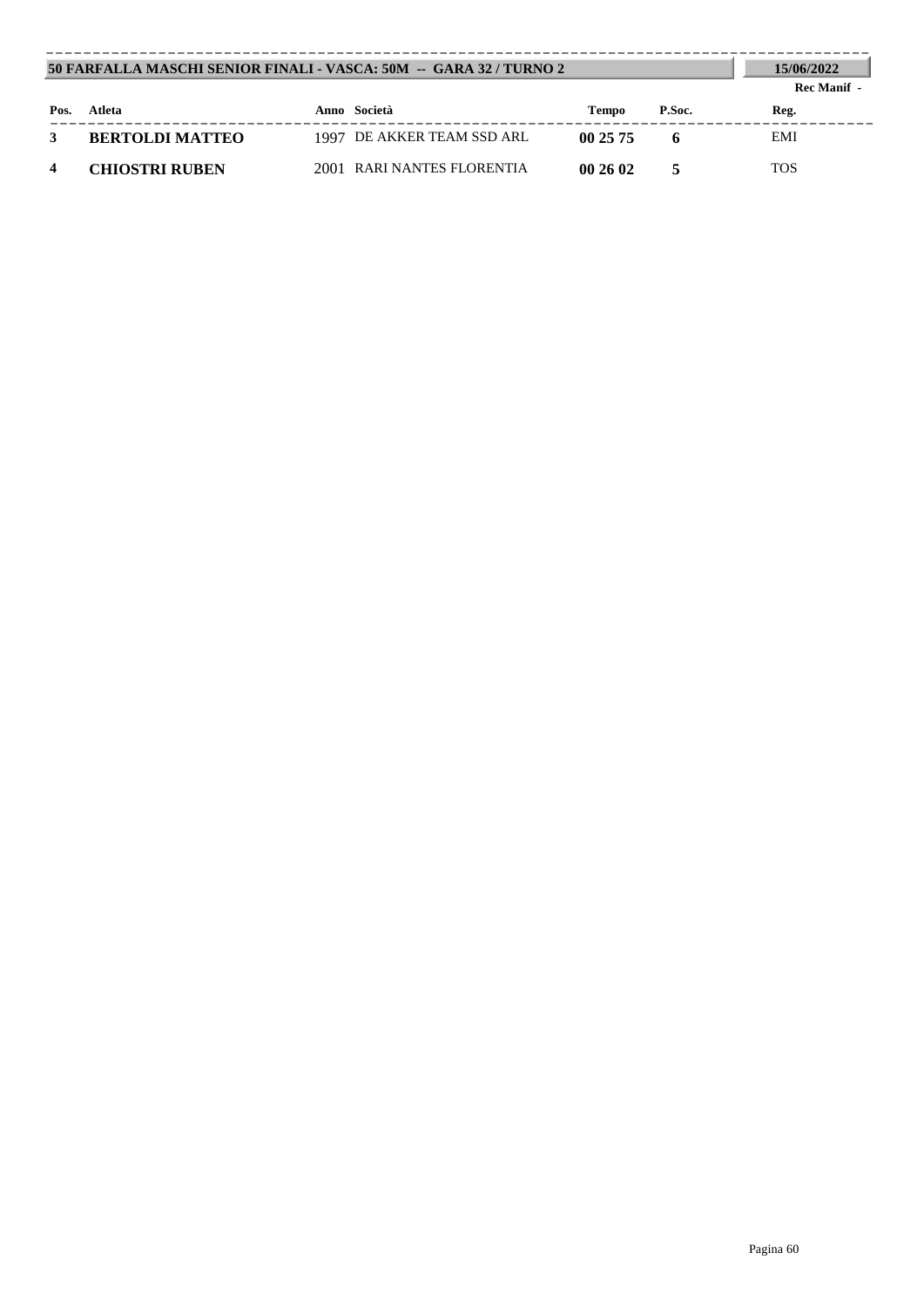| 100 FARFALLA FEMMINE ES. - A ELIMINATORIE - VASCA: 50M -- GARA 5 / TURNO 1 |                                          |                          |  |                                                          |          |        | 15/06/2022          |
|----------------------------------------------------------------------------|------------------------------------------|--------------------------|--|----------------------------------------------------------|----------|--------|---------------------|
|                                                                            | Pos. Atleta                              |                          |  | Anno Società                                             | Tempo    | P.Soc. | Rec Manif -<br>Reg. |
|                                                                            |                                          |                          |  |                                                          |          |        |                     |
| $\mathbf{1}$                                                               |                                          |                          |  | <b>BEVILACQUA MATILDE</b> 2010 NUOTO UISP 2003 - CASCINA | 01 12 07 | 456    | <b>TOS</b>          |
|                                                                            | -50m 00.33.26 (33,26)                    | -100m 01.12.07 (38,81)   |  |                                                          |          |        |                     |
| $\boldsymbol{2}$                                                           | <b>ONGARO AURORA</b>                     |                          |  | 2010 RARI NANTES FLORENTIA                               | 01 12 26 | 452    | <b>TOS</b>          |
|                                                                            | $-50m$ 00.34.06 (34,06)                  | -100m 01.12.26 (38,20)   |  |                                                          |          |        |                     |
| $\mathbf{3}$                                                               | <b>IANNOLO ELENA</b>                     |                          |  | 2010 FIRENZE PALLANUOTO ASD                              | 01 13 85 | 423    | <b>TOS</b>          |
|                                                                            | -50m 00.35.98 (35,98)                    | -100m 01.13.85 (37,87)   |  |                                                          |          |        |                     |
| $\overline{\mathbf{4}}$                                                    |                                          |                          |  | <b>GIANNELLI CAMILLA</b> 2010 RARI NANTES FLORENTIA      | 01 14 33 | 415    | <b>TOS</b>          |
|                                                                            | -50m 00.35.22 (35,22)                    | $-100m 01.14.33(39,11)$  |  |                                                          |          |        |                     |
| 5                                                                          | <b>NANNINI SOFIA</b>                     |                          |  | 2010 BIBBIENA NUOTO                                      | 01 14 38 | 414    | <b>TOS</b>          |
|                                                                            | $-50m$ 00.34.71 (34,71)                  | -100m 01.14.38 (39,67)   |  |                                                          |          |        |                     |
| 6                                                                          | <b>GALEOTTI EMMA</b>                     |                          |  | 2010 ESSECI NUOTO                                        | 01 14 99 | 404    | <b>TOS</b>          |
|                                                                            | $-50m$ 00.34.40 (34,40)                  | -100m 01.14.99 (40,59)   |  |                                                          |          |        |                     |
| $\mathbf{1}$                                                               | <b>MASI MARTINA</b>                      |                          |  | 2011 RARI NANTES FLORENTIA                               | 01 17 47 | 367    | <b>TOS</b>          |
|                                                                            | $-50m$ 00.37.01 (37,01)                  | $-100m$ 01.17.47 (40,46) |  |                                                          |          |        |                     |
| $\overline{7}$                                                             | PELLEGRINI ELISA                         |                          |  | 2010 QUATTRO STAR SSD                                    | 01 20 80 | 323    | LAZ                 |
|                                                                            | -50m 00.37.51 (37,51)                    | -100m 01.20.80 (43,29)   |  |                                                          |          |        |                     |
| 8                                                                          | <b>FERRATI CHIARA</b>                    |                          |  | 2010 FIRENZE PALLANUOTO ASD                              | 01 21 27 | 318    | <b>TOS</b>          |
|                                                                            | -50m 00.36.79 (36,79)                    | -100m 01.21.27 (44,48)   |  |                                                          |          |        |                     |
| $\boldsymbol{2}$                                                           | RUSSANO MARIA TERESA 2011 ESSECI NUOTO   |                          |  |                                                          | 01 21 33 | 317    | <b>TOS</b>          |
|                                                                            | -50m 00.38.26 (38,26)                    | -100m 01.21.33 (43,07)   |  |                                                          |          |        |                     |
| 9                                                                          | <b>BENDONI BIANCA</b>                    |                          |  | 2010 RARI NANTES FLORENTIA                               | 01 22 37 | 305    | <b>TOS</b>          |
|                                                                            | -50m 00.37.43 (37,43)                    | -100m 01.22.37 (44,94)   |  |                                                          |          |        |                     |
| 10                                                                         | <b>ROSSI GIULIA</b>                      |                          |  | 2010 B)SIDE SRL SD                                       | 01 22 38 | 305    | <b>TOS</b>          |
|                                                                            | $-50m$ 00.37.61 (37,61)                  | -100m 01.22.38 (44,77)   |  |                                                          |          |        |                     |
| 11                                                                         | <b>MIRARCHI ELENA</b>                    |                          |  | 2010 FIRENZE PALLANUOTO ASD                              | 01 22 98 | 298    | <b>TOS</b>          |
|                                                                            | $-50m$ 00.38.05 (38,05)                  | -100m 01.22.98 (44,93)   |  |                                                          |          |        |                     |
| 12                                                                         | <b>GRIFONI IRENE</b>                     |                          |  | 2010 RARI NANTES FLORENTIA                               | 01 24 13 | 286    | <b>TOS</b>          |
|                                                                            | $-50m$ 00.40.02 (40,02)                  | $-100m 01.24.13(44,11)$  |  |                                                          |          |        |                     |
| 13                                                                         | FRANCALANCI CARLOTTA 2010 BIBBIENA NUOTO |                          |  |                                                          | 01 25 13 | 276    | <b>TOS</b>          |
|                                                                            | -50m 00.37.96 (37,96)                    | $-100m$ 01.25.13 (47,17) |  |                                                          |          |        |                     |
| $\mathbf{3}$                                                               | <b>MATTIOLI MADDALENA</b>                |                          |  | 2011 RARI NANTES FLORENTIA                               | 01 27 86 | 251    | <b>TOS</b>          |
|                                                                            | $-50m$ 00.41.14 (41,14)                  | -100m 01.27.86 (46,72)   |  |                                                          |          |        |                     |
| 14                                                                         | <b>FERRARO GIULIA</b>                    |                          |  | 2010 NUOTO UISP 2003 - CASCINA                           | 01 27 93 | 251    | <b>TOS</b>          |
|                                                                            | $-50m$ 00.38.84 (38,84)                  | -100m 01.27.93 (49,09)   |  |                                                          |          |        |                     |
| 4                                                                          | <b>GARASSINO GIORGIA</b>                 |                          |  | 2011 IDEA SPORT SSD                                      | 01 28 14 | 249    | LIG                 |
|                                                                            | -50m 00.41.27 (41,27)                    | -100m 01.28.14 (46,87)   |  |                                                          |          |        |                     |
| 15                                                                         | <b>CRICCHI ALLEGRA</b>                   |                          |  | 2010 RARI NANTES FLORENTIA                               | 01 28 37 | 247    | <b>TOS</b>          |
|                                                                            | -50m 00.40.78 (40,78)                    | -100m 01.28.37 (47,59)   |  |                                                          |          |        |                     |
| 16                                                                         | <b>SCACCIA SOFIA</b>                     |                          |  | 2010 ESSECI NUOTO                                        | 01 30 69 | 228    | <b>TOS</b>          |
|                                                                            | -50m 00.39.12 (39,12)                    | -100m 01.30.69 (51,57)   |  |                                                          |          |        |                     |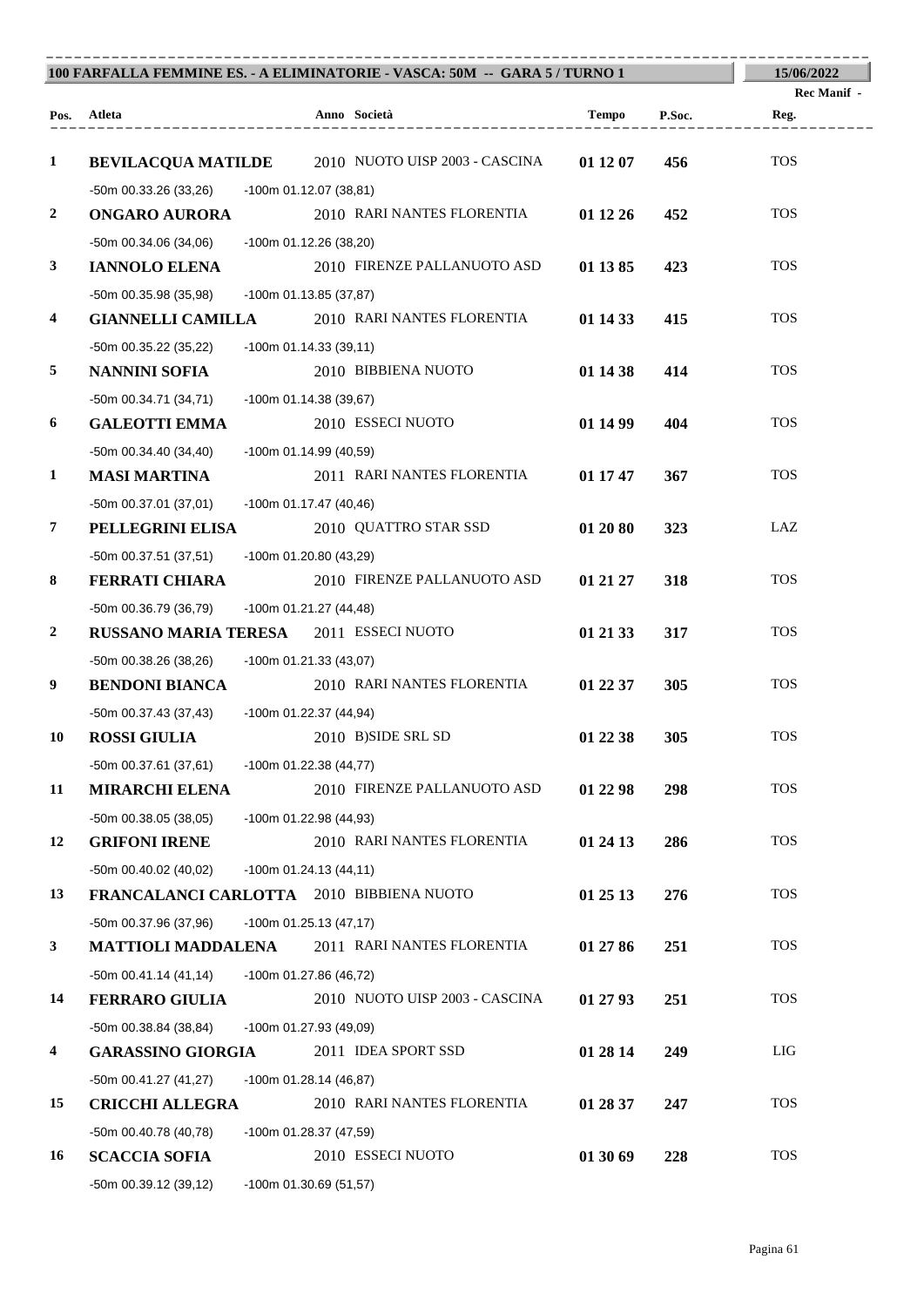|                | 100 FARFALLA FEMMINE ES. - A ELIMINATORIE - VASCA: 50M -- GARA 5 / TURNO 1 |                            |                        |                    |  |  |
|----------------|----------------------------------------------------------------------------|----------------------------|------------------------|--------------------|--|--|
|                |                                                                            |                            |                        | <b>Rec Manif -</b> |  |  |
| Pos.           | Atleta                                                                     | Anno Società               | P.Soc.<br><b>Tempo</b> | Reg.               |  |  |
| 5              | <b>CAMPOSTRINI AGATA</b>                                                   | 2011 ESSECI NUOTO          | 01 35 82<br>194        | <b>TOS</b>         |  |  |
|                | $-50$ m 00.41.55 (41,55)                                                   | $-100m$ 01.35.82 (54,27)   |                        |                    |  |  |
| 6              | <b>GRIFONI ELISA</b>                                                       | 2011 RARI NANTES FLORENTIA | 01 40 79<br>166        | <b>TOS</b>         |  |  |
|                | $-50m$ 00.48.24 (48,24)                                                    | -100m 01.40.79 (52,55)     |                        |                    |  |  |
| $\overline{7}$ | <b>GERVASONI GIULIA</b>                                                    | 2011 IDEA SPORT SSD        | 01 41 56<br>163        | LIG                |  |  |
|                | $-50m$ 00.46.83 (46,83)                                                    | $-100m$ 01.41.56 (54,73)   |                        |                    |  |  |
| 17             | <b>MANSOOR DALIA NURA</b>                                                  | 2010 RARI NANTES FLORENTIA | 01 41 69<br>162        | <b>TOS</b>         |  |  |
|                | $-50m$ 00.46.38 (46,38)                                                    | $-100m$ 01.41.69 (55,31)   |                        |                    |  |  |

|                  | 100 FARFALLA MASCHI ES. - A ELIMINATORIE - VASCA: 50M -- GARA 6 / TURNO 1 |                          |  |                                                         |              |        | 15/06/2022  |
|------------------|---------------------------------------------------------------------------|--------------------------|--|---------------------------------------------------------|--------------|--------|-------------|
|                  |                                                                           |                          |  |                                                         |              |        | Rec Manif - |
|                  | Pos. Atleta                                                               |                          |  | Anno Società                                            | <b>Tempo</b> | P.Soc. | Reg.        |
| $\mathbf{1}$     | <b>CAPPELLINI NICCOLO'</b>                                                |                          |  | 2009 ESSECI NUOTO                                       | 01 09 54     | 367    | <b>TOS</b>  |
|                  | $-50m$ 00.31.91 (31,91)                                                   | -100m 01.09.54 (37,63)   |  |                                                         |              |        |             |
| $\overline{2}$   | PESTELLI NICCOLO'                                                         |                          |  | 2009 RARI NANTES FLORENTIA                              | 01 10 96     | 346    | <b>TOS</b>  |
|                  | -50m 00.32.92 (32,92)                                                     | -100m 01.10.96 (38,04)   |  |                                                         |              |        |             |
| $\mathbf{1}$     | <b>ONGARO DAVIDE</b>                                                      |                          |  | 2010 RARI NANTES FLORENTIA                              | 01 11 07     | 344    | <b>TOS</b>  |
|                  | $-50m$ 00.33.18 (33,18)                                                   | -100m 01.11.07 (37,89)   |  |                                                         |              |        |             |
| $\boldsymbol{2}$ | <b>MORENO MATTEO</b>                                                      |                          |  | 2010 IDEA SPORT SSD                                     | 01 16 34     | 277    | LIG         |
|                  | $-50m$ 00.35.63 (35,63)                                                   | $-100m$ 01.16.34 (40,71) |  |                                                         |              |        |             |
| 3                | <b>MIGLIORI PIETRO</b>                                                    |                          |  | 2009 RARI NANTES FLORENTIA                              | 01 16 39     | 277    | <b>TOS</b>  |
|                  | -50m 00.35.12 (35,12)                                                     | -100m 01.16.39 (41,27)   |  |                                                         |              |        |             |
| 3                | <b>BUSI LORENZO LONG</b>                                                  |                          |  | 2010 B)SIDE SRL SD                                      | 01 20 68     | 235    | <b>TOS</b>  |
|                  | -50m 00.37.20 (37,20)                                                     | -100m 01.20.68 (43,48)   |  |                                                         |              |        |             |
| 4                | <b>NUTI SAMUELE</b>                                                       |                          |  | 2010 ESSECI NUOTO                                       | 01 23 69     | 210    | <b>TOS</b>  |
|                  | -50m 00.36.82 (36,82)                                                     | -100m 01.23.69 (46,87)   |  |                                                         |              |        |             |
| 4                | <b>SINISCALCHI GIACOMO</b>                                                |                          |  | 2009 RARI NANTES FLORENTIA                              | 01 23 95     | 209    | <b>TOS</b>  |
|                  | $-50m$ 00.38.39 (38,39)                                                   | -100m 01.23.95 (45,56)   |  |                                                         |              |        |             |
| 5                | <b>JOCSON</b>                                                             |                          |  | <b>BULAON RUSSELL AIMONE</b> 2010 RARI NANTES FLORENTIA | 01 25 56     | 197    | <b>TOS</b>  |
|                  | -50m 00.36.51 (36,51)                                                     | -100m 01.25.56 (49,05)   |  |                                                         |              |        |             |
| 5                | <b>LUPORINI ETTORE</b>                                                    |                          |  | 2009 RARI NANTES FLORENTIA                              | 01 25 97     | 194    | <b>TOS</b>  |
|                  | $-50m$ 00.38.14 (38,14)                                                   | -100m 01.25.97 (47,83)   |  |                                                         |              |        |             |
| 6                | <b>SABATINI RAUL</b>                                                      |                          |  | 2010 ESSECI NUOTO                                       | 01 26 48     | 191    | <b>TOS</b>  |
|                  | -50m 00.39.77 (39,77)                                                     | $-100m$ 01.26.48 (46,71) |  |                                                         |              |        |             |
| 7                | <b>BOGAZZI NICCOLO'</b>                                                   |                          |  | 2010 RARI NANTES FLORENTIA                              | 01 29 21     | 174    | <b>TOS</b>  |
|                  | $-50m$ 00.40.47 (40,47)                                                   | -100m 01.29.21 (48,74)   |  |                                                         |              |        |             |
| 6                | <b>GIANNOZZI NERI</b>                                                     |                          |  | 2009 RARI NANTES FLORENTIA                              | 01 30 20     | 168    | <b>TOS</b>  |
|                  | -50m 00.39.27 (39,27)                                                     | -100m 01.30.20 (50,93)   |  |                                                         |              |        |             |
| 8                | <b>TODARO GABRIEL</b>                                                     |                          |  | 2010 ESSECI NUOTO                                       | 01 32 56     | 155    | <b>TOS</b>  |
|                  | -50m 00.42.32 (42,32)                                                     | -100m 01.32.56 (50,24)   |  |                                                         |              |        |             |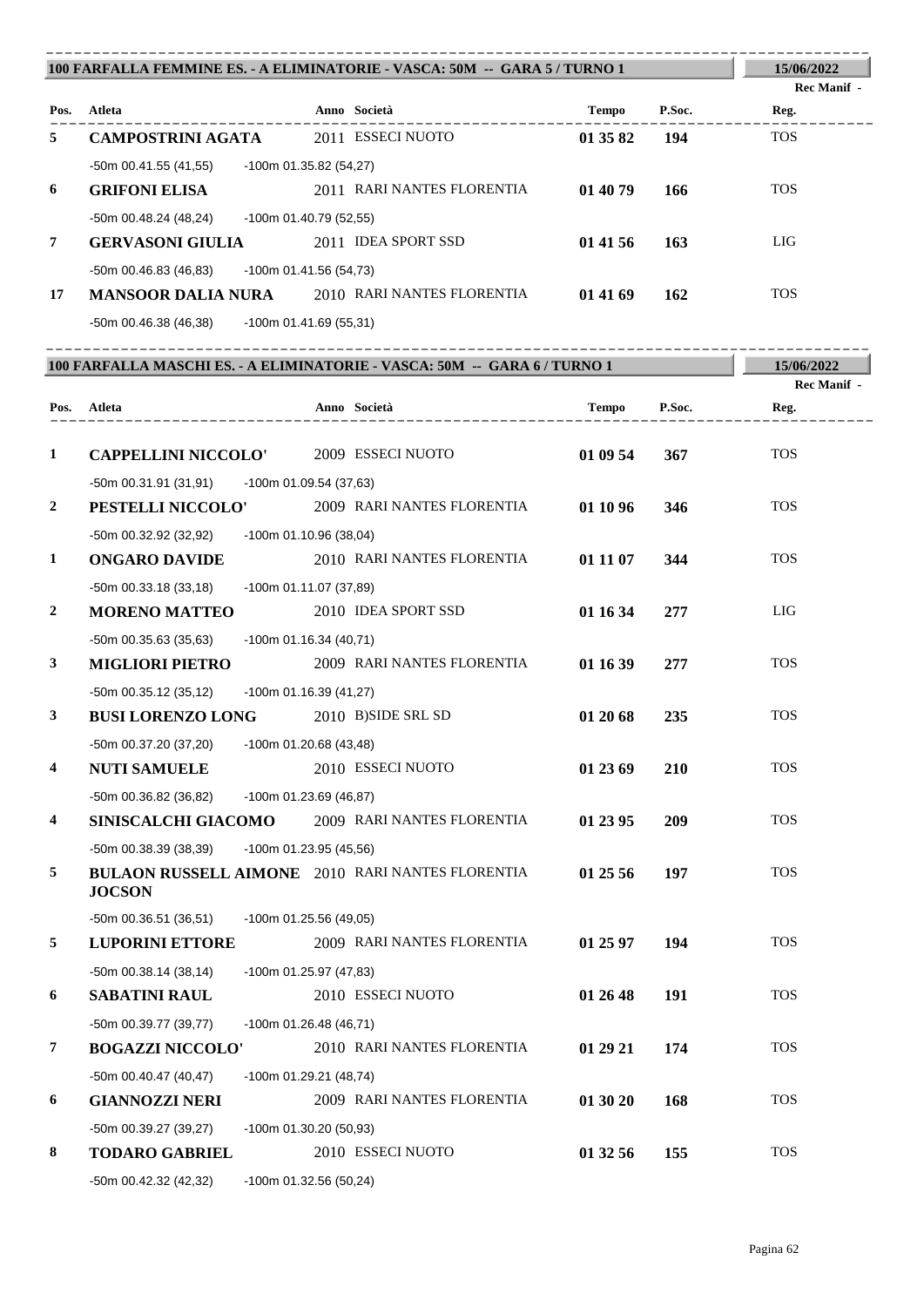|                         | 100 FARFALLA MASCHI ES. - A ELIMINATORIE - VASCA: 50M -- GARA 6 / TURNO 1 | 15/06/2022               |                                                                            |              |                                      |                    |
|-------------------------|---------------------------------------------------------------------------|--------------------------|----------------------------------------------------------------------------|--------------|--------------------------------------|--------------------|
|                         |                                                                           |                          |                                                                            |              |                                      | <b>Rec Manif</b> - |
|                         | Pos. Atleta                                                               |                          | Anno Società                                                               | Tempo        | P.Soc.                               | Reg.               |
| 9                       | <b>VIGILANTE LORENZO</b>                                                  |                          | 2010 NUOTO UISP 2003 - CASCINA                                             | 01 32 83     | 154                                  | <b>TOS</b>         |
|                         | -50m 00.39.30 (39,30)                                                     | -100m 01.32.83 (53,53)   |                                                                            |              |                                      |                    |
| 10                      | <b>SMORTI GIULIO</b>                                                      |                          | 2010 RARI NANTES FLORENTIA                                                 | 01 33 44     | 151                                  | <b>TOS</b>         |
|                         | $-50m$ 00.42.33 (42,33)                                                   | $-100m$ 01.33.44 (51,11) |                                                                            |              |                                      |                    |
| 11                      | <b>TONI MATTEO</b>                                                        |                          | 2010 RARI NANTES FLORENTIA                                                 | 01 33 50     | 151                                  | <b>TOS</b>         |
|                         | -50m 00.39.27 (39,27)                                                     | $-100m$ 01.33.50 (54,23) |                                                                            |              |                                      |                    |
| 12                      | <b>BLLOSHMI DENIS</b>                                                     |                          | 2010 ESSECI NUOTO                                                          | 01 34 38     | 147                                  | <b>TOS</b>         |
|                         | $-50m$ 00.40.80 (40,80)                                                   | -100m 01.34.38 (53,58)   |                                                                            |              |                                      |                    |
| 13                      |                                                                           |                          | <b>MARCOCCI EDOARDO</b> 2010 RARI NANTES FLORENTIA                         | 01 34 57     | 146                                  | <b>TOS</b>         |
|                         | -50m 00.44.08 (44,08)                                                     | -100m 01.34.57 (50,49)   |                                                                            |              |                                      |                    |
|                         |                                                                           |                          |                                                                            |              |                                      |                    |
|                         |                                                                           |                          | 100 FARFALLA FEMMINE RAGAZZI ELIMINATORIE - VASCA: 50M -- GARA 7 / TURNO 1 |              |                                      | 15/06/2022         |
|                         |                                                                           |                          |                                                                            |              |                                      | <b>Rec Manif</b> - |
|                         | Pos. Atleta<br>. _ _ _ _ _ _ _ _ _ _ _ _ _ _ _                            |                          | Anno Società<br>. _ _ _ _ _ _ _ _ _ _ _ _ _ _ _ _ _                        | <b>Tempo</b> | P.Soc.                               | Reg.               |
| 1                       | <b>GORI MARANGON</b><br><b>MARIASOLE</b>                                  |                          | 2008 RARI NANTES FLORENTIA                                                 | 01 06 62     | 577                                  | <b>TOS</b>         |
|                         | -50m 00.30.84 (30,84) -100m 01.06.62 (35,78)                              |                          |                                                                            |              |                                      |                    |
| $\overline{2}$          | PIRROTTA SARA ELISA 2008 IDEA SPORT SSD<br><b>SILVIA</b>                  |                          |                                                                            | 01 08 27     | 536                                  | <b>LIG</b>         |
|                         | -50m 00.31.95 (31,95)                                                     | -100m 01.08.27 (36,32)   |                                                                            |              |                                      |                    |
| 1                       | <b>SBARAGLI BIANCA</b>                                                    |                          | 2009 RARI NANTES FLORENTIA                                                 | 01 09 25     | 514                                  | <b>TOS</b>         |
|                         | $-50m$ 00.32.64 (32,64)                                                   | $-100m$ 01.09.25 (36,61) |                                                                            |              |                                      |                    |
| 3                       | <b>BONI WIOLA</b>                                                         |                          | 2008 RARI NANTES FLORENTIA                                                 | 01 09 55     | 507                                  | <b>TOS</b>         |
|                         | $-50m$ 00.32.26 (32,26)                                                   | -100m 01.09.55 (37,29)   |                                                                            |              |                                      |                    |
| $\overline{\mathbf{4}}$ | <b>GOVONI GUIA</b>                                                        |                          | 2008 CUS FERRARA ASD                                                       | 01 10 43     | 488                                  | EMI                |
|                         | -50m 00.32.20 (32,20)                                                     | $-100m$ 01.10.43 (38,23) |                                                                            |              |                                      |                    |
| $\boldsymbol{2}$        | <b>BECATTINI GAIALUCE</b>                                                 |                          | 2009 RARI NANTES FLORENTIA                                                 | 01 10 52     | 486                                  | <b>TOS</b>         |
|                         | -50m 00.32.53 (32,53)                                                     | -100m 01.10.52 (37,99)   |                                                                            |              |                                      |                    |
| 3                       | PESTELLI AZZURRA                                                          |                          | 2009 RARI NANTES FLORENTIA                                                 | 01 10 86     | 479                                  | <b>TOS</b>         |
|                         | -50m 00.32.35 (32,35)                                                     | $-100m$ 01.10.86 (38,51) |                                                                            |              |                                      |                    |
| 5                       | <b>GIANNELLI VIOLA</b>                                                    |                          | 2008 RARI NANTES FLORENTIA                                                 | 01 10 91     | 478                                  | <b>TOS</b>         |
|                         | -50m 00.33.28 (33,28)                                                     | -100m 01.10.91 (37,63)   |                                                                            |              |                                      |                    |
| 6                       | ZAGO BEATRICE                                                             |                          | 2008 IDEA SPORT SSD                                                        | 01 11 12     | 474                                  | <b>LIG</b>         |
|                         | -50m 00.32.59 (32,59)                                                     | $-100m 01.11.12(38.53)$  |                                                                            |              |                                      |                    |
| 7                       | <b>MANNESCHI ARIEL</b>                                                    |                          | 2008 RARI NANTES FLORENTIA                                                 | 01 11 36     | 469                                  | <b>TOS</b>         |
|                         |                                                                           |                          |                                                                            |              |                                      |                    |
| 8                       | -50m 00.33.05 (33,05)                                                     | $-100m$ 01.11.36 (38,31) | 2008 NUOTO PN PONTASSIEVE                                                  |              |                                      | <b>TOS</b>         |
|                         | <b>BENDONI MIA</b>                                                        |                          |                                                                            | 01 11 96     | 458                                  |                    |
| $\mathbf Q$             | -50m 00.33.76 (33,76)                                                     | -100m 01.11.96 (38,20)   | <b>SCHIHMARINI STELLA</b> 2008 RARI NANTES FLORENTIA                       | 01 12 79     | $\boldsymbol{A}\boldsymbol{\Lambda}$ | <b>TOS</b>         |

**9 SCHIUMARINI STELLA** 2008 RARI NANTES FLORENTIA **01 12 79 442** TOS -50m 00.33.51 (33,51) -100m 01.12.79 (39,28)<br> **DINI DIANA** 2009 RAH **4 DINI DIANA** 2009 RARI NANTES FLORENTIA **01 12 81 442** TOS -50m 00.34.57 (34,57) -100m 01.12.81 (38,24)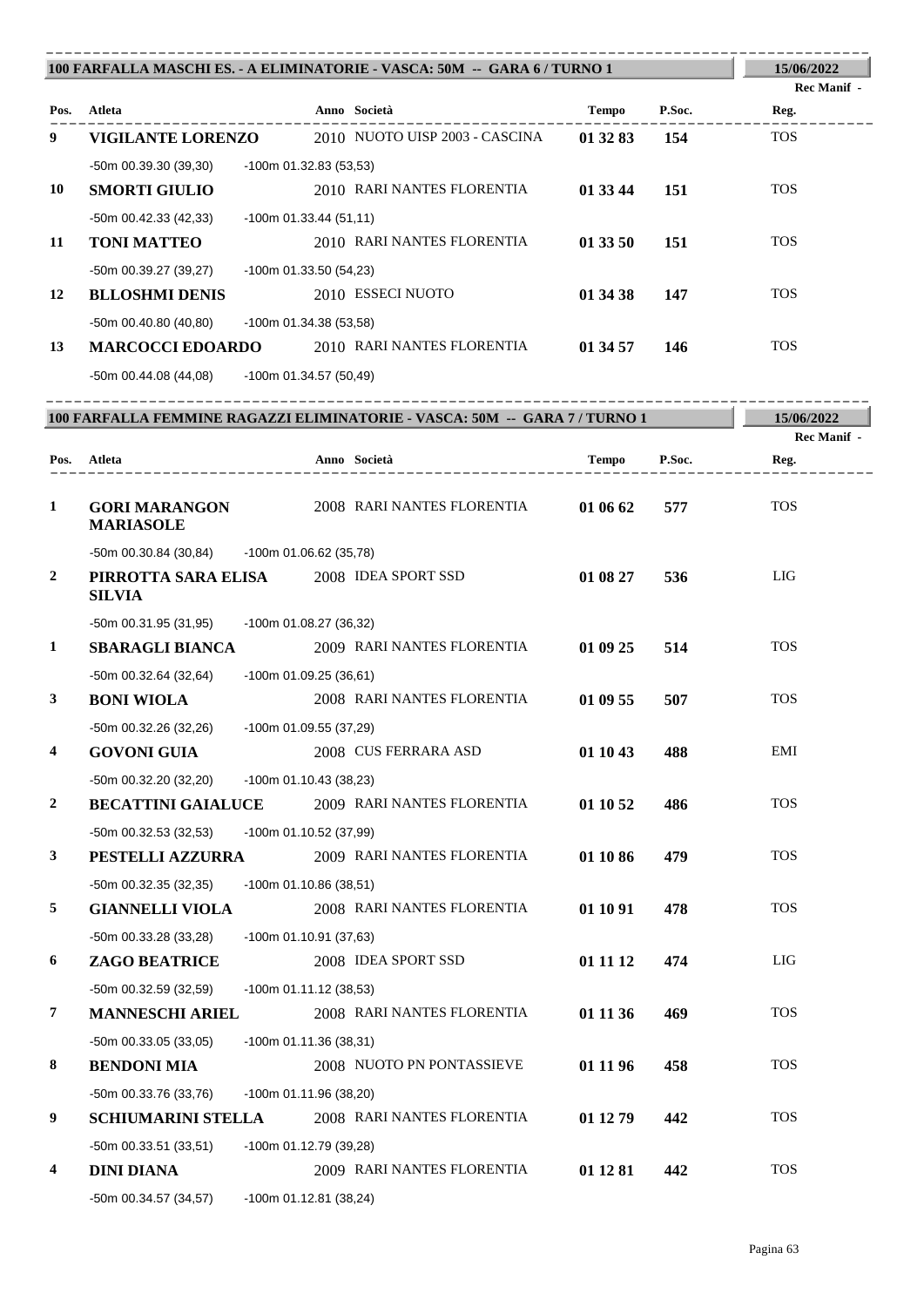|    |                                                    |                           | 100 FARFALLA FEMMINE RAGAZZI ELIMINATORIE - VASCA: 50M -- GARA 7 / TURNO 1 |          |        | 15/06/2022  |
|----|----------------------------------------------------|---------------------------|----------------------------------------------------------------------------|----------|--------|-------------|
|    |                                                    |                           |                                                                            |          |        | Rec Manif - |
|    | Pos. Atleta                                        | . _ _ _ _ _ _ _ _ _ _ _ _ | Anno Società                                                               | Tempo    | P.Soc. | Reg.        |
| 10 | <b>TUCCI IRENE</b>                                 |                           | 2008 NUOTO PN PONTASSIEVE                                                  | 01 12 87 | 441    | <b>TOS</b>  |
|    | -50m 00.34.26 (34,26) -100m 01.12.87 (38,61)       |                           |                                                                            |          |        |             |
| 5  | <b>NANNUCCI BEATRICE</b>                           |                           | 2009 ESSECI NUOTO                                                          | 01 15 10 | 403    | <b>TOS</b>  |
|    | -50m 00.34.89 (34,89)                              | -100m 01.15.10 (40,21)    |                                                                            |          |        |             |
| 6  | <b>BANDINI NATALIA</b>                             |                           | 2009 RARI NANTES FLORENTIA                                                 | 01 16 40 | 382    | <b>TOS</b>  |
|    | $-50m$ 00.34.34 (34,34)                            | -100m 01.16.40 (42,06)    |                                                                            |          |        |             |
| 7  | <b>FILIPPINI ANNA</b>                              |                           | 2009 RARI NANTES FLORENTIA                                                 | 01 17 19 | 371    | <b>TOS</b>  |
|    | $-50m00.35.61(35.61)$                              | -100m 01.17.19 (41,58)    |                                                                            |          |        |             |
| 11 | <b>SANTINI ALBA</b>                                |                           | 2008 ESSECI NUOTO                                                          | 01 17 30 | 369    | <b>TOS</b>  |
|    | -50m 00.35.53 (35,53)                              | -100m 01.17.30 (41,77)    |                                                                            |          |        |             |
| 12 | <b>MUCCI MARTINA</b>                               |                           | 2008 AZZURRA NUOTO PRATO                                                   | 01 17 57 | 365    | <b>TOS</b>  |
|    | -50m 00.36.97 (36,97)                              | -100m 01.17.57 (40,60)    |                                                                            |          |        |             |
| 13 | <b>CAPPELLETTI ILARIA</b>                          |                           | 2008 AQUATICA SSD                                                          | 01 17 92 | 360    | <b>TOS</b>  |
|    | -50m 00.35.96 (35,96)                              | -100m 01.17.92 (41,96)    |                                                                            |          |        |             |
| 8  | PINNELLI GAIA                                      |                           | 2009 RARI NANTES FLORENTIA                                                 | 01 18 16 | 357    | <b>TOS</b>  |
|    | $-50m$ 00.36.58 (36,58)                            | $-100m$ 01.18.16 (41,58)  |                                                                            |          |        |             |
| 9  | <b>SANSONI ESTER</b>                               |                           | 2009 AQUATICA SSD                                                          | 01 18 39 | 354    | <b>TOS</b>  |
|    | -50m 00.35.84 (35,84)                              | -100m 01.18.39 (42,55)    |                                                                            |          |        |             |
| 14 | <b>RUSSO EMMA</b>                                  |                           | 2008 RARI NANTES FLORENTIA                                                 | 01 18 55 | 352    | <b>TOS</b>  |
|    | -50m 00.35.99 (35,99)                              | -100m 01.18.55 (42,56)    |                                                                            |          |        |             |
| 10 | <b>INNOCENTI LANINI EMMA</b> 2009 ESSECI NUOTO     |                           |                                                                            | 01 20 00 | 333    | <b>TOS</b>  |
|    | -50m 00.36.10 (36,10)                              | -100m 01.20.00 (43,90)    |                                                                            |          |        |             |
| 11 | <b>MANZO GIORGIA</b>                               |                           | 2009 NUOTO UISP 2003 - CASCINA                                             | 01 20 71 | 324    | <b>TOS</b>  |
|    | $-50$ m 00.36.14 (36,14) $-100$ m 01.20.71 (44,57) |                           |                                                                            |          |        |             |
| 15 | <b>DORMENTONI ELISA</b>                            |                           | 2008 RARI NANTES FLORENTIA                                                 | 01 21 12 | 319    | <b>TOS</b>  |
|    | -50m 00.37.37 (37,37)                              | $-100m$ 01.21.12 (43,75)  |                                                                            |          |        |             |
| 12 | <b>BARTOLINI SOFIA</b>                             |                           | 2009 ESSECI NUOTO                                                          | 01 21 55 | 314    | <b>TOS</b>  |
|    | $-50m$ 00.36.94 (36,94)                            | $-100m$ 01.21.55 (44,61)  |                                                                            |          |        |             |
| 13 | ORSIMARI MARTA                                     |                           | 2009 RARI NANTES FLORENTIA                                                 | 01 23 82 | 289    | <b>TOS</b>  |
|    | -50m 00.37.67 (37,67)                              | $-100m$ 01.23.82 (46,15)  |                                                                            |          |        |             |
| 16 | <b>GUERRANTI SOFIA</b>                             |                           | 2008 ESSECI NUOTO                                                          | 01 24 78 | 280    | <b>TOS</b>  |
|    | -50m 00.38.31 (38,31)                              | $-100m$ 01.24.78 (46,47)  |                                                                            |          |        |             |
| 14 | <b>MANNESCHI ALICE</b>                             |                           | 2009 RARI NANTES FLORENTIA                                                 | 01 25 50 | 273    | <b>TOS</b>  |
|    | -50m 00.37.70 (37,70)                              | -100m 01.25.50 (47,80)    |                                                                            |          |        |             |

|      | 100 FARFALLA FEMMINE JUNIORES ELIMINATORIE - VASCA: 50M -- GARA 7 / TURNO 1 |                           |                            |          |        |             |  |
|------|-----------------------------------------------------------------------------|---------------------------|----------------------------|----------|--------|-------------|--|
|      |                                                                             |                           |                            |          |        | Rec Manif - |  |
| Pos. | Atleta                                                                      |                           | Anno Società               | Tempo    | P.Soc. | Reg.        |  |
|      |                                                                             |                           |                            |          |        |             |  |
| 1    | <b>PAOLI VALENTINA</b>                                                      |                           | 2006 RARI NANTES FLORENTIA | 01 05 89 | 596    | <b>TOS</b>  |  |
|      | -50m 00.30.89 (30,89)                                                       | $-100$ m 01.05.89 (35,00) |                            |          |        |             |  |
| 1    | <b>GUALANDI EMMA</b>                                                        |                           | 2007 CUS FERRARA ASD       | 01 06 90 | 570    | EMI         |  |
|      | $-50m$ 00.31.43 (31,43)                                                     | $-100m$ 01.06.90 (35,47)  |                            |          |        |             |  |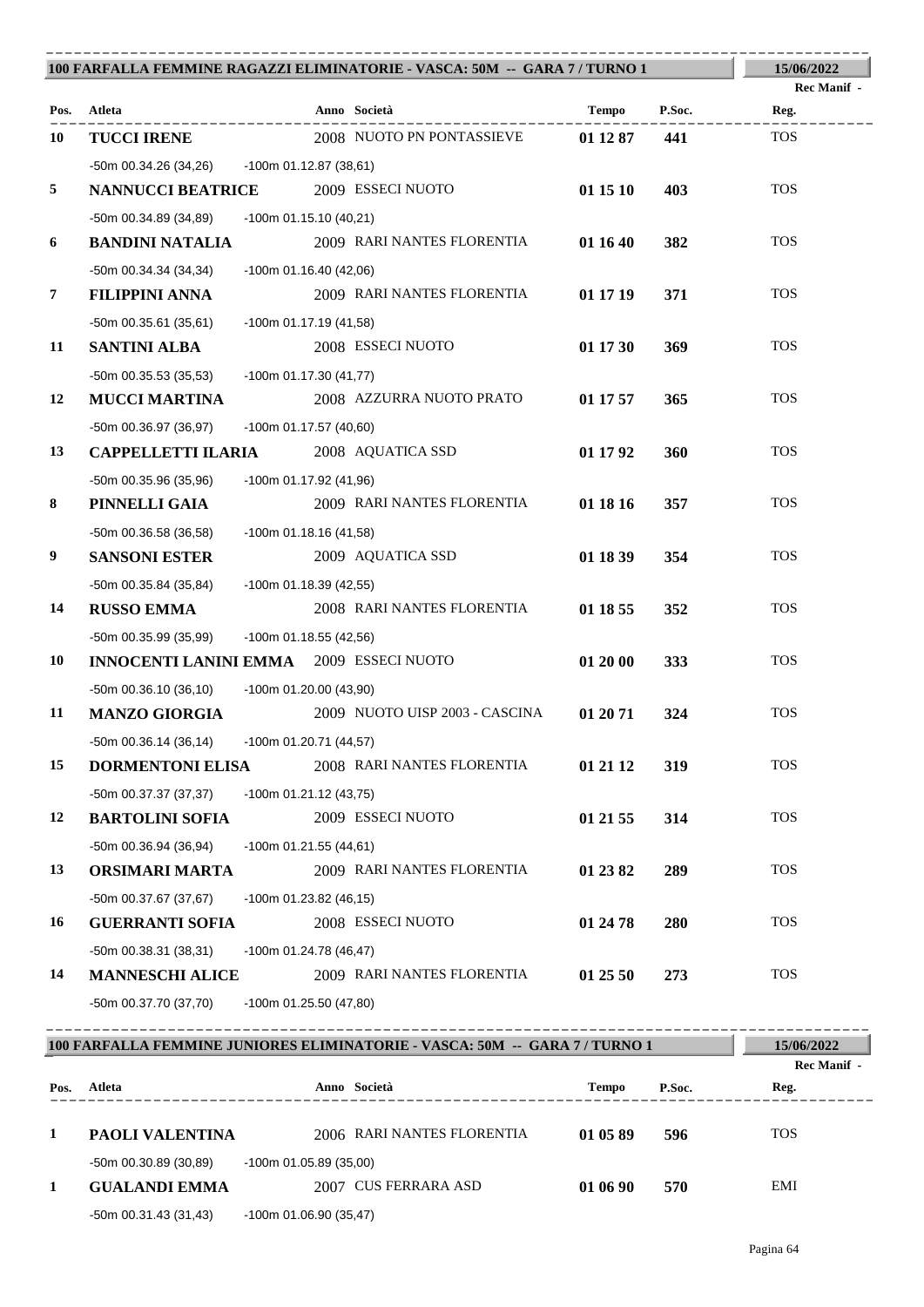| 100 FARFALLA FEMMINE JUNIORES ELIMINATORIE - VASCA: 50M -- GARA 7 / TURNO 1 | 15/06/2022                                     |                                                      |                 |                    |
|-----------------------------------------------------------------------------|------------------------------------------------|------------------------------------------------------|-----------------|--------------------|
|                                                                             |                                                |                                                      |                 | <b>Rec Manif</b> - |
|                                                                             | Pos. Atleta                                    | Anno Società<br>. _ _ _ _ _ _ _ _ _ _ _              | P.Soc.<br>Tempo | Reg.               |
| 2                                                                           | <b>BALBIS EMMA</b>                             | 2006 IDEA SPORT SSD                                  | 546<br>01 07 87 | LIG                |
|                                                                             | -50m 00.31.64 (31,64) -100m 01.07.87 (36,23)   |                                                      |                 |                    |
| $\mathbf{3}$                                                                | VITALI FIAMMETTA                               | 2006 RARI NANTES FLORENTIA                           | 01 08 34<br>535 | <b>TOS</b>         |
|                                                                             | -50m 00.31.99 (31,99)                          | -100m 01.08.34 (36,35)                               |                 |                    |
| 4                                                                           | <b>DJEGHRI ELISSA</b>                          | 2006 RARI NANTES FLORENTIA                           | 01 09 23<br>514 | <b>TOS</b>         |
|                                                                             | $-50m$ 00.31.95 (31,95)                        | -100m 01.09.23 (37,28)                               |                 |                    |
| $\boldsymbol{2}$                                                            |                                                | <b>PASCAREANU GIULIA</b> 2007 RARI NANTES FLORENTIA  | 01 09 26<br>513 | <b>TOS</b>         |
|                                                                             | -50m 00.32.46 (32,46) -100m 01.09.26 (36,80)   |                                                      |                 |                    |
| 5                                                                           |                                                | <b>MINIATI MARGHERITA</b> 2006 RARI NANTES FLORENTIA | 01 09 62<br>506 | <b>TOS</b>         |
|                                                                             | -50m 00.31.96 (31,96)                          | -100m 01.09.62 (37,66)                               |                 |                    |
| $\mathbf{3}$                                                                | SUISOLA MARIA VITTORIA 2007 ESSECI NUOTO       |                                                      | 01 10 40<br>489 | <b>TOS</b>         |
|                                                                             | $-50m$ 00.33.06 (33,06)                        | $-100m$ 01.10.40 (37,34)                             |                 |                    |
| $\overline{\mathbf{4}}$                                                     | <b>LUPORINI ELETTRA</b>                        | 2007 RARI NANTES FLORENTIA                           | 01 11 33<br>470 | <b>TOS</b>         |
|                                                                             | -50m 00.32.54 (32,54)                          | -100m 01.11.33 (38,79)                               |                 |                    |
| 5                                                                           | <b>VIO CAMILLA</b>                             | 2007 IDEA SPORT SSD                                  | 01 11 73<br>462 | LIG                |
|                                                                             | $-50m$ 00.32.17 (32,17)                        | -100m 01.11.73 (39,56)                               |                 |                    |
| 6                                                                           | RRAPAJ ADRIANA                                 | 2007 RARI NANTES FLORENTIA                           | 01 11 93<br>458 | <b>TOS</b>         |
|                                                                             | $-50m$ 00.33.78 (33,78)                        | -100m 01.11.93 (38,15)                               |                 |                    |
| 6                                                                           | PAPINI EMMA                                    | 2006 RARI NANTES FLORENTIA                           | 01 12 03<br>456 | <b>TOS</b>         |
|                                                                             | -50m 00.33.72 (33,72)                          | -100m 01.12.03 (38,31)                               |                 |                    |
| 7                                                                           | <b>SANTINI CHIARA</b>                          | 2007 RARI NANTES FLORENTIA                           | 01 13 85<br>423 | <b>TOS</b>         |
|                                                                             | $-50m$ 00.33.43 (33,43)                        | $-100m$ 01.13.85 (40,42)                             |                 |                    |
| 7                                                                           | <b>NENCIONI ANNA</b>                           | 2006 RARI NANTES FLORENTIA                           | 01 14 43<br>414 | <b>TOS</b>         |
|                                                                             | -50m 00.34.80 (34,80) - 100m 01.14.43 (39,63)  |                                                      |                 |                    |
| 8                                                                           | <b>CERAMI MATILDE</b>                          | 2007 RARI NANTES FLORENTIA                           | 01 14 49<br>413 | <b>TOS</b>         |
|                                                                             | -50m 00.33.57 (33,57)                          | $-100m$ 01.14.49 (40,92)                             |                 |                    |
| 8                                                                           | <b>VERNALEONE BEATRICE</b>                     | 2006 IDEA SPORT SSD                                  | 01 14 49<br>413 | LIG                |
|                                                                             | $-50m$ 00.35.10 (35,10)                        | -100m 01.14.49 (39,39)                               |                 |                    |
| 9                                                                           | <b>FILIPPONI CHIARA</b>                        | 2006 ESSECI NUOTO                                    | 410<br>01 14 64 | <b>TOS</b>         |
|                                                                             | $-50m$ 00.33.65 (33,65)                        | $-100m$ 01.14.64 (40,99)                             |                 |                    |
| 10                                                                          | <b>GIOFFREDI LETIZIA</b>                       | 2006 RARI NANTES FLORENTIA                           | 01 14 77<br>408 | <b>TOS</b>         |
|                                                                             | -50m 00.34.77 (34,77)                          | $-100m$ 01.14.77 (40,00)                             |                 |                    |
| 9                                                                           | <b>GIANNELLI EMMA</b><br><b>VITTORIA</b>       | 2007 RARI NANTES FLORENTIA                           | 01 15 15<br>402 | <b>TOS</b>         |
|                                                                             | -50m 00.34.68 (34,68)                          | $-100m$ 01.15.15 (40,47)                             |                 |                    |
| 10                                                                          | <b>FRANCO SOFIA</b>                            | 2007 RARI NANTES FLORENTIA                           | 01 15 30<br>399 | <b>TOS</b>         |
|                                                                             | $-50m$ 00.35.81 (35,81)                        | -100m 01.15.30 (39,49)                               |                 |                    |
| 11                                                                          | <b>ALBERTI SOFIE OLGHITA</b><br><b>VANESSA</b> | 2007 IDEA SPORT SSD                                  | 368<br>01 17 37 | LIG                |

-50m 00.34.81 (34,81) -100m 01.17.37 (42,56)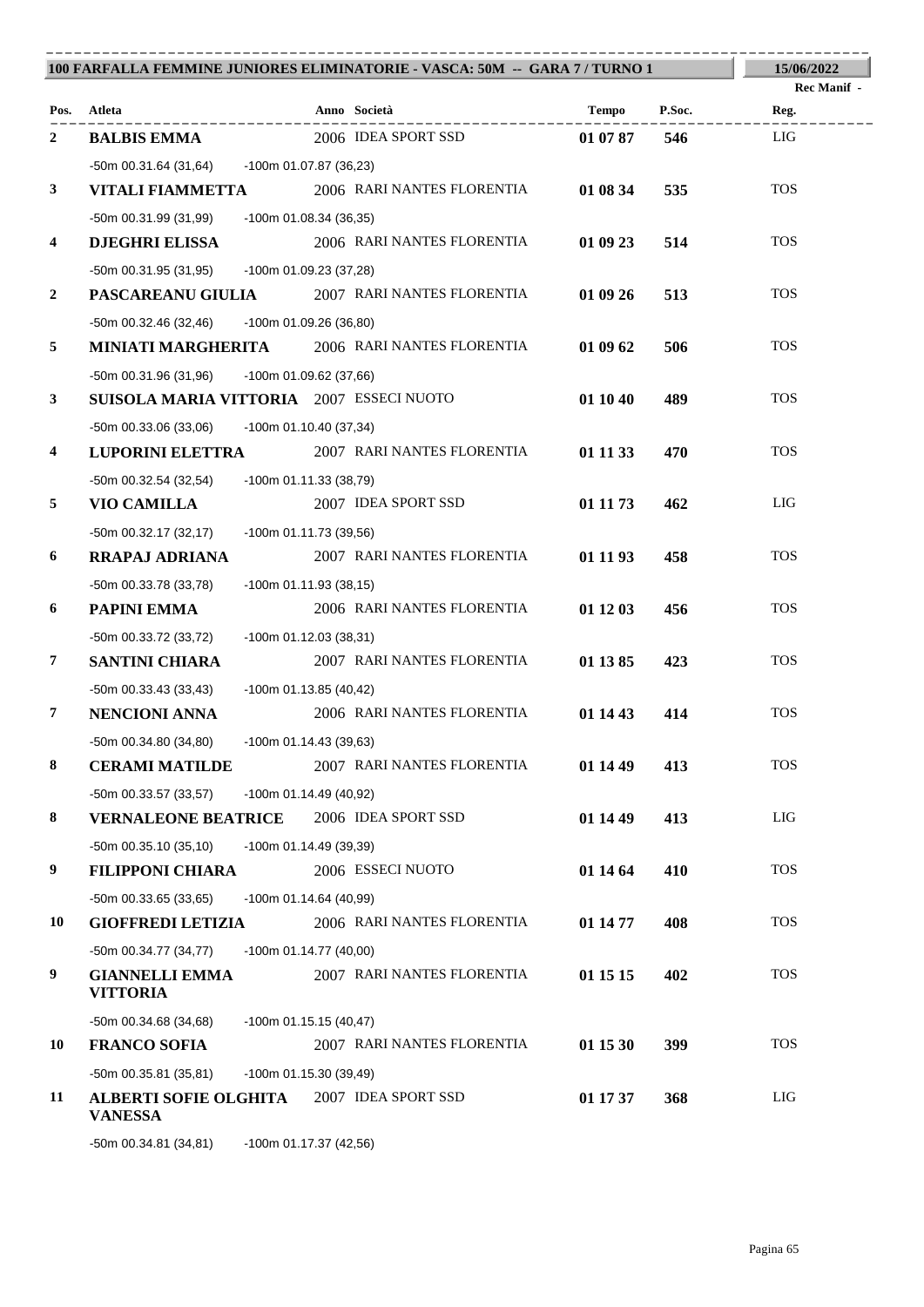| 100 FARFALLA FEMMINE CADETTI ELIMINATORIE - VASCA: 50M -- GARA 7 / TURNO 1 | 15/06/2022                                      |                           |                                                                          |              |        |                     |
|----------------------------------------------------------------------------|-------------------------------------------------|---------------------------|--------------------------------------------------------------------------|--------------|--------|---------------------|
|                                                                            | Pos. Atleta                                     |                           | Anno Società                                                             | <b>Tempo</b> | P.Soc. | Rec Manif -<br>Reg. |
| $\mathbf{1}$                                                               | <b>BIAGIOTTI MATILDE</b>                        |                           | 2005 RARI NANTES FLORENTIA                                               | 01 03 83     | 656    | <b>TOS</b>          |
|                                                                            | $-50m$ 00.30.12 (30,12)                         | $-100$ m 01.03.83 (33,71) |                                                                          |              |        |                     |
| $\boldsymbol{2}$                                                           | <b>ZETTI GIORGIA</b>                            |                           | 2005 ESSECI NUOTO                                                        | 01 06 98     | 568    | <b>TOS</b>          |
|                                                                            | $-50m$ 00.30.66 (30,66)                         | -100m 01.06.98 (36,32)    |                                                                          |              |        |                     |
| $\mathbf{3}$                                                               | <b>FISSI GINEVRA</b>                            |                           | 2004 FUTURA CLUB PRATO SSD                                               | 01 08 10     | 540    | <b>TOS</b>          |
|                                                                            | $-50m$ 00.32.05 (32,05)                         | $-100m$ 01.08.10 (36,05)  |                                                                          |              |        |                     |
| 4                                                                          | <b>SANTINI ANGELA</b>                           |                           | 2004 ESSECI NUOTO                                                        | 01 08 28     | 536    | <b>TOS</b>          |
|                                                                            | $-50m$ 00.31.95 (31,95)                         | -100m 01.08.28 (36,33)    |                                                                          |              |        |                     |
| 5                                                                          | <b>FRANCALANCI</b><br><b>MADDALENA</b>          |                           | 2005 RARI NANTES FLORENTIA                                               | 01 09 08     | 518    | <b>TOS</b>          |
|                                                                            | -50m 00.32.50 (32,50) -100m 01.09.08 (36,58)    |                           |                                                                          |              |        |                     |
| 6                                                                          | <b>MANNESCHI AURORA</b>                         |                           | 2005 RARI NANTES FLORENTIA                                               | 01 09 91     | 499    | <b>TOS</b>          |
|                                                                            | $-50m$ 00.32.37 (32,37)                         | -100m 01.09.91 (37,54)    |                                                                          |              |        |                     |
| 7                                                                          | <b>BIGONGIALI ALICE</b>                         |                           | 2005 NUOTO UISP 2003 - CASCINA                                           | 01 10 77     | 481    | <b>TOS</b>          |
|                                                                            | $-50m$ 00.32.20 (32,20)                         | -100m 01.10.77 (38,57)    |                                                                          |              |        |                     |
| 8                                                                          | RIMEDIOTTI FRANCESCA 2005 RARI NANTES FLORENTIA |                           |                                                                          | 01 11 81     | 461    | <b>TOS</b>          |
|                                                                            | $-50m$ 00.33.47 (33,47)                         | $-100m 01.11.81 (38,34)$  |                                                                          |              |        |                     |
| 9                                                                          | <b>ANGHEL SERENA</b>                            |                           | 2005 QUATTRO STAR SSD                                                    | 01 12 78     | 442    | LAZ                 |
|                                                                            | -50m 00.33.85 (33,85)                           | -100m 01.12.78 (38,93)    |                                                                          |              |        |                     |
| 10                                                                         | <b>GALLORI ELISA</b>                            |                           | 2004 RARI NANTES FLORENTIA                                               | 01 13 32     | 433    | <b>TOS</b>          |
|                                                                            | -100m 01.13.32 (40,13)<br>-50m 00.33.19 (33,19) |                           |                                                                          |              |        |                     |
|                                                                            |                                                 |                           | 100 FARFALLA FEMMINE SENIOR ELIMINATORIE - VASCA: 50M -- GARA 7/ TURNO 1 |              |        | 15/06/2022          |
|                                                                            |                                                 |                           |                                                                          |              |        | <b>Rec Manif -</b>  |
| Pos.                                                                       | Atleta                                          |                           | Anno Società                                                             | <b>Tempo</b> | P.Soc. | Reg.                |
| 1                                                                          | <b>MASCOLO ANNA CHIARA</b>                      |                           | 2001 RARI NANTES FLORENTIA                                               | 01 02 91     | 685    | <b>TOS</b>          |
|                                                                            | -50m 00.29.35 (29,35)                           | -100m 01.02.91 (33,56)    |                                                                          |              |        |                     |
| $\boldsymbol{2}$                                                           | <b>CAPONI LINDA</b>                             |                           | 1998 CENTRO SP.VO CARABINIERI                                            | 01 03 88     | 655    | LAZ                 |
|                                                                            | -50m 01.03.88 (30,20)                           | -100m 01.03.88 (33,68)    |                                                                          |              |        |                     |
| 3                                                                          | <b>BACCINI VALENTINA</b>                        |                           | 2003 RARI NANTES FLORENTIA                                               | 01 04 16     | 646    | <b>TOS</b>          |
|                                                                            | -50m 00.29.57 (29,57)                           | -100m 01.04.16 (34,59)    |                                                                          |              |        |                     |
| 4                                                                          | <b>INNOCENTI DARIA</b>                          |                           | 2003 RARI NANTES FLORENTIA                                               | 01 05 59     | 605    | <b>TOS</b>          |
|                                                                            | -50m 00.31.23 (31,23)                           | -100m 01.05.59 (34,36)    |                                                                          |              |        |                     |
| 5                                                                          | <b>TONI CARLOTTA</b>                            |                           | 1995 RARI NANTES FLORENTIA                                               | 01 06 37     | 584    | <b>TOS</b>          |
|                                                                            | -50m 00.30.57 (30,57)                           | -100m 01.06.37 (35,80)    |                                                                          |              |        |                     |
| 6                                                                          | <b>GIOVANNONI GAIA</b>                          |                           | 2003 LIVORNO AQUATICS SSD                                                | 01 06 65     | 576    | <b>TOS</b>          |
|                                                                            | -50m 00.30.70 (30,70)                           | -100m 01.06.65 (35,95)    |                                                                          |              |        |                     |
| 7                                                                          | <b>BENEDETTI ADELE</b>                          |                           | 2002 LIVORNO AQUATICS SSD                                                | 01 07 11     | 564    | <b>TOS</b>          |
|                                                                            | $-50m$ 00.31.15 (31,15)                         | -100m 01.07.11 (35,96)    |                                                                          |              |        |                     |
| 8                                                                          | <b>CAMPAGNI ASIA</b>                            |                           | 2002 RARI NANTES FLORENTIA                                               | 01 08 85     | 523    | <b>TOS</b>          |
|                                                                            | -50m 00.32.38 (32,38)                           | -100m 01.08.85 (36,47)    |                                                                          |              |        |                     |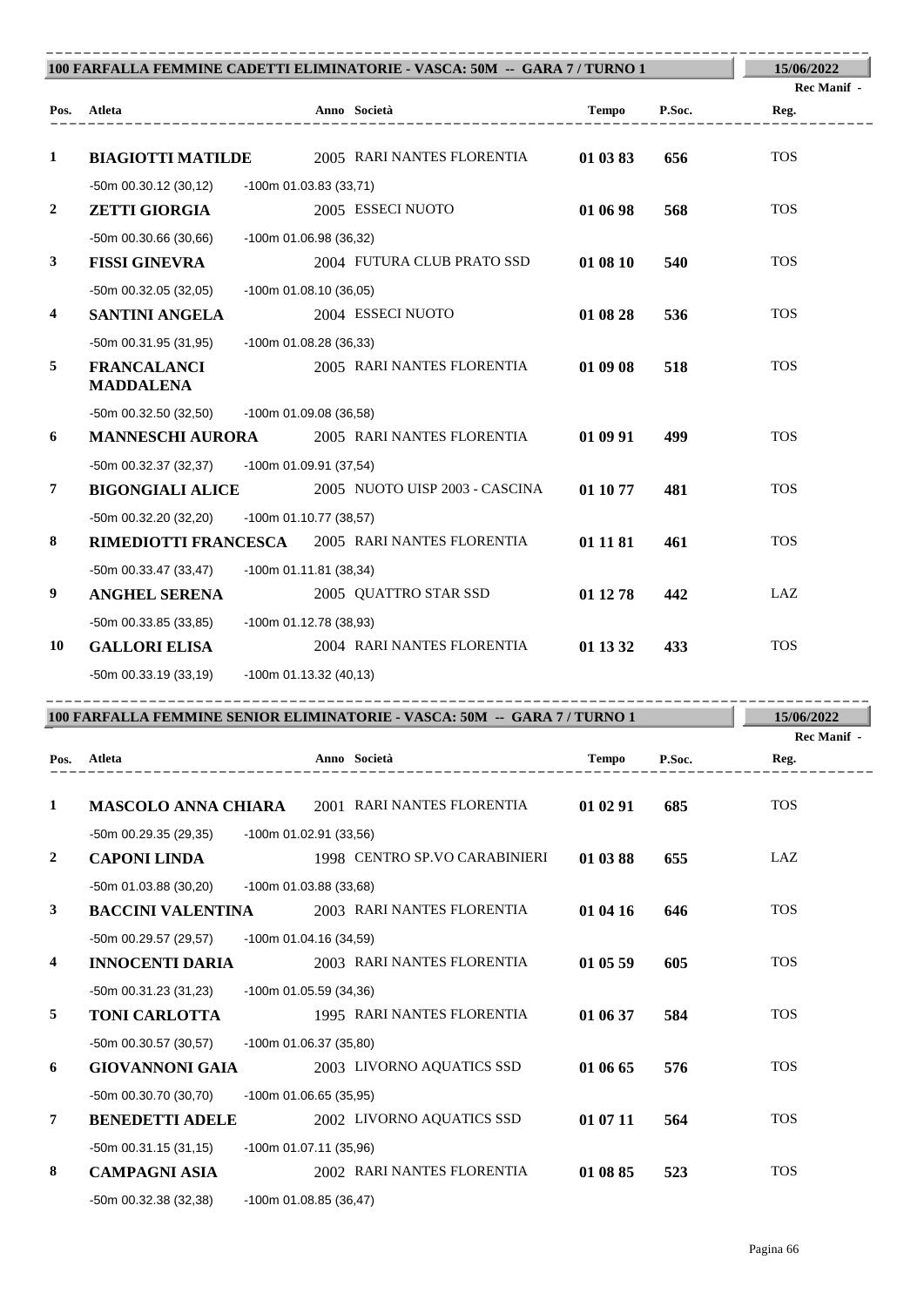| 100 FARFALLA FEMMINE SENIOR ELIMINATORIE - VASCA: 50M -- GARA 7/ TURNO 1 | 15/06/2022                                                               |                          |                                                                             |          |        |             |
|--------------------------------------------------------------------------|--------------------------------------------------------------------------|--------------------------|-----------------------------------------------------------------------------|----------|--------|-------------|
|                                                                          |                                                                          |                          |                                                                             |          |        | Rec Manif - |
| Pos.                                                                     | Atleta                                                                   |                          | Anno Società<br>____________                                                | Tempo    | P.Soc. | Reg.        |
| 9                                                                        | <b>GIAMBRONE LINDA</b>                                                   |                          | 2003 ESSECI NUOTO                                                           | 01 09 25 | 514    | <b>TOS</b>  |
|                                                                          | -50m 00.32.47 (32,47) -100m 01.09.25 (36,78)                             |                          |                                                                             |          |        |             |
| 10                                                                       | <b>GURIOLI GINEVRA</b>                                                   |                          | 2003 RARI NANTES FLORENTIA                                                  | 01 09 36 | 511    | <b>TOS</b>  |
|                                                                          | -50m 00.31.49 (31,49) -100m 01.09.36 (37,87)                             |                          |                                                                             |          |        |             |
|                                                                          |                                                                          |                          | 100 FARFALLA MASCHI RAGAZZI ELIMINATORIE - VASCA: 50M  --  GARA 8 / TURNO 1 |          |        | 15/06/2022  |
|                                                                          |                                                                          |                          |                                                                             |          |        | Rec Manif - |
| Pos.                                                                     | Atleta<br>_________________                                              |                          | Anno Società                                                                | Tempo    | P.Soc. | Reg.        |
|                                                                          |                                                                          |                          |                                                                             |          |        |             |
| $\mathbf{1}$                                                             | <b>TAGLIATTI NICHOLAS</b> 2006 CUS FERRARA ASD                           |                          |                                                                             | 01 00 43 | 560    | EMI         |
|                                                                          | -50m 00.28.27 (28,27)                                                    | -100m 01.00.43 (32,16)   |                                                                             |          |        |             |
| $\boldsymbol{2}$                                                         | <b>TORRICELLI PIETRO</b>                                                 |                          | 2006 ESSECI NUOTO                                                           | 01 01 68 | 526    | <b>TOS</b>  |
|                                                                          | $-50m$ 00.28.56 (28,56)                                                  | -100m 01.01.68 (33,12)   |                                                                             |          |        |             |
| 1                                                                        | <b>BETTAZZI LAPO</b>                                                     |                          | 2007 AZZURRA NUOTO PRATO                                                    | 01 01 86 | 522    | <b>TOS</b>  |
|                                                                          | -50m 00.29.09 (29.09)                                                    | -100m 01.01.86 (32,77)   |                                                                             |          |        |             |
| $\overline{2}$                                                           | <b>FAGGIAN FABIO</b>                                                     |                          | 2007 RARI NANTES FLORENTIA                                                  | 01 01 90 | 521    | <b>TOS</b>  |
|                                                                          | $-50m$ 00.29.17 (29,17)                                                  | -100m 01.01.90 (32,73)   |                                                                             |          |        |             |
| 3                                                                        | <b>ROSSI COSIMO</b>                                                      |                          | 2006 RARI NANTES FLORENTIA                                                  | 01 01 91 | 521    | <b>TOS</b>  |
|                                                                          | $-50m$ 00.28.71 (28,71)                                                  | -100m 01.01.91 (33,20)   |                                                                             |          |        | <b>TOS</b>  |
| 4                                                                        | <b>FINI LORENZO</b>                                                      |                          | 2006 RARI NANTES FLORENTIA                                                  | 01 02 31 | 511    |             |
|                                                                          | -50m 00.28.96 (28,96)                                                    | -100m 01.02.31 (33,35)   | 2006 RARI NANTES FLORENTIA                                                  |          |        | <b>TOS</b>  |
| 5                                                                        | <b>SALVADORI DIEGO</b>                                                   |                          |                                                                             | 01 03 40 | 485    |             |
| 6                                                                        | -50m 00.29.24 (29,24) -100m 01.03.40 (34,16)<br><b>DE ANDREIS PIETRO</b> |                          | 2006 IDEA SPORT SSD                                                         | 01 03 92 | 473    | LIG         |
|                                                                          |                                                                          |                          |                                                                             |          |        |             |
| $\mathbf{3}$                                                             | -50m 00.29.21 (29,21) -100m 01.03.92 (34,71)<br>PRESI SAMUELE            |                          | 2007 AZZURRA NUOTO PRATO                                                    | 01 04 07 | 470    | <b>TOS</b>  |
|                                                                          |                                                                          |                          |                                                                             |          |        |             |
| $\overline{\mathbf{4}}$                                                  | $-50m$ 00.30.08 (30,08)<br><b>TICCI SILVANO</b>                          | -100m 01.04.07 (33,99)   | 2007 RARI NANTES FLORENTIA                                                  | 01 04 13 | 468    | <b>TOS</b>  |
|                                                                          |                                                                          |                          |                                                                             |          |        |             |
| $\boldsymbol{7}$                                                         | $-50m$ 00.30.21 (30,21)<br><b>ARMETTA GABRIELE</b>                       | -100m 01.04.13 (33,92)   | 2006 ESSECI NUOTO                                                           | 01 04 26 | 466    | <b>TOS</b>  |
|                                                                          | -50m 00.29.78 (29,78)                                                    | $-100m$ 01.04.26 (34,48) |                                                                             |          |        |             |
| 8                                                                        | <b>BERTOLDI SAMUELE</b>                                                  |                          | 2006 RARI NANTES FLORENTIA                                                  | 01 04 73 | 455    | <b>TOS</b>  |
|                                                                          | $-50m$ 00.30.63 (30,63)                                                  | -100m 01.04.73 (34,10)   |                                                                             |          |        |             |
| 8                                                                        | <b>MATI NICHOLAS</b>                                                     |                          | 2006 FUTURA CLUB PRATO SSD                                                  | 01 04 73 | 455    | <b>TOS</b>  |
|                                                                          | -50m 00.29.49 (29,49)                                                    | -100m 01.04.73 (35,24)   |                                                                             |          |        |             |
| 5                                                                        | <b>BORGIOLI LEONARDO</b>                                                 |                          | 2007 RARI NANTES FLORENTIA                                                  | 01 04 75 | 455    | <b>TOS</b>  |
|                                                                          | $-50m$ 00.30.60 (30,60)                                                  | -100m 01.04.75 (34,15)   |                                                                             |          |        |             |
| 6                                                                        | <b>FRULLINI FILIPPO ALDO</b>                                             |                          | 2007 AZZURRA NUOTO PRATO                                                    | 01 04 96 | 451    | <b>TOS</b>  |
|                                                                          | $-50m$ 00.30.15 (30,15)                                                  | -100m 01.04.96 (34,81)   |                                                                             |          |        |             |
| 7                                                                        | DE LEONARDIS SIMONE                                                      |                          | 2007 FIRENZE PALLANUOTO ASD                                                 | 01 05 01 | 450    | <b>TOS</b>  |
|                                                                          | $-50m$ 00.30.62 (30,62)                                                  | -100m 01.05.01 (34,39)   |                                                                             |          |        |             |
| 10                                                                       | <b>MARTELLI LORENZO</b>                                                  |                          | 2006 ESSECI NUOTO                                                           | 01 05 31 | 443    | <b>TOS</b>  |
|                                                                          | -50m 00.29.92 (29,92)                                                    | -100m 01.05.31 (35,39)   |                                                                             |          |        |             |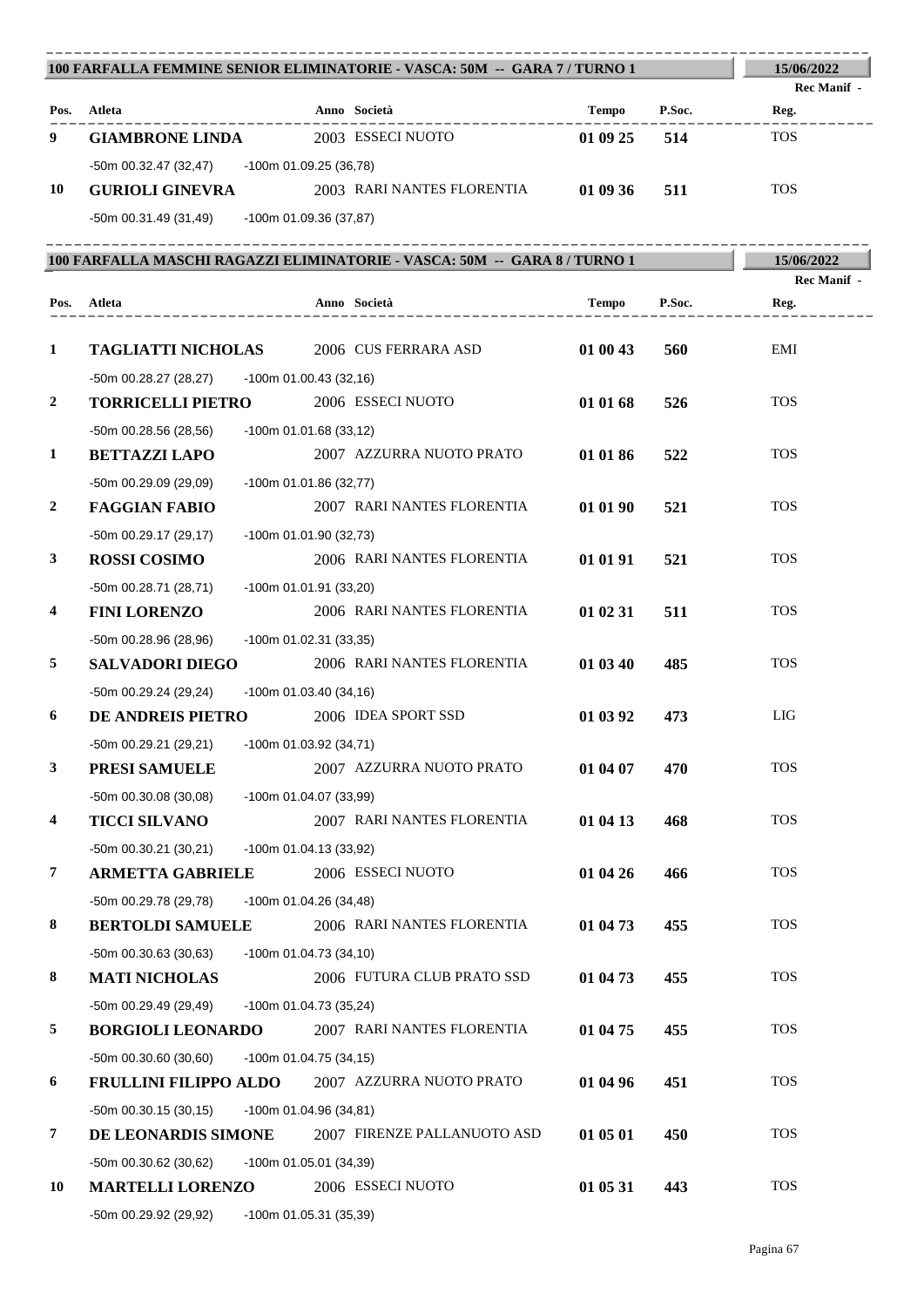| 100 FARFALLA MASCHI RAGAZZI ELIMINATORIE - VASCA: 50M -- GARA 8 / TURNO 1 | 15/06/2022                                    |                          |                                                    |          |        |                    |
|---------------------------------------------------------------------------|-----------------------------------------------|--------------------------|----------------------------------------------------|----------|--------|--------------------|
|                                                                           |                                               |                          |                                                    |          |        | <b>Rec Manif</b> - |
|                                                                           | Pos. Atleta                                   |                          | Anno Società<br>____________.                      | Tempo    | P.Soc. | Reg.               |
| 8                                                                         | <b>CAMILLI MATTIA</b>                         |                          | 2007 IDEA SPORT SSD                                | 01 05 41 | 441    | LIG                |
|                                                                           | -50m 00.29.82 (29,82) -100m 01.05.41 (35,59)  |                          |                                                    |          |        |                    |
| 11                                                                        | <b>SEGURINI MICHELE</b>                       |                          | 2006 CUS FERRARA ASD                               | 01 05 43 | 441    | EMI                |
|                                                                           | $-50m$ 00.30.31 (30,31)                       | -100m 01.05.43 (35,12)   |                                                    |          |        |                    |
| $\mathbf{1}$                                                              | <b>BIAGIOTTI LAPO</b>                         |                          | 2008 RARI NANTES FLORENTIA                         | 01 05 68 | 436    | <b>TOS</b>         |
|                                                                           | $-50m$ 00.30.83 (30,83)                       | -100m 01.05.68 (34,85)   |                                                    |          |        |                    |
| 12                                                                        | <b>LUSINI FILIPPO</b>                         |                          | 2006 RARI NANTES FLORENTIA                         | 01 06 25 | 425    | <b>TOS</b>         |
|                                                                           | -50m 00.30.15 (30,15)                         | -100m 01.06.25 (36,10)   |                                                    |          |        |                    |
| 13                                                                        | <b>SILIPO ELIO</b>                            |                          | 2006 ESSECI NUOTO                                  | 01 06 26 | 425    | <b>TOS</b>         |
|                                                                           | -50m 00.31.49 (31,49)                         | -100m 01.06.26 (34,77)   |                                                    |          |        |                    |
| 9                                                                         | <b>CINO LEONARDO</b>                          |                          | 2007 RARI NANTES FLORENTIA                         | 01 06 93 | 412    | <b>TOS</b>         |
|                                                                           | -50m 00.32.14 (32,14)                         | -100m 01.06.93 (34,79)   |                                                    |          |        |                    |
| $\boldsymbol{2}$                                                          | <b>BARONCELLI MATTEO</b> 2008 ESSECI NUOTO    |                          |                                                    | 01 06 98 | 411    | <b>TOS</b>         |
|                                                                           | -50m 00.31.72 (31,72)                         | -100m 01.06.98 (35,26)   |                                                    |          |        |                    |
| 10                                                                        |                                               |                          | <b>MAGRINO FRANCESCO</b> 2007 NUOTO PN PONTASSIEVE | 01 07 02 | 410    | <b>TOS</b>         |
|                                                                           | -50m 00.30.97 (30,97) -100m 01.07.02 (36,05)  |                          |                                                    |          |        |                    |
| $\mathbf{3}$                                                              | <b>MARIANNINI MATTEO</b> 2008 ESSECI NUOTO    |                          |                                                    | 01 07 03 | 410    | <b>TOS</b>         |
|                                                                           | -50m 00.30.77 (30,77) -100m 01.07.03 (36,26)  |                          |                                                    |          |        |                    |
| 4                                                                         | <b>CARBONARI BRANDO</b> 2008 ESSECI NUOTO     |                          |                                                    | 01 07 32 | 405    | <b>TOS</b>         |
|                                                                           | -50m 00.32.22 (32,22) -100m 01.07.32 (35,10)  |                          |                                                    |          |        |                    |
| 11                                                                        | <b>SABATINI ALESSANDRO</b> 2007 ESSECI NUOTO  |                          |                                                    | 01 08 02 | 392    | <b>TOS</b>         |
|                                                                           | -50m 00.31.33 (31,33) - 100m 01.08.02 (36,69) |                          |                                                    |          |        |                    |
| 12                                                                        | <b>MILANI NICCOLO'</b>                        |                          | 2007 RARI NANTES FLORENTIA                         | 01 08 31 | 387    | <b>TOS</b>         |
|                                                                           | -50m 00.31.21 (31,21) -100m 01.08.31 (37,10)  |                          |                                                    |          |        |                    |
| 13                                                                        | <b>TODARO CHRISTIAN</b>                       |                          | 2007 ESSECI NUOTO                                  | 01 08 41 | 386    | <b>TOS</b>         |
|                                                                           | $-50m$ 00.31.44 (31,44)                       | $-100m$ 01.08.41 (36,97) |                                                    |          |        |                    |
| 14                                                                        | <b>VANNUCCI NERI</b>                          |                          | 2007 RARI NANTES FLORENTIA                         | 01 09 45 | 369    | <b>TOS</b>         |
|                                                                           | -50m 00.32.55 (32,55)                         | -100m 01.09.45 (36,90)   |                                                    |          |        |                    |
| 5                                                                         | <b>RICCHI TOMMASO</b>                         |                          | 2008 RARI NANTES FLORENTIA                         | 01 09 96 | 361    | <b>TOS</b>         |
|                                                                           | $-50m$ 00.31.80 (31,80)                       | -100m 01.09.96 (38,16)   |                                                    |          |        |                    |
| 14                                                                        | <b>SERRAI CRISTIAN</b>                        |                          | 2006 RARI NANTES FLORENTIA                         | 01 10 48 | 353    | <b>TOS</b>         |
|                                                                           | $-50m$ 00.31.56 (31,56)                       | -100m 01.10.48 (38,92)   |                                                    |          |        |                    |
| 15                                                                        | <b>D'ATTILIO FILIPPO</b>                      |                          | 2007 AZZURRA NUOTO PRATO                           | 01 10 49 | 353    | <b>TOS</b>         |
|                                                                           | -50m 00.32.91 (32,91)                         | -100m 01.10.49 (37,58)   |                                                    |          |        |                    |
| 16                                                                        | <b>MARIOTTI GIANMARIA</b>                     |                          | 2007 ESSECI NUOTO                                  | 01 10 72 | 349    | <b>TOS</b>         |
|                                                                           | $-50m$ 00.32.00 (32,00)                       | -100m 01.10.72 (38,72)   |                                                    |          |        |                    |
| 6                                                                         | <b>CRAIUT DAVID</b>                           |                          | 2008 RARI NANTES FLORENTIA                         | 01 10 93 | 346    | <b>TOS</b>         |
|                                                                           | $-50m$ 00.32.64 (32,64)                       | -100m 01.10.93 (38,29)   |                                                    |          |        |                    |
| 7                                                                         | <b>CHESI GIOVANNI</b>                         |                          | 2008 VIOLA SWIM TEAM ASD                           | 01 11 00 | 345    | <b>TOS</b>         |
|                                                                           | -50m 00.32.65 (32,65)                         | -100m 01.11.00 (38,35)   |                                                    |          |        |                    |
| 17                                                                        | <b>ROSSI FRANCESCO</b>                        |                          | 2007 IDEA SPORT SSD                                | 01 11 00 | 345    | LIG                |
|                                                                           | -50m 00.32.64 (32,64)                         | $-100m$ 01.11.00 (38,36) |                                                    |          |        |                    |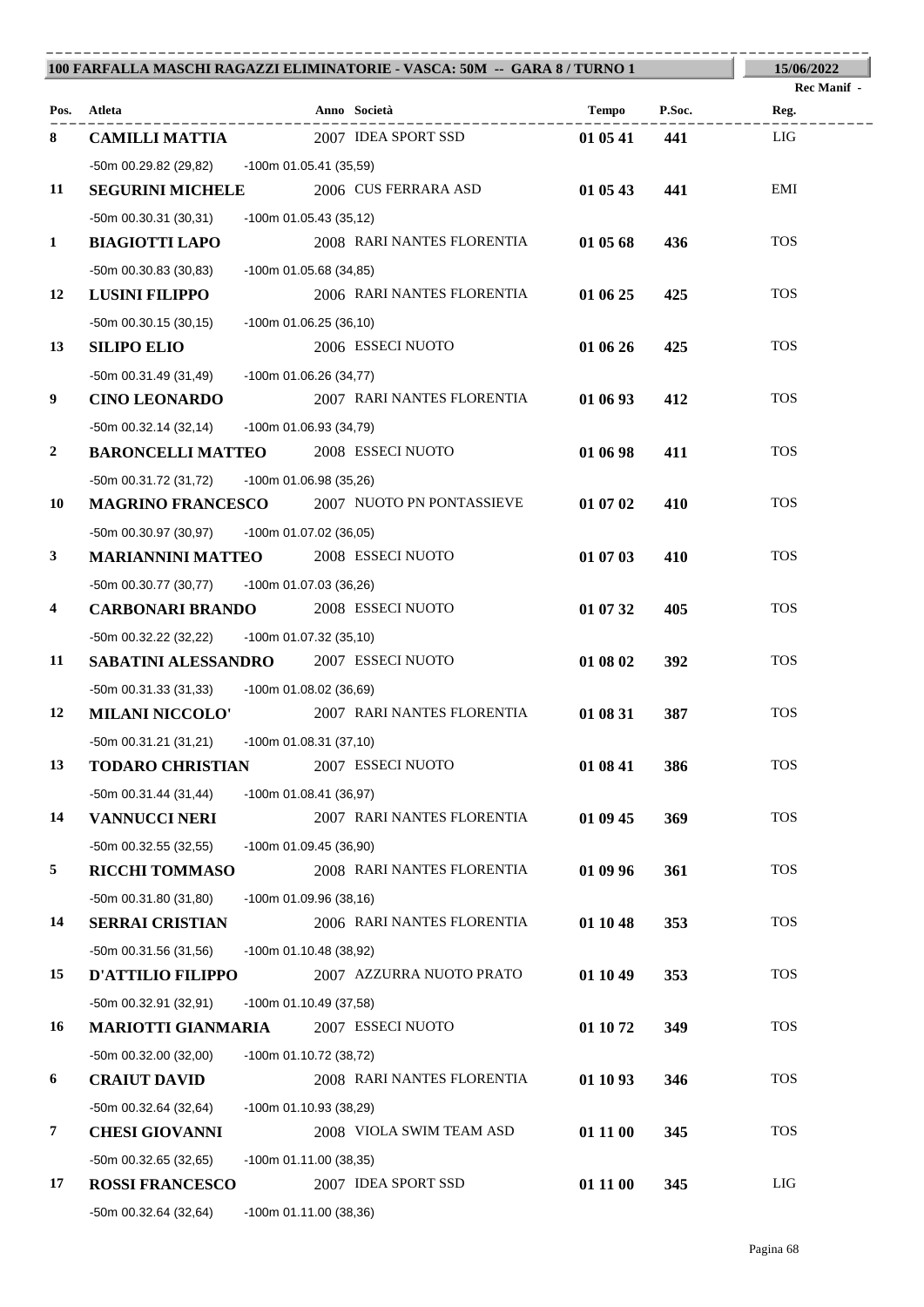| 100 FARFALLA MASCHI RAGAZZI ELIMINATORIE - VASCA: 50M -- GARA 8 / TURNO 1 | 15/06/2022                                      |                          |                                                                            |              |        |                           |
|---------------------------------------------------------------------------|-------------------------------------------------|--------------------------|----------------------------------------------------------------------------|--------------|--------|---------------------------|
|                                                                           |                                                 |                          |                                                                            |              |        | Rec Manif -               |
| Pos.                                                                      | Atleta                                          |                          | Anno Società                                                               | <b>Tempo</b> | P.Soc. | Reg.                      |
| 18                                                                        |                                                 |                          | <b>RAFANELLI GABRIELE</b> 2007 RARI NANTES FLORENTIA                       | 01 12 74     | 321    | <b>TOS</b>                |
|                                                                           | -50m 00.33.32 (33,32)                           | -100m 01.12.74 (39,42)   |                                                                            |              |        |                           |
| 8                                                                         | <b>CONTI ANDREA</b>                             |                          | 2008 RARI NANTES FLORENTIA                                                 | 01 13 59     | 310    | <b>TOS</b>                |
|                                                                           | -50m 00.33.44 (33,44)                           | $-100m$ 01.13.59 (40,15) |                                                                            |              |        |                           |
| 19                                                                        | <b>BALDAZZI LAPO</b>                            |                          | 2007 RARI NANTES FLORENTIA                                                 | 01 14 31     | 301    | <b>TOS</b>                |
|                                                                           | -50m 00.34.08 (34,08)                           | $-100m$ 01.14.31 (40,23) |                                                                            |              |        |                           |
| 20                                                                        | <b>RICCARDI FILIPPO</b>                         |                          | 2007 IDEA SPORT SSD                                                        | 01 14 33     | 301    | <b>LIG</b>                |
|                                                                           | -50m 00.34.10 (34,10)                           | -100m 01.14.33 (40,23)   |                                                                            |              |        |                           |
| 15                                                                        | <b>MORGANTI MATTIA</b>                          |                          | 2006 ESSECI NUOTO                                                          | 01 14 59     | 297    | <b>TOS</b>                |
|                                                                           | $-50m$ 00.32.83 (32,83)                         | -100m 01.14.59 (41,76)   |                                                                            |              |        |                           |
| 9                                                                         | <b>STOPPIONI KRISTIAN</b>                       |                          | 2008 ESSECI NUOTO                                                          | 01 15 48     | 287    | <b>TOS</b>                |
|                                                                           | -50m 00.35.01 (35,01)                           | $-100m$ 01.15.48 (40,47) |                                                                            |              |        |                           |
| 10                                                                        | <b>CIPRIANI TOMMASO</b>                         |                          | 2008 RARI NANTES FLORENTIA                                                 | 01 15 98     | 281    | <b>TOS</b>                |
|                                                                           | -50m 00.33.70 (33,70)<br>-100m 01.15.98 (42,28) |                          |                                                                            |              |        |                           |
| sq                                                                        | <b>ZAMPINI GUIDO</b>                            |                          | 2006 ESSECI NUOTO                                                          | 01 05 07     |        | Falsa partenza            |
|                                                                           | -50m 00.30.23 (30,23)                           | -100m 01.05.07 (34,84)   |                                                                            |              |        |                           |
|                                                                           |                                                 |                          |                                                                            |              |        |                           |
|                                                                           |                                                 |                          | 100 FARFALLA MASCHI JUNIORES ELIMINATORIE - VASCA: 50M -- GARA 8 / TURNO 1 |              |        | 15/06/2022<br>Rec Manif - |
|                                                                           | Pos. Atleta<br>--------------------             |                          | Anno Società<br>___________________                                        | <b>Tempo</b> | P.Soc. | Reg.                      |

| $\mathbf{1}$   |                                               |                          | <b>MAGRINO FEDERICO</b> 2004 NUOTO PN PONTASSIEVE | 00 58 38 | 621 | <b>TOS</b> |
|----------------|-----------------------------------------------|--------------------------|---------------------------------------------------|----------|-----|------------|
|                | -50m 00.27.25 (27,25) -100m 00.58.38 (31,13)  |                          |                                                   |          |     |            |
| $\mathbf{1}$   | PEZZATINI TOMMASO                             |                          | 2005 RARI NANTES FLORENTIA                        | 00 58 92 | 604 | <b>TOS</b> |
|                | -50m 00.27.75 (27,75) -100m 00.58.92 (31,17)  |                          |                                                   |          |     |            |
| $\overline{2}$ | <b>CELLERINI MARCO</b>                        |                          | 2004 ESSECI NUOTO                                 | 00 59 40 | 589 | <b>TOS</b> |
|                | -50m 00.27.65 (27,65)                         | -100m 00.59.40 (31,75)   |                                                   |          |     |            |
| $\mathbf{2}$   | <b>BELLI DAMIANO</b>                          |                          | 2005 ESSECI NUOTO                                 | 00 59 41 | 589 | <b>TOS</b> |
|                | -50m 00.27.80 (27,80)                         | $-100m$ 00.59.41 (31,61) |                                                   |          |     |            |
| $\mathbf{3}$   | <b>GONELLI MIRKO</b>                          |                          | 2004 CUS FERRARA ASD                              | 01 00 32 | 563 | EMI        |
|                | -50m 00.27.44 (27,44)                         | -100m 01.00.32 (32,88)   |                                                   |          |     |            |
| 4              | <b>BUGLI JACOPO</b>                           |                          | 2004 RARI NANTES FLORENTIA                        | 01 00 43 | 560 | <b>TOS</b> |
|                | -50m 00.27.87 (27,87)                         | -100m 01.00.43 (32,56)   |                                                   |          |     |            |
| $\mathbf{3}$   | <b>VERNALEONE DANIELE</b> 2005 IDEA SPORT SSD |                          |                                                   | 01 00 80 | 550 | <b>LIG</b> |
|                | -50m 00.28.30 (28,30)                         | -100m 01.00.80 (32,50)   |                                                   |          |     |            |
| 4              | <b>SIMONTI MATTIA</b>                         |                          | 2005 RARI NANTES FLORENTIA                        | 01 01 83 | 523 | <b>TOS</b> |
|                | -50m 00.28.67 (28.67)                         | $-100m$ 01.01.83 (33,16) |                                                   |          |     |            |
| 5              | <b>CIOFI GIACOMO</b>                          |                          | 2005 ESSECI NUOTO                                 | 01 01 85 | 522 | <b>TOS</b> |
|                | -50m 00.28.53 (28,53)                         | -100m 01.01.85 (33,32)   |                                                   |          |     |            |
| 6              | <b>GRIMALDI MATTIA</b>                        |                          | 2005 RARI NANTES FLORENTIA                        | 01 02 14 | 515 | <b>TOS</b> |
|                | -50m 00.29.12 (29,12)                         | $-100m$ 01.02.14 (33,02) |                                                   |          |     |            |
| $\overline{7}$ | <b>BARONCINI NICCOLO'</b>                     |                          | 2005 RARI NANTES FLORENTIA                        | 01 02 28 | 511 | <b>TOS</b> |
|                | -50m 00.28.11 (28,11)                         | $-100m$ 01.02.28 (34,17) |                                                   |          |     |            |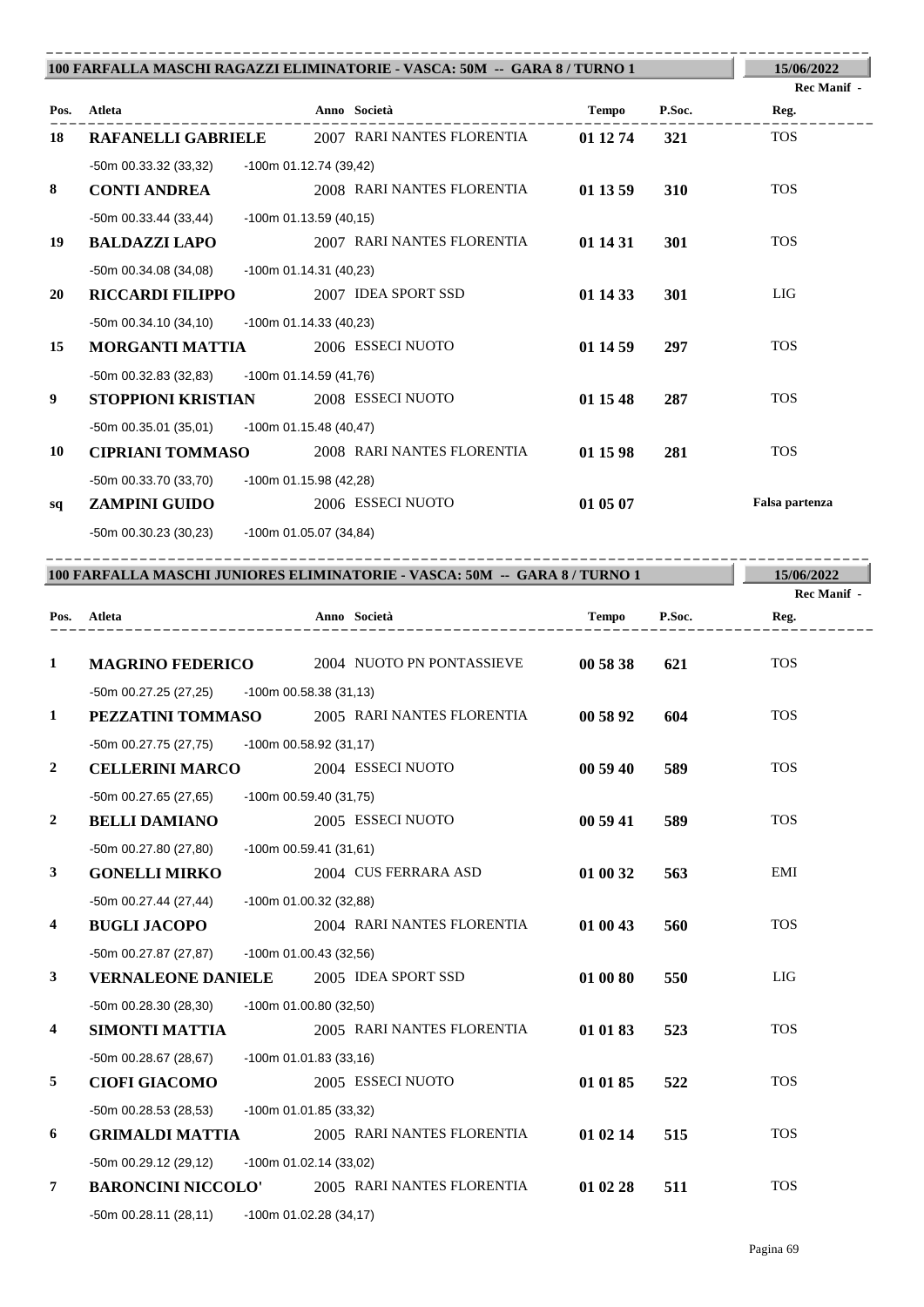| 100 FARFALLA MASCHI JUNIORES ELIMINATORIE - VASCA: 50M -- GARA 8 / TURNO 1 | 15/06/2022                                        |                          |                                                                           |              |        |                     |
|----------------------------------------------------------------------------|---------------------------------------------------|--------------------------|---------------------------------------------------------------------------|--------------|--------|---------------------|
|                                                                            |                                                   |                          |                                                                           |              |        | Rec Manif -         |
|                                                                            | Pos. Atleta                                       |                          | Anno Società                                                              | Tempo        | P.Soc. | Reg.                |
| 8                                                                          | <b>BERTOLDI LAPO</b>                              |                          | 2005 RARI NANTES FLORENTIA                                                | 01 02 56     | 505    | <b>TOS</b>          |
|                                                                            | -50m 00.29.46 (29,46) -100m 01.02.56 (33,10)      |                          |                                                                           |              |        |                     |
| 9                                                                          | ZOPPI ANDREA                                      |                          | 2005 RARI NANTES FLORENTIA                                                | 01 02 58     | 504    | <b>TOS</b>          |
|                                                                            | -50m 00.29.14 (29,14)                             | -100m 01.02.58 (33,44)   |                                                                           |              |        |                     |
| 10                                                                         | <b>VILLANI SUNIL</b>                              |                          | 2005 ESSECI NUOTO                                                         | 01 02 61     | 503    | <b>TOS</b>          |
|                                                                            | -50m 00.29.01 (29,01)                             | -100m 01.02.61 (33,60)   |                                                                           |              |        | <b>TOS</b>          |
| 5                                                                          | <b>FRANGIONI ANDREA</b>                           |                          | 2004 ESSECI NUOTO                                                         | 01 03 31     | 487    |                     |
|                                                                            | -50m 00.29.29 (29,29)                             | $-100m$ 01.03.31 (34,02) |                                                                           |              |        | <b>TOS</b>          |
| 6                                                                          | PARENTI NICCOLO'                                  |                          | 2004 RARI NANTES FLORENTIA                                                | 01 03 41     | 484    |                     |
| 11                                                                         | -50m 00.29.38 (29,38)                             | -100m 01.03.41 (34,03)   | 2005 RARI NANTES FLORENTIA                                                |              |        | <b>TOS</b>          |
|                                                                            | <b>CASINI JACOPO</b>                              |                          |                                                                           | 01 04 93     | 451    |                     |
| 12                                                                         | -50m 00.30.39 (30,39)<br><b>FANI LAPO</b>         | -100m 01.04.93 (34,54)   | 2005 RARI NANTES FLORENTIA                                                | 01 05 13     | 447    | <b>TOS</b>          |
|                                                                            |                                                   |                          |                                                                           |              |        |                     |
| 13                                                                         | -50m 00.29.58 (29,58)<br><b>LAZZARINI LORENZO</b> | -100m 01.05.13 (35,55)   | 2005 ESSECI NUOTO                                                         | 01 05 86     | 432    | <b>TOS</b>          |
|                                                                            |                                                   |                          |                                                                           |              |        |                     |
| 14                                                                         | -50m 00.30.19 (30,19)<br><b>STADERINI PIETRO</b>  | -100m 01.05.86 (35,67)   | 2005 RARI NANTES FLORENTIA                                                | 01 07 17     | 408    | <b>TOS</b>          |
|                                                                            | -50m 00.30.72 (30,72) -100m 01.07.17 (36,45)      |                          |                                                                           |              |        |                     |
| 7                                                                          | <b>NUTI MARCO</b>                                 |                          | 2004 FUTURA CLUB PRATO SSD                                                | 01 09 12     | 374    | <b>TOS</b>          |
|                                                                            | -50m 00.31.89 (31,89) -100m 01.09.12 (37,23)      |                          |                                                                           |              |        |                     |
| 15                                                                         |                                                   |                          | <b>CHIRICALLO WILLIAM 2005 RARI NANTES FLORENTIA</b>                      | 01 20 62     | 235    | <b>TOS</b>          |
|                                                                            | -50m 00.36.91 (36,91) -100m 01.20.62 (43,71)      |                          |                                                                           |              |        |                     |
|                                                                            |                                                   |                          |                                                                           |              |        |                     |
|                                                                            |                                                   |                          | 100 FARFALLA MASCHI CADETTI ELIMINATORIE - VASCA: 50M -- GARA 8 / TURNO 1 |              |        | 15/06/2022          |
| Pos.                                                                       | Atleta                                            |                          | Anno Società                                                              | <b>Tempo</b> | P.Soc. | Rec Manif -<br>Reg. |
|                                                                            |                                                   |                          |                                                                           |              |        |                     |
| 1                                                                          | <b>SIMONTI CRISTIAN</b>                           |                          | 2003 RARI NANTES FLORENTIA                                                | 00 56 83     | 673    | <b>TOS</b>          |
|                                                                            | $-50m$ 00.26.66 (26,66)                           | $-100m$ 00.56.83 (30,17) |                                                                           |              |        |                     |
| 2                                                                          | <b>BONDI FILIPPO</b>                              |                          | 2002 LIVORNO AQUATICS SSD                                                 | 00 57 34     | 655    | <b>TOS</b>          |
|                                                                            | -50m 00.27.57 (27,57)                             | -100m 00.57.34 (29,77)   |                                                                           |              |        |                     |
| 3                                                                          | <b>FRANGIONI FEDERICO</b>                         |                          | 2003 ESSECI NUOTO                                                         | 00 57 35     | 655    | <b>TOS</b>          |
|                                                                            | -50m 00.27.39 (27,39)                             | -100m 00.57.35 (29,96)   |                                                                           |              |        |                     |
| 4                                                                          | <b>PAOLETTI ETTORE</b>                            |                          | 2003 RARI NANTES FLORENTIA                                                | 00 57 87     | 638    | <b>TOS</b>          |
|                                                                            | $-50m$ 00.26.45 (26,45)                           | -100m 00.57.87 (31,42)   |                                                                           |              |        |                     |
| 5                                                                          | <b>MERCATELLI NICCOLO'</b>                        |                          | 2002 RARI NANTES FLORENTIA                                                | 00 57 90     | 637    | <b>TOS</b>          |
|                                                                            | -50m 00.26.84 (26,84)                             | -100m 00.57.90 (31,06)   |                                                                           |              |        |                     |
| 6                                                                          | <b>VALLINI GIOVANNI</b>                           |                          | 2003 AZZURRA NUOTO PRATO                                                  | 00 59 28     | 593    | <b>TOS</b>          |
|                                                                            | -50m 00.27.53 (27,53)                             | -100m 00.59.28 (31,75)   |                                                                           |              |        |                     |
| 7                                                                          | <b>AIAZZI ANDREA</b>                              |                          | 2003 RARI NANTES FLORENTIA                                                | 00 59 80     | 578    | <b>TOS</b>          |
|                                                                            | -50m 00.28.07 (28,07)                             | -100m 00.59.80 (31,73)   |                                                                           |              |        |                     |
| 8                                                                          | <b>NICOTRA MARIO</b>                              |                          | 2002 RARI NANTES FLORENTIA                                                | 01 00 74     | 551    | <b>TOS</b>          |
|                                                                            | -50m 00.27.63 (27,63)                             | -100m 01.00.74 (33,11)   |                                                                           |              |        |                     |
|                                                                            |                                                   |                          |                                                                           |              |        |                     |